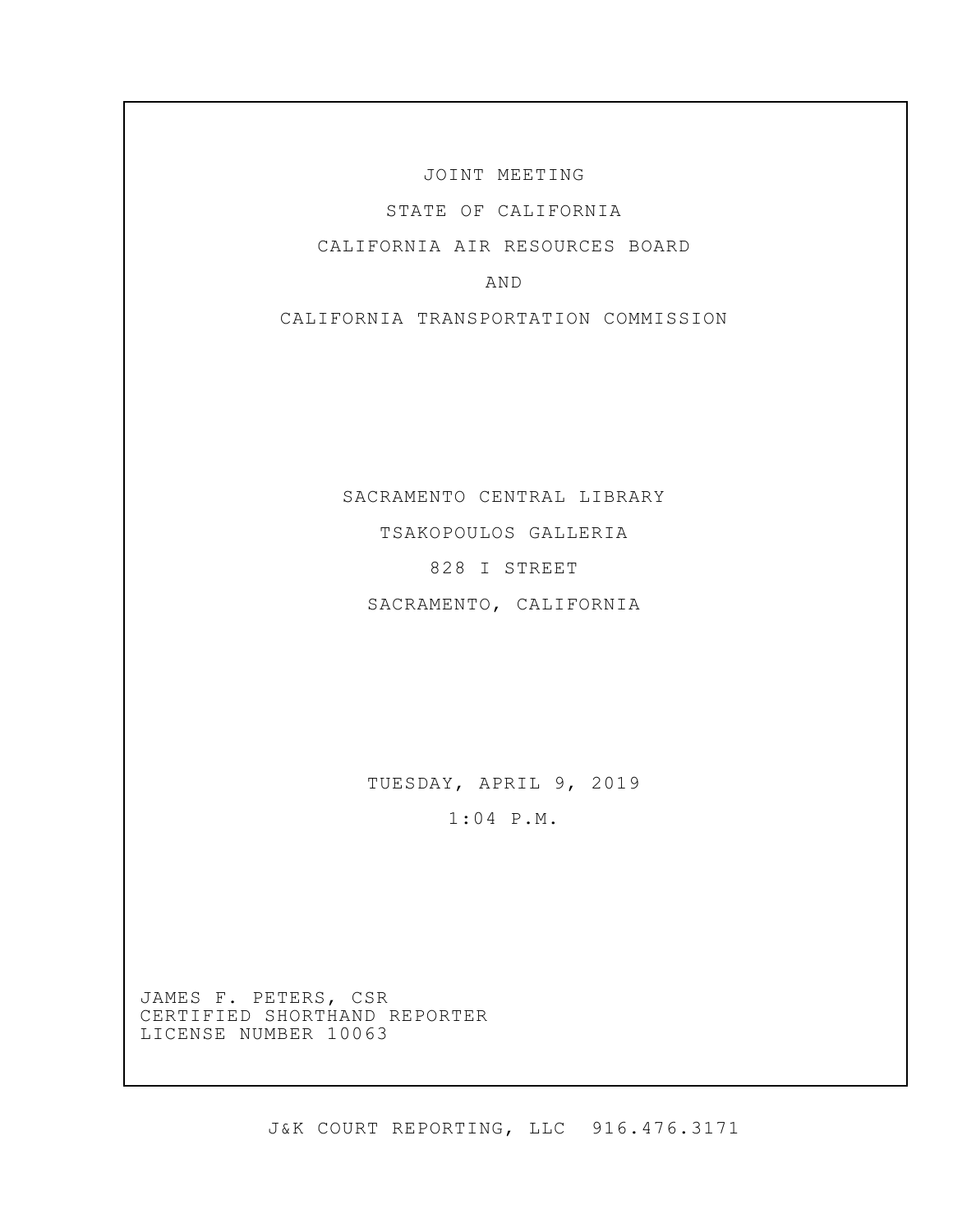CARB BOARD MEMBERS:

Ms. Mary Nichols, Chair

Ms. Sandra Berg, Vice Chair

Dr. John Balmes

Mr. John Eisenhut

Ms. Judy Mitchell

Mrs. Barbara Riordan

Dr. Alex Sherriffs

Professor Dan Sperling

Ms. Diane Takvorian

CTC COMMISSIONERS:

- Ms. Fran Inman, Chair
- Mr. Paul Van Konynenburg, Vice Chair

Mr. Bob Alvarado

- Ms. Yvonne Burke
- Ms. Lucy Dunn
- Mr. Carl Guardino
- Ms. Christine Kehoe

CARB STAFF:

- Mr. Richard Corey, Executive Officer
- Ms. Edie Chang, Deputy Executive Officer

Mr. Steve Cliff, Deputy Executive Officer

J&K COURT REPORTING, LLC 916.476.3171

A P P E A R A N C E S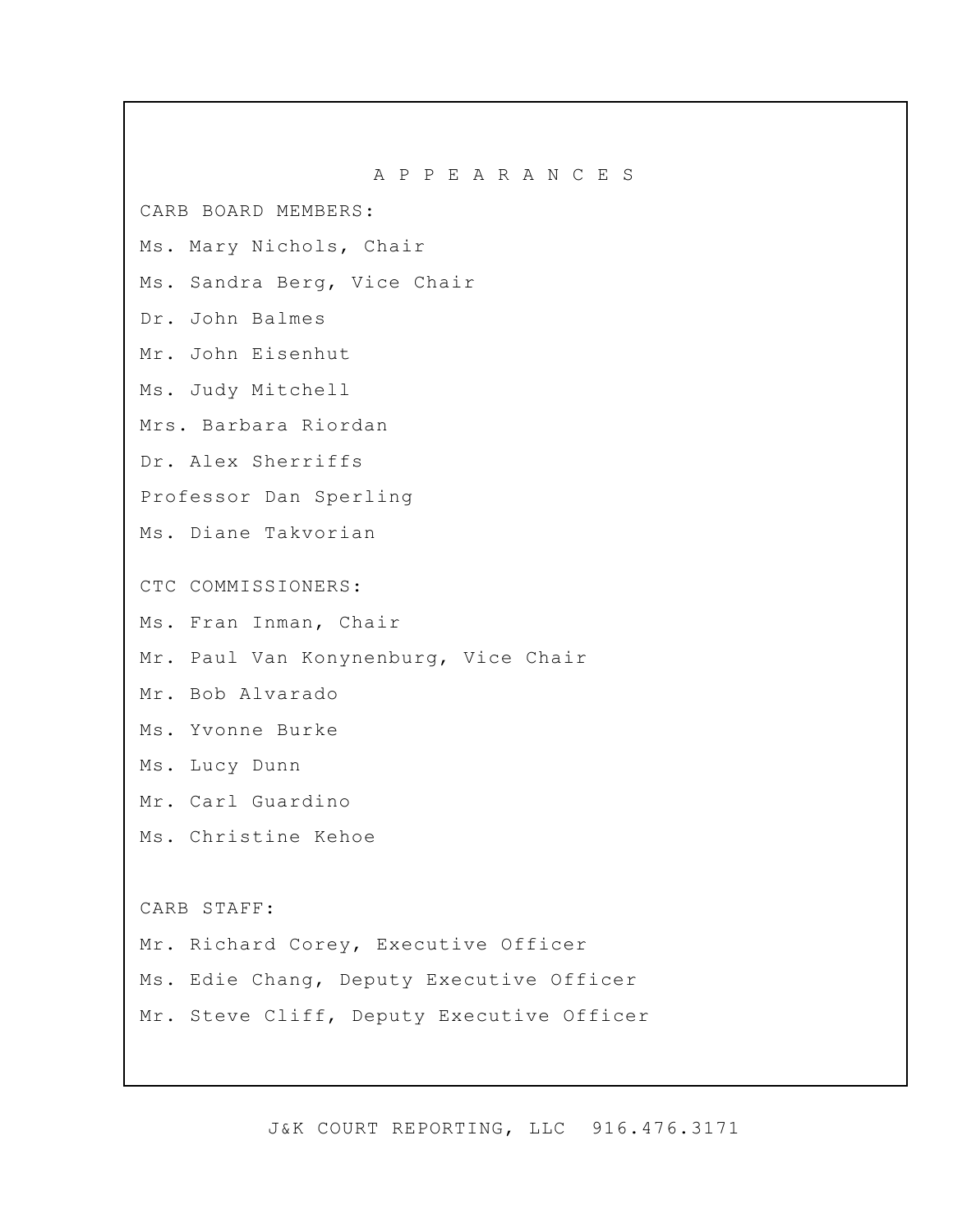A P P E A R A N C E S C O N T I N U E D CARB STAFF: Mr. Kurt Karperos, Deputy Executive Officer Ms. Ellen Peter, Chief Counsel Ms. Veronica Eady, Assistant Executive Officer CTC STAFF: Ms. Susan Bransen, Executive Director Mr. Mitch Weiss, Chief Deputy Director Mr. Garth Hopkins, Deputy Director Mrs. Laura Pennebaker, Associate Deputy Director Mrs. Teresa Favila, Associate Deputy Director Mrs. Laurie Waters, Associate Deputy Director Mrs. Dawn Cheser, Associate Deputy Director Mr. Matthew Yosgott, Associate Deputy Director Mrs. Christine Gordon, Assistant Deputy Director Ms. Amy Macpherson, Public Information Officer Mr. Doug Remedios, Associate Governmental Program Analyst SPECIAL GUESTS: Mr. Chris Ganson, State of California, Office of Planning and Research Ms. Kate Gordon, State of California, Director, Office of Planning and Research Ms. Tilly Chang, San Francisco County Transportation Authority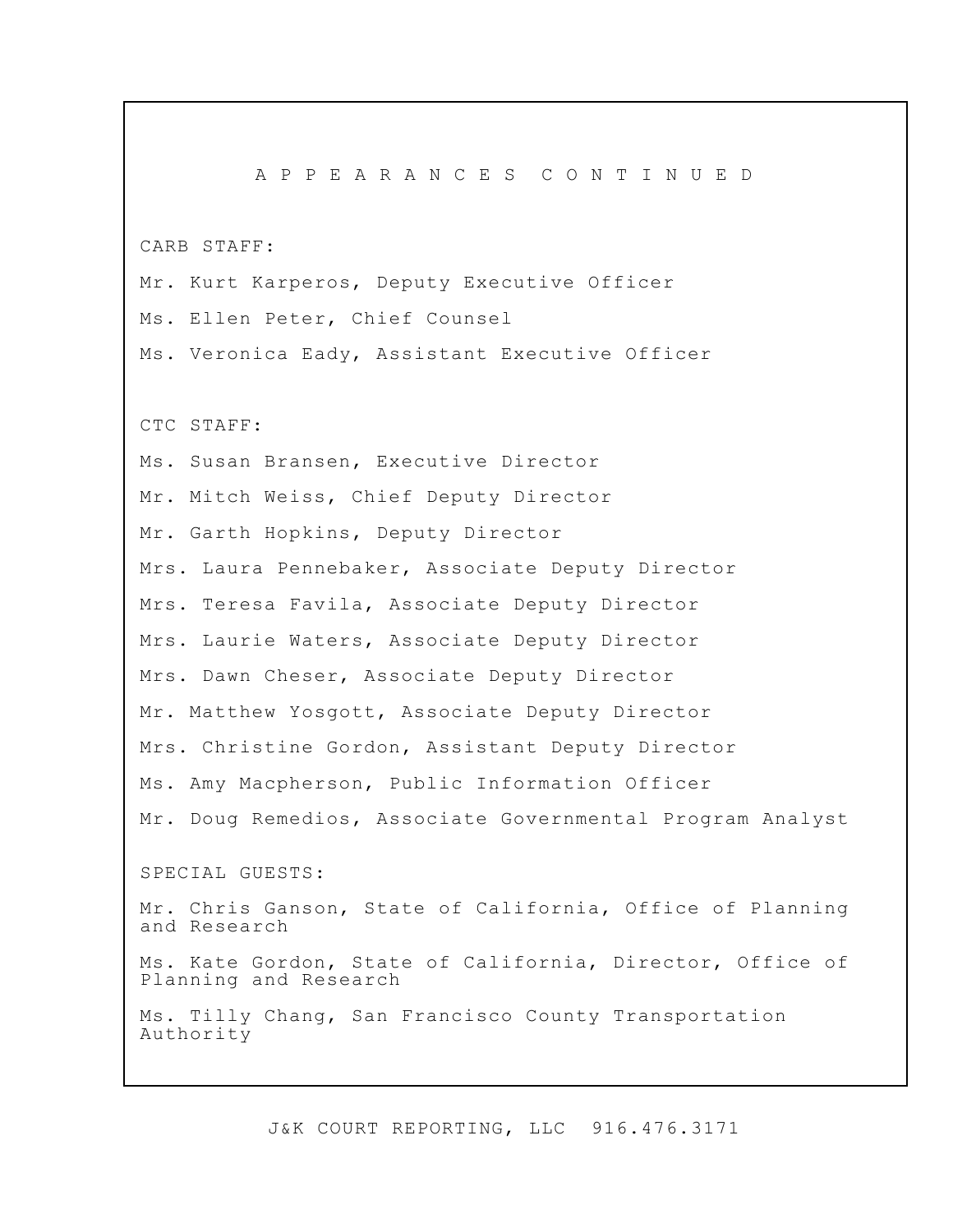A P P E A R A N C E S C O N T I N U E D SPECIAL GUESTS: Mr. Laura Podolsky, University of California, Institute of Transportation Studies Mr. Alvaro Sanchez, Greenlining Institute Ms. Dara Wheeler, Caltrans ALSO PRESENT: Dr. Alberto Ayala, Sacramento Metropolitan Air Quality Management District Mr. Rob Ball, Kern Council of Governments Mr. Bill Boyce, Sacramento Municipal Utility District Ms. Kristine Cai, Fresno Council of Governments Mr. Andrew Chesley, San Joaquin Council of Governments Mr. James Corless, Sacramento Area Council of Governments Ms. Rosa De León Park, Stanislaus Council of Governments Mr. Chris Flores, Sacramento Regional Transit Ms. Kevin Hamilton, Central California Asthma Collaborative Ms. Kim Kawada, San Diego Association of Governments Mr. Bill Magavern, Coalition for Clean Air Ms. Sunne McPeak, California Emerging Technology Fund Ms. Nancy Pfeffer, Gateway Cities Council of Governments Mr. Dylon Stone, Madera County Transportation Commission Ms. Tanisha Taylor, California Association of Councils of Government Ms. Ella Wise, Climate Plan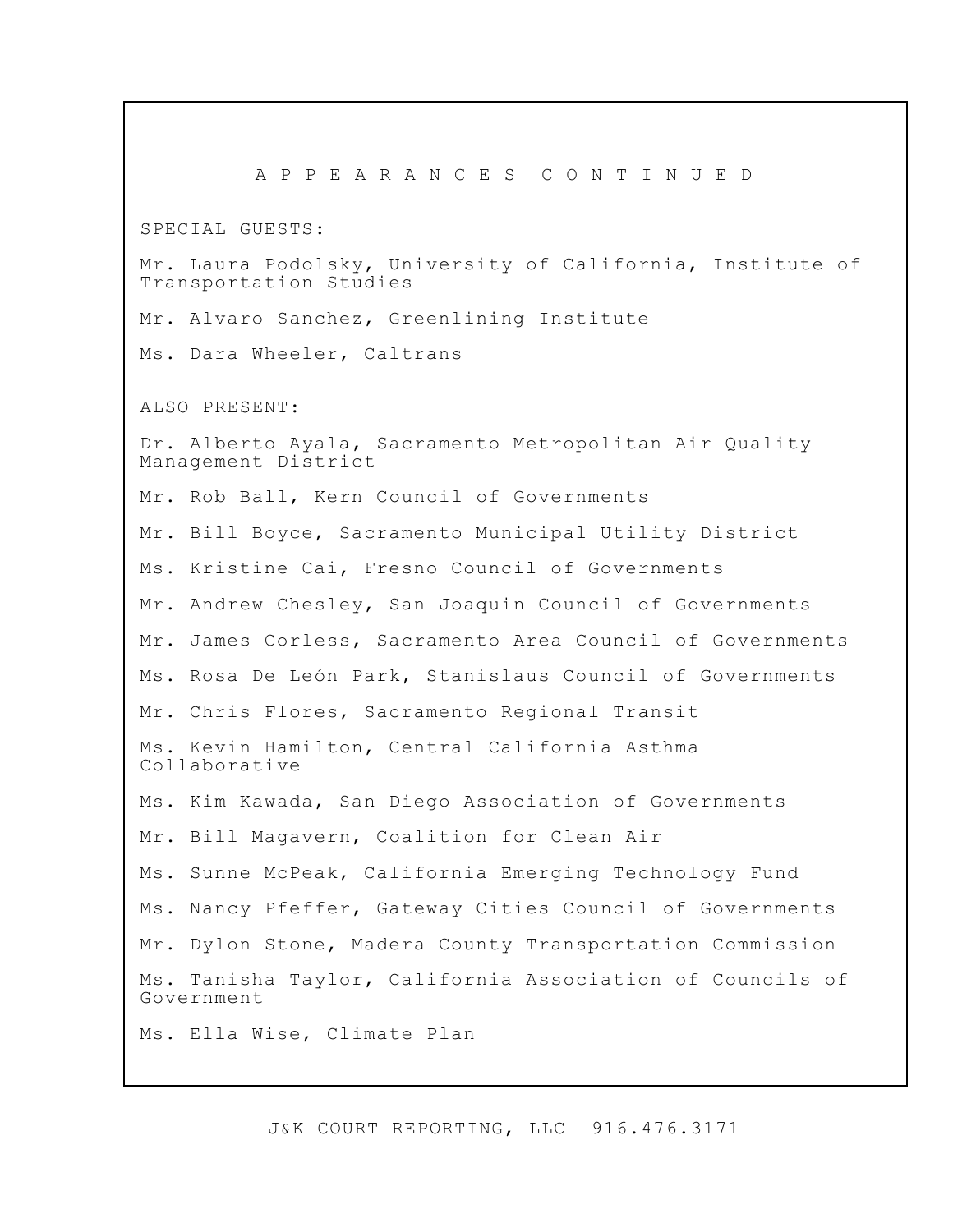| INDEX                                                                                                                                                                                                                                                                   | PAGE                                                                                                                |
|-------------------------------------------------------------------------------------------------------------------------------------------------------------------------------------------------------------------------------------------------------------------------|---------------------------------------------------------------------------------------------------------------------|
| Call to Order                                                                                                                                                                                                                                                           | 1                                                                                                                   |
| Opening remarks by ARB Chair Nichols                                                                                                                                                                                                                                    | 1                                                                                                                   |
| Pledge of Allegiance                                                                                                                                                                                                                                                    | $\overline{2}$                                                                                                      |
| Roll Call                                                                                                                                                                                                                                                               | $\overline{2}$                                                                                                      |
| Comments ARB Chair Nichols                                                                                                                                                                                                                                              | 4                                                                                                                   |
| Comments CTC Chair Inman                                                                                                                                                                                                                                                | 9                                                                                                                   |
| Comments CTC Executive Director Bransen                                                                                                                                                                                                                                 | 12                                                                                                                  |
| Presentation by Mr. Ganson                                                                                                                                                                                                                                              | 21                                                                                                                  |
| Presentation by ARB Board Member Sperling                                                                                                                                                                                                                               | 31                                                                                                                  |
| Panel Discussion - Innovative Mobility                                                                                                                                                                                                                                  | 41                                                                                                                  |
| Presentation by Ms. Gordon                                                                                                                                                                                                                                              | 75                                                                                                                  |
| ARB/CTC Discussion and Q&A                                                                                                                                                                                                                                              | 87                                                                                                                  |
| Public Comment<br>Dr. Ayala<br>Ms. De León Park<br>Mr. Chesley<br>Ms. Cai<br>Mr. Ball<br>Mr. Stone<br>Mr. Corless<br>Ms. Kawada<br>Ms. Taylor<br>Ms. Pfeffer<br>Mr. Boyce<br>Mr. Magavern<br>Ms. Wise<br>Mr. Hamilton<br>Ms. McPeak<br>Mr. Flores<br>ARB/CTC Discussion | 102<br>103<br>104<br>105<br>106<br>107<br>107<br>109<br>109<br>110<br>111<br>112<br>113<br>114<br>115<br>117<br>118 |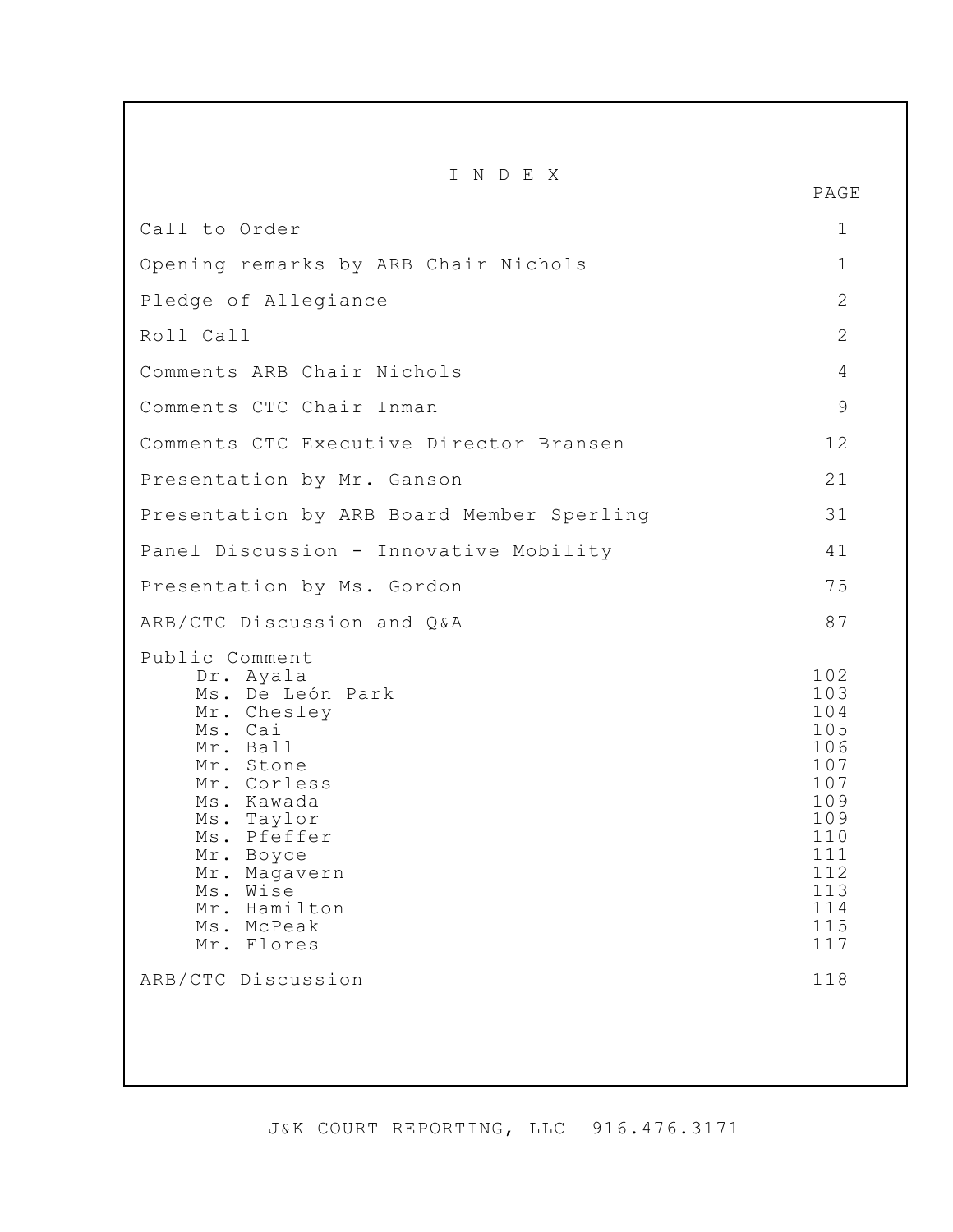|                        |  | INDEX CONTINUED |                 |
|------------------------|--|-----------------|-----------------|
|                        |  |                 | $\texttt{PAGE}$ |
|                        |  |                 |                 |
| Adjournment            |  |                 | 128             |
|                        |  |                 |                 |
| Reporter's Certificate |  |                 |                 |
|                        |  |                 |                 |
|                        |  |                 |                 |
|                        |  |                 |                 |
|                        |  |                 |                 |
|                        |  |                 |                 |
|                        |  |                 |                 |
|                        |  |                 |                 |
|                        |  |                 |                 |
|                        |  |                 |                 |
|                        |  |                 |                 |
|                        |  |                 |                 |
|                        |  |                 |                 |
|                        |  |                 |                 |
|                        |  |                 |                 |
|                        |  |                 |                 |
|                        |  |                 |                 |
|                        |  |                 |                 |
|                        |  |                 |                 |
|                        |  |                 |                 |
|                        |  |                 |                 |
|                        |  |                 |                 |
|                        |  |                 |                 |
|                        |  |                 |                 |
|                        |  |                 |                 |
|                        |  |                 |                 |
|                        |  |                 |                 |
|                        |  |                 |                 |
|                        |  |                 |                 |
|                        |  |                 |                 |
|                        |  |                 |                 |
|                        |  |                 |                 |
|                        |  |                 |                 |
|                        |  |                 |                 |
|                        |  |                 |                 |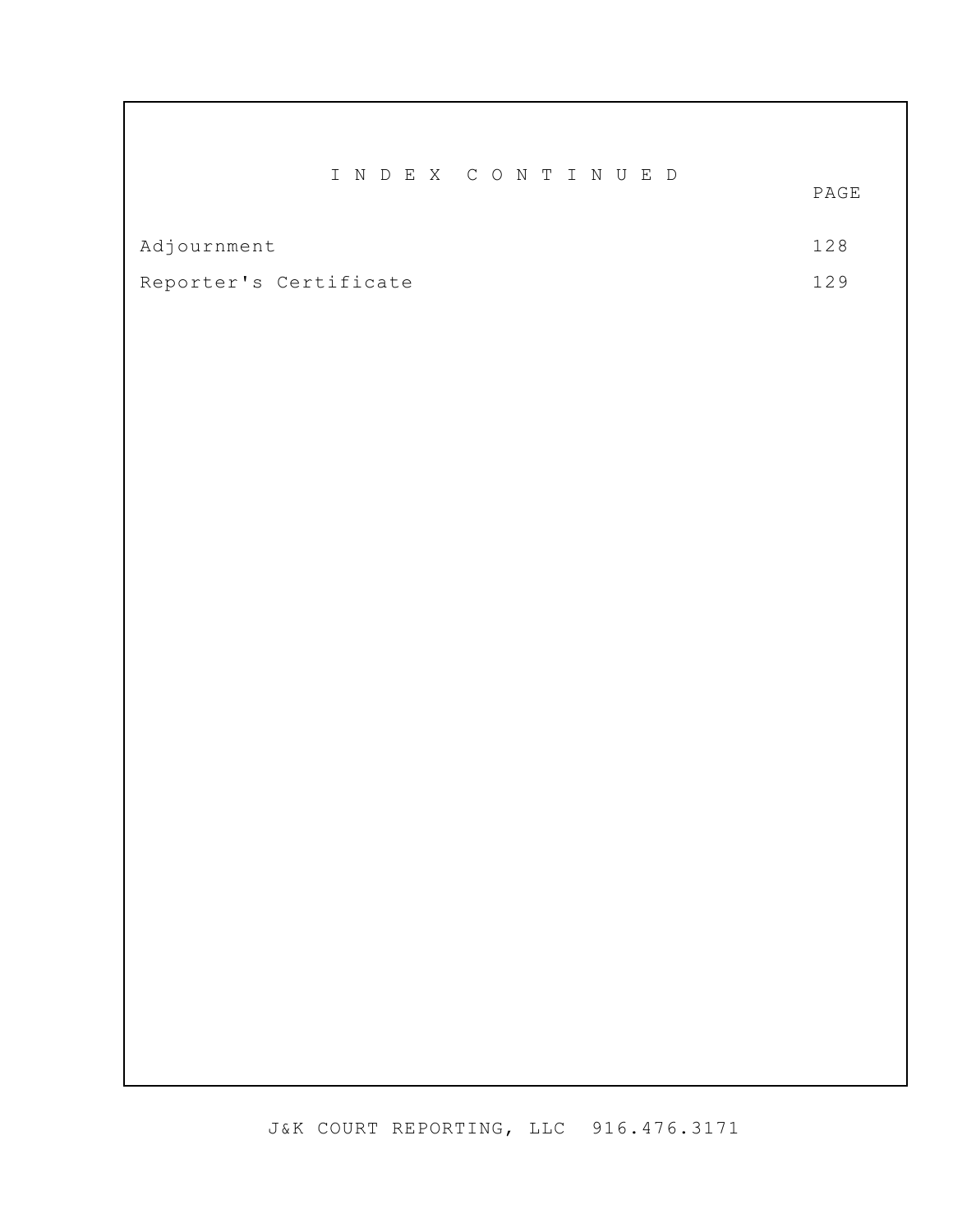ARB CHAIR NICHOLS: If I could get people to take their seats. I see most of you are already. But the time has come. The acoustics in this room are amazing.

P R O C E E D I N G S

(Laughter.)

1

2

3

4

5

6

9

ARB CHAIR NICHOLS: Wow. Wow.

It's been suggested that I open with a song, but I've decided not to do that today. 7 8

(Laughter.)

ARB CHAIR NICHOLS: Good afternoon, everybody, and welcome to the third joint meeting of the California Air Resources Board and California Transportation Commission. For those of you who have not been with us before, my Co-Chair of this joint body Fran Inman and I have taken turns chairing these meetings. So since she got to Chair the last one in Los Angeles, I get to be the Chair of this one. But we will also look forward to hearing from her and to having a very strong discussion later on in this meeting with all of the Commissioners who are here today. 10 11 12 13 14 15 16 17 18 19 20

The topic for today's meeting is innovative mobility. And I'm looking forward very much to hearing from our speakers on this topic, as well as to the discussion with our fellow Board members and Commissioners. It's growing to be important for us, all 21 22 23 24 25

J&K COURT REPORTING, LLC 916.476.3171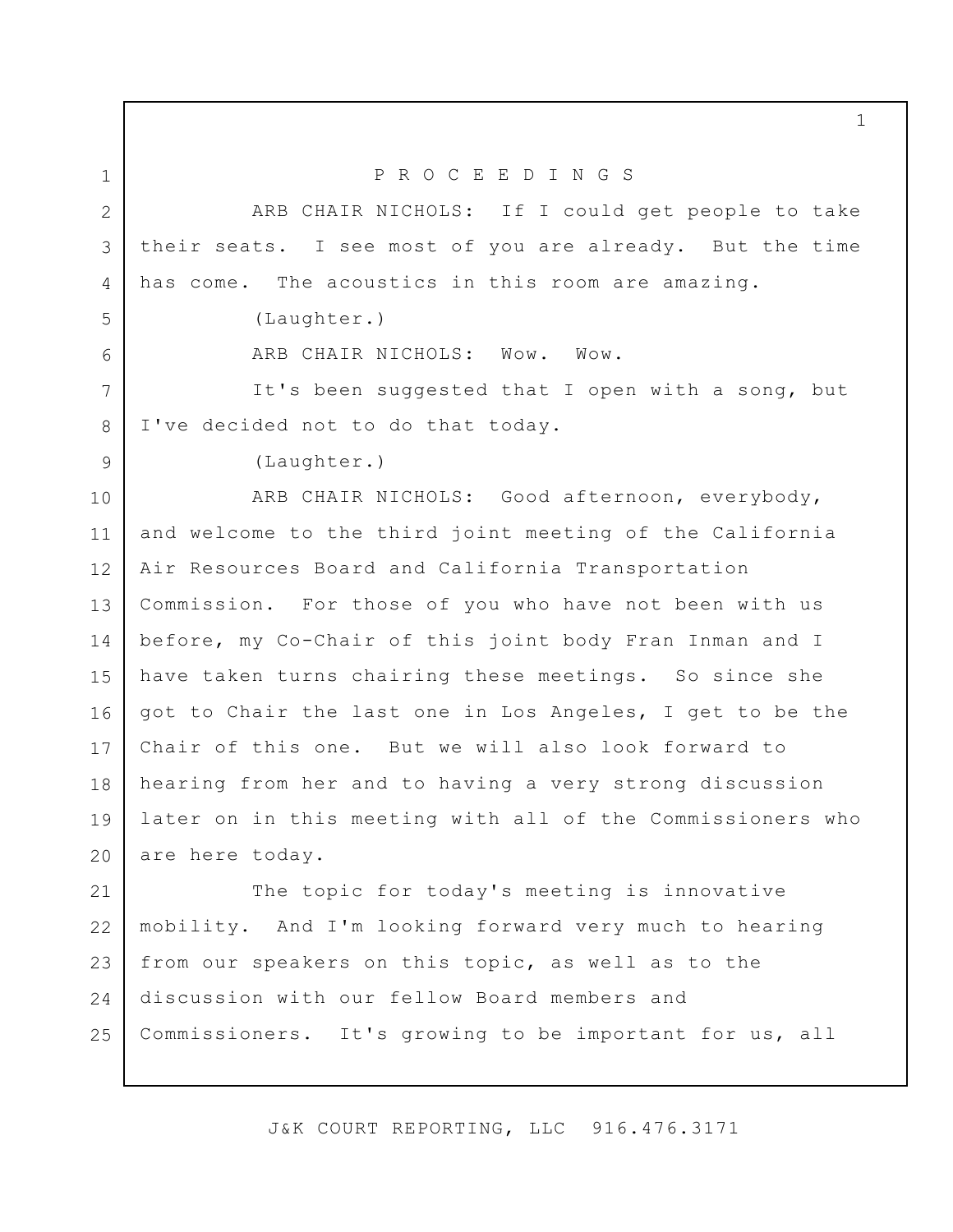of us, to identify opportunities where our respective agencies can incentivize innovative mobility to improve the overall transportation system. That is a mission for all of us. I'd like to begin the meeting, as we normally do at CARB, by asking everybody to rise and face the flag, which is over there, and we'll say the Pledge of Allegiance. (Thereupon the Pledge of Allegiance was recited in unison.) ARB CHAIR NICHOLS: Okay. We'll begin the roll call, starting first with the CARB Board members, and then turn it over to the Chair of the California Transportation Commission. So would the clerk please call the roll for ARB, wherever you are? ARB BOARD CLERK DAVIS: Dr. Balmes BOARD MEMBER BALMES: Here. ARB BOARD CLERK DAVIS: Mr. De La Torre? Mr. Eisenhut? BOARD MEMBER EISENHUT: Here. ARB BOARD CLERK DAVIS: Senator Florez? Assembly Member Garcia? Ms. Mitchell? ARB BOARD MEMBER MITCHELL: Here. ARB BOARD CLERK DAVIS: Senator Monning? 1 2 3 4 5 6 7 8 9 10 11 12 13 14 15 16 17 18 19 20 21 22 23 24 25

J&K COURT REPORTING, LLC 916.476.3171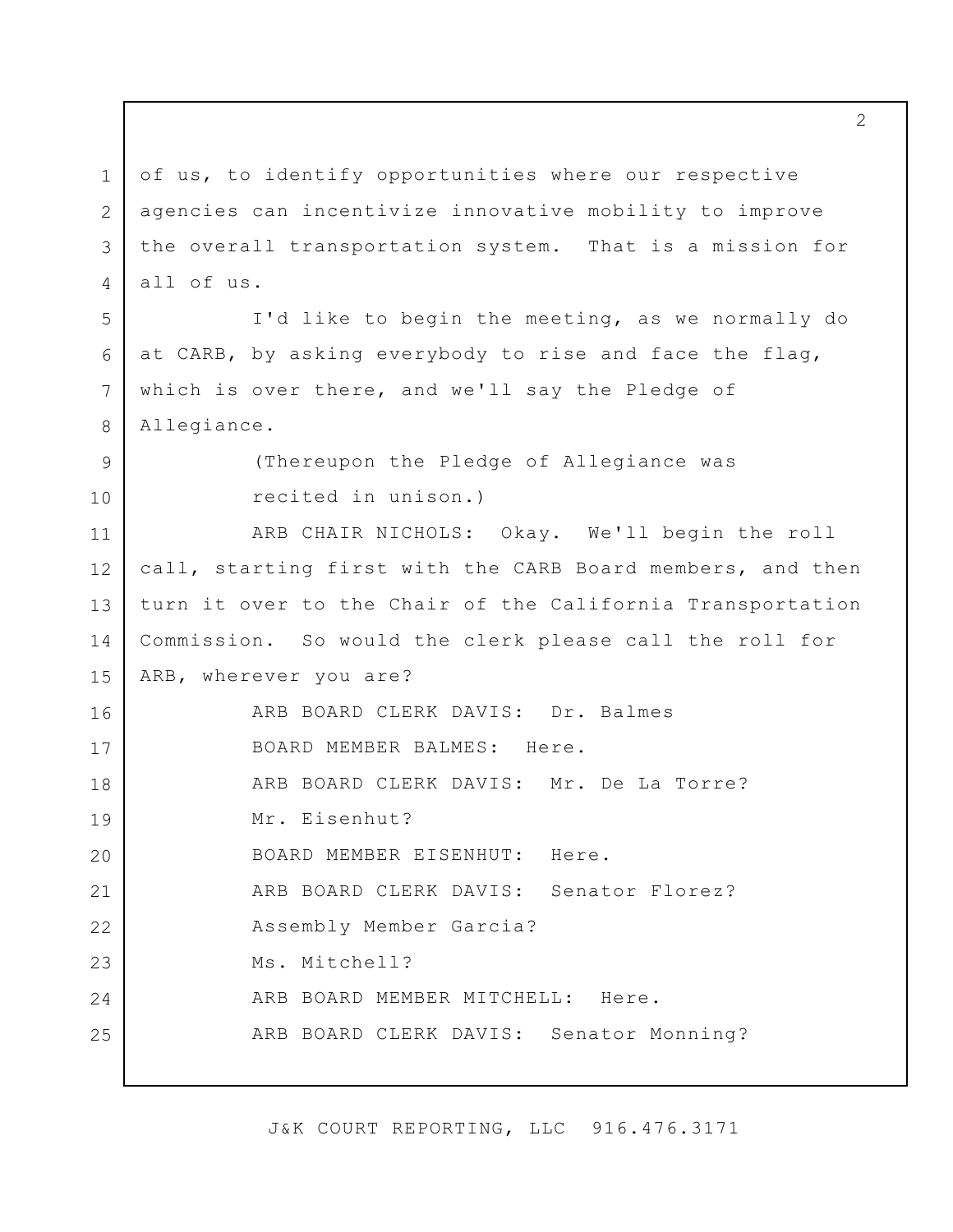Mrs. Riordan? ARB BOARD MEMBER RIORDAN: Here. ARB BOARD CLERK DAVIS: Supervisor Serna? Dr. Sherriffs? ARB BOARD MEMBER SHERRIFFS: Here. ARB BOARD CLERK DAVIS: Professor Sperling? ARB BOARD MEMBER SPERLING: Here. ARB BOARD CLERK DAVIS: Ms. Takvorian? ARB BOARD MEMBER TAKVORIAN: Here. ARB BOARD CLERK DAVIS: Vice Chair Berg? ARB VICE CHAIR BERG: Here. ARB BOARD CLERK DAVIS: Chair Nichols? ARB CHAIR NICHOLS: Here. ARB BOARD CLERK DAVIS: Madam Chair, we have a quorum. ARB CHAIR NICHOLS: Thank you. And now Chair Inman, would you like to call the roll for your organization? CTC CHAIR INMAN: Okay. I'm going to quickly delegate. Doug, will you please call the roll? CTC CLERK REMEDIOS: Yes, Madam Chair. Mr. Alvarado? CTC COMMISSIONER ALVARADO: Yes. CTC CLERK REMEDIOS: Commissioner Burke? CTC. COMMISSIONER BURKE: Here

1

2

3

4

5

6

7

8

9

10

11

12

13

14

15

16

17

18

19

20

21

22

23

24

25

J&K COURT REPORTING, LLC 916.476.3171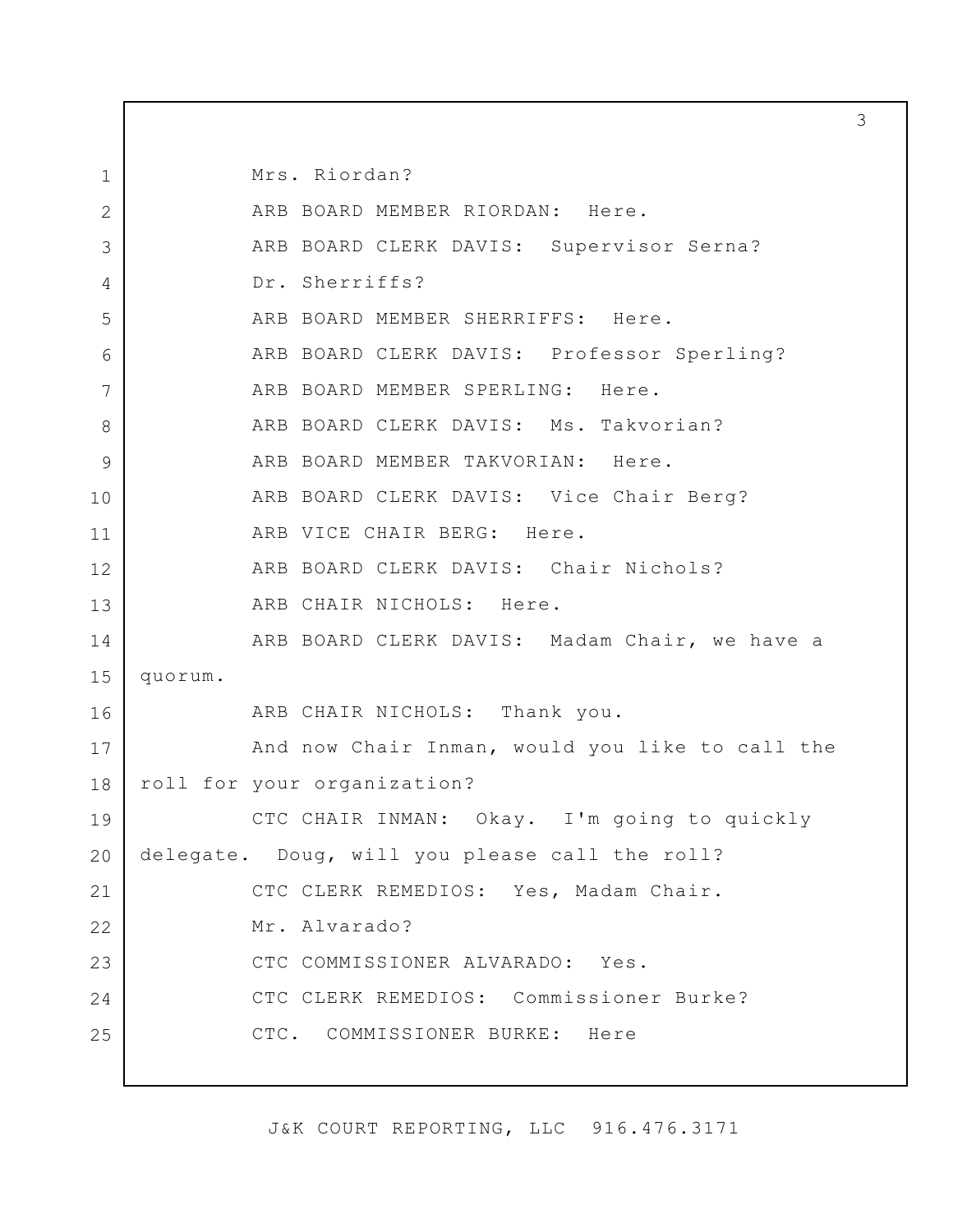CTC CLERK REMEDIOS: Commissioner Dunn? CTC COMMISSIONER DUNN: Here. CTC CLERK REMEDIOS: Commissioner Ghielmetti? Commissioner Guardino? CTC COMMISSIONER GUARDINO: Present. CTC CLERK REMEDIOS: Commissioner Kehoe? Commissioner Tavaglione? Commissioner Van Konynenburg? CTC VICE CHAIR VAN KONYNENBURG: Here. CTC CLERK REMEDIOS: Chair Inman? CTC CHAIR INMAN: Here. CTC CLERK REMEDIOS: Madam Chair, we have a quorum. 1 2 3 4 5 6 7 8 9 10 11 12 13

ARB CHAIR NICHOLS: Okay. If I may then, I'd like to start with just a few announcements before we begin. First of all, for safety reasons, I'd like to ask everybody to note the emergency exit at the rear of the room through the lobby. So if you're sitting towards the front of the room, you can exit out the doors behind me and through the patio gate. In the event of a fire alarm, we're required to evacuate this room immediately and to assemble outside, until we get the all-clear signal. 14 15 16 17 18 19 20 21 22

I also want to urge anyone who thinks they might want to testify to fill out a request-to-speak card, which is available either outside the meeting room or from the 23 24 25

J&K COURT REPORTING, LLC 916.476.3171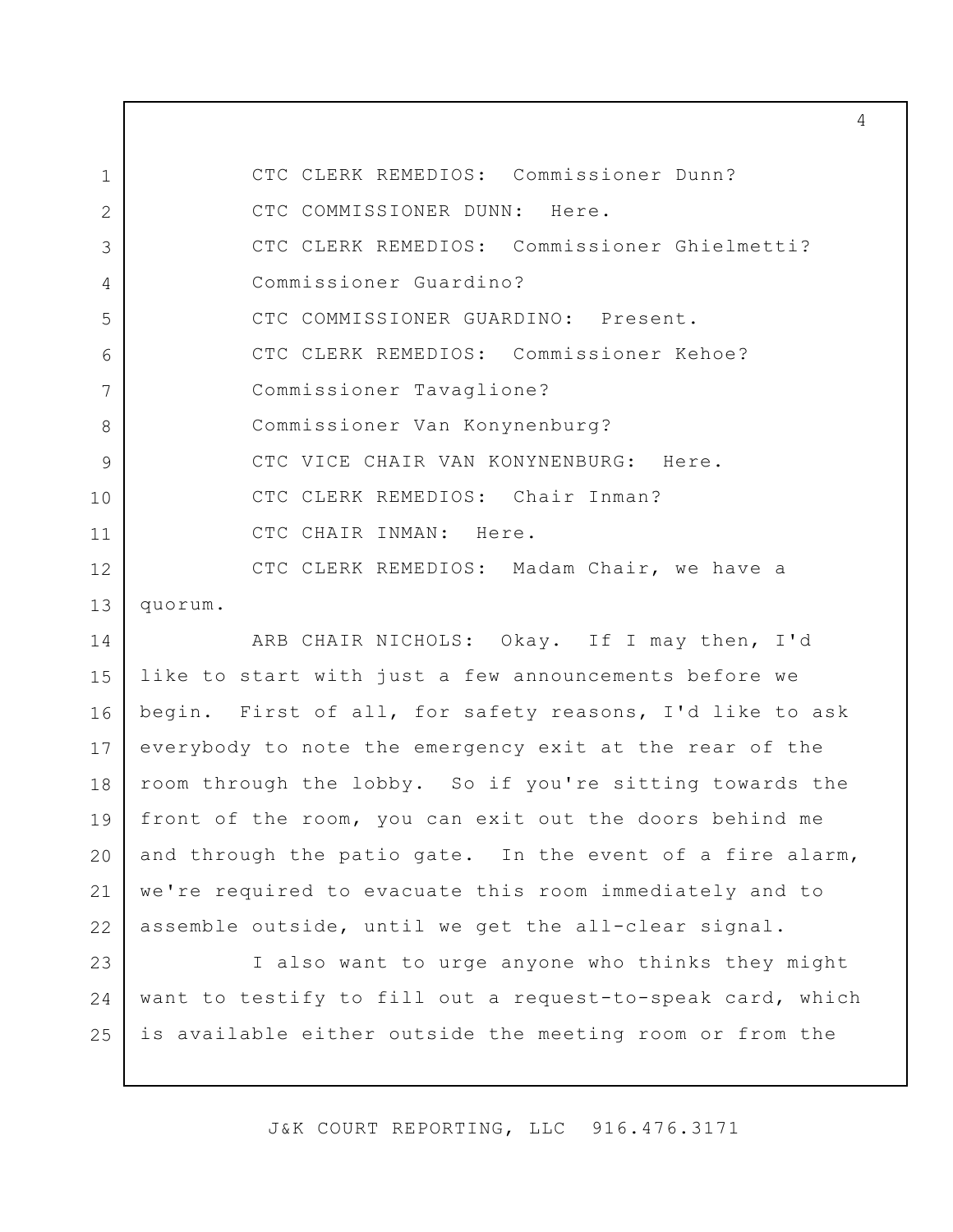clerk of the Board, and to do it as soon as possible, because we're going to have to allocate the time according to the numbers of people that we have.

1

2

3

4

8

9

10

Usually, at the Air Resources Board, we impose a 3-minute time limit on just regular public comment. And we ask people to summarize their -- any written remarks that they have and then to submit their written testimony. For today, it's going to be a matter of the amount of time that we have available to hear from members of the public and still have the presentations and the discussion among the two Boards that we need to have. So we've allocated about an hour for the public. 5 6 7 11 12

And depending on how many of you there are, we'll divide up the time accordingly. I'll talk about that more when we get to that point, but I did want to just make sure that people understand that it's really important that we hear from you as soon as possible, if you are planning to speak. And we want to hear from you. It's just that we have to -- we have to be careful about using our time efficiently. 13 14 15 16 17 18 19 20

So, first of all, I want to give a very brief update on the talks that are going on between the Air Resources Board and our federal government partners regarding the fuel economy standards and the greenhouse gas emission standards. I'm sure many of you have been 21 22 23 24 25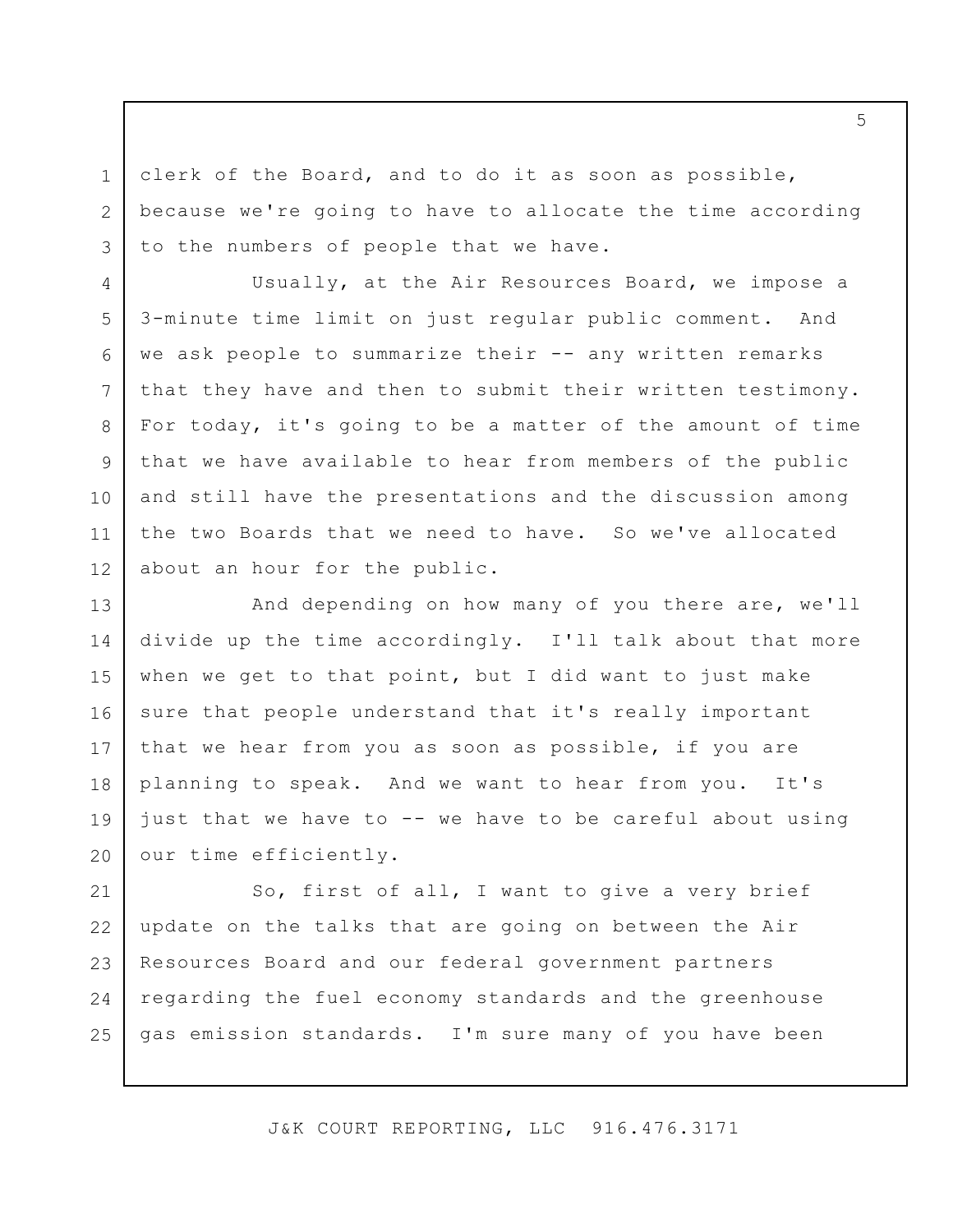following this in the press. 1

But we have been making news lately, not in our -- not necessarily because we wanted to. But we were in a situation where when the Trump administration announced that they had broken off talks with California over vehicle fuel efficiency standards, we had to start preparing for what might come next. Frankly, the administration in Washington is insisting on proposing and carrying out a regulatory action, which will have the impact, no matter what, of increasing the amount of allowable pollution, and also undermining the programs that all the auto companies have to achieve better fuel economy in their vehicles. 2 3 4 5 6 7 8 9 10 11 12 13

California has been and is ready to make adjustments in our program. And we have stated that publicly and privately, when we've met both with industry and with the administration. But unfortunately, we have not been able to find a partner to engage in that kind of a substantive discussion. 14 15 16 17 18 19

If the rule goes forward and it's a final rule - and the comment period has closed officially now. Although, there's a period of months where the agencies are working on their final rule, where without being part of the formal record, there are opportunities to speak to agencies and others about what's going on. But if -- as 20 21 22 23 24 25

J&K COURT REPORTING, LLC 916.476.3171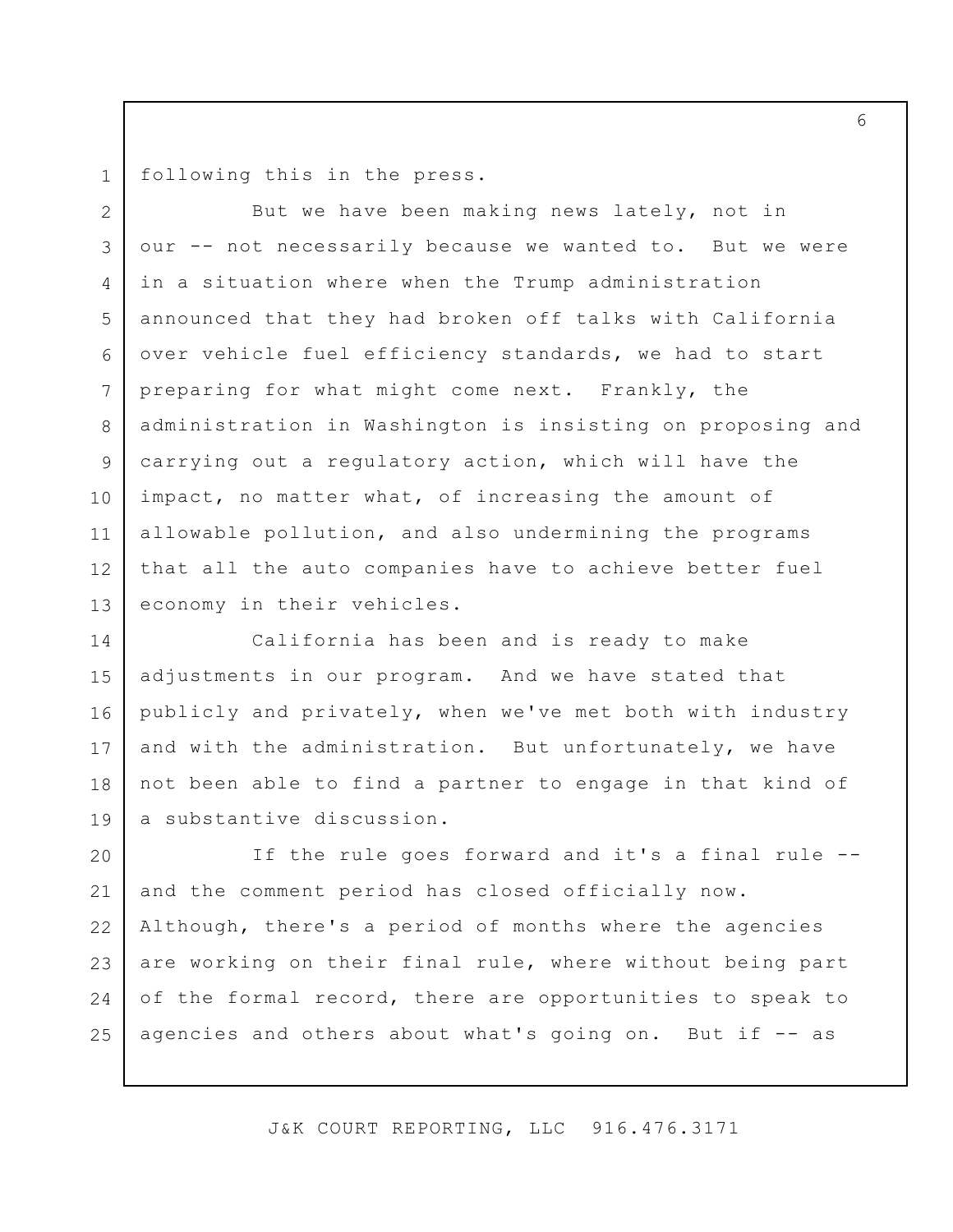we anticipate the rule comes out, either later this spring or in the summertime, along the lines of what the administration has said they are intending to do, we are going to have a situation in which California will once again be enforcing our standards while the federal government is enforcing their standards. Separately, there will undoubted be -- undoubtedly be litigation. There will be a period of confusion, probably uncertainty about which standards are applicable. 3 5 6 7

1

2

4

8

9

We understand that industry intends, by and large, to proceed as they would have if this had never occurred. In other words, if there were no changes, they still want to continue to work on increasing fuel economy. But unfortunately, all of the fundamental models and findings that we base our actions on will be called into question if the rules change. And I know that many people are beginning to start to look at what the impacts of that could be on things like federal highway funding, and conformity determinations and so forth. 10 11 12 13 14 15 16 17 18 19

And I think it is important that as we begin to figure out what those questions are, that we are articulate them to our leaders in Washington, so they understand what the implications of all of this might be. 20 21 22 23

The other update that I wanted to give you that has occurred since our last meeting has to do with the 24 25

J&K COURT REPORTING, LLC 916.476.3171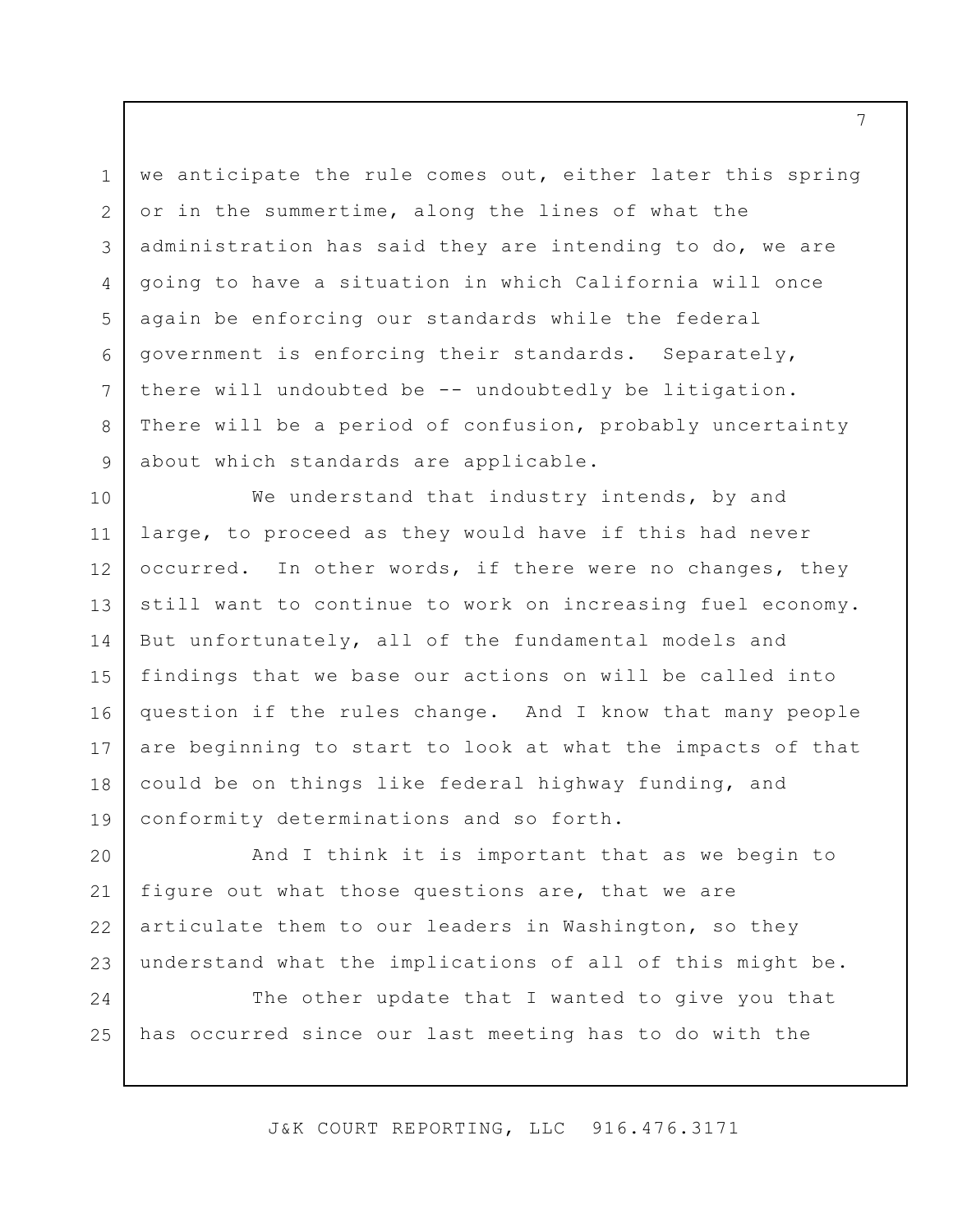discussion about the Sustainable Communities Progress Report known as the SB 150 report. Last month, the Board heard a presentation from staff that recommended some next steps in light of that report. Many of my Board members commented on the important role that all levels of government and local government, in particular, play in decreasing transportation emissions. 1 2 3 4 5 6 7

Board members discussed opportunities to further incentivize local governments who are getting it right, and to encourage other local agencies to get more engaged. Many Board members also commented on the importance of interagency collaboration. I think that these joint meetings, such as the one that we're having here, can play an important role in helping our agencies work together in giving our staff direction as to -- and places in which we want to see them working together and identifying opportunities to do even more. 8 9 10 11 12 13 14 15 16 17

One example that was recommended in the SB 150 report is the collaborative production and implementation of a new State Mobility Action Plan for Healthy Communities. At the CARB March Board meeting, we agreed with this recommendation and approved a resolution expressing our support. The resolution also encouraged CARB staff to consider new pilot programs that advance access to clean mobility, especially for priority 18 19 20 21 22 23 24 25

J&K COURT REPORTING, LLC 916.476.3171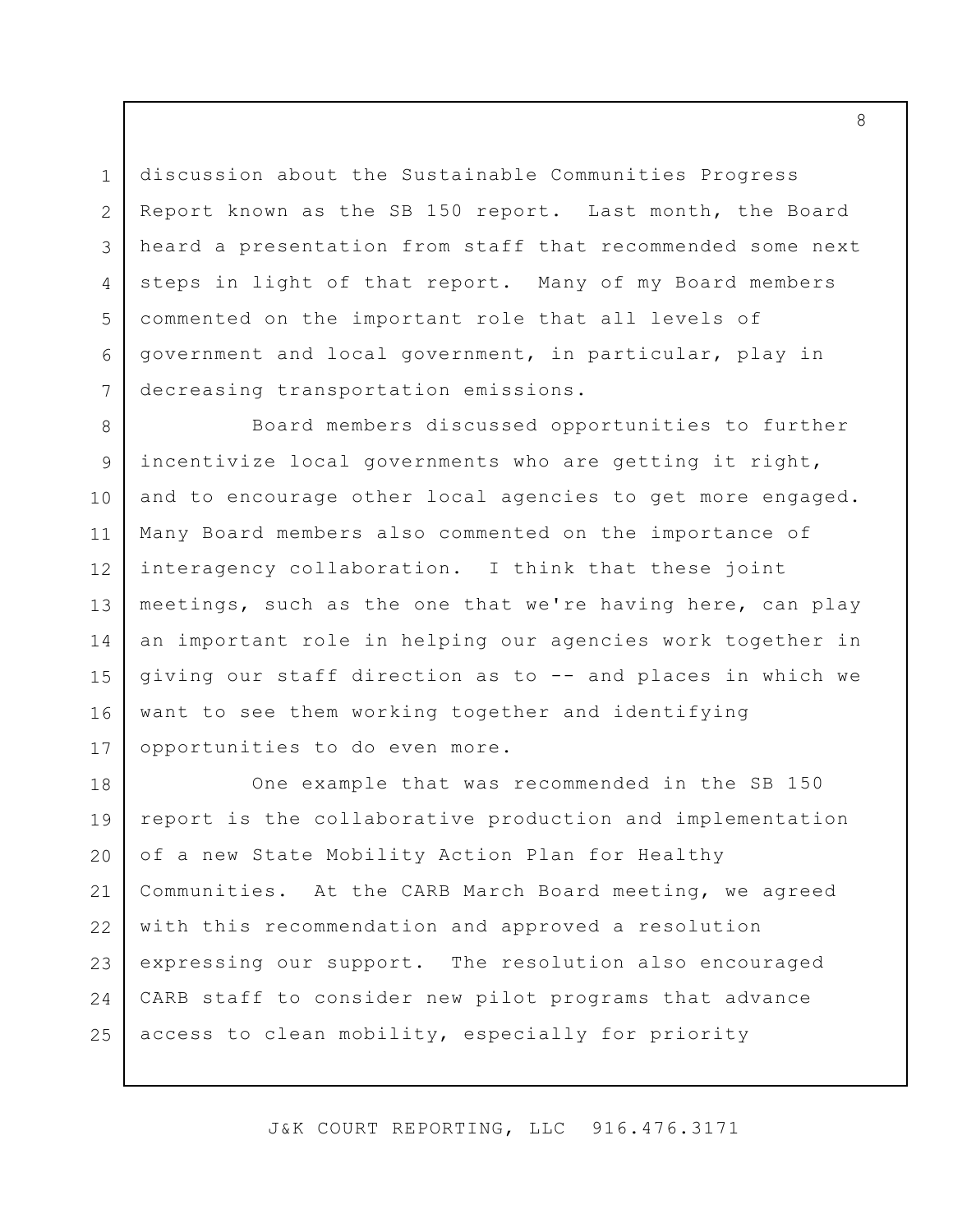populations. These pilot programs will be integral when it comes to the topic of innovative mobility, which is our focus today. 1 2 3

4

5

6

7

8

9

19

It will be important for our agencies to learn what we can do to encourage innovation in mobility that improves transportation options while decreasing congestion, which, of course, is very costly both to the -- our economy and to our health, and also decreasing emissions and advancing equity and health.

I'm eager to hear the input that we're going to have today from our speakers that have been assembled. I want to particularly thank our staffs, both Executive Officers and our Board Member Sperling for the work that they did in putting together today's agenda. So that's it as far as -- as far as updates from me. 10 11 12 13 14 15

And I would now like to turn the program over to Fran to provide any updates from her Commission or to introduce staff or whatever else she'd like to do. 16 17 18

CTC CHAIR INMAN: Thank you, Mary.

So just a couple quick comments from me and then I'll let Susan give our update. But I do think this SAFE Vehicle Rule to really come together and figure out what in the world it might mean and how best to make sure that we can navigate as efficiently as possible through. I think we have a lot more touchpoints where we might run 20 21 22 23 24 25

J&K COURT REPORTING, LLC 916.476.3171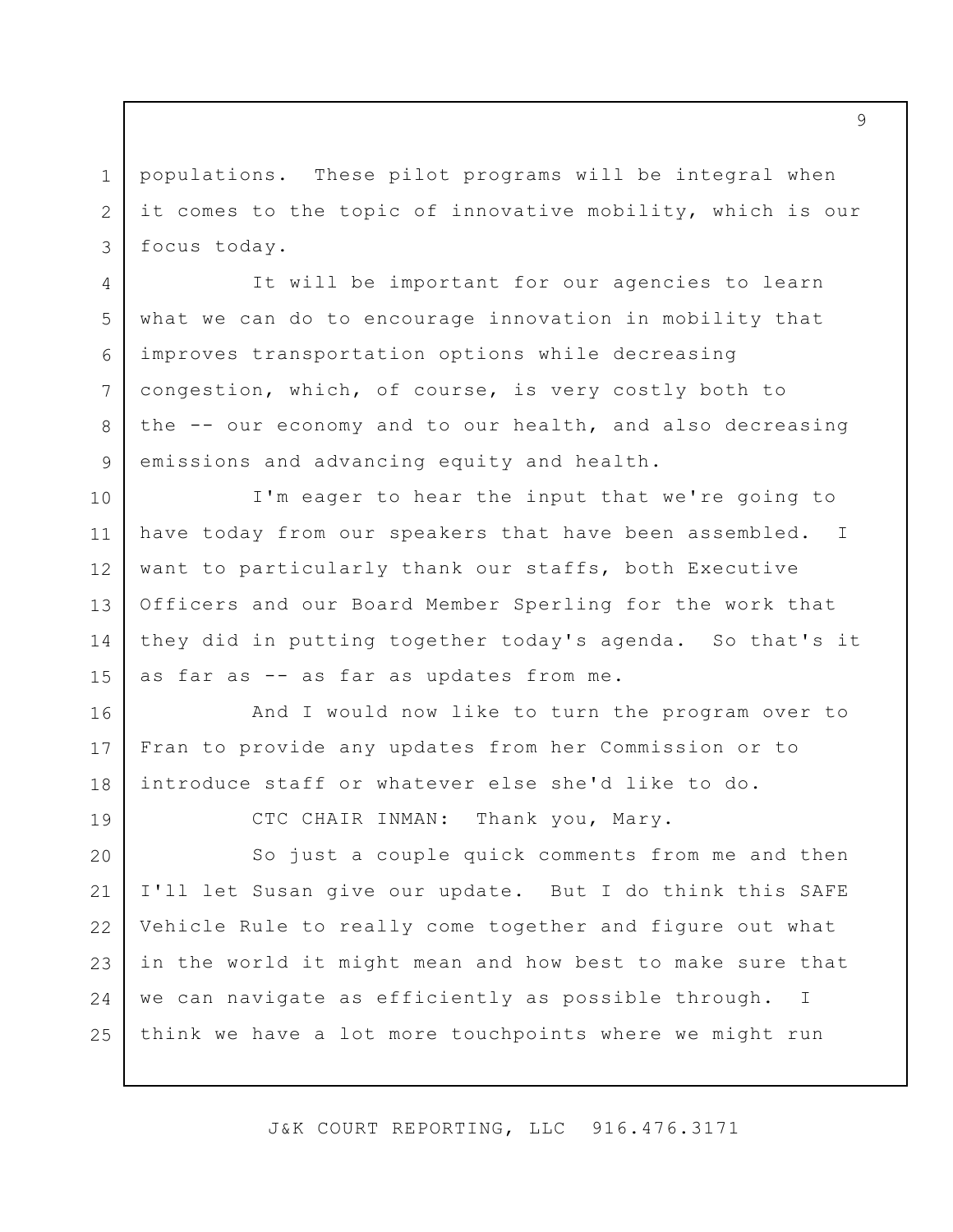into this than we even realize in terms of our transit, our streetcar, you know, name it. You know, I think just about everything has a potential to be touched.

1

2

3

I saw a list of the exemptions, but it seemed like a pretty short list. And I think for all of us with the SB 1 funding that we are trying to deliver to our communities and to -- also, the work that we're doing on the AB 1282, which is the efficiency work group of really trying to have our agencies come together. And I was very encouraged at our last workshop, in terms of the progress that we've made to figure out how we can all work a little more simultaneously and integrated than in the past, and I think for all of us. 4 5 6 7 8 9 10 11 12 13

So we've asked our MPOs to really help us all identify the list, as best they know it, of what the impacts might be. I believe it's kind of a two-pronged issue. As Mary and I were talking earlier about this nebulous rule, I'm not sure what's going to happen with the truck rules. We were supposed to be working on some heavy-duty CAFE standards. And so I don't know. And maybe, Richard, you know where that might be. But it sounds to me like that might be a little disruptive, or this SAFE Vehicle Rule, if that's the right name, might be disruptive to the progress that we're trying to make on the heavy-duty standards. 14 15 16 17 18 19 20 21 22 23 24 25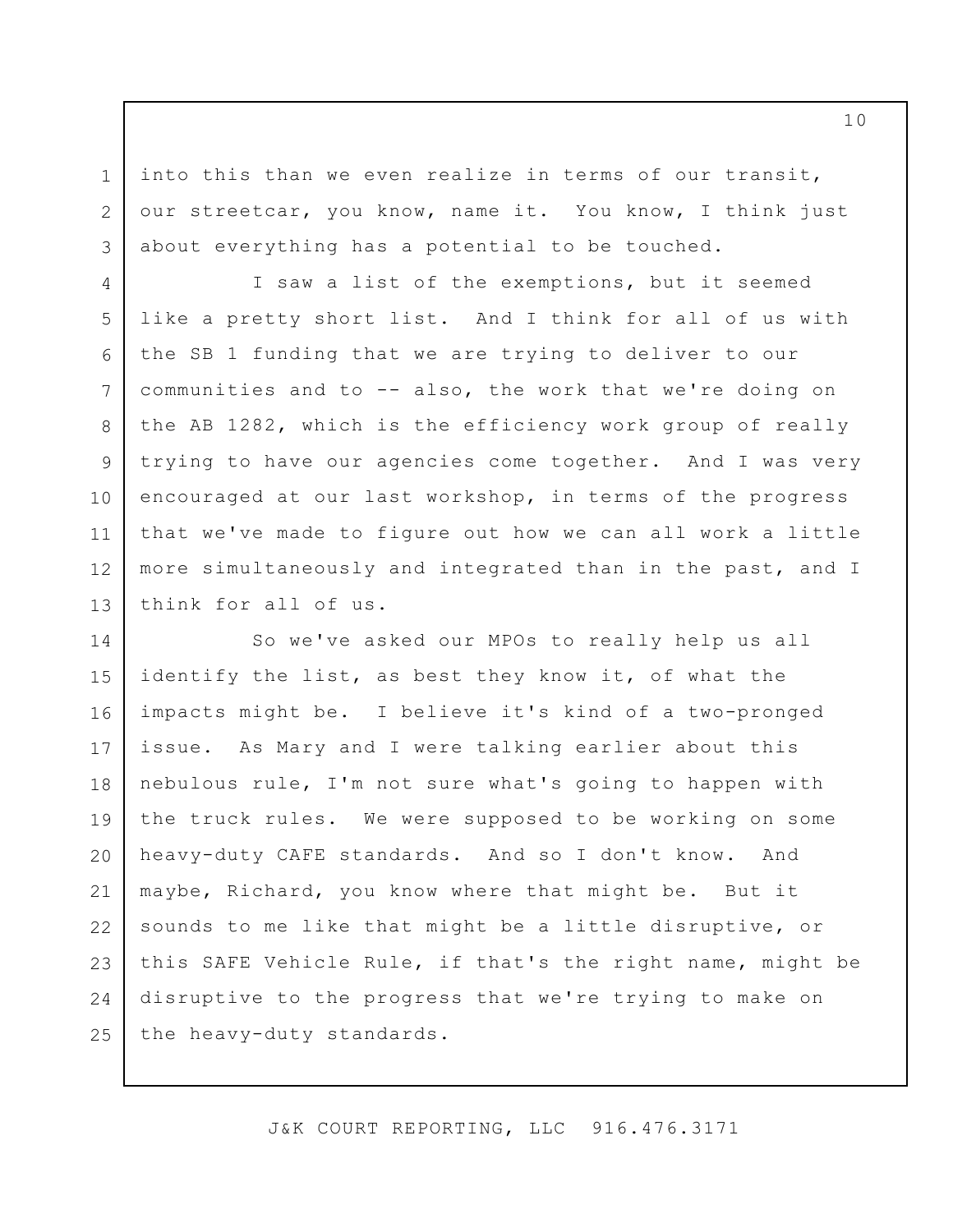And then also, as the waiver, which we haven't needed because we've been aligned, but we would need and what would happen, I think we could all be kind of in the desert of not having the tools that we need with the modeling and everything.

1

2

3

4

5

So I think for all of us to really -- I don't know if it's a side-bar workshop where we talk about this. You know, I think we've had mention of it. I can tell you in the Southern California region, it seems to me that most of our talk in our discussion has been around the 2023 deadline, when we knew. And I don't think a lot of people were really looking at this infamous August 3rd deadline. And that is really just around the corner for all of us. 6 7 8 9 10 11 12 13 14

So I -- we can talk more about how best to get across the goal line. I'd be the first one also to say who else in the U.S. is going to have this problem. You have to be a non-attainment area, I think, to be struggling. So unfortunately, I believe we have the corner on that market, not the list you want to be on the top of, but I think we're there. 15 16 17 18 19 20 21

So I would just really encourage us all to see what we can do quickly. I know the comments are officially closed, but I'd say let's comment anyway. And I think as we look at housing, I worry that, you know, 22 23 24 25

J&K COURT REPORTING, LLC 916.476.3171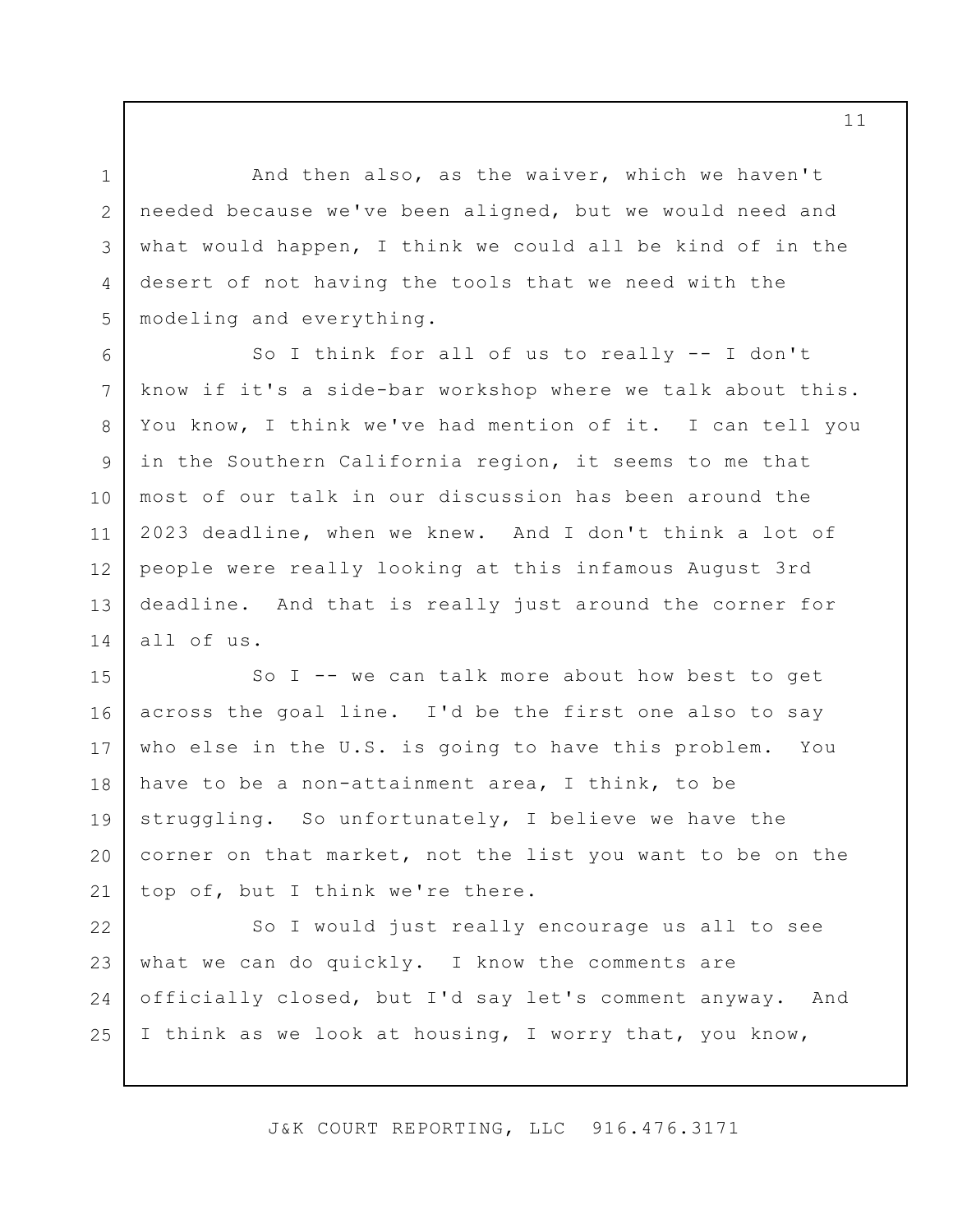we're desperately trying to solve our housing crisis in the State. And clearly, we have impacts with the -- there is the nexus with transportation and housing. And I think this could really be some handcuffs that we don't necessarily want to be operating with.

And so with that, Susan, I'd like to ask our Executive Director to give an update.

1

2

3

4

5

6

7

CTC EXECUTIVE DIRECTOR BRANSEN: Commissioners and Board members, I wanted to just update you on two major areas that the Commission has been embarking on since our last meeting. The Commissioners -- every -every -- with every funding cycle, we move forward on the next funding cycle -- the next cycle of funding. And we do that by revisiting our guidelines that are used. These guidelines are used to not only inform the projects that are selected for funding, but the manner in which the Commission will administer those projects funding and report. 8 9 10 11 12 13 14 15 16 17 18

And so we are embarking right now on developing guidelines for three competitive programs. One is the Solutions for Congested Corridors. That program is \$250 million annually. It is designed to achieve a balance set of transportation, environmental, and community access improvements to reduce congestion throughout the state. The other program is the Trade Corridor 19 20 21 22 23 24 25

J&K COURT REPORTING, LLC 916.476.3171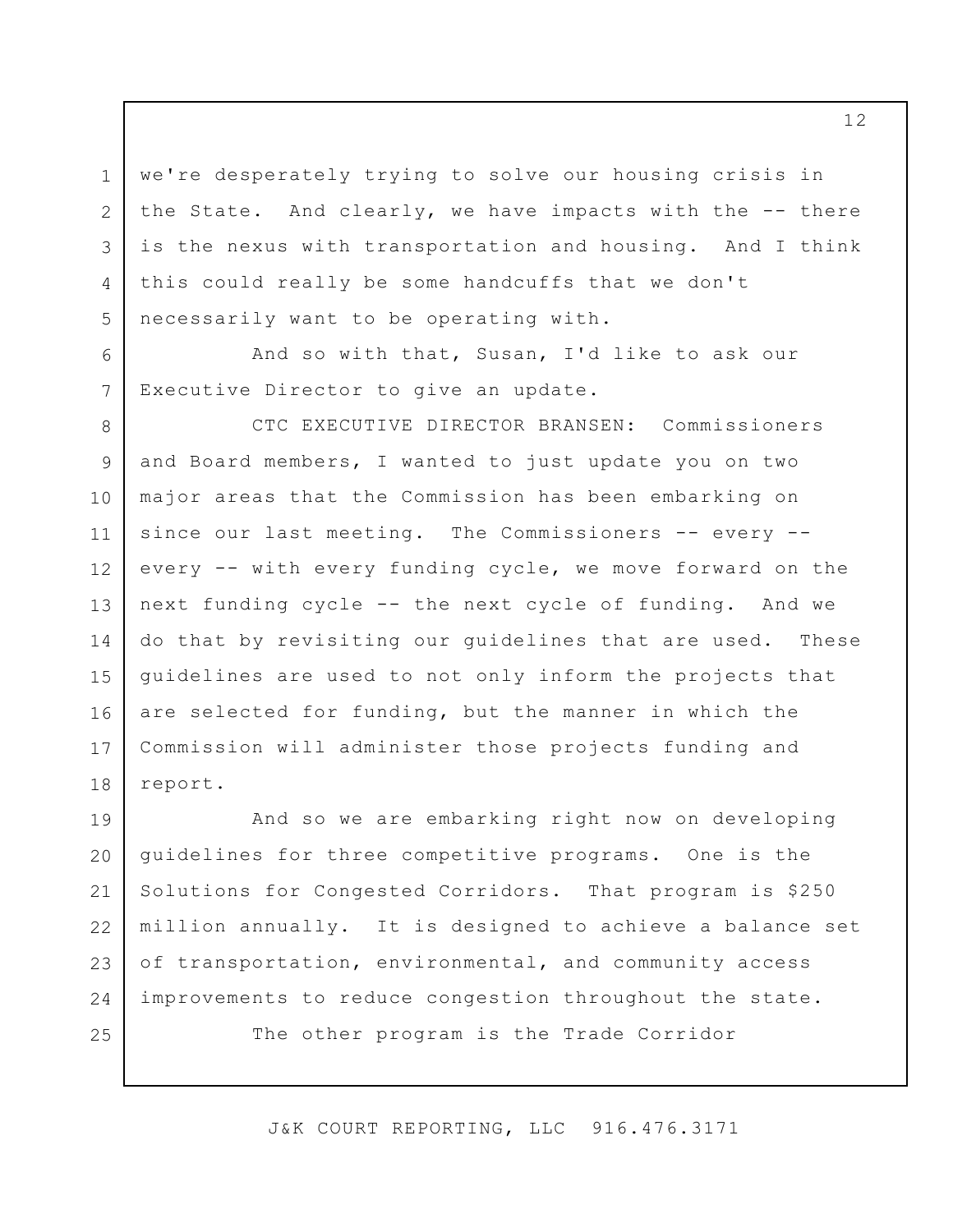Enhancement Program. That program provides 300 million of State funds a year. There is federal funds in this program as well. And this program I believe, you know, we have such major air quality issues with regards to our transportation program, our goods movement program in the state.

This program, the Commission is informed by the guiding principles that are in the Sustainable Freight Action Plan, as an example of one of the areas that the Commission does look to when determining projects for selection of funding. 7 8 9 10 11

The other program is Local Partnership Competitive Program. This program actually -- the Local Partnership Program is 200 million annually, but the Commission has made a decision in the past to program these funds 50 percent through a formula and the other 50 percent through a competitive process. 12 13 14 15 16 17

That formula will be relooked at as the Commission embarks on updating the guidelines for the program. And I guess what I would want to share with the Board members -- commissioners know this. But one of the key -- there are a few key focus areas that we're looking at revisiting in these guidelines. We always look at, you know, what did we do well, what can we do better? 18 19 20 21 22 23 24

25

1

2

3

4

5

6

But looking at improved performance metrics, not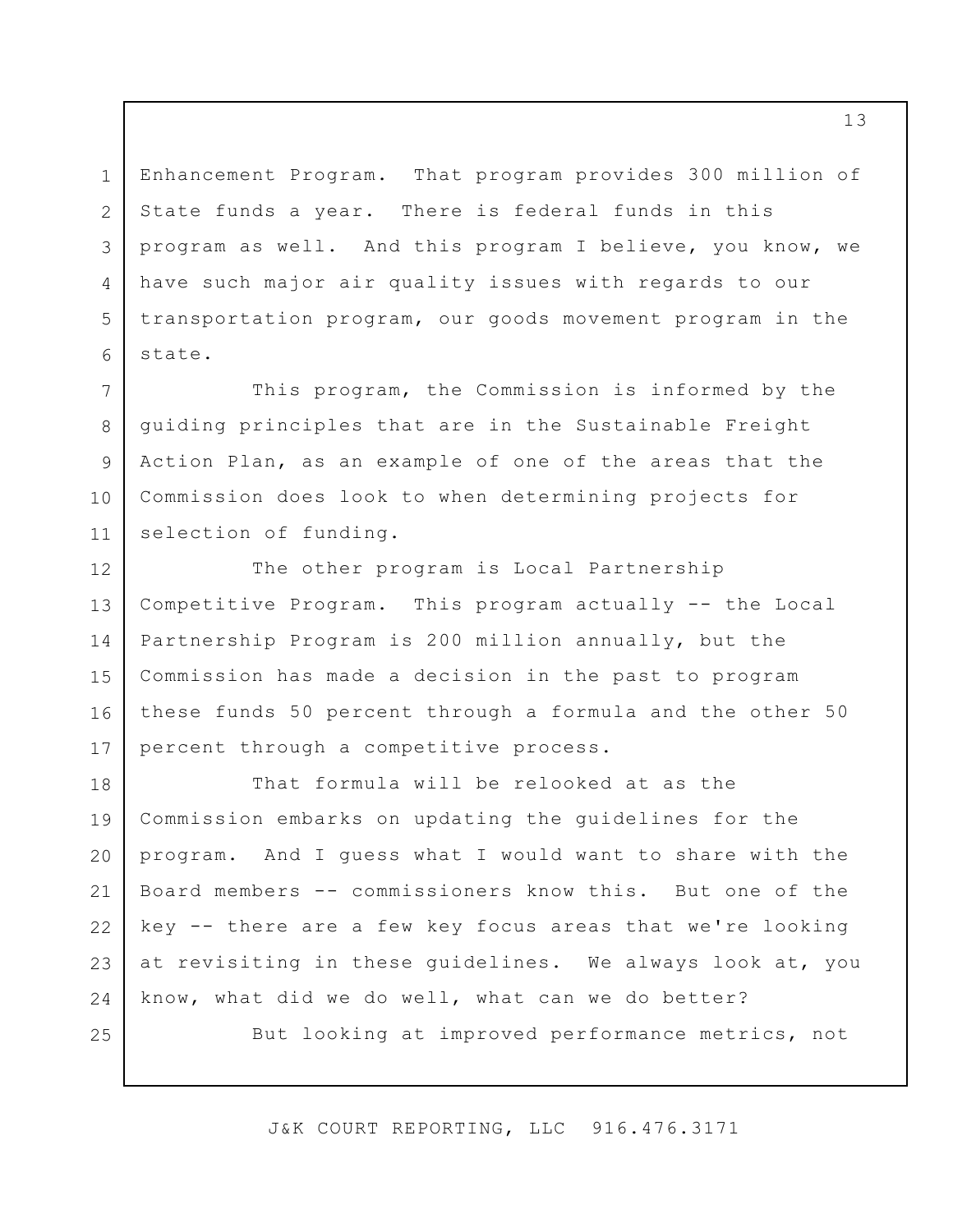only on the front end, how do we better evaluate projects that are proposed for funding, and then at the back end how do we improve the reporting for the projects when they're completed. We're looking at metrics related to reductions in vehicle miles traveled and greenhouse gases, with the overall ends towards implementing and moving forward the implementation of the Sustainable Communities Strategies. 3 6

1

2

4

5

7

8

And so the Commission has kicked off several workshops in the north and the south. And I wanted to thank the Board. We have, at least the Northern California workshop I did see staff from the Air Resources Board. And we're grateful for that. And we hope that your staff will be able to participate in these workshops moving forward. 9 10 11 12 13 14 15

The other program that we are developing guidelines for is the State Highway Operation and Protection Program. And that is really the program designed to rehabilitate and preserve the State highway system. 16 17 18 19 20

But the workshops will continue through the summer. The goal is that in the fall, the Commission will adopt the guidelines for these programs and issue a call for projects to fund. I also wanted to mention that we are planning to hold a overview of transportation funding 21 22 23 24 25

J&K COURT REPORTING, LLC 916.476.3171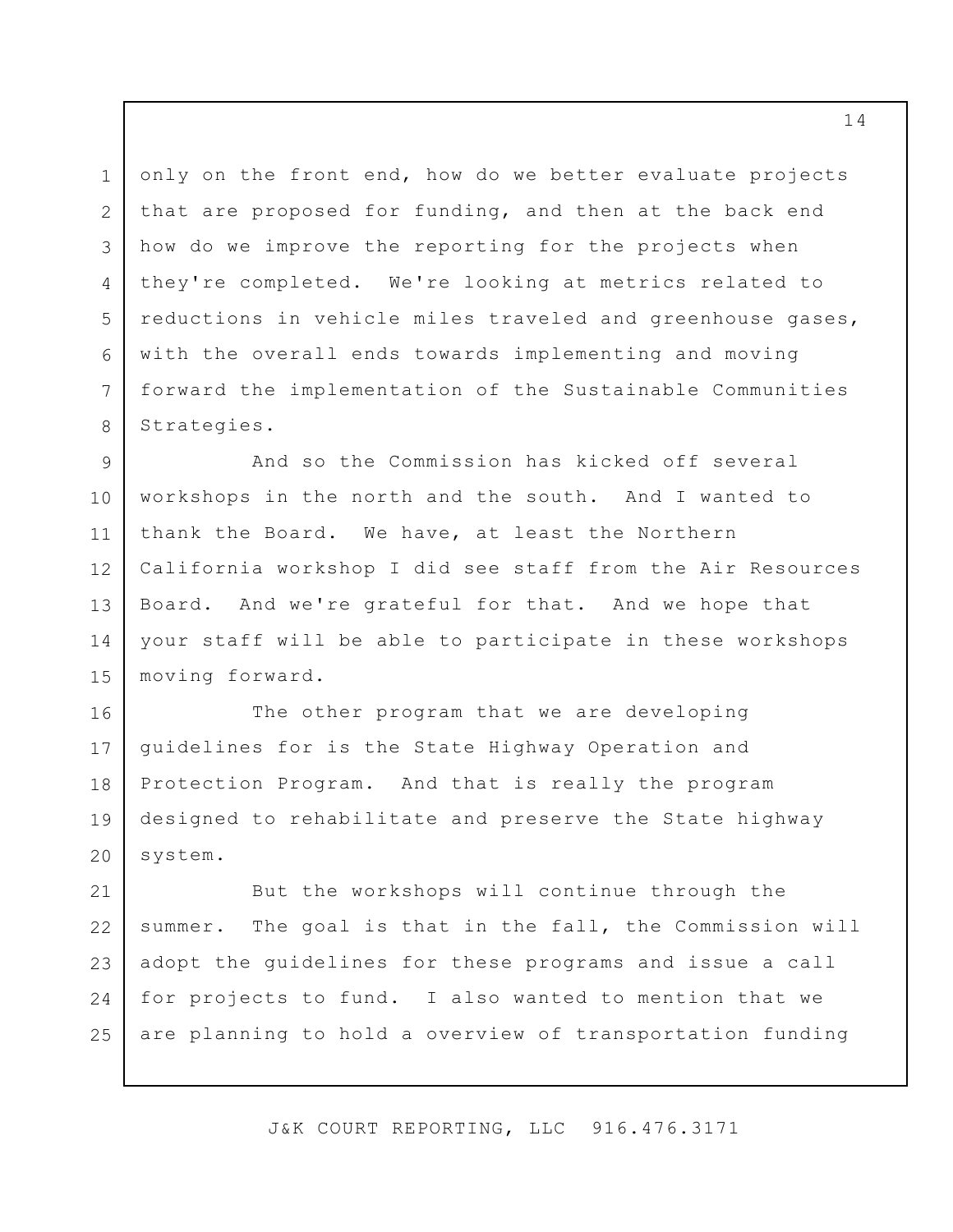workshop that's open to everyone - anyone that wants to attend - to learn a little bit more about transportation funding. The workshop will be held in Sacramento on April 30th.

1

2

3

4

24

25

And then lastly, I wanted to give you an update. The Commission did adopt a -- another cycle of Active Transportation Program funding. This is the program that is designed to increase walking and biking. The Commission, since its exception -- inception of this program, the Commission has dedicated funding to over 800 active transportation projects throughout California, over 400 safe routes to school projects. Over 85 percent of the funds have been directed to projects that are expected to provide benefits to disadvantaged communities. 5 6 7 8 9 10 11 12 13 14

But in January of 2019, the Commission did adopt a set of projects for the statewide and small urban and rural components of this program, dedicating over \$280 million to 60 projects. And we are planning to adopt a program, projects for the Metropolitan Planning Organizations. The total funding pool there is 175 million. 15 16 17 18 19 20 21

So Commissioners and Board members, that concludes my report. 22 23

> ARB CHAIR NICHOLS: Great. Thank you very much. CTC VICE CHAIR VAN KONYNENBURG: Madam Chair.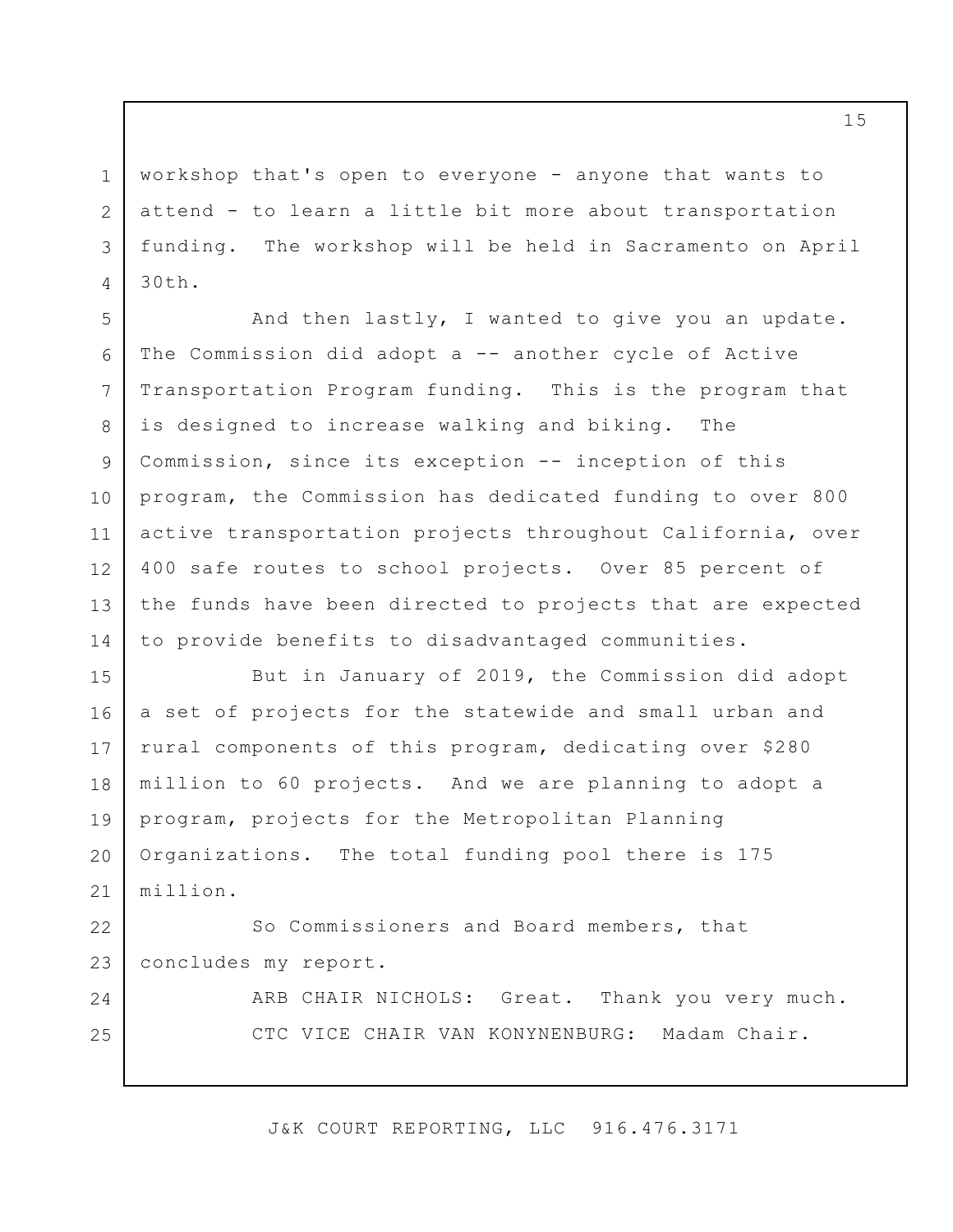Madam Chair? 1

ARB CHAIR NICHOLS: Yes. CTC VICE CHAIR VAN KONYNENBURG: Just following up on your opening comments. ARB CHAIR NICHOLS: Yes. CTC VICE CHAIR VAN KONYNENBURG: I would hope there would be a time to ex -- that your staff could expand on your comments related to -- ARB CHAIR NICHOLS: Yes, I was just about to --CTC VICE CHAIR VAN KONYNENBURG: Oh, great. Fantastic. Thank you. ARB CHAIR NICHOLS: -- go to our Executive Officer, Mr. Corey. CTC VICE CHAIR VAN KONYNENBURG: Thank you. ARB CHAIR NICHOLS: Thank you for that set-up. It's perfect. So Richard, would you like to expand a bit on what's going on on the standards, and also address the comment that we heard from the Chair about what might happen with the heavy-duty issues. ARB EXECUTIVE OFFICER COREY: Yes. So with -first, with respect to light-duty and the rules from the Trump administration, which have been -- very clearly signal an intent to rollback the stringency, as well as go after California's authority. One, there are GHG 2 3 4 5 6 7 8 9 10 11 12 13 14 15 16 17 18 19 20 21 22 23 24 25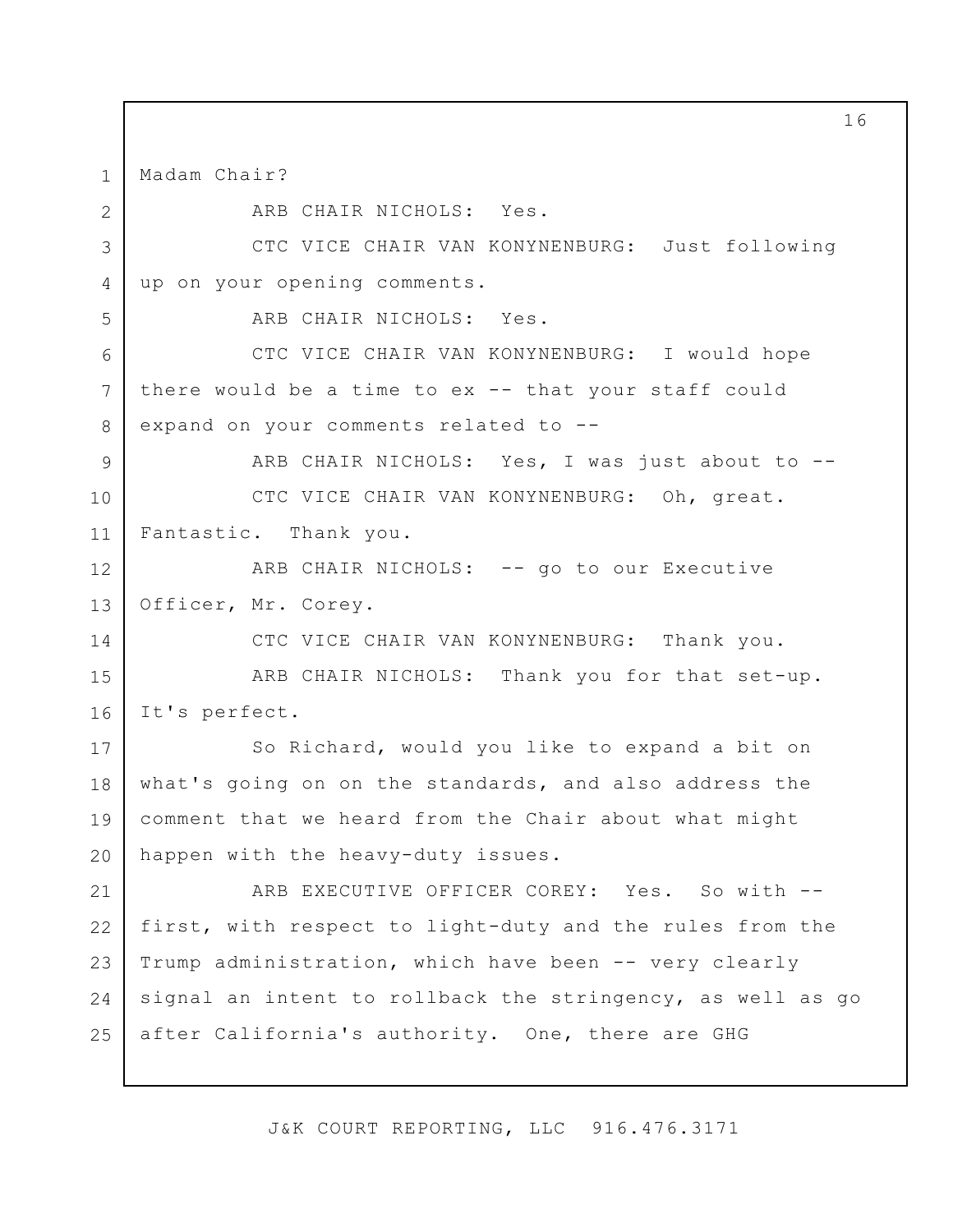implications, but there are also criteria pollutant implications. Pollutants that contribute to the formation of ozone, as well as PM2.5 in South Coast as well as the valley, because of the displaced zero-emission vehicles, as well as the increased refinement of petroleum. That is the issue in terms of the traditional planning and underlying analysis that was done in the SIP, did not - basically it accounted for a full implementation of this rule. So a scale-back of the rule would have implications, not just with respect to GHG emissions, but criteria pollutant emissions that have a direct bearing on our attainment demonstration as embedded in the SIP. So that's the connection. 1 2 3 4 5 6 7 8 9 10 11 12 13

But to Chairman -- Co-Chairman Inman's point about heavy-duty, we do have both phase 1 and phase 2 heavy-duty GHG standards. Those have been adopted. They have not been proposed for challenge. They are being implemented. 14 15 16 17 18

But what I think you were specifically referring to, and this is equally important, is the SIP also called for us, California, to develop lower NOx rules for heavy-duty on-road diesels, which basically are one of our largest categories. We don't get to our health-based air quality standards without tighter NOx standards or our PM2.5 standards. They are critical to both South Coast 19 20 21 22 23 24 25

J&K COURT REPORTING, LLC 916.476.3171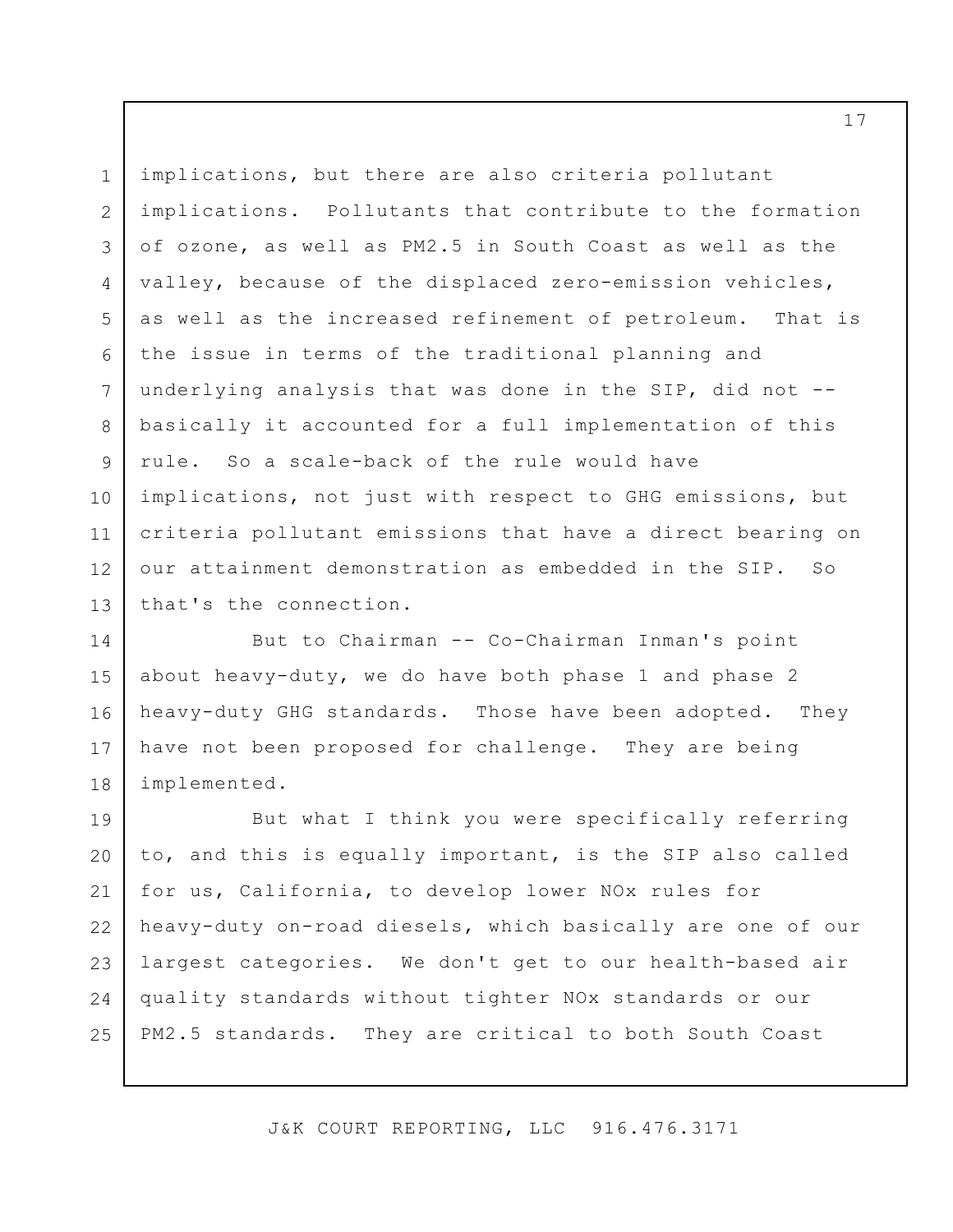and San Joaquin attainment demonstration, so we are actually in that rulemaking process and doing so in collaboration with a number of states across the country.

1

2

3

4

5

6

7

8

EPA has also indicated an intent to move forward on those rules. But they have not been quick to get out the gate, and we aren't waiting. So we are working with OEMs, automobile -- truck manufacturers, states, local air districts, and others.

And just to kind of put a point on why this is so important. The transportation sector represents 50 percent of our GHG emissions, 80 percent of our NOx, and 95 percent of our diesel PM emissions. We don't get to our health-based air quality standards, or our local protection near ports, railyards, and others without a significant transition to lowest NOx where we can, zero where it's viable. And that also requires clearly close collaboration with our -- with infrastructure and infrastructure related partners. 9 10 11 12 13 14 15 16 17 18

ARB CHAIR NICHOLS: Okay. Thanks. I know there's a lot more to discuss about this issue. And I am going to suggest in response to the earlier comments that we perhaps jointly, if we can do it without too much - too much difficulty, organize a workshop that we would open up to local agencies and to MPOs and others, anybody actually, who might be interested to have further 19 20 21 22 23 24 25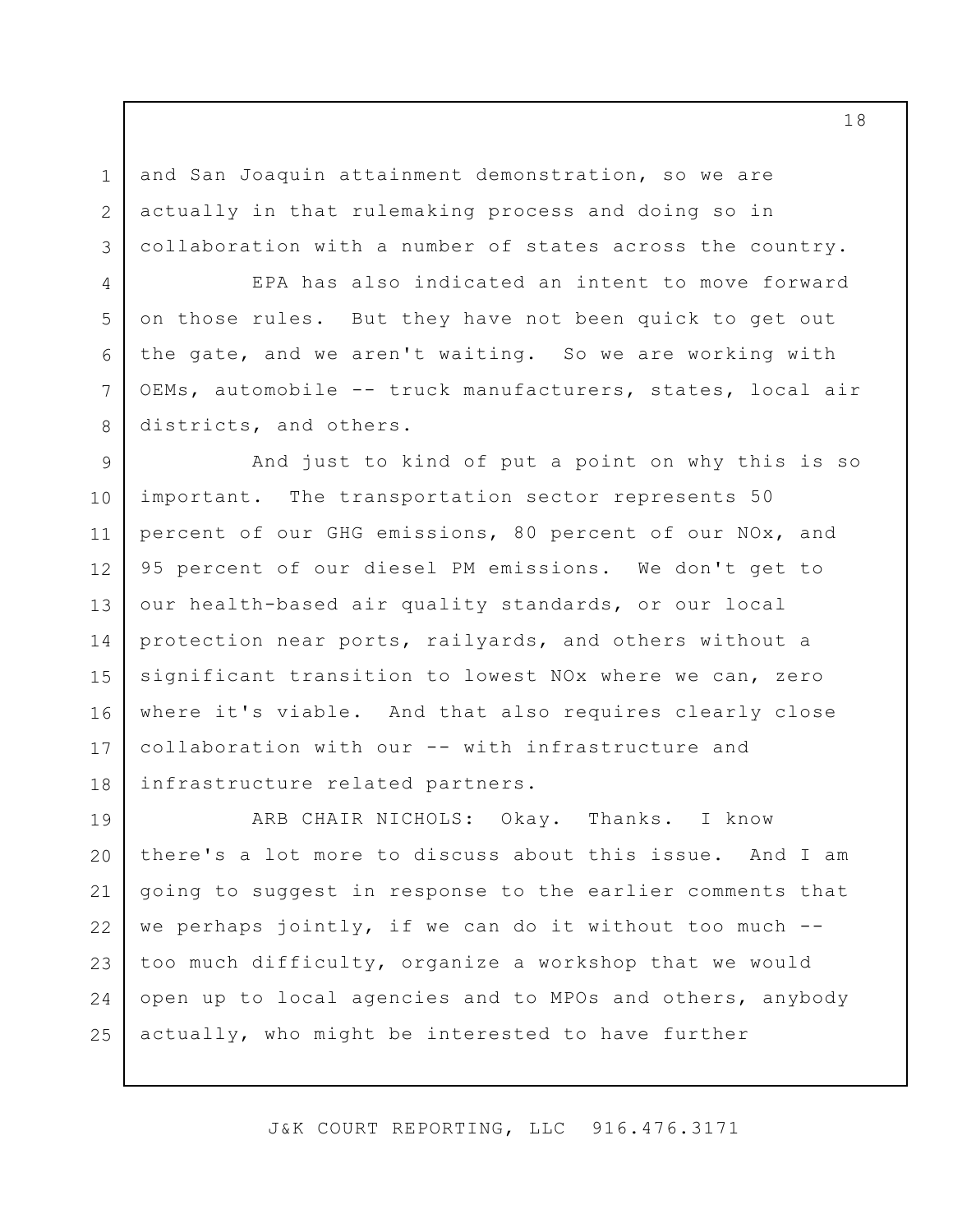discussion about what all this means, what the implications might be. 1 2

CTC CHAIR INMAN: Thank you. Yeah, I think time is probably of the essence, so --

ARB CHAIR NICHOLS: Yeah. So we'll try to do something informal. 5 6

CTC CHAIR INMAN: -- however we can be nimble. Yeah. I think my Vice Chair actually had a question. Did you, Paul?

10

3

4

7

8

9

ARB CHAIR NICHOLS: Yes, please.

CTC VICE CHAIR VAN KONYNENBURG: I was wondering if we could get some illumination on the Sustainable Communities Strategy Program and Evaluation Guidelines from -- you know, where are we at with those, tell me - staff is developing new metrics and new -- on -- and evaluations. What's the timeline of that? How is that going? 11 12 13 14 15 16 17

I know there's quite a bit of concern within the municipal planning organization community on that. And I'm concerned that many -- at the end of our meeting - joint meeting in December, a lot of concerns were expressed. And I'd like -- you've had now several months to formulate a response to those concerns. Do we have - do you have a response on those issues? 18 19 20 21 22 23 24

25

ARB CHAIR NICHOLS: Well, we had a discussion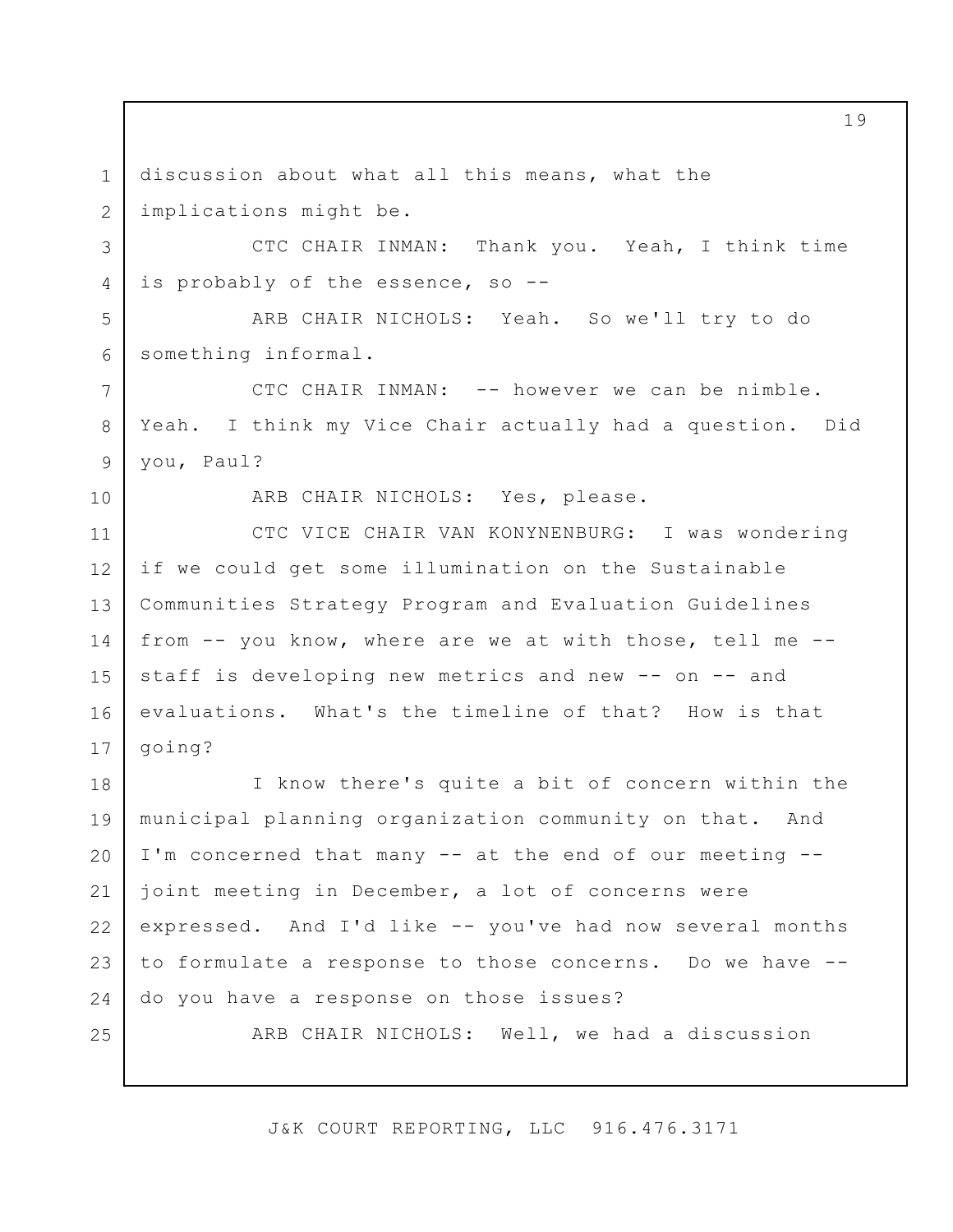about this at our March Board meeting. It was a publicly noticed session, and we had quite a bit of input at that point. I don't know if there's more going on.

Mr. Corey.

ARB EXECUTIVE OFFICER COREY: What I would add on that is that the guidelines -- the updated guidelines have been worked on for about two years. The March 2018 Board meeting, when the Board considered the updated SCS targets for a number of MPOs for the 2035 standard. Part of that conversation really revolved around -- and we had a number of MPOs actually attended -- many attended and testified at that hearing. 6 7 12

It was really focusing on strengthening the tracking, the reporting, the touchpoints in terms of progress relative to plan. And the Board acted on a resolution at that Board hearing, so more than a year ago, to update the guidelines and strengthen them with respect to tracking, reporting, transparency in terms of documentation, progress against plan. 13 14 15 16 17 18 19

Since that time, there's been, I'd say, 10 -- a total of 10 workshops, three webinars, a draft posted, public comments, public comments responded to. So the guidelines were since revised and are posted, so reflecting that entire process. 20 21 22 23 24

25

1

2

3

4

5

8

9

10

11

If there are still concerns with respect to MPOs,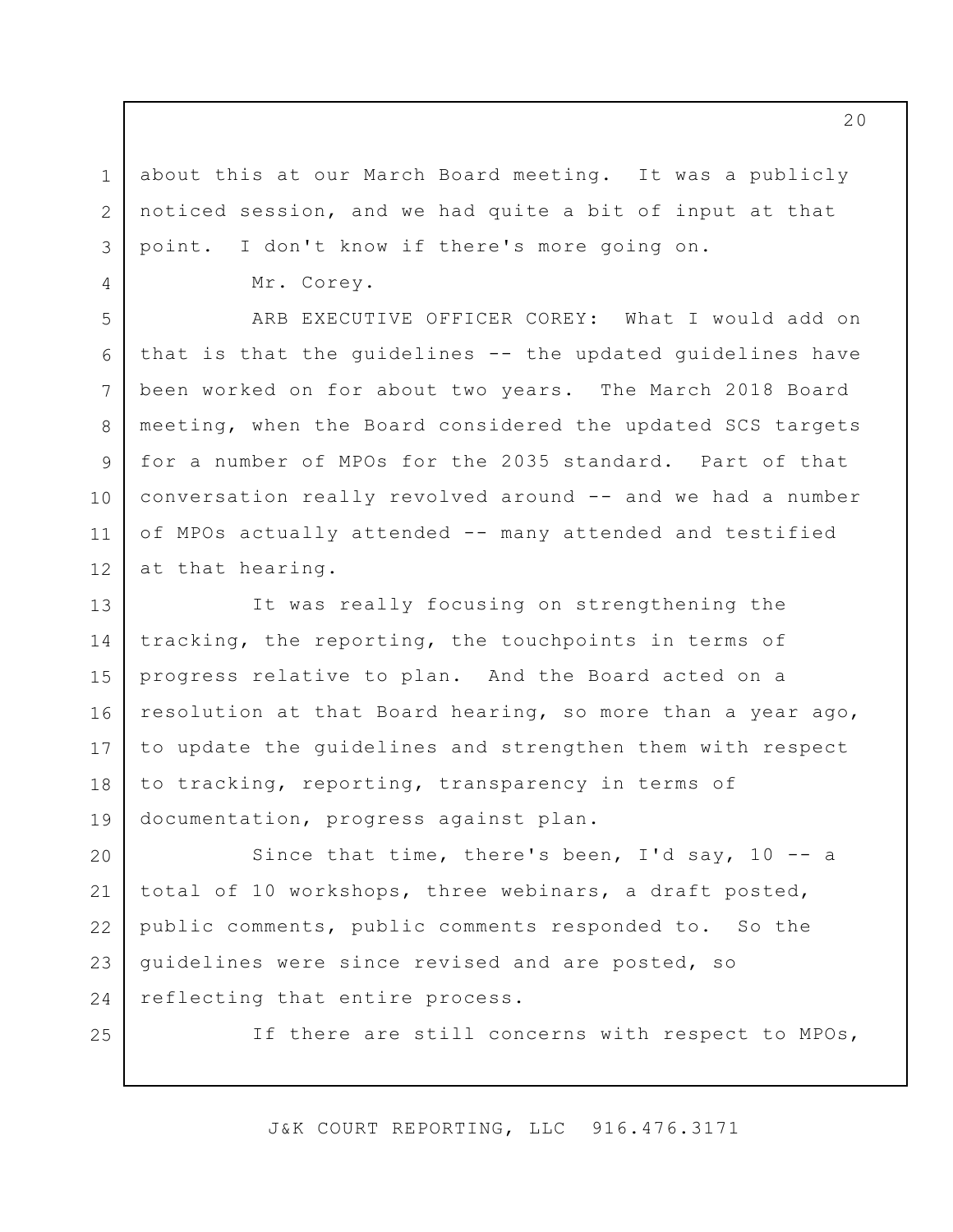I'm certainly interested in having that conversation. But they've gone through a fairly extensive process to get us to this point of the guidelines being revised and posted.

CTC VICE CHAIR VAN KONYNENBURG: Okay.

ARB CHAIR NICHOLS: Okay. I'd like to return us to the agenda, if I may. 5 6

We are beginning today with a presentation on automotive -- Automated Vehicle Principles for Healthy and Sustainable Communities. 7

This presentation is going to be given to us by Chris Ganson who is a senior planner at the Governor's Office of Planning and Research, and I believe was instrumental in developing this report. And so I would like to invite him to come forward and begin his presentation. 10 11 12 13 14 15

Mr. Ganson.

1

2

3

4

8

9

16

17

18

(Thereupon an overhead presentation was presented as follows.)

MR. GANSON: Thank you, Chairman Nichols, and everybody. Thanks for having me here today to talk through these. I want to spend just 10 minutes talking through again the Automated Vehicle Principles for Healthy and Sustainable Communities. But I think that they could be AV principles for functioning of the transportation network and the economy just as well. There's quite a bit 19 20 21 22 23 24 25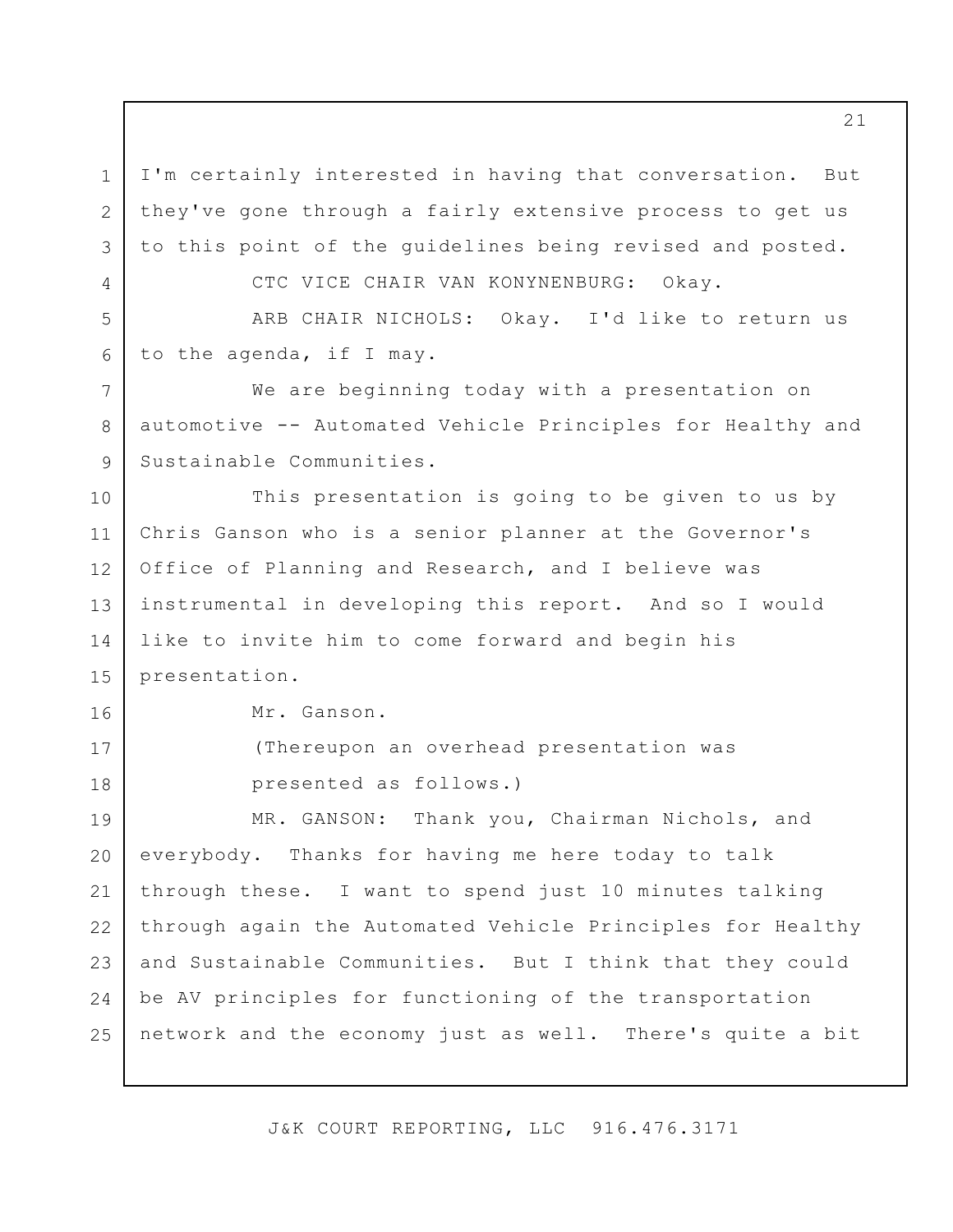of overlap here in what we'll need to do to land these in a way that benefits all of our interests.

1

2

3

21

 $--000--$ 

MR. GANSON: So thinking about the arrival of automated vehicles, it's real easy to think about the benefits to each of us. I mean, I certainly think, well, I could get work done on my way to work, or maybe even catch some extra sleep if my commute were long. I could send a kid to a charter school across town. That one that I wanted her to be in, now that I can send her in the vehicle and don't need to take the time myself. I could save time myself with an elderly relative bringing them to the hospital for a doctor's appointment. 4 5 6 7 8 9 10 11 12 13

So there's these -- these real benefits that automated vehicles will bring, and that's to a whole array of the population. And many of them have us in vehicles more and going further in them. And we oftentimes don't think for a little while at least about that everyone else will also want these benefits as well, and create that extra vehicle travel as well. 14 15 16 17 18 19 20

 $--000--$ 

MR. GANSON: And that could lead to some big collective action problems, traffic on the highways, traffic on surface streets for that matter, emissions goals, other goals around environment, health, et cetera. 22 23 24 25

J&K COURT REPORTING, LLC 916.476.3171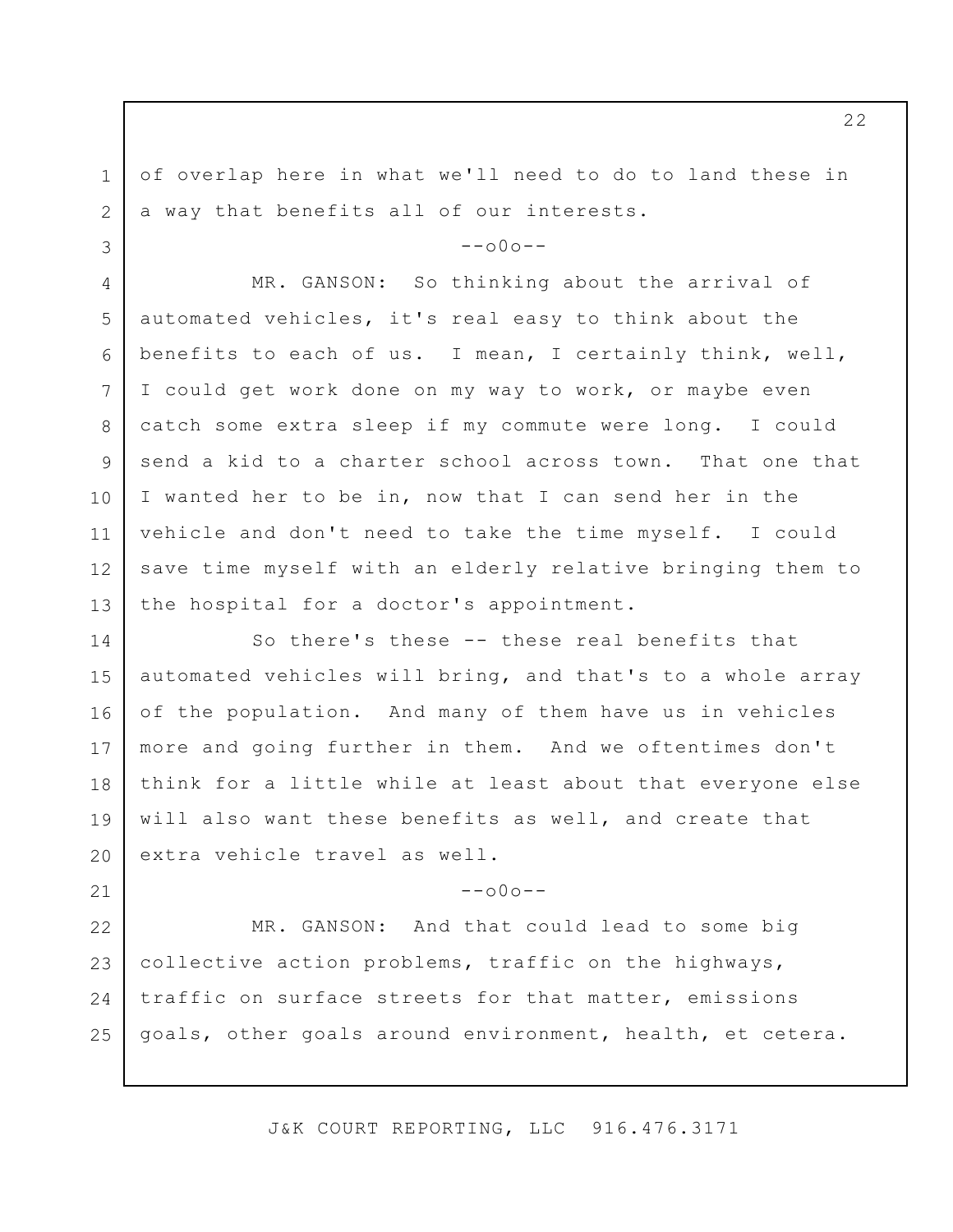So we're beginning to know -- have some rough ideas at least of what this may look like. We have level 2 automation out on the streets today, Tesla Autopilot, for example. And we know that these vehicles are being driven more than, for example, Teslas without Autopilot.

1

2

3

4

5

6

7

8

9

25

There are also people driving these with autopilot are inserting themselves more readily into congestion, and thus disproportionately adding to congestion compared to other vehicles.

We have  $-$  through the research community, there's been quite a bit of thought put into these -- this set of issues. And we see modeling exercises that show substantial increases in vehicle travel. We also have our first empirical study out now. It's just preliminary, but it's showing -- it used a chauffeurs as a substitute for automated vehicles to see what people -- how their travel behavior might be. 10 11 12 13 14 15 16 17

And the numbers are small so far in this study, so this is preliminary. But traffic almost doubled, an 83 percent rise in vehicle travel. That's beyond what our roadway -- far beyond what our roadways would be able to accept and still function, also far beyond what our climate goals and other environmental goals would be able to accommodate. 18 19 20 21 22 23 24

--o0o--

## J&K COURT REPORTING, LLC 916.476.3171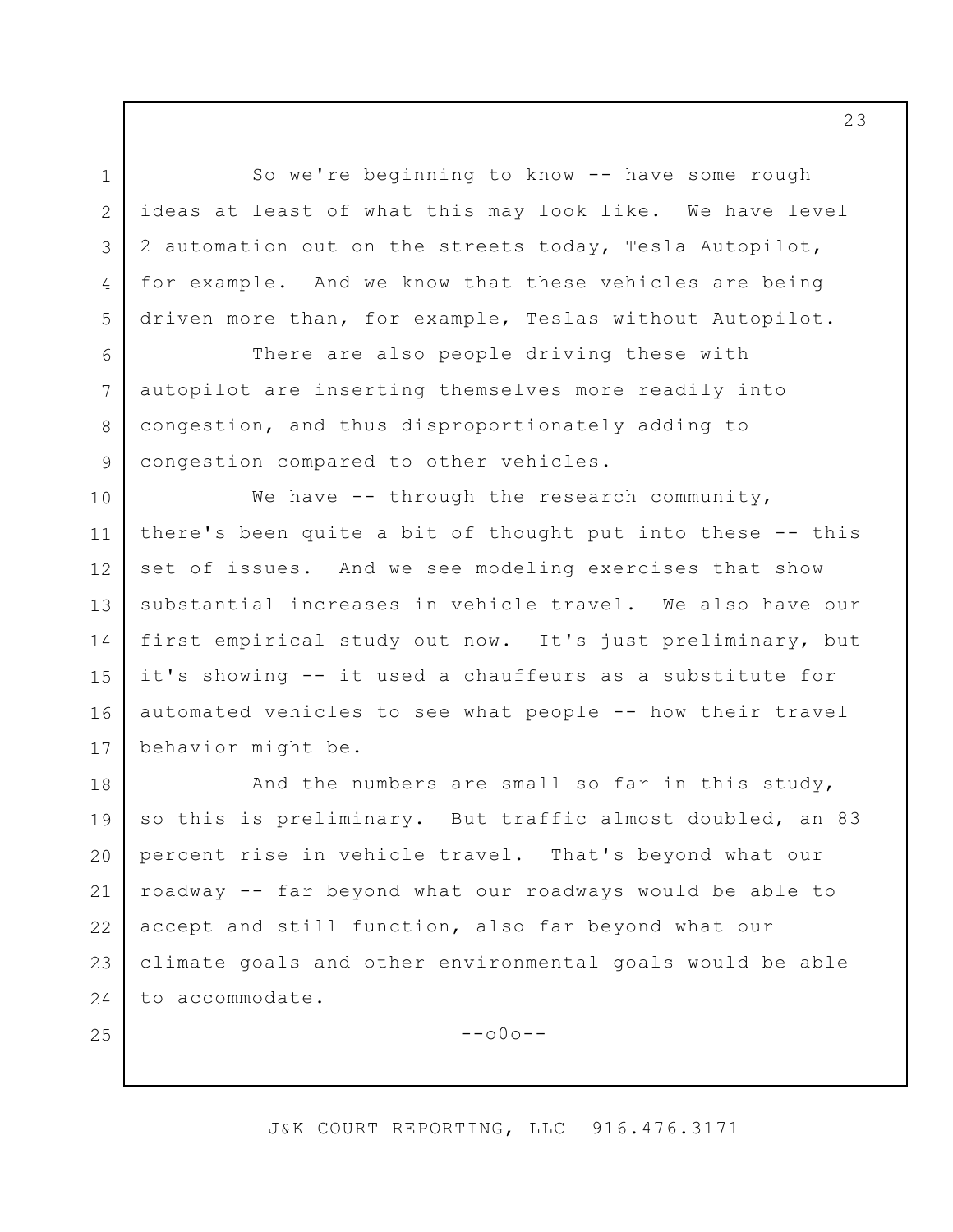MR. GANSON: So with these big changes in travel behavior in mind, folks at the State gathered from a number of different agencies to pull together the kind of what should we do, what are the -- and starting with what are the principles that we should bring to the table in order to land these vehicles in the public interest broadly.

1

2

3

4

5

6

7

8

9

10

11

So I'm going to run through these with you fairly quickly. They're on the OPR -- you can find them on the OPR website. I believe there was a handout today as well, if you want to look at them in more detail.

The first of these is that they be deployed to the maximum extent possible as shared-use vehicles, kind of the Lyfts and Ubers, but automated. And this creates -- this creates a number of benefits, but not the least of which is it facilitates the second principle, which is pooling, getting more than one person into a vehicle. 12 13 14 15 16 17 18

Sharing use and pooling are the keys to having these vehicles land in a way that works for traffic for sure. And with the third principle landed as low or zero-emissions vehicles, they can actually benefit both our transportation system function goals and our environmental goals, particularly our greenhouse gas emissions reduction goals, and substantially if there is 19 20 21 22 23 24 25

J&K COURT REPORTING, LLC 916.476.3171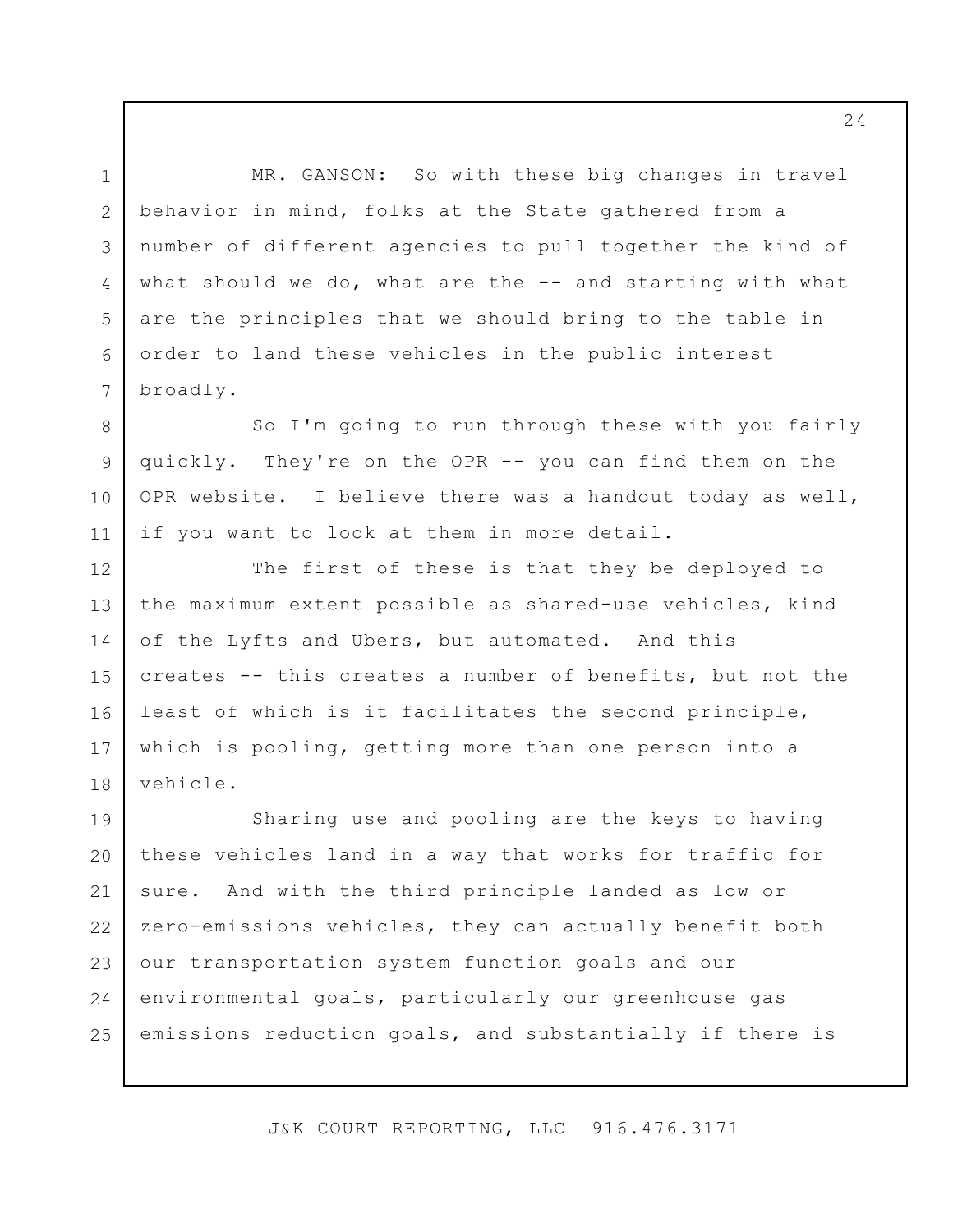strong coordination.

1

2

3

4

5

6

There is widespread agreement among the transportation expert and research community that these are not likely to happen on their own, that these approaches will need a policy to reinforce them and guide them.

And the research community has begun to use really strong language for researchers, for academics. Academics aren't normally talking about outcomes in terms of heaven and hell scenarios. But in the realm of automated vehicles, we're hearing that and have been for a couple few years now. So there's a real opportunity here to have things go one way or the other, again for the whole array of our interests. 7 8 9 10 11 12 13 14

Vehicle right-sizing will be important. Instead of owning that F150 pickup truck, because you need to get lumber at Home Depot once every couple months, you could summon one if we are in a shared-use environment when you need it. And when you just need to get across town for a haircut, you can get the small electric POD in theory, but when you're no longer needing to hang onto a steering wheel and look out the front -- the windshield of the vehicle, you might find yourself wanting to do other things, like maybe exercise or sit on a really comfortable sofa and watch a big screen TV. And these vehicles could 15 16 17 18 19 20 21 22 23 24 25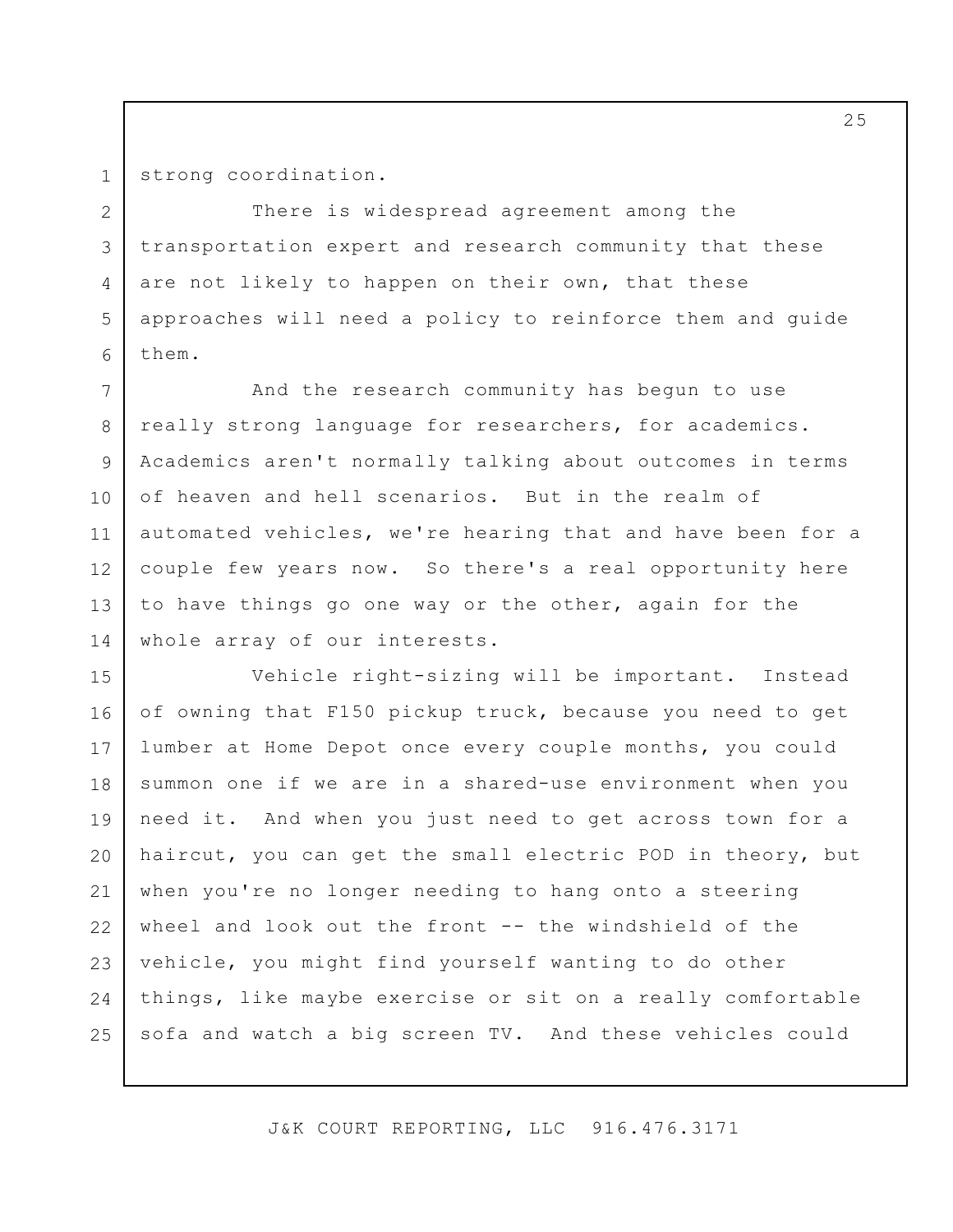go the other way. They could become bigger than today's vehicles. And that would have consequences both for environmental outcome and for traffic, because you can get fewer vehicles through an intersection when they're big.

1

2

3

4

5

6

7

8

9

10

11

12

13

14

It's important that we think of these as part of an efficient multi-modal system, not that automated vehicles will come and supplant everything we have, and carry us around everywhere. We're not going to get everybody into downtown San Francisco or even downtown Sacramento in automated vehicles on the roadway.

We're going to need transit to play a part, and we need active transportation to -- active transportation to play a part for a number of reasons, including its relevance to human health.

So having these vehicles rather than run parallel to line-haul transit, BART, Light Rail, et cetera, having them be -- increase the catchment area of stations and drop people off at stations, and make better use of these transport -- these transit investments will be important. 15 16 17 18 19

However, in the suburbs perhaps or areas where you see three or four people in a bus that comes once every hour or 90 minutes, these vehicles will probably do a much more efficient job of getting people to places, creating better access to opportunities, saving money, and reducing emissions, if they can replace that sort of 20 21 22 23 24 25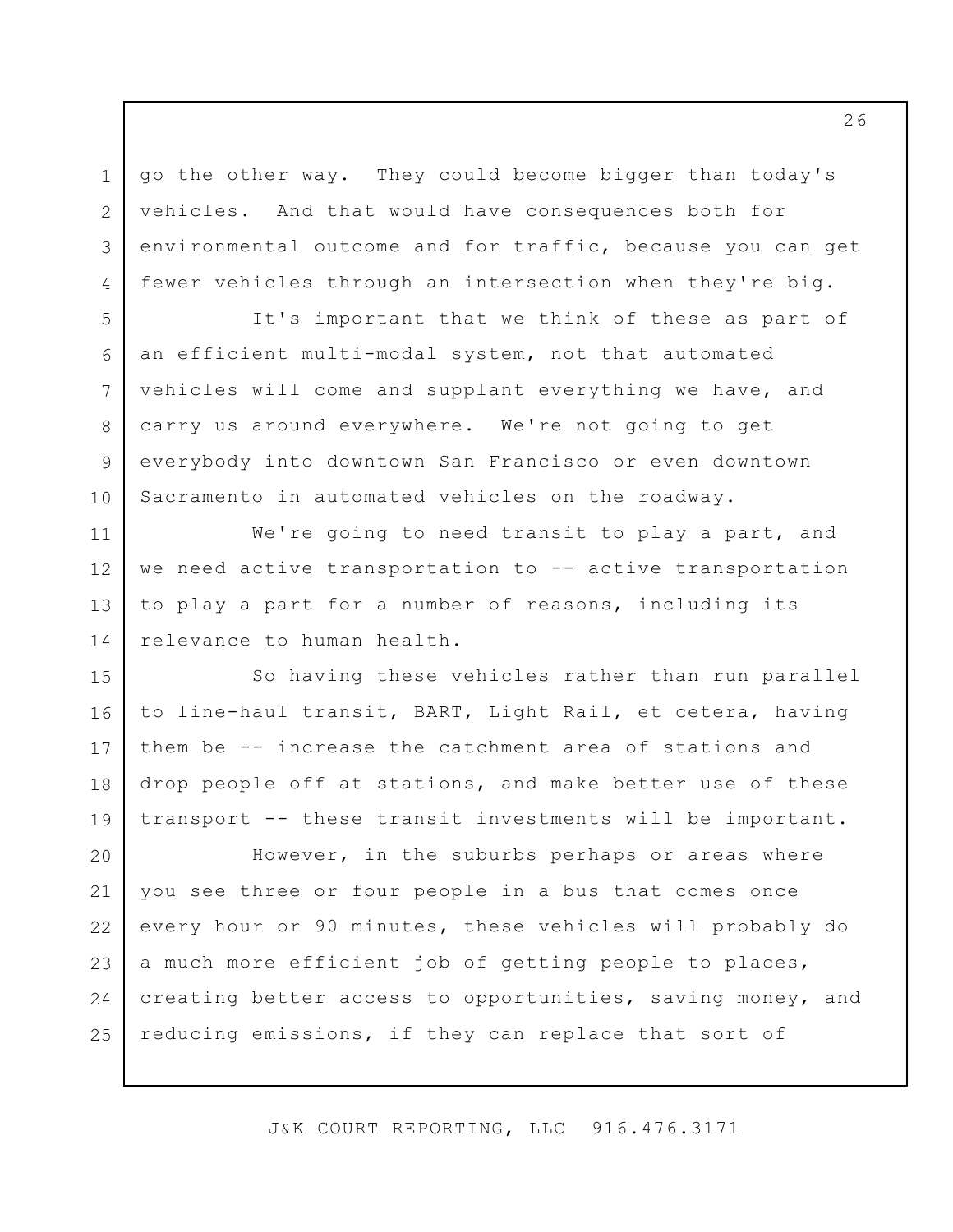1 2

3

4

5

6

7

8

subsistence or less efficient transit.

There's a real opportunity with the control that we will have over these vehicle's behavior to make folks who are biking and walking feel safer. And that in turn has a real opportunity to create more cyclists, to bring more people into biking and walking. That, in turn, has enormous potential health benefits, as well as the emissions and other traffic benefits.

And last but not least, as part of the efficient multi-modal system, freight delivery needs to receive a lot of thought. There's a real potential for delivery, as is already happening in Amazon -- in this Amazon world to get delivery vehicles to actually make more efficient use of transport to get goods to people, than us driving our own automobiles out shopping. 9 10 11 12 13 14 15

However, if we can push a button and get a good to come to us in 20 minutes, and everybody does that all the time for each good, we are likely going to be sitting in the traffic created by each others goods traveling on the roads with us. 16 17 18 19 20

Efficient land use will need more attention than it has before. It will be awfully easy for people to think, well, why wouldn't I go off and live in the foothills on a 5-acre plot of land, because I can sleep or work on my way into town. And that loading our roadways 21 22 23 24 25

J&K COURT REPORTING, LLC 916.476.3171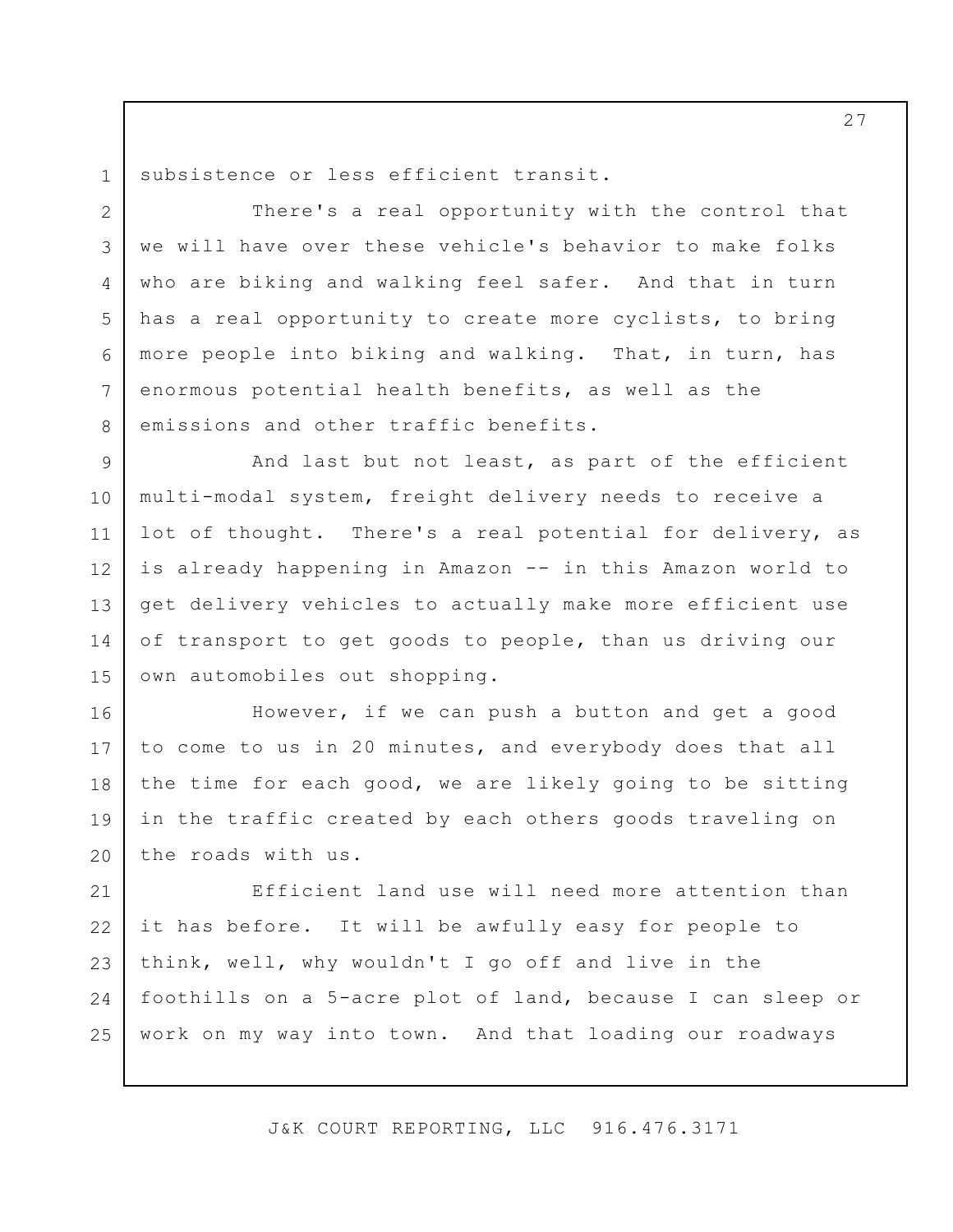up with a lot more vehicle travel, harming our environmental goals on a number of fronts, but also taxing our transportation infrastructure.

1

2

3

4

5

6

7

8

9

These vehicles are likely to use less space, largely because of the less need for parking, but also because a less need for -- less need for width of right of way. And that creates some opportunities to do better on complete and livable streets, create places out of our thoroughfares.

And last, but very much not least, we need to think about equity very carefully, as these are  $-$ - these vehicles are deployed through two sides -- two facets to equity here. One is the impacts these vehicles will have on neigborhoods and people. When I take my automated vehicle downtown to go to work and then don't want to pay the \$20 parking fee, but send it off to the nearest neighborhood with free parking, whose neighborhood is that, and who is suffering the burden of the additional vehicle travel? 10 11 12 13 14 15 16 17 18 19

And another important facet is, of course, how can people get around at a variety of -- a variety of people, neighborhoods, and income levels. Do we end up creating -- creating really good and easy transportation reporter for wealthy folks and a system that doesn't - doesn't provide that extra benefit for lower income folks. 20 21 22 23 24 25

J&K COURT REPORTING, LLC 916.476.3171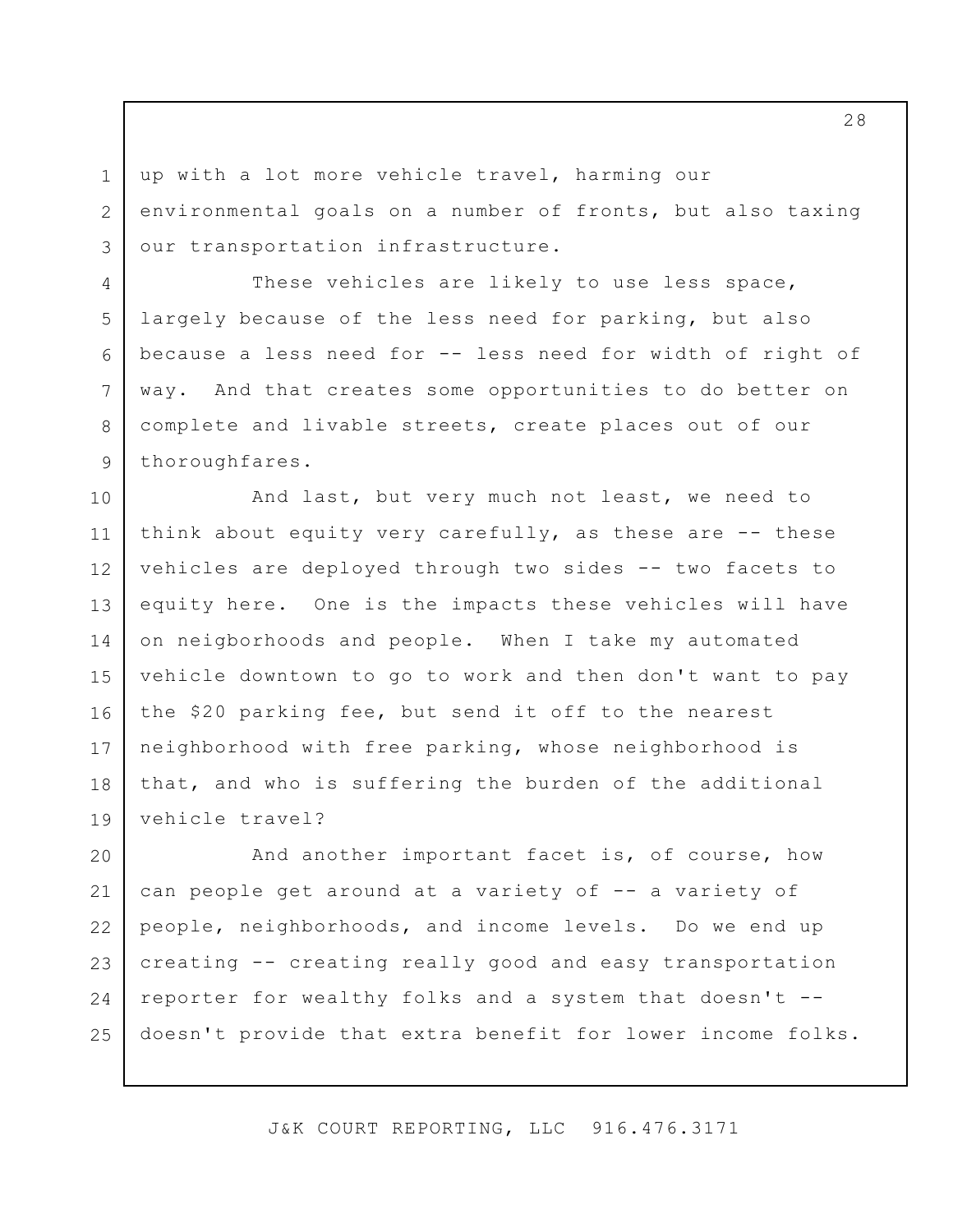Just an example to leave you with on this front. If you and I get stuck in a traffic jam in an automated vehicle, we're probably going to pull out our laptop and get some work done. If you are a hairdresser, or a welder, you're stuck in that same traffic that we've created by being willing to insert ourselves into congestion, but without the ability to make use of that time, make economic value out of that time. So those are the principles. There is a lot of work to do, of course, in bringing these principles into policy and ultimately landing these vehicles again in the public interests and the array of interest that we bring to the table. But I wanted to share those with you here and hope that they make for good discussion for the rest of your meeting. Thanks. ARB CHAIR NICHOLS: Thank you. Before you leave, could you just take a moment to give us a little bit of the background as to how these principles were developed and what kind of input you had in doing it? MR. GANSON: Yeah. Sure. The -- they -- they were collected, I would say, more than developed by the Interagency Working Group. So we have a broad -- the list is on the back of the principles themselves, so you can 1 2 3 4 5 6 7 8 9 10 11 12 13 14 15 16 17 18 19 20 21 22 23 24 25

J&K COURT REPORTING, LLC 916.476.3171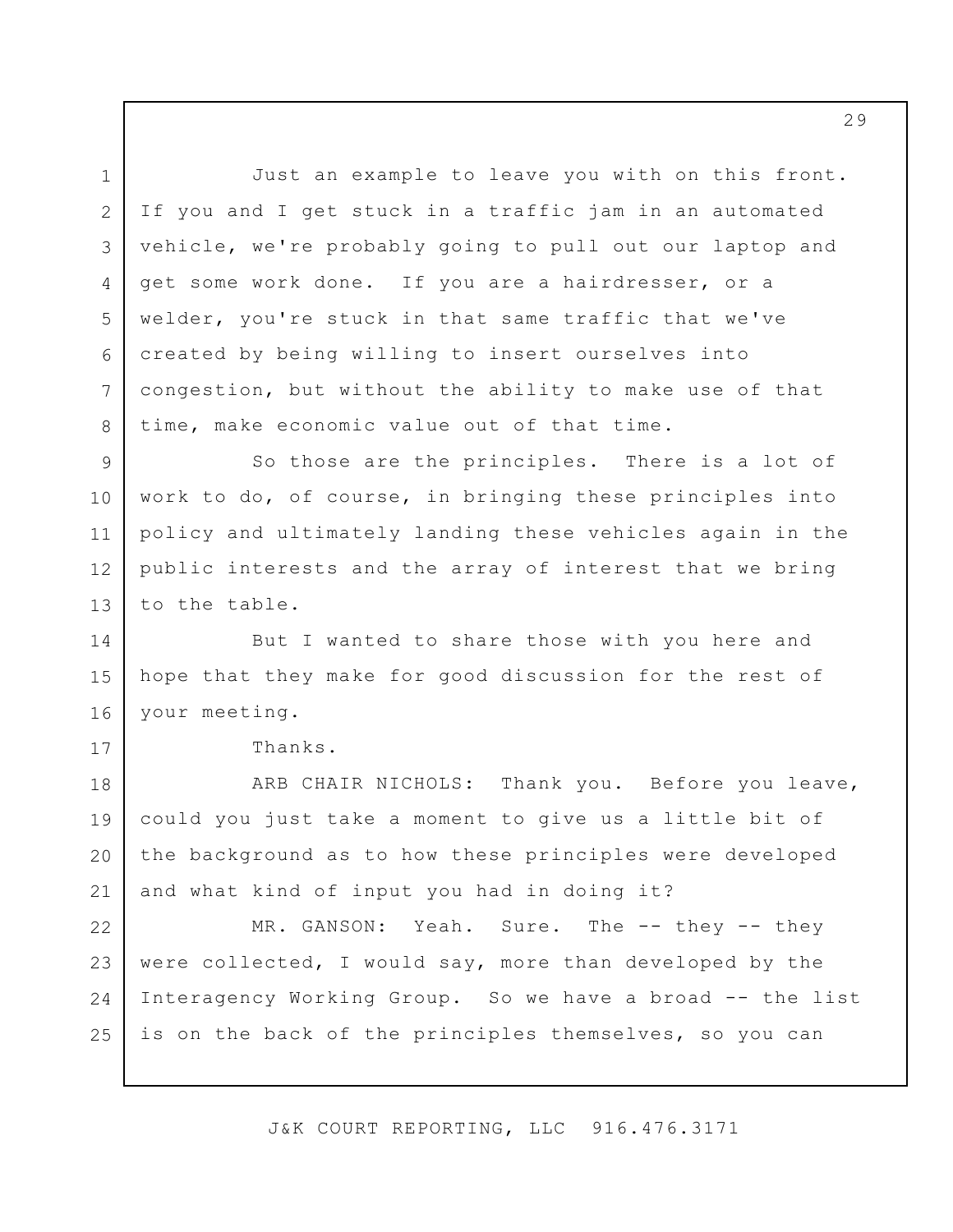take a look at which entities were involved, but quite a number of people at the table. But ultimately, we were participating in venues like Dan Sperling's Three Revolutions conference, going to transportation research board meetings, getting to -- getting the thoughts of the thinkers and the academics in this space. 1 2 3 4 5 6

And there are similar lists put out by other organizations. But we thought it was important to collect them in one place for the state.

10

16

17

18

25

7

8

9

ARB CHAIR NICHOLS: Thank you.

We are going to be moving on to a panel that's going to further expand on some of these comments, I think, but it's -- I thought it would be useful for people to hear what work had already gone on under the auspices of the Governor's Office. 11 12 13 14 15

CTC CHAIR INMAN: Madam Chair?

ARB CHAIR NICHOLS: Yes, go ahead.

CTC CHAIR INMAN: Do you want questions now or --

ARB CHAIR NICHOLS: We were going to wait until we'd been through the full panel. And then they'll be here and we can then have the discussion among us all, if that's okay? Because I think everybody undoubtedly has thoughts, questions, and comments that they'd like to bring up. 19 20 21 22 23 24

So I'm going to move now to the next item, which

J&K COURT REPORTING, LLC 916.476.3171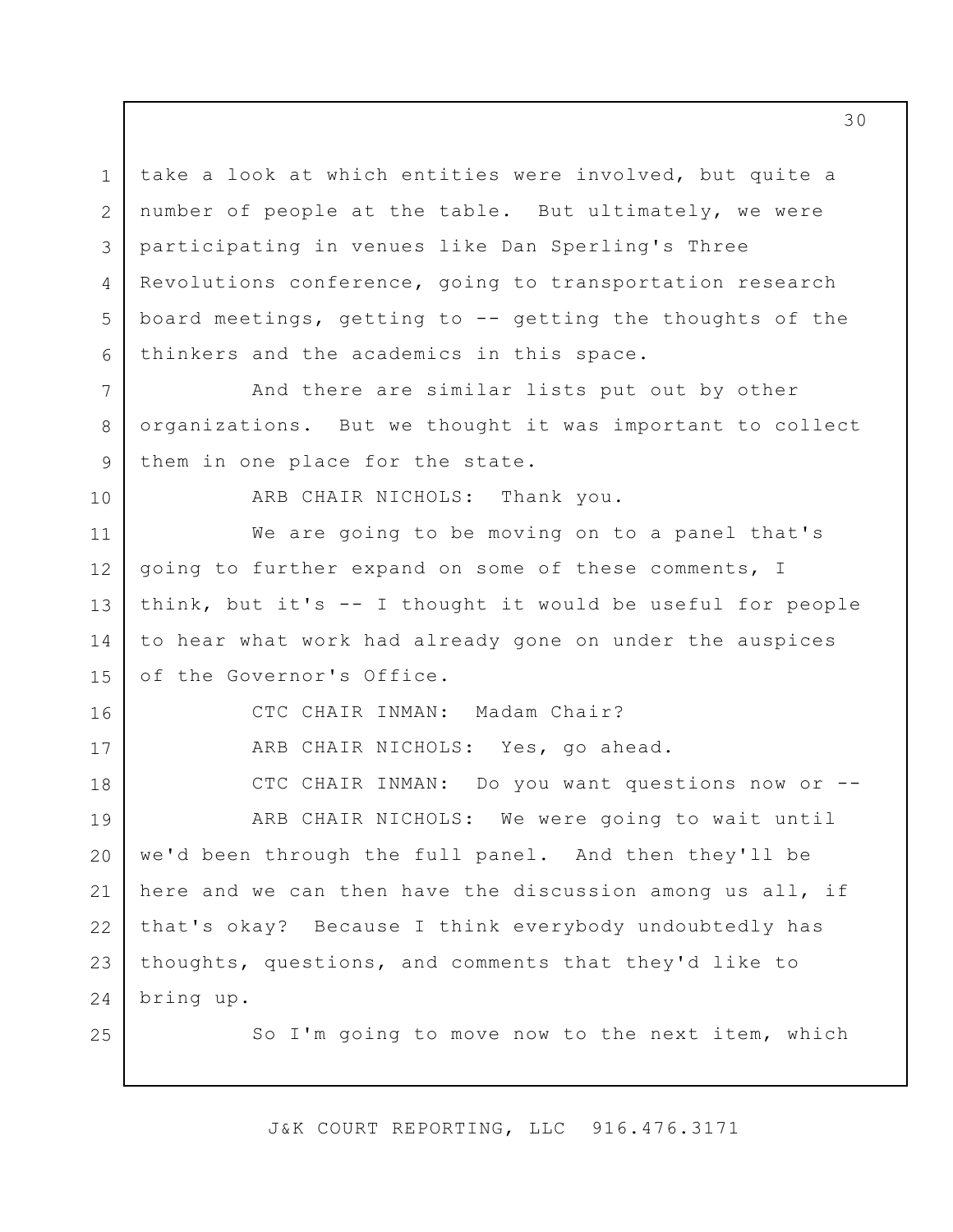was -- this was kind of a precursor for -- at the conclusion of the December 4th joint meeting, Professor Sperling offered to collaborate with CARB and CTC on a series of roundtables that would cover various transportation topic.

Since then, the University of California's Institute of Transportation Studies has hosted four roundtables focused on innovative mobility. Professor Sperling is going to synthesize some of these themes, challenges, goals, and strategies that emerged from the roundtables, and then engage a panel of experts in a discussion. 6 7 8 9 10 11 12

So I would now like to invite him to begin his introductory remarks. 13 14

ARB BOARD MEMBER SPERLING: Thank you. Thank you very much. It's a pleasure to do this and to participate and support this process. 15 16 17

So this is the third meeting we've held. We've heard from many government leaders. We've heard from NGOs, industry, a lot of different stakeholders. And I think we've made some progress in appreciating the different responsibilities and the different missions, and even the different cultures of the Air Resources Board and the Transportation Commission. 18 19 20 21 22 23 24

25

1

2

3

4

5

I want to highlight a set of themes that have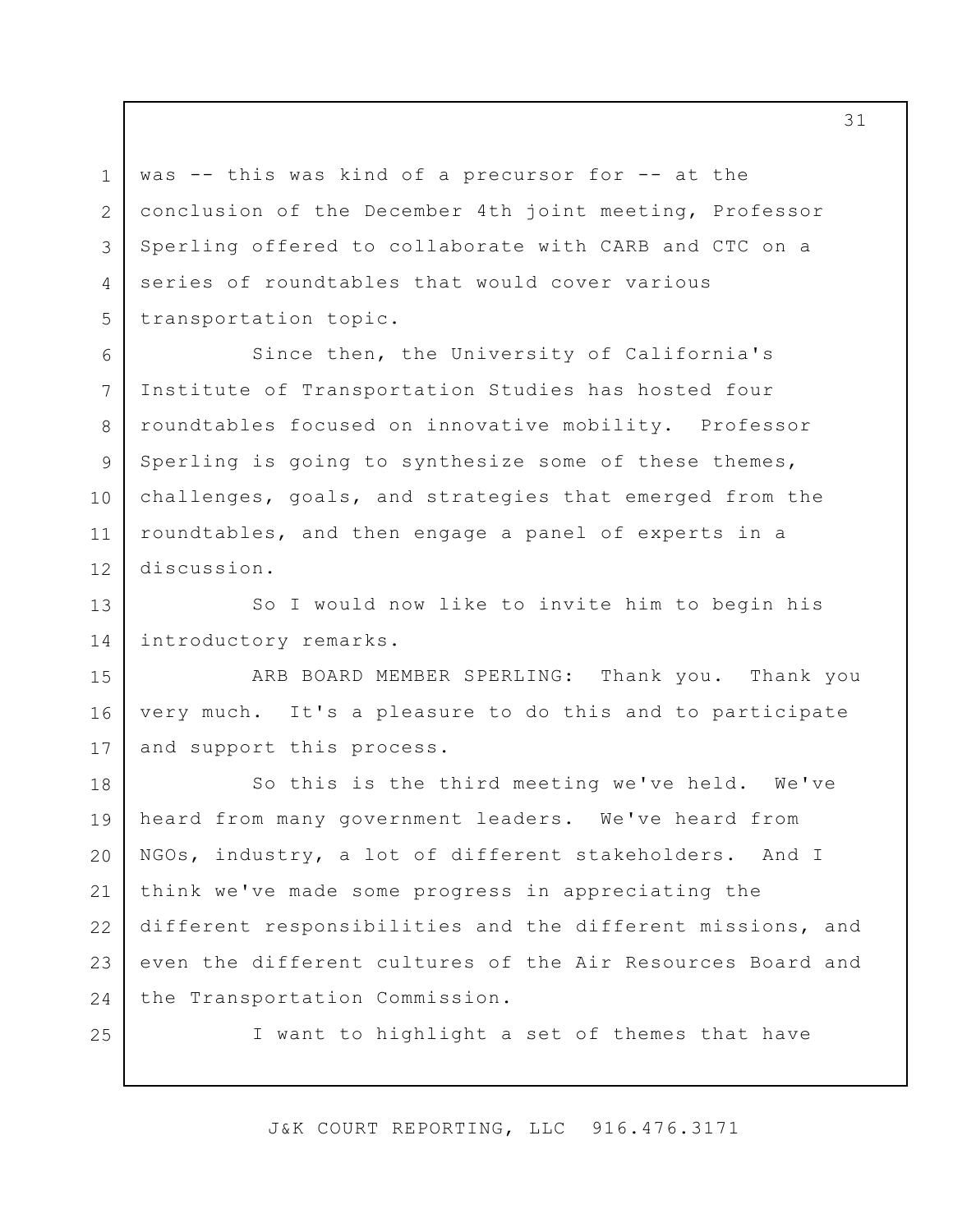came about partly through those roundtables, partly through other discussions that I'm going to come back to. And those themes are innovation, working between -- State leaders working with local stakeholders, experimentation, and linkages between transportation and housing. And I think those are the foundation for us to be moving forward. 3

1

2

4

5

6

7

So I am -- what I'm going to do here is identify some key strategies and actions that I think the two agencies could do together, what they might do on their own, or might even inspire others to do. And I'm also going to address some actions that the UC Institute of Transportation might do some in supporting these initiatives. 8 9 10 11 12 13 14

Okay. So the starting point here I think is that the world of transportation is being disrupted. That's a fact. And no matter what CTC or CARB does, there are going to be major disruptions. And, in fact, there already are. You know, the first one has been the taxi industry. Airports are being affected. Transit is being affected. So there are major disruptions already happening, and it's going to accelerate in the future. 15 16 17 18 19 20 21 22

So we're focusing today here in this session on the many new innovations, the new technologies, the new business models that are becoming available and becoming 23 24 25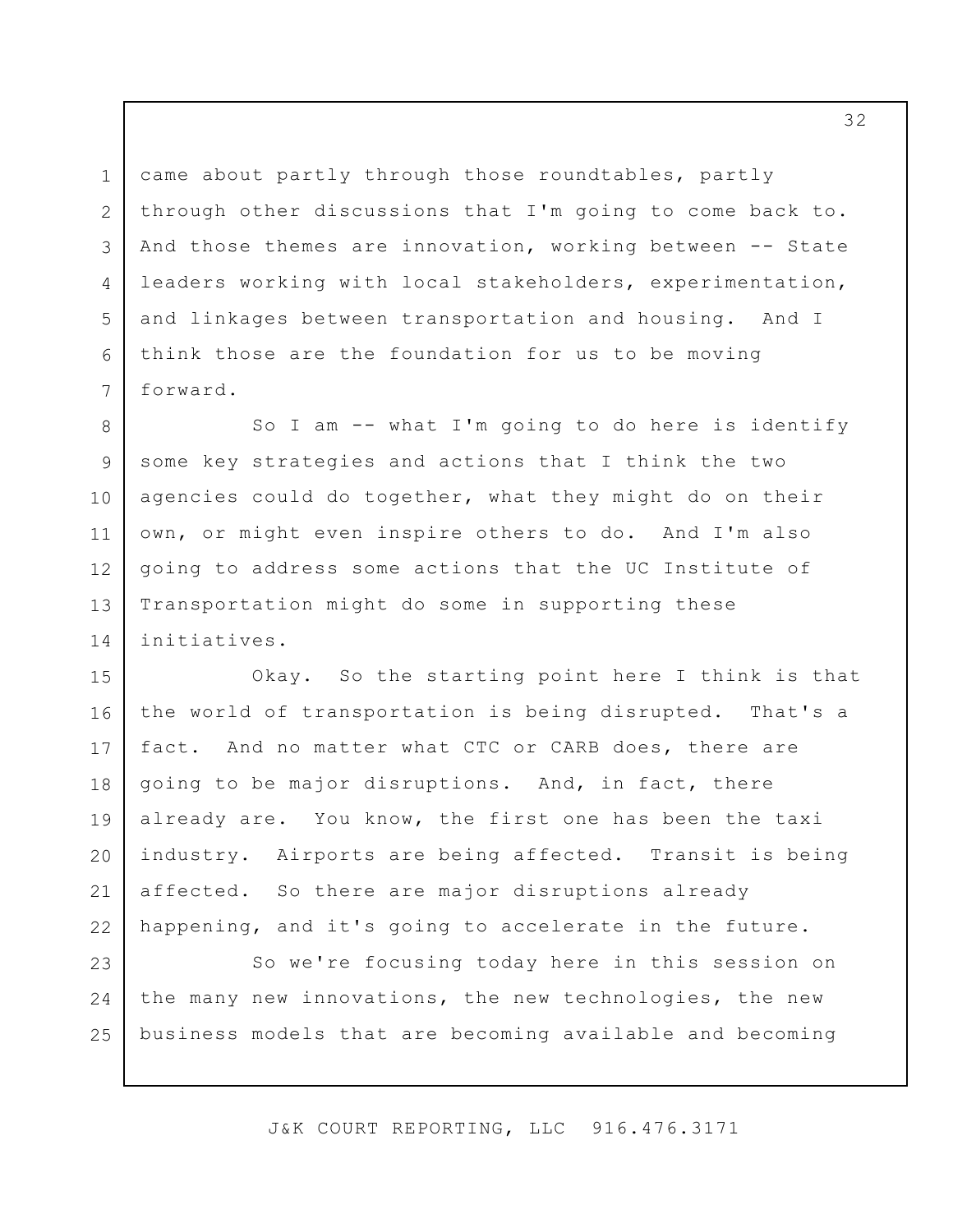utilized to enhance the transportation sector, in terms of economics, in terms of environment, in terms of equity. 1 2

And the goal here, I think for all of us, is to how do we steer these innovations toward the public interest?

3

4

5

So we just heard from Chris Ganson about the automated vehicle principles that were adopted by a committee of State agencies. And let's look at that as one building block. Another building block has been these roundtables that Chair Nichols referred to. There were four of them held around the state. They were organized by the University of California, but in consultation with CTC and CARB. 6 7 8 9 10 11 12 13

These roundtables were in Sacramento, Fresno, the Bay Area, and San Diego. There were 62 attendees, and these were all leaders. And they came from a mix of Legislature, regional governments, locals, transit, industry. And I would note there were two CARB Board members that attended and three CTC members that participated. And Laura Podolsky, who's on the panel and really played the lead role, she'll talk a little bit more about that. 14 15 16 17 18 19 20 21 22

Now, I want to acknowledge that CTC and the broader transportation community do have a different focus in addressing transportation challenges than does CARB and 23 24 25

J&K COURT REPORTING, LLC 916.476.3171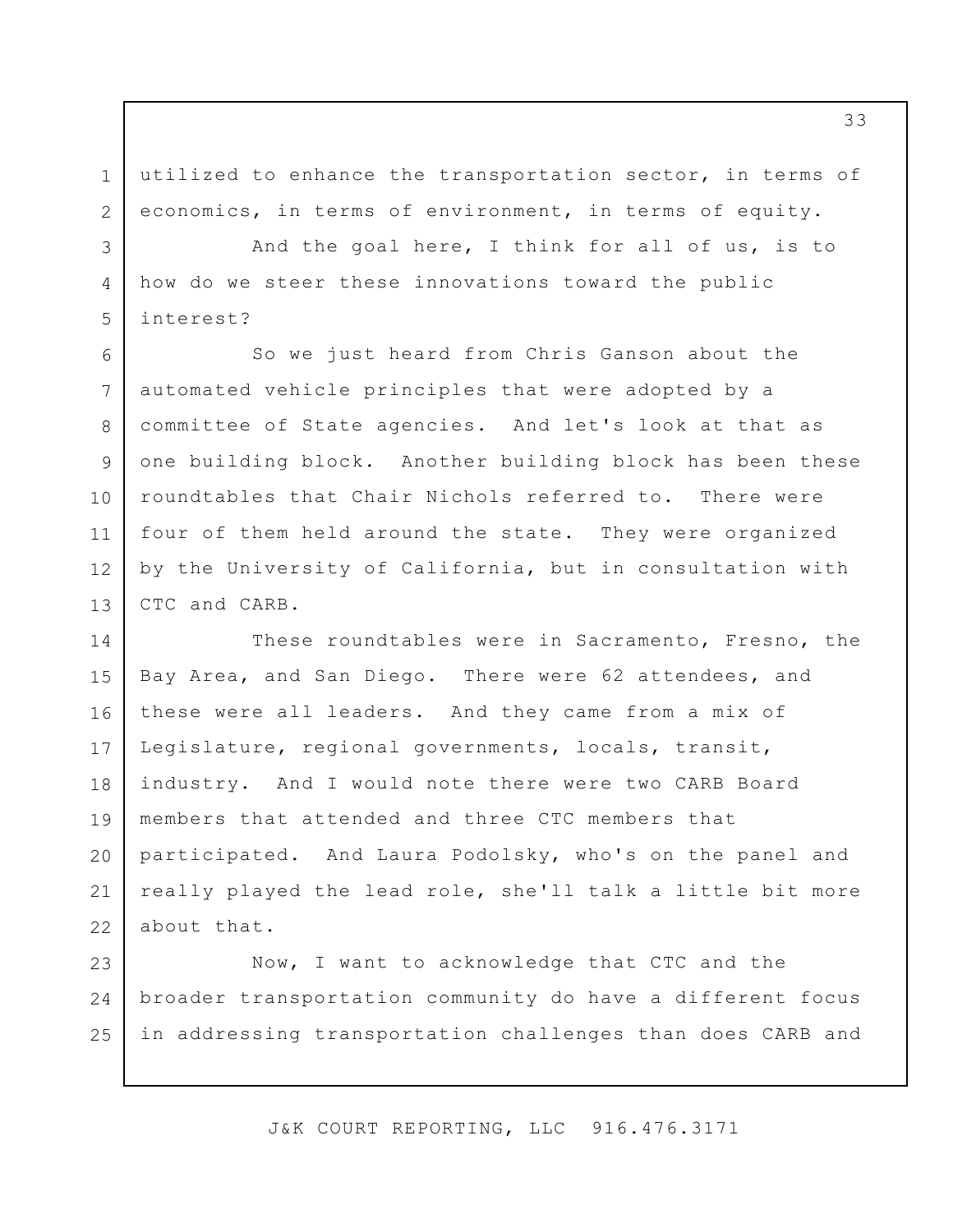the environmental community. But I'm going to argue, and I'm going to try to help lead us towards an insight, that these similarities -- that the similarities between them are more than enough to serve as a foundation for moving forward together.

1

2

3

4

5

6

7

8

9

10

So let me suggest that we're all committed to a better transportation system. Okay. So that can be one premise that I think we can all agree to. And better, as a said earlier, that means in an economic sense. It means in an equity sense. It means in an environmental sense.

And we all agree that we can improve our transportation system. And I think I would argue, and hopefully others will agree, that we do have major shortcomings in our transportation system. So we can do better. So let me just run through some of these just really quickly. I don't want to quibble about the details of it, but I think there's strong facts underlying this. 11 12 13 14 15 16 17

Okay. So first of all, the fuel tax is becoming increasingly unreliable as a source of funding for transportation, and going to become increasingly obsolete as we go into the future. 18 19 20 21

Number two is transit is losing ridership. Number three is traffic fatalities are very high, and they're flat or even increasing for the first time in many decades. 22 23 24 25

J&K COURT REPORTING, LLC 916.476.3171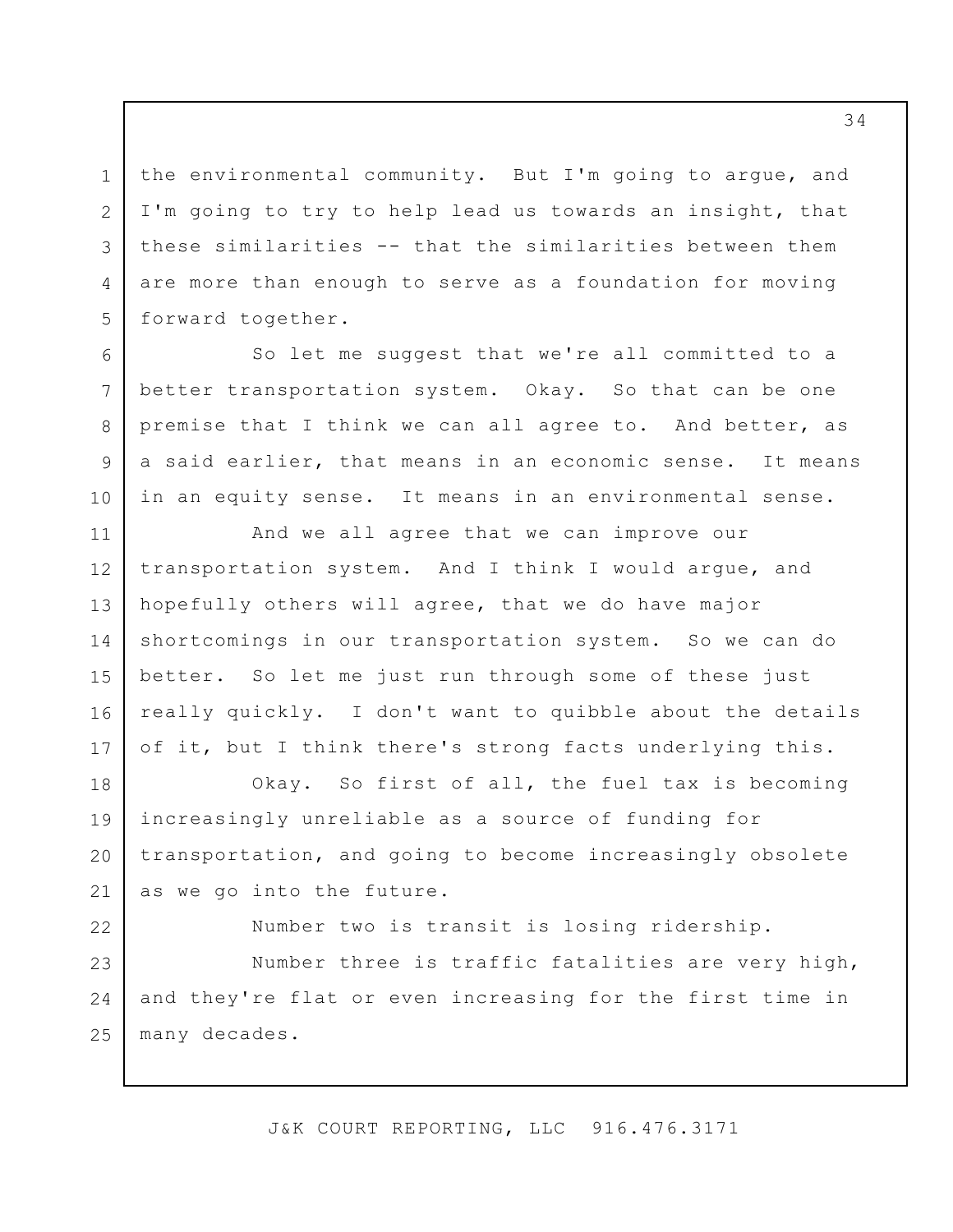Another is that congestion is increasing. Another is that housing is expensive an in short supply, and it's increasing the cost of transportation for users, for infrastructure suppliers. Another fact is that many people, a large proportion of people, have poor accessibility, what we sometimes refer as disadvantaged communities, but, you know, that includes physically disadvantaged, economically. Another is that greenhouse gases from transportation are rising, unlike the other major sectors. And then there's a whole nother set of issues with freight. And I'm going to not focus on those. I think those are so important, that I'd like to move those to a future meeting, either formally as part of this process or workshops, and try to stay a little more focused on the passenger side for now, even though they are, of course, related. So -- okay. So what are some overarching goals that we can all agree on? Number one is that we really do want to reduce the cost of transportation both to users and to the infrastructure suppliers. Number two is we really want to increase accessibility by all of the mobility disadvantaged. And 1 2 3 4 5 6 7 8 9 10 11 12 13 14 15 16 17 18 19 20 21 22 23 24 25

J&K COURT REPORTING, LLC 916.476.3171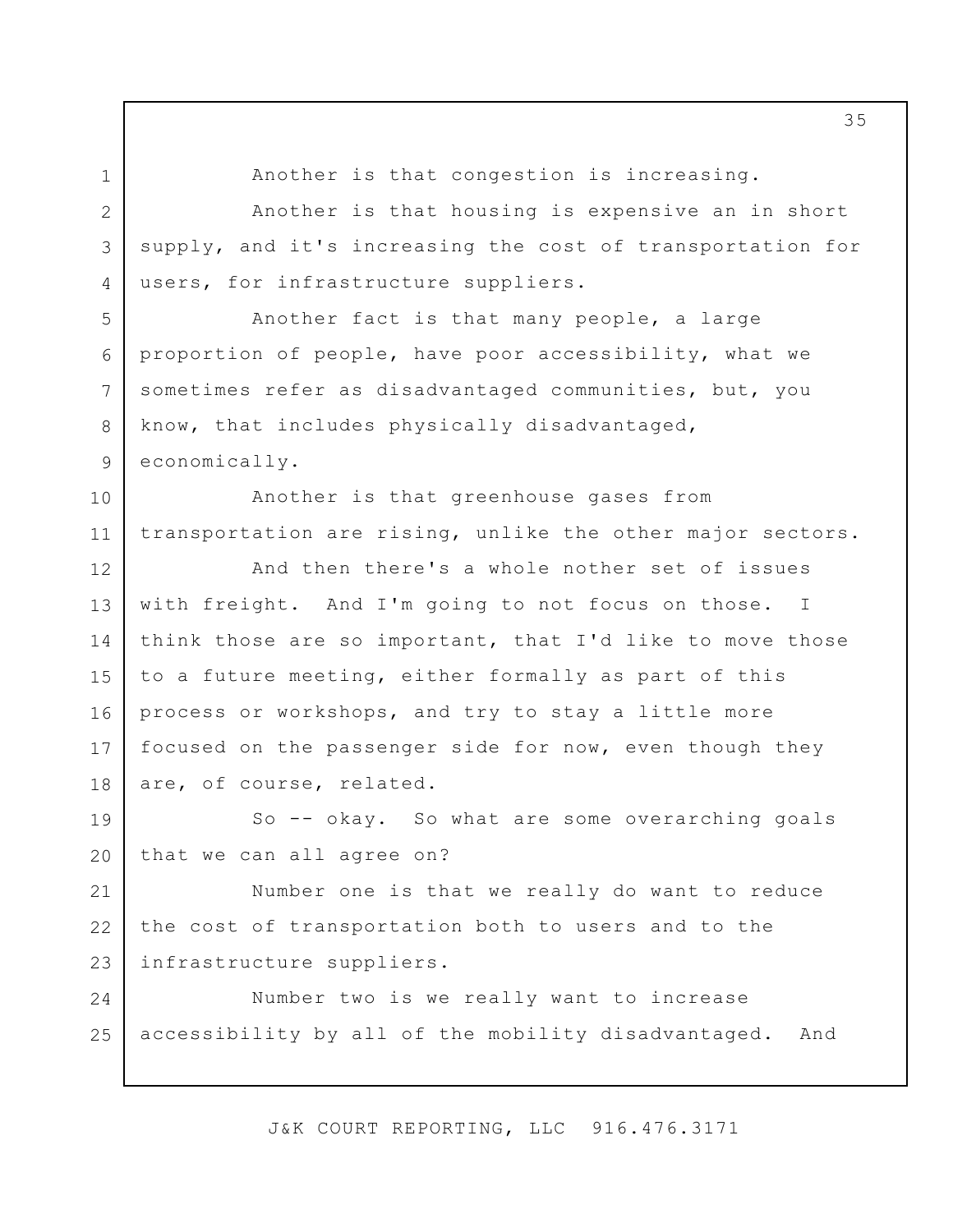that's not just an equity issue, but it's a jobs and productivity issue for our economy. 1 2

3

4

5

6

7

8

9

We want to reduce fatalities and injuries.

We want to reduce greenhouse gases and air pollution. And part of accomplishing all of those is I think we can all agree that, at some level, we need to do a better job of aligning transportation goals, social goals, and environmental goals. And when I say that, that includes jobs and housing as part of that.

So I went and dig -- dug through, you know, some of the CARB and CTC staff reports. And I found like that there's actually quite a few commonalities. So the CTC annual report to the Legislature has a recommendation, number 3, is updates State statutory requirements for the California Transportation Plan and regional transportation plans to address the forecasted impacts of advancing technologies in climate change over the 20-year horizon. Dedicate additional planning funds for these purposes. 10 11 12 13 14 15 16 17 18

Goal number four was create a technical advisory committee to encourage the development and deployment of advanced transportation technologies, and to provide expertise, and to standardize communication technologies for the transportation sector. 19 20 21 22 23

On the CARB side, going back to that 150 report, it said, recommendation number 4, pilot test innovative 24 25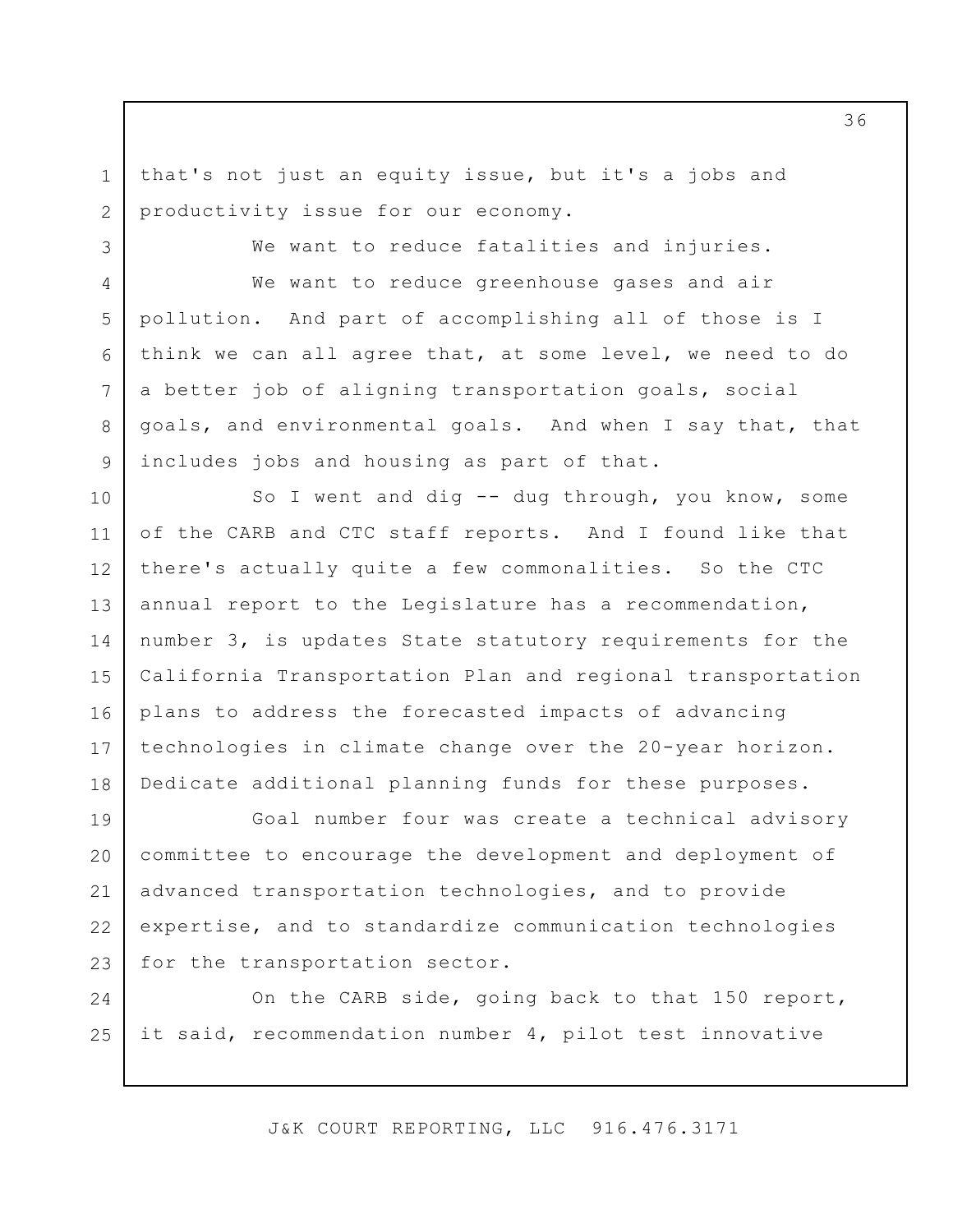ideas to speed the adoption of clean efficient transportation solutions. 1 2

3

4

5

6

7

8

9

Solution number six, complement development - complement deployment of new mobility options and technologies with policies supporting State environmental and equity priorities.

Convene a transportation system think tank to provide insight into the demands on the future transportation system.

So -- okay. So we get to the question, what can we agree on in terms of moving forward? 10 11

And that is the focus of what the discussion we want to have. So as I said, a future -- this future that we talked about, this disruptive future is coming, no matter what we do about it. We could do nothing and it's going to happen. 12 13 14 15 16

And so we're seeing that there's many decisions being made, many investments being made. But it's being done in a very ad hoc fashion. There are many new bill - if you go to the Legislature, there's all kinds of bills that deal with land use, automated vehicles, shared mobility, and how they relate to housing. 17 18 19 20 21 22

If you go to the agencies, there's a whole -- State agencies, there's a whole slough of investments, and actions, and decisions made that affect all of these -- 23 24 25

J&K COURT REPORTING, LLC 916.476.3171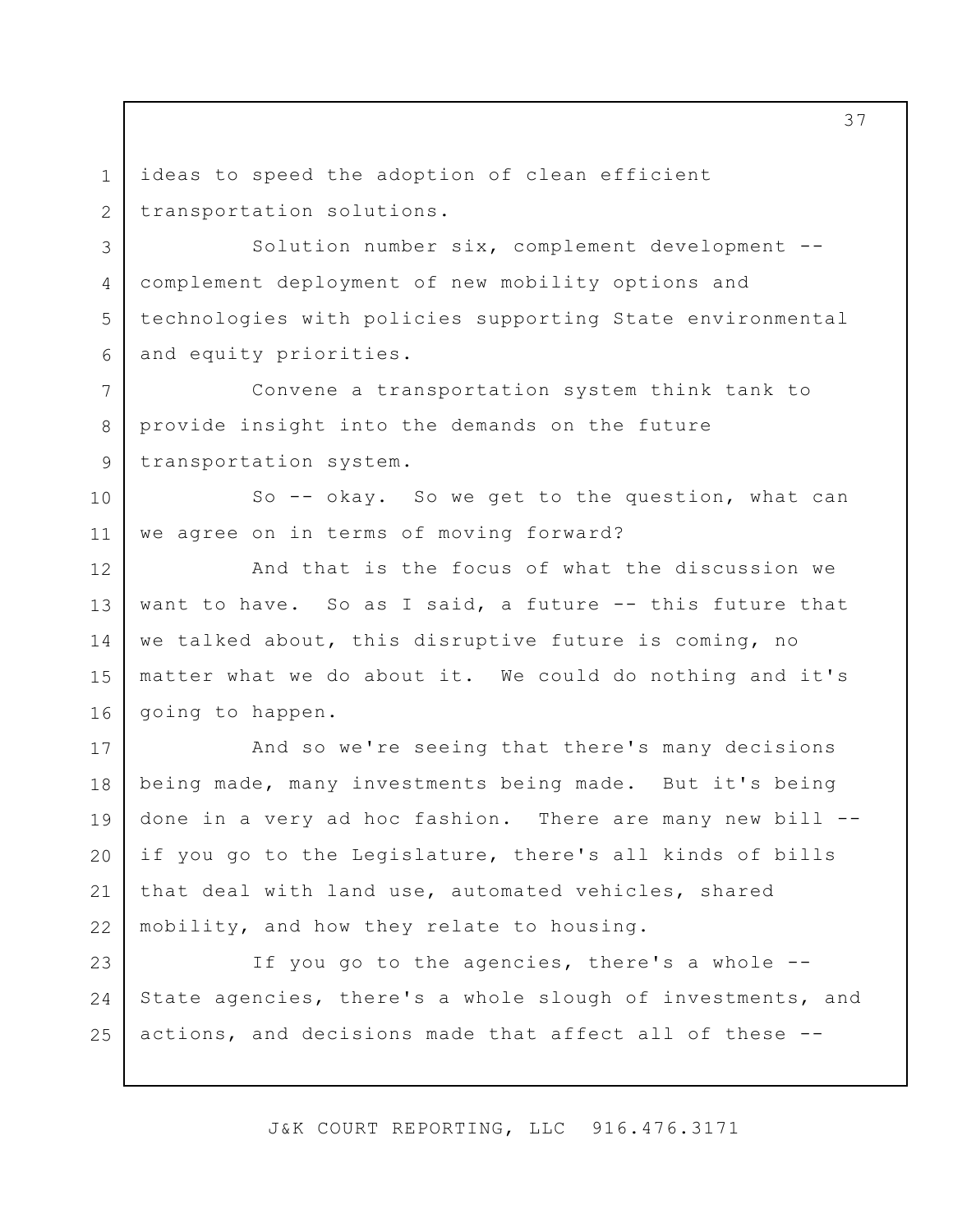all of transportation in a lot of different ways, and regional and local governments also.

1

2

3

4

5

6

7

8

14

15

16

So the bottom line is that regardless of what we, CARB and CTC, talk about, there are going to be many initiatives, laws, regulations, funding decisions, and incentive programs moving forward, as I said, on land use, on housing, on transit, on automated vehicles, on road pricing, on shared mobility companies.

So the heart of this discussion is not about - necessarily about agreeing on where we're headed, but it's rather agreeing that the future of transportation is coming, is changing, and that we have a very important role to play in that. 9 10 11 12 13

So let me suggest a set of questions that we could --

 $--000--$ 

ARB BOARD MEMBER SPERLING: -- use to frame the discussion here, and -- both for our panel and for the Commissioners and Board members that we can -- as we go forward here. So remember, we're going forward, one way or the other. Let's do it in a better way than a worse way, okay? 17 18 19 20 21 22

Now, we can all have our definition of what's better and what's worse. But clearly, there are a lot of big changes coming, and that we really need to focus on 23 24 25

J&K COURT REPORTING, LLC 916.476.3171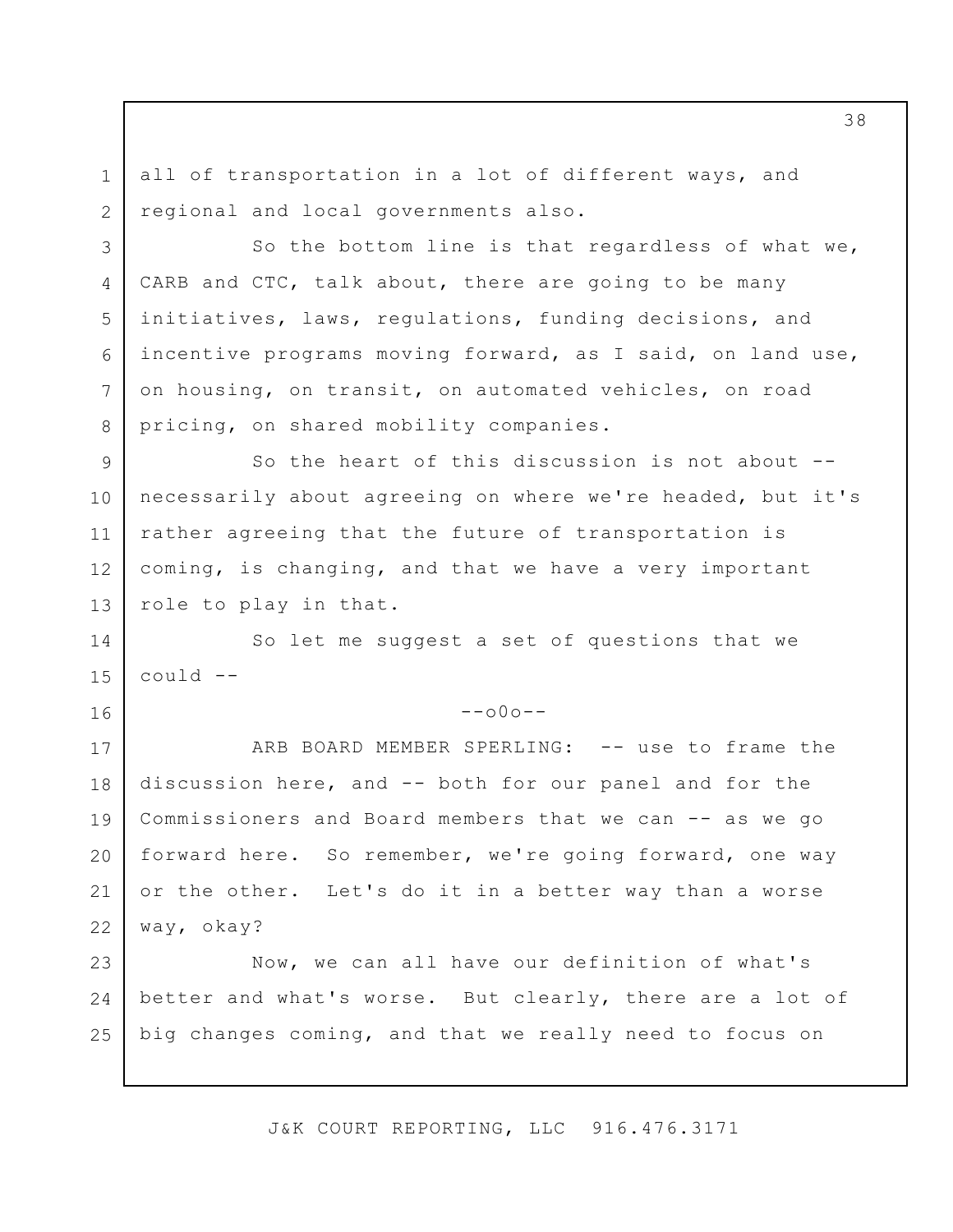it. So that -- the number one, I think, as we -- as we as a group -- our two agencies, as we think about what our role is, one of the very most important, I think, is to be thinking about how do we at the State level work with and relate to local governments and transit agencies.

1

2

3

4

5

6

7

8

9

Because so much of what we're talking about is shifting. The responsibilities, the oversight, so much of it is shifting to local governments, but yet, we have larger public interests at stake here.

So as you see there, you just have a few things. You know, how do we link State and local initiatives? Is there some kind of technical assistance? What are programs to support local experimentation? And I think that's another really big theme that we really need -- we can agree on, should agree on, and should think about how to pursue it, because so much is new. We don't know what the real answer is. We have ideas at the -- you know, whether we're experts or political leaders. 10 11 12 13 14 15 16 17 18

And so the more we can do to support experimentation and learn from it, whether it's dealing with, you know, these, what we call, microtransit or what we -- shuttles or, automated vehicles, or infrastructure, or pricing. 19 20 21 22 23

Okay. So number two up there is -- and this is important on many levels, how do we support housing goals, 24 25

J&K COURT REPORTING, LLC 916.476.3171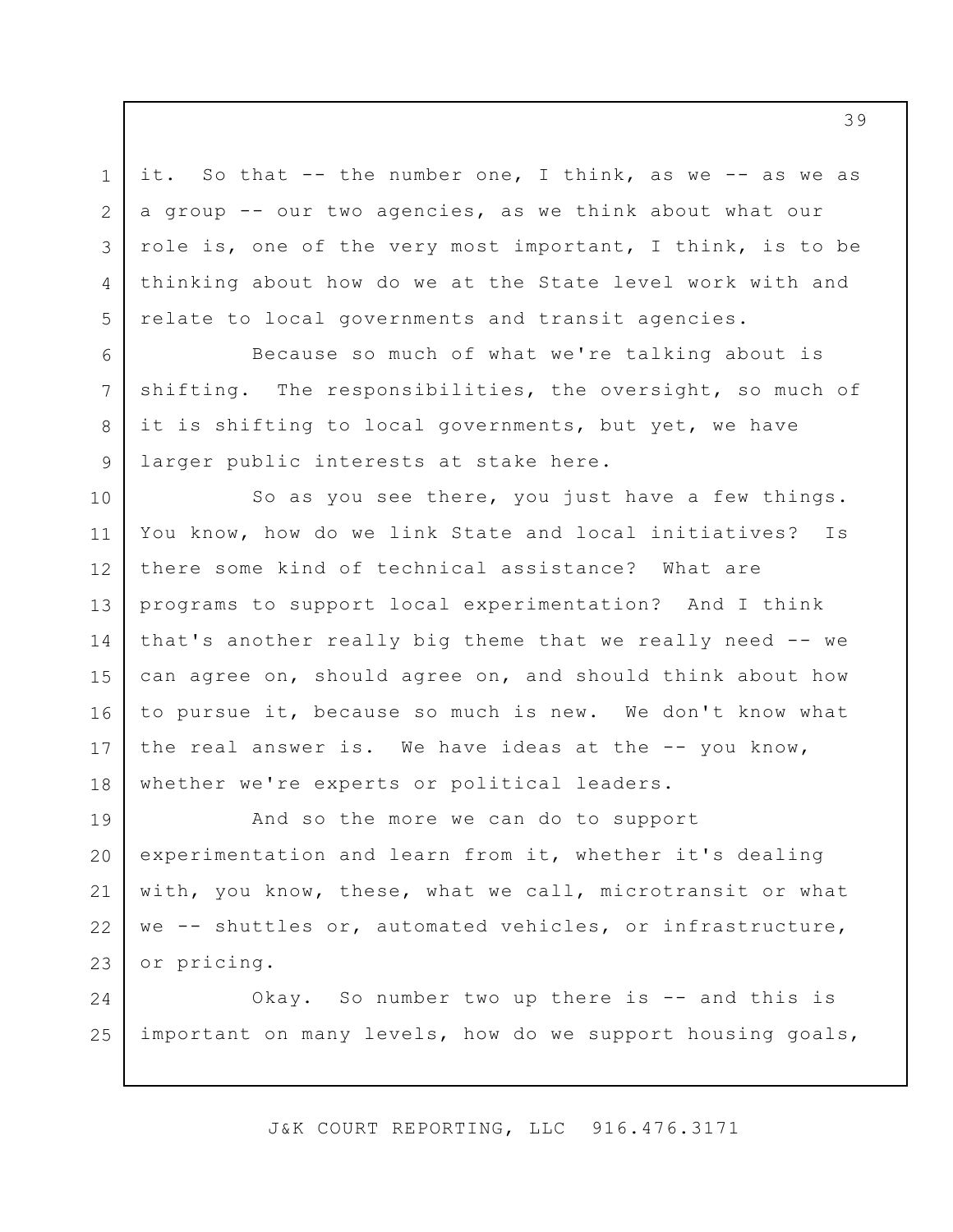because transportation is closely linked with housing.

1

2

3

4

5

8

9

10

11

25

And so what do we do about that. And it does get into a lot of local issues, in terms of infill development, land use, access to transit, accessibility by the mobility disadvantaged. Okay.

So what I'm doing here, by the way, is I'm setting up four, I think, big strategies issues that I want us all -- you know, I'd like all of us to think about. And if you want to come up with new ones, that's great. We're going to have the panel also addressing these. 6 7

So the third one up there is probably the most controversial of them. And that is, as we go forward, we are -- it's almost certain that we're going to be used more -- using more pricing in the transportation sector, local pricing. You know, maybe it will be cities, maybe it's congestion pricing, road use charging. And the question is -- and then a lot of cities are putting fees on Lyft and Uber. That's what TNCs are up there. 12 13 14 15 16 17 18 19

So pricing is almost definitely going to be happening. And the question is, you know, how do we unfold that? Is it purely just to raise revenue or are - can we use it in other ways, or should we use it in other ways as well? 20 21 22 23 24

And the last one, which is one the transportation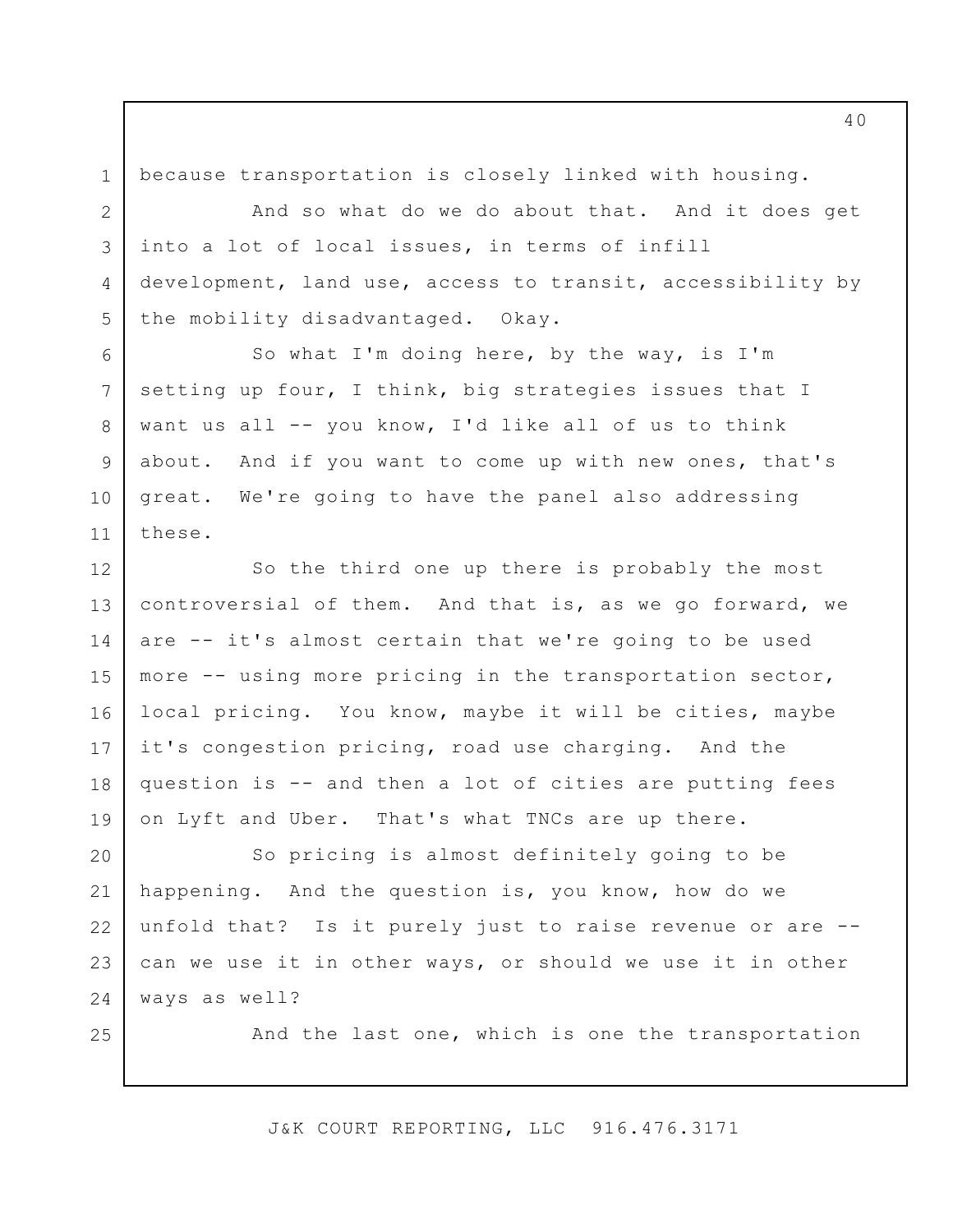community and -- especially embraces, is the cob connectivity between vehicles and the infrastructure for safety reasons, for efficiency reasons. And that definitely is happening too, and that can happen in different ways connected up with these others. So with that, can we pull -- call up the panel? Do I do that? Am I that powerful? ARB CHAIR NICHOLS: Your job is to run this panel. ARB BOARD MEMBER SPERLING: All right. Okay. Panel, come on up here. ARB CHAIR NICHOLS: And I know we do have time concerns, both in terms of the overall time for the meeting, and also because we're -- we may lose some people, if we don't move it along. ARB BOARD MEMBER SPERLING: Right. Okay. So what we're going to do -- so I'll introduce each of the four very briefly. And I have a few questions for you. I'd like to open it up. And I think if it's okay, after that, if the Commissioners and Board members, you know, might -- I know that one time constraint is we have Kate Gordon and we want to make sure -- she's going to be speaking at the end of this, and so we'll make sure we have enough time for that, but  $-$ -1 2 3 4 5 6 7 8 9 10 11 12 13 14 15 16 17 18 19 20 21 22 23 24 25

J&K COURT REPORTING, LLC 916.476.3171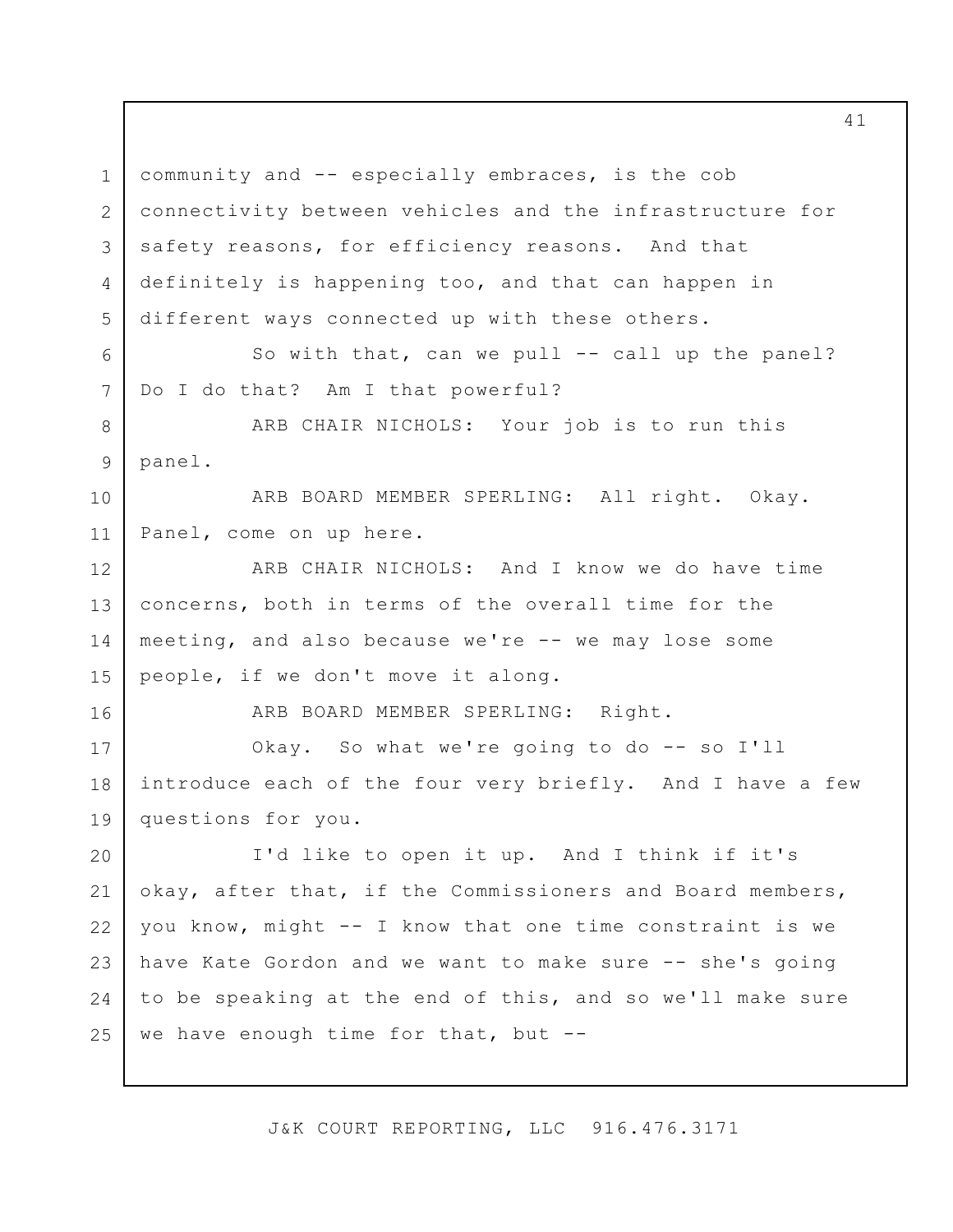1 2

7

8

ARB CHAIR NICHOLS: Okay.

ARB BOARD MEMBER SPERLING: Okay. SO we have Dara Wheeler on my left. She's Head of Research for Caltrans. And she's been at Caltrans. She was Chief of Staff. And before that, she worked at Office of Planning and Research, and in the Legislature. 3 4 5 6

We have Alvaro Sanchez. He's the Environmental Director for the Greenlining Institute.

We have Laura Podolsky, who is the Assistant Director for the University of California Institute of Transportation Studies that managed and oversaw those roundtables. 9 10 11 12

And we have Tilly Chang, Executive Director of the San Francisco County Transportation Authority. And before that, she -- she's worked at the World Bank, the Metropolitan Transportation Commission, and a technology start-up. 13 14 15 16 17

So we have a really good diversity of abilities and experiences here. 18 19

So let me start out with a question. And that is, you know, as I -- as we -- you know, the goal of this is to -- who do we move forward, right? So what do you think are strategies that are most important -- that should be the most important to CARB and CTC? And for those, what actions within those strategies do you think 20 21 22 23 24 25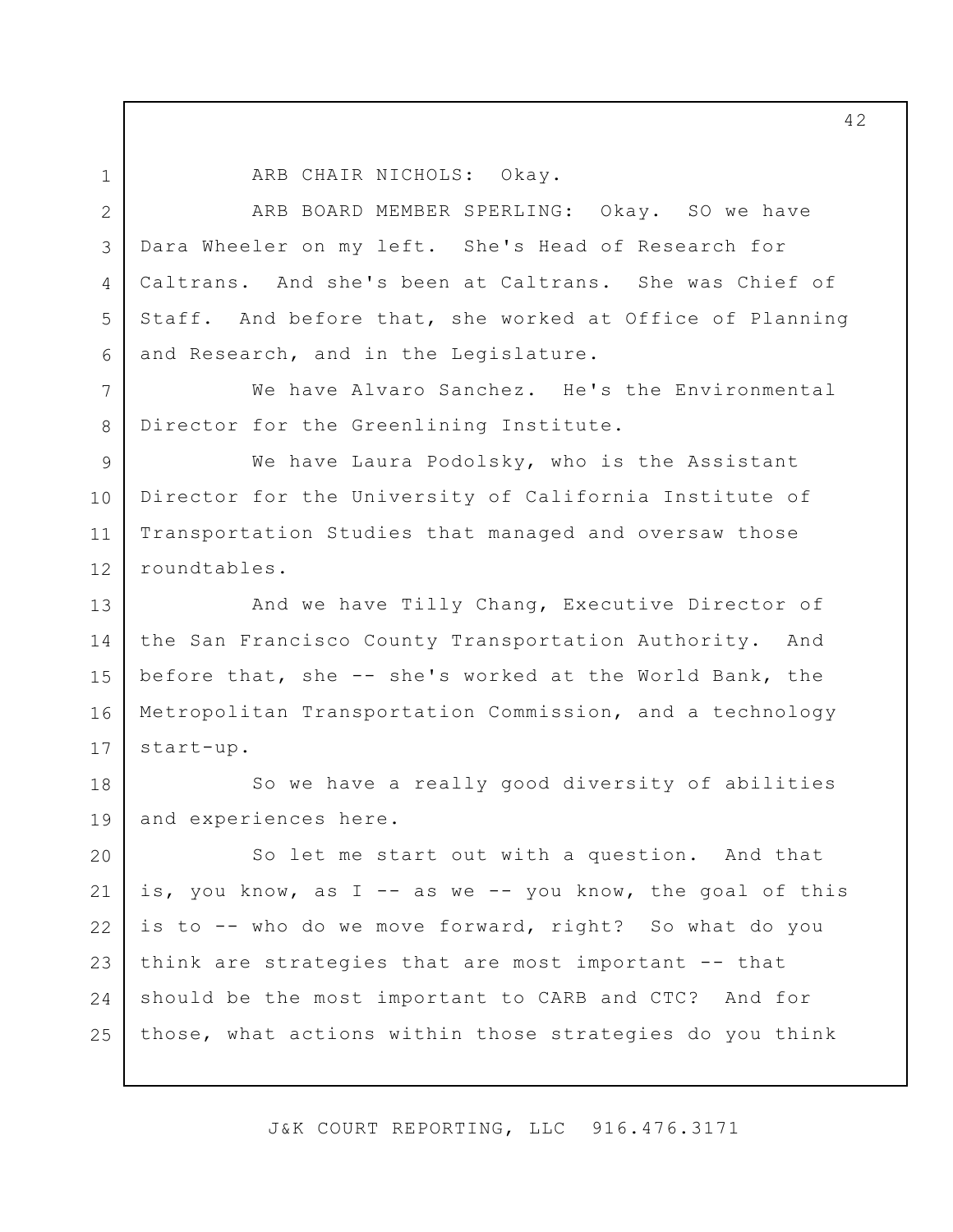individual Commissioners or Board members might or should act upon, either as a group or more individually? So you don't have to all answer it, because I've got more questions for you, but -- Dara, you want to start out. You -- I see a big smile on your face like you have a good idea. It's up on top. MS. WHEELER: There it is. There it is. Thank you, Professor Sperling. First of all, Director Berman sends her regrets for not being able to join you today at the conversation, and has asked that I try to inform as much as I can and take back what I can as well. So to answer your question, CARB, CTC, and Caltrans obviously have different missions. And those missions overlap in many ways, especially when it comes to system efficiency and air quality concerns. So we feel that we should continue to leverage cross-agency research efforts and findings where the topics are of mutual interest. And a couple of ideas related to actions to achieve that are continued coordination through the transportation research round-up group. And CARB and CTC could help influence and establish topics of mutual 1 2 3 4 5 6 7 8 9 10 11 12 13 14 15 16 17 18 19 20 21 22 23 24

J&K COURT REPORTING, LLC 916.476.3171

interest to focus the effort across departments, and

25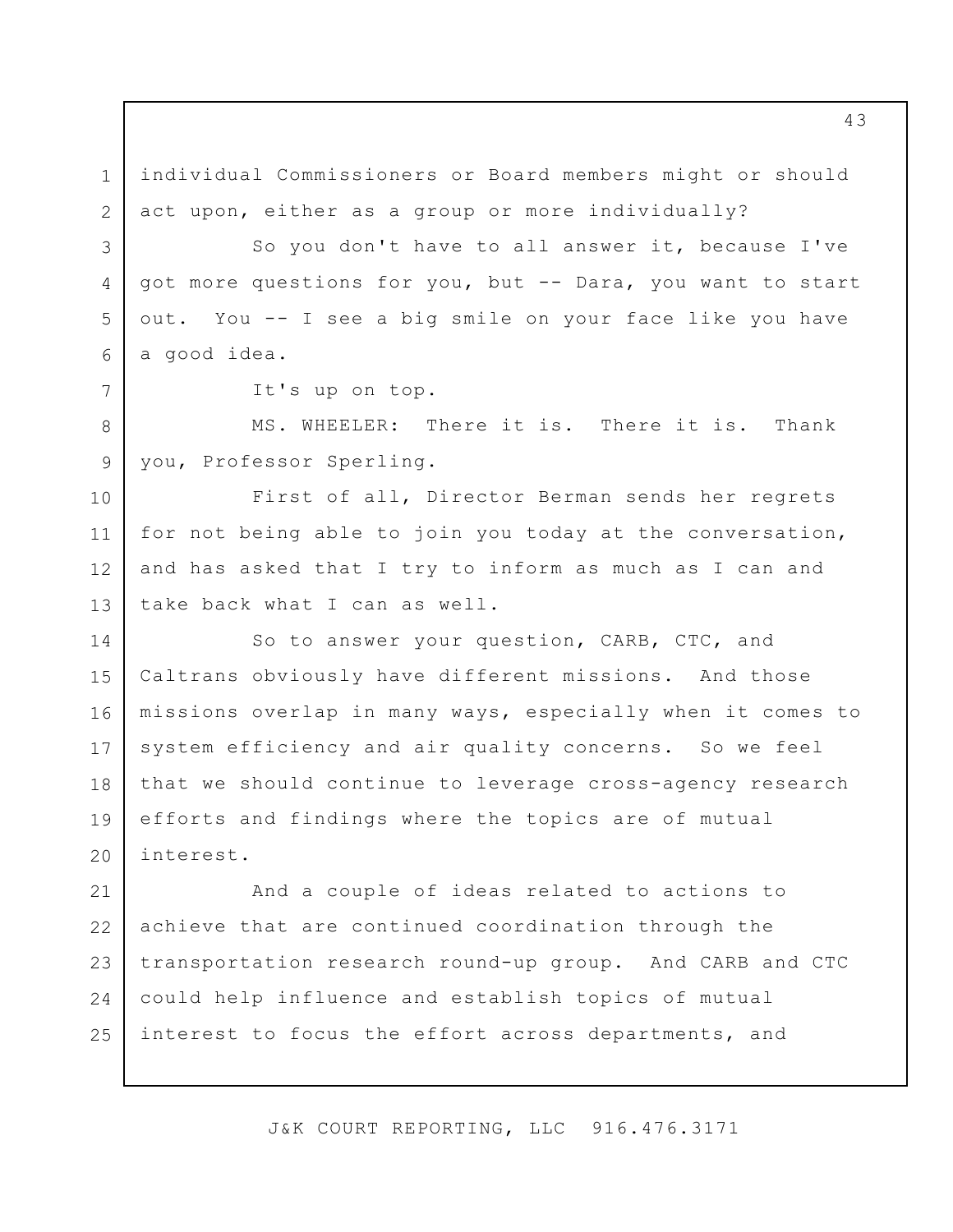additionally to work on a statewide transportation research databases, which was mentioned in the CTC annual report to the Legislature.

So thank you.

1

2

3

4

5

6

7

8

ARB CHAIR NICHOLS: Okay. That's a great start. Alvaro, you all got some good ideas?

MR. SANCHEZ: Sure. Hi, everyone. Thank you for having me.

And, you know, I think it's to make the problem bigger, because the solutions are going to be so much more difficult to achieve. And I think this is a really good start, right, to be able to have these conversations, to be able to have cross-agency collaboration. And when it comes to issues of autonomous vehicles, you know, we're talking about employment, about health, about land use, about housing, about safety. 9 10 11 12 13 14 15 16

So I think that having a robust conversation that even gets more complex -- I know this one is already very complicated. But that's, I think, the degree of the challenge that's in front us, but also the opportunity. The opportunity to really come up with some innovative solutions to be able to advance our goals, social equity goals, climate goals, and otherwise. 17 18 19 20 21 22 23

And I think, you know, just finding the level of both continuing to do the work that's in front of us that 24 25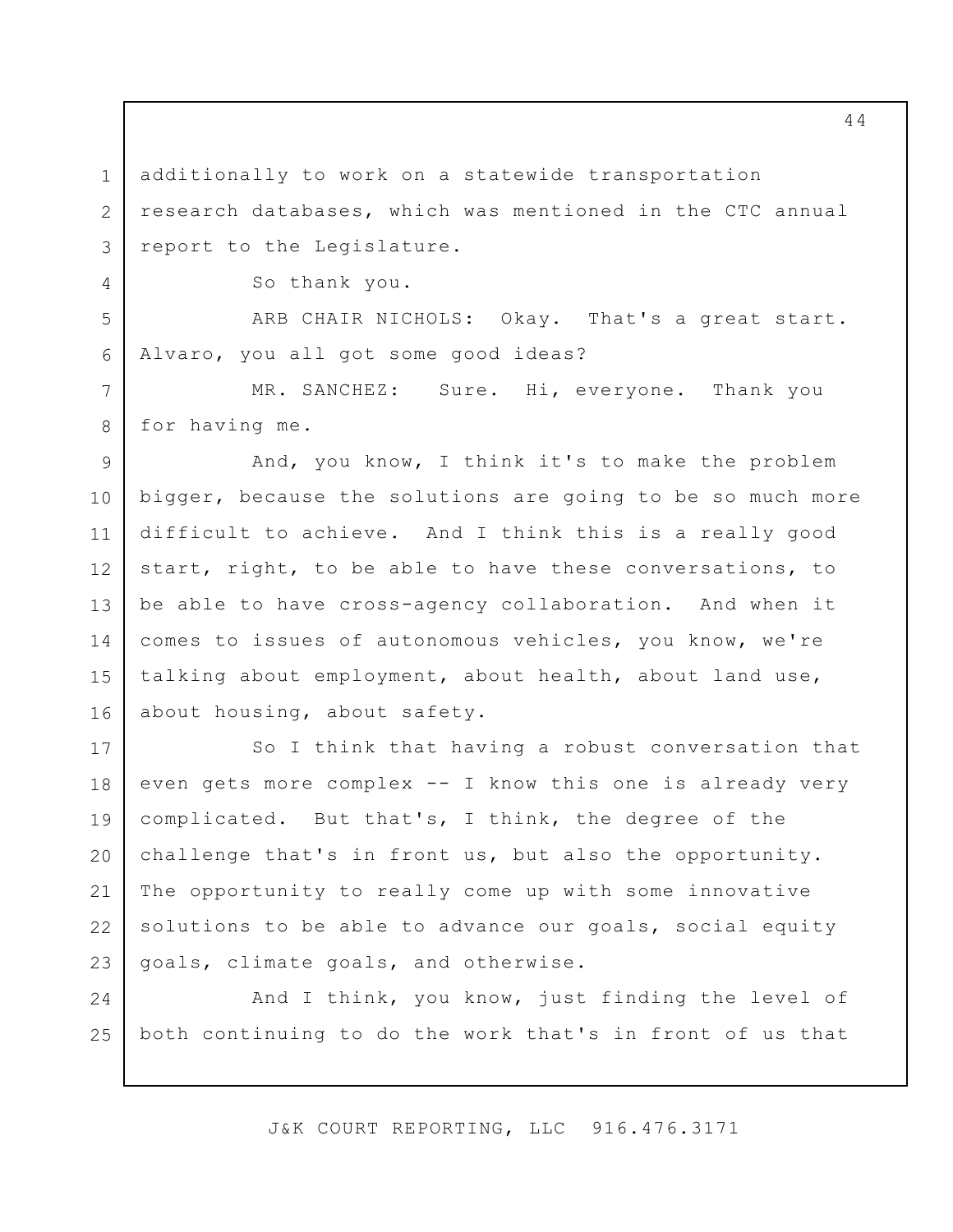we have to do, but also being flexible enough to be able to say, ultimately, we're all here for the same purpose, and we want to have a better transportation system, and we want to address the inefficiencies and inequities that we've built into our system that we currently have. 3

And I think that that's a level of collaboration that we need to be able to instill in a process that unfortunately, in my opinion, gets more complicated on the short-term, but really pays off in the long run, in terms of what we can achieve, if we bring other folks to conversation that need to be here as well.

ARB BOARD MEMBER SPERLING: Great.

MS. PODOLSKY: So from the uni -- the perspective of the university -- so the UC Institute of Transportation studies organized these four roundtables to really go meet with stakeholders on the ground to understand their challenges, and how it mapped across what we saw as some big glaring gaps in the data and information we will need to inform policy. 13 14 15 16 17 18 19

And so internally, so among the UC researchers, we identified nine areas that we saw that there was major, again, gaps in information and data, that we knew that would be important to the State moving on. And we presented those and shared those at the roundtables. 20 21 22 23 24

25

1

2

4

5

6

7

8

9

10

11

12

At the roundtables, we also presented three

J&K COURT REPORTING, LLC 916.476.3171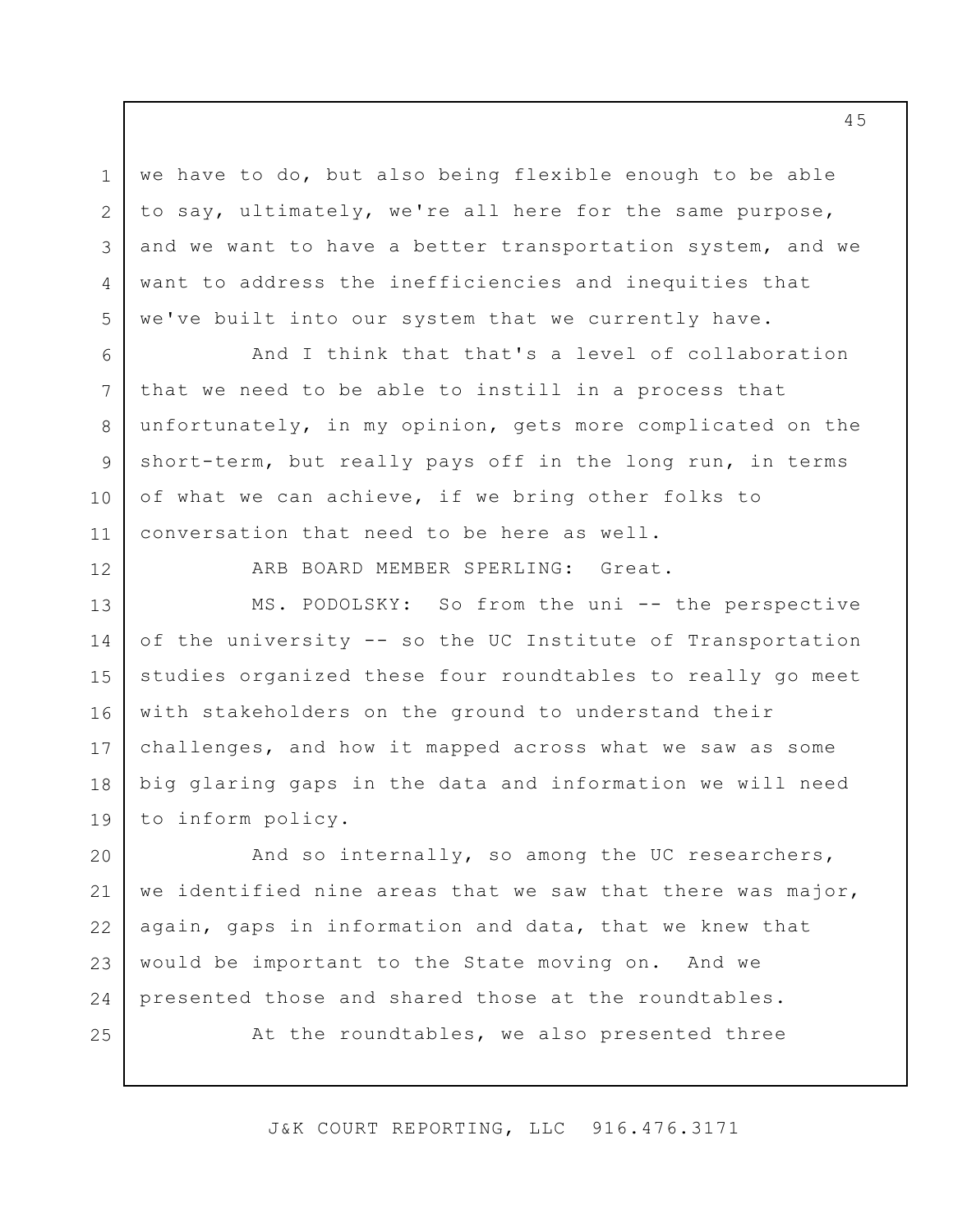actions that we were suggesting to the State. And the first one was just to create a framework -- a strategic framework of where the State was going. And there was - actually, that was one of a theme that we talked a lot about at the roundtables, where the locals, regional agencies also saw a lot of value in that. So not only a framework that could help link agencies up and down the government ladder from locals, region, and State, but across the State too. 1 2 3 4 5 6 7 8 9

So, for example, DMV is working on its third set of regulations around AVs, total absent of any other direction that the State has on AVs. So they are moving forward setting the policy of the State on AVs, the DMV. And there's a lot that's going on at the local and regional level. And what we heard a lot at the roundtables too is that it is really difficult for city by city by city to set standards and protocols for how you deal with all this data, how do you negotiate with the private sector. So they saw a lot of value in the state assisting and helping to create some protocols around that just to make it easier for locals and region to be working with the private sector. 10 11 12 13 14 15 16 17 18 19 20 21 22

Something else in the sense of what we heard a lot was support to the locals. And this is what Professor Sperling was saying too, is that there is now more than 23 24 25

J&K COURT REPORTING, LLC 916.476.3171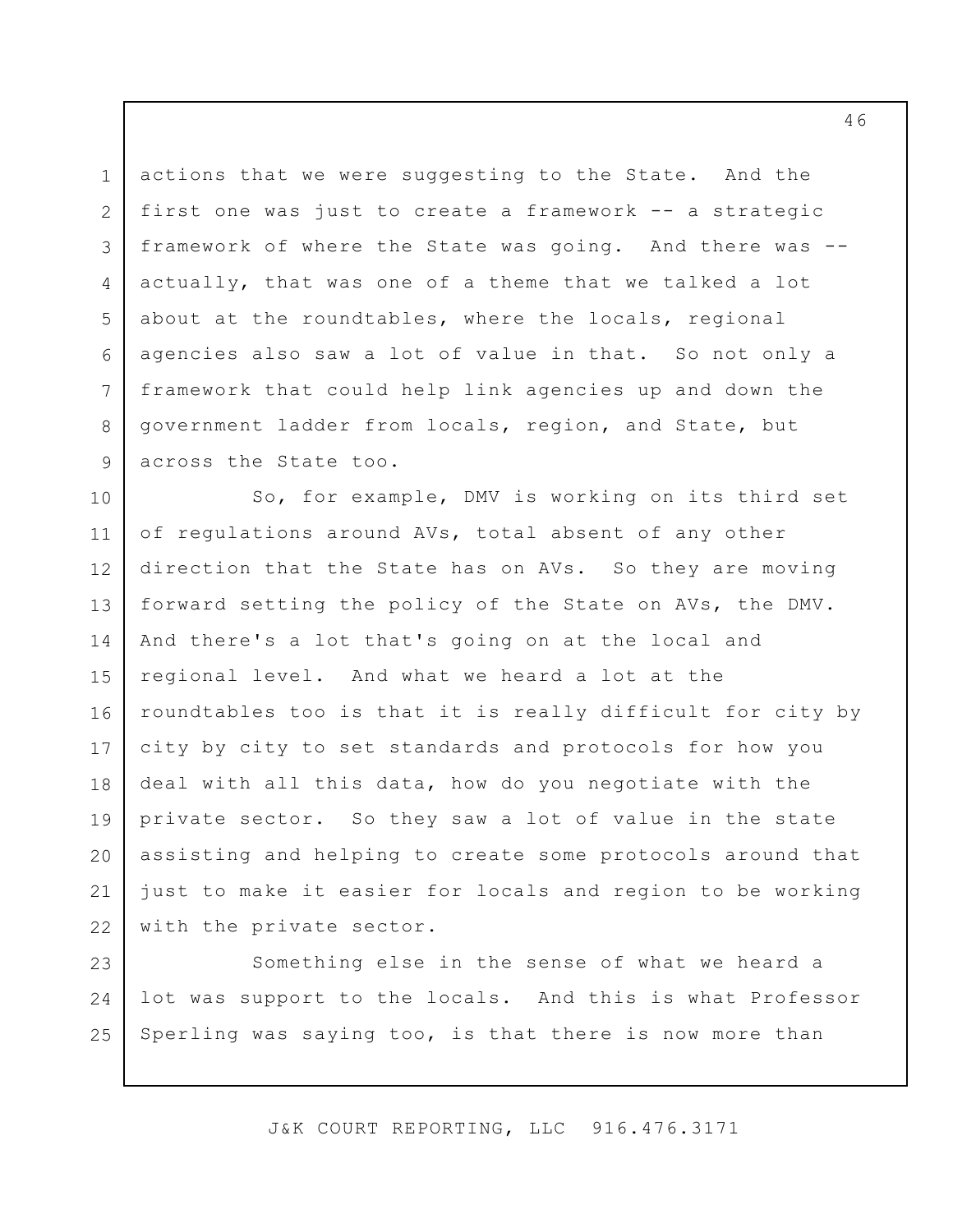ever access to a lot more data and information. But locals -- it's hard to know what to do with it.

So once you've got it, that's one thing, but what do you do with it when you have it? How do you analyze it? So there was discussion on State support in helping locals figure out how do you work with this big data, how do you store the big data, who's there to help with the wig data? And we believe the UC ITS has a role in that as well. 5 6

So, again, one of our actions was this framework. What can the State do to help provide that framework? Assistance to locals, I touched on that as well. And the third was to really understand where there's gaps in information that we need and to invest in filling those gaps. So that was also one of our recommendations that came out of the UC ITS work and our roundtables. 10 11 12 13 14 15 16

The last thing I'll mention is that something that came up over, and over, and over again was the funding, and the interest to, and the importance of, aggressive, as one person put it, experimentation, and how do we support that? And that's another role that the State could play as helping to support that experimentation. But also it needs to be evaluated and results need to be shared with others. 17 18 19 20 21 22 23 24

25

1

2

3

4

7

8

9

And the other one I'll just mention before I turn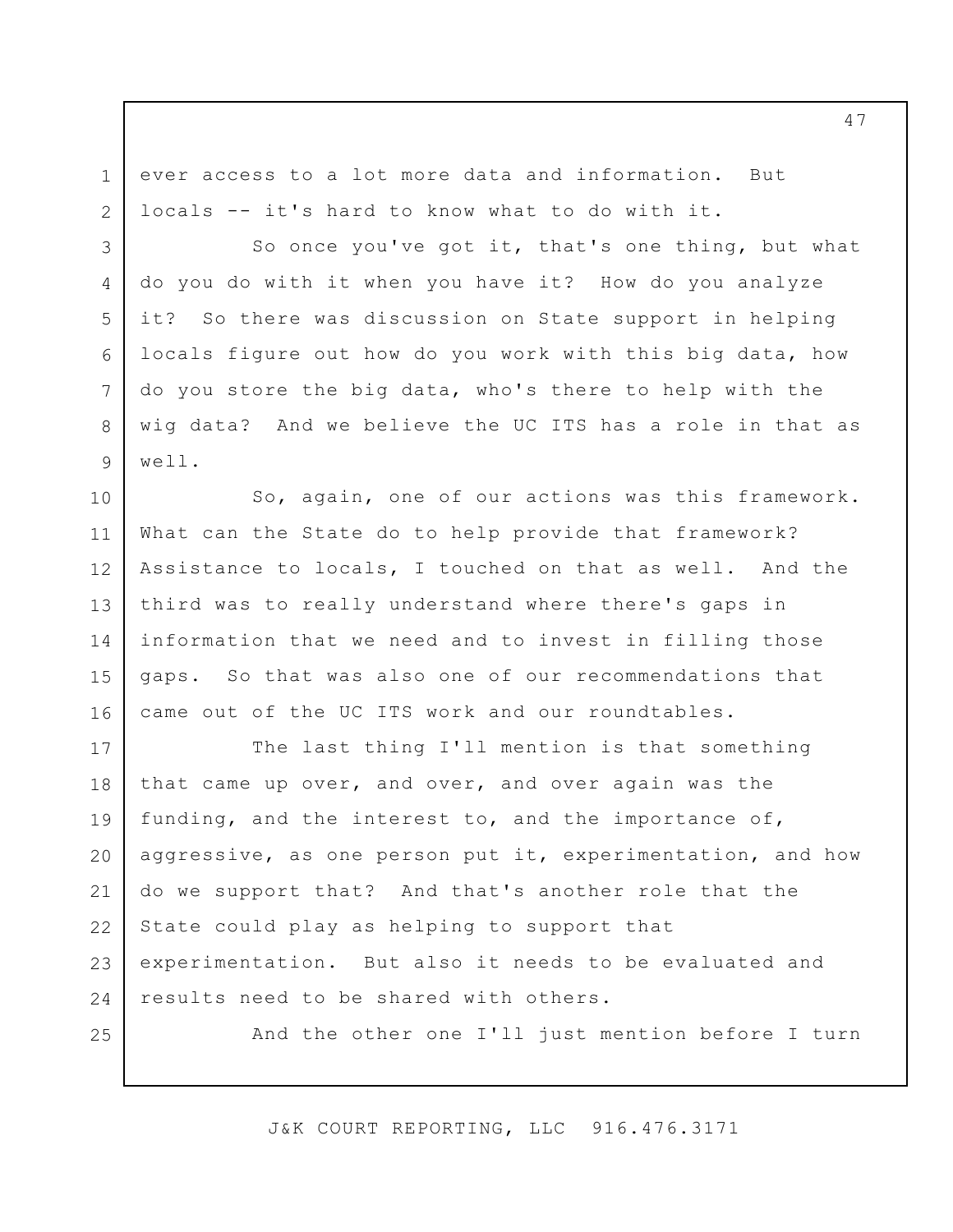it over to Tilly, was just a funding over the long term. So as transportation gets more and more interesting, and there's more and more technologies, and automated vehicles, and the gas tax is becoming obsolete, you know, what do we do to replace that, so that we have the funding we need to run the transportation system of the future.

1

2

3

4

5

6

7

8

9

10

11

MS. CHANG: Thank you so much for having me as well. Tilly Chang. I appreciate the opportunity and I just want to echo all the other commenters today, especially what Laura was just mentioning about the strategic framework.

What was nice about our roundtable in San -- in the San Francisco Bay Area that was hosted by MTC was this idea that, you know, 17 or some other number of states already have their frameworks. And it's Helping them to advocate to be part of the national conversation, whether it's the AV policy, whether it's the next transportation act, whether it's the research -- R&D agenda, California really has everything we need. We just need to put it in a place that is an articulate central locate -- place, where we can use that as a base for advocacy. 12 13 14 15 16 17 18 19 20 21

We're looking -- really looking forward to helping to develop that around new technology, in addition to just traditional transportation and climate policy. Things that we had talked about, as Laura discussed 22 23 24 25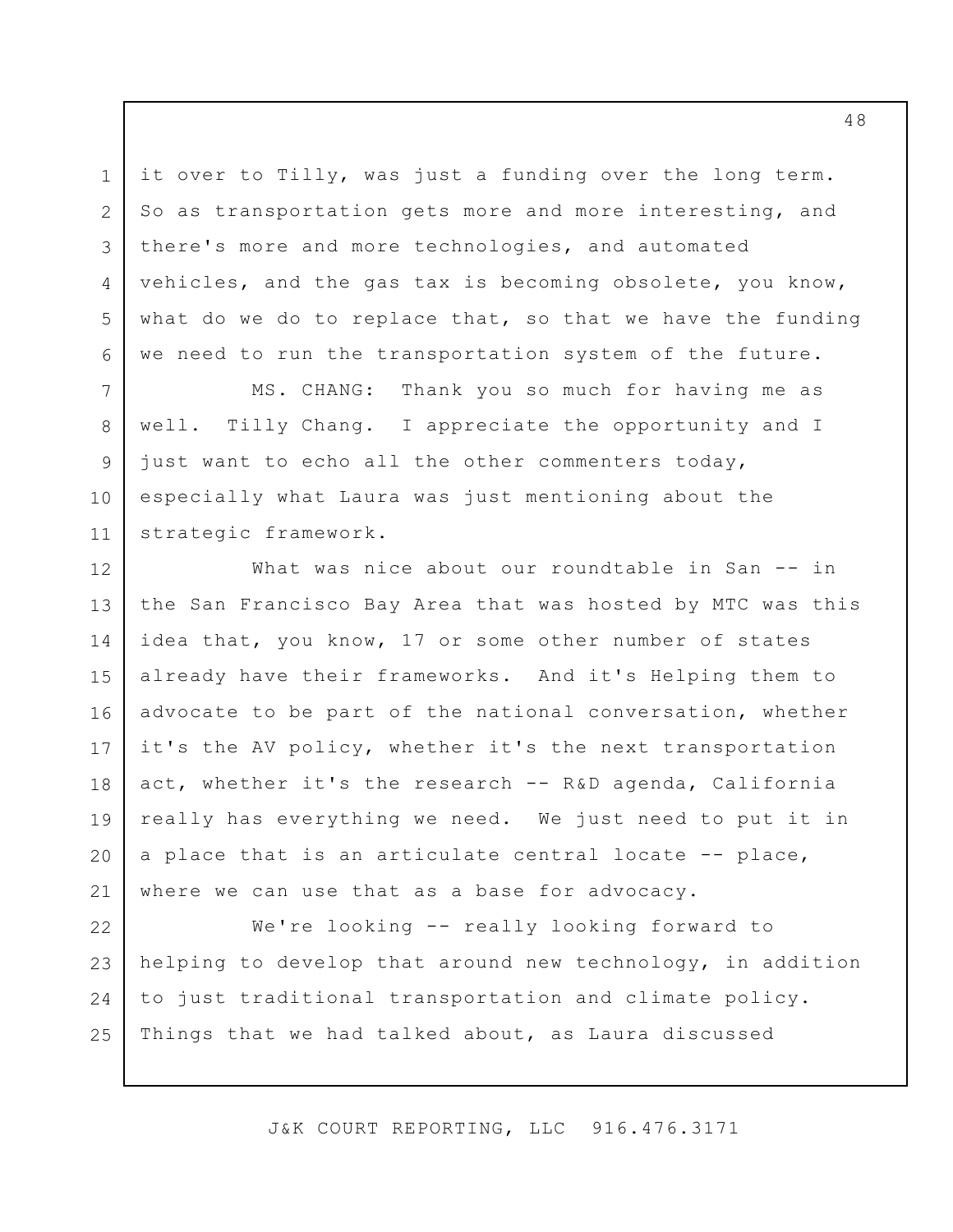earlier, that echo some of the things that Professor Sperling was mentioning are the land-use connection, the transit-oriented development, the infill.

1

2

3

4

5

6

7

8

9

10

11

12

13

Sustainable Communities Strategies are happening. That's the good news. It's taken a few cycles of regional transportation plans and the SCSs. What's not happening is the funding to implement them. So whether it's the traditional things like safe routes to school and basic infrastructure that a lot of our sales tax counties and regions have some matching funds for, we're not able to show the cities that that promised incentive of, okay, if you do plan for growth, we're going to invest very strongly with you on the infrastructure side.

There is funding that is flowing from, of course, the Cap-and-Trade and the AHSC grants, Affordable Housing Sustainable Communities grants. Those are very important, but they're just not enough. So I want to echo coke that again. 14 15 16 17 18

Let's keep incentivizing communities for trying to do the right thing regarding planning for growth, transit-oriented development, and show them the benefits of that through the infrastructure and transportation investment. 19 20 21 22 23

Very importantly, transit, you know, active transportation modes continue to be oversubscribed. CTC 24 25

J&K COURT REPORTING, LLC 916.476.3171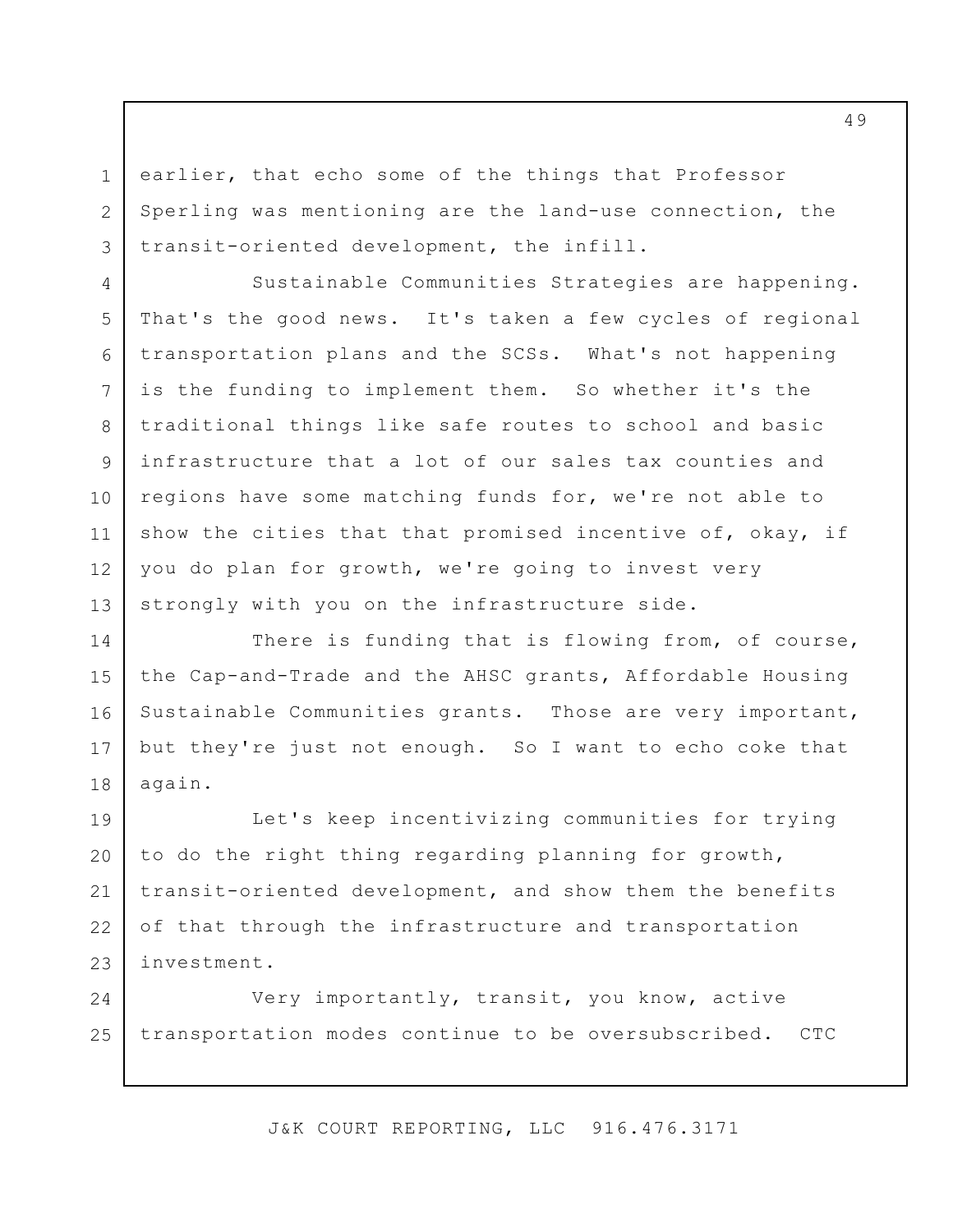staff see this and have been reporting this the tremendous demand. ATP rounds, TFCA rounds, they're just oversubscribed. So we do want to just keep finding ways to leverage the funding that's available and to try and focus that on things that can be perhaps intersectional, which is what's so exciting about this panel -- or this joint workshop.

1

2

3

4

5

6

7

What would that look like perhaps around experimentation? One of the things that I was pleased to do this past week with Director Berman, in fact, and others was at the ITS America conference, there was a mobility on demand convening in Seattle. And there was reporting out on the national sort of mobility sandbox. These are pilots around the country that have been able to harness innovation at the local level, in whichever way it fits your community, but to really report out lessons learned. 8 9 10 11 12 13 14 15 16 17

So my last point is that experimentation is - we're like in the third inning. We're very early, right, in this big transportation disruption and revolution. We do see the pilot funds flowing. The public sector capacity, as Laura mentioned, is really important to be able to invest in that. Some of the recent grant programs, for example, limit how much we can spend on the public sector side for evaluation, or staffing. I think 18 19 20 21 22 23 24 25

J&K COURT REPORTING, LLC 916.476.3171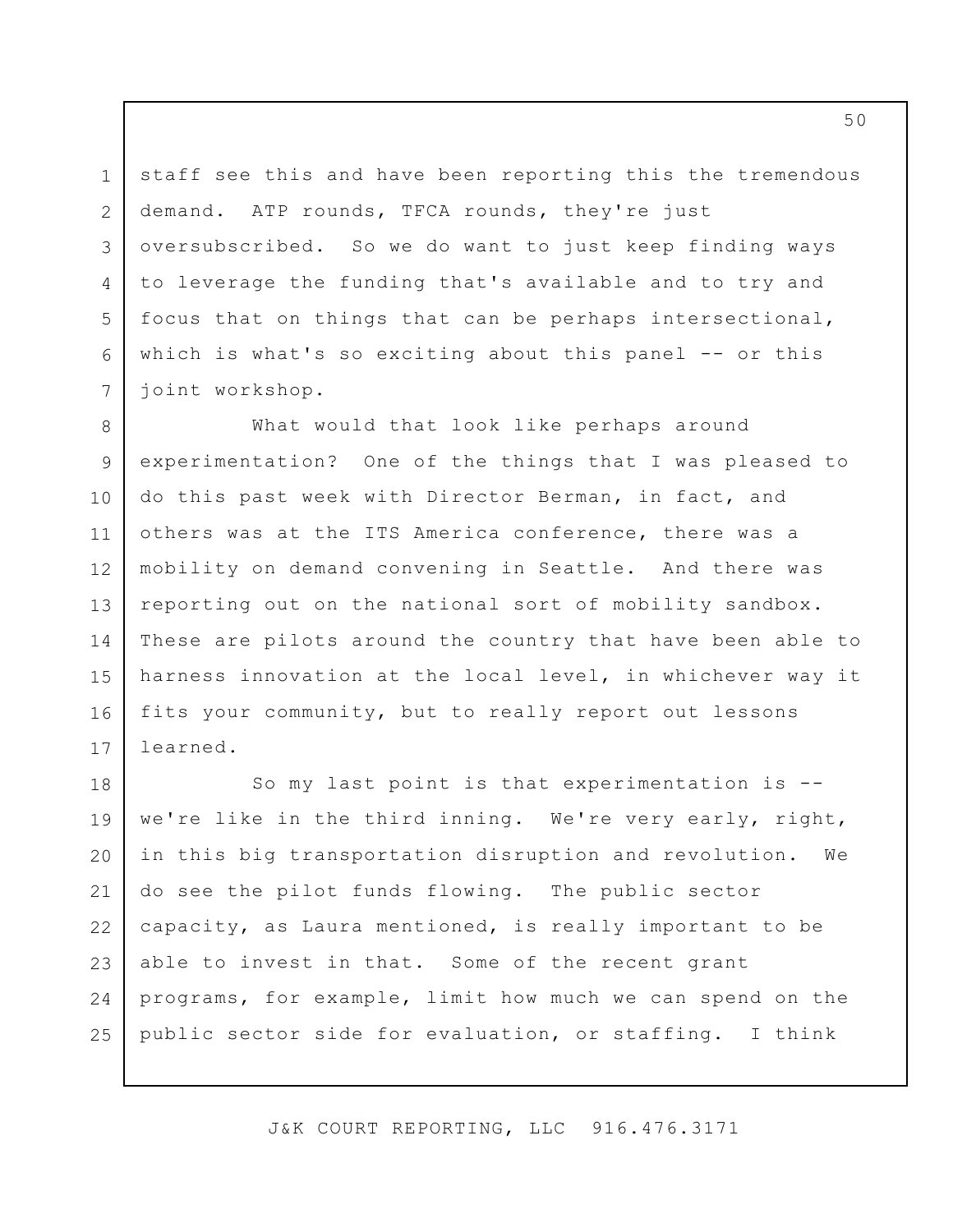that's something to consider, because it does take all sides to be able to then shine a light on what was learned, so that we can improve and build upon the initial sets of pilots that hopefully are going to be forthcoming. Thank you.

1

2

3

4

5

6

7

8

9

10

11

12

ARB BOARD MEMBER SPERLING: Thanks. So Tilly kind of hit all of the key themes I was talking about. So let me ask maybe the rest of you to talk about what are some specific examples of local experimentation, and local needs that the State could support in some way, whether it's a new or expanded funding program, or, you know, whatever it is? So...

MR. SANCHEZ: Yeah. I think you're right. We're early on. And one of the things that I would mention is that when it comes to social -- to issues of equity, we're even earlier than that. And a couple of the programs that I'll emphasize are the Transformative Climate Communities Program at the Strategic Growth Council is one that I think has a lot of opportunity to demonstrate some innovative ways to link all of the things that we're talking about, housing, transportation, green infrastructure, jobs. 13 14 15 16 17 18 19 20 21 22

It's a really modeled program, and one that very few people know about. It's doing tremendous things, and it could have -- it has the potential to be able to 23 24 25

J&K COURT REPORTING, LLC 916.476.3171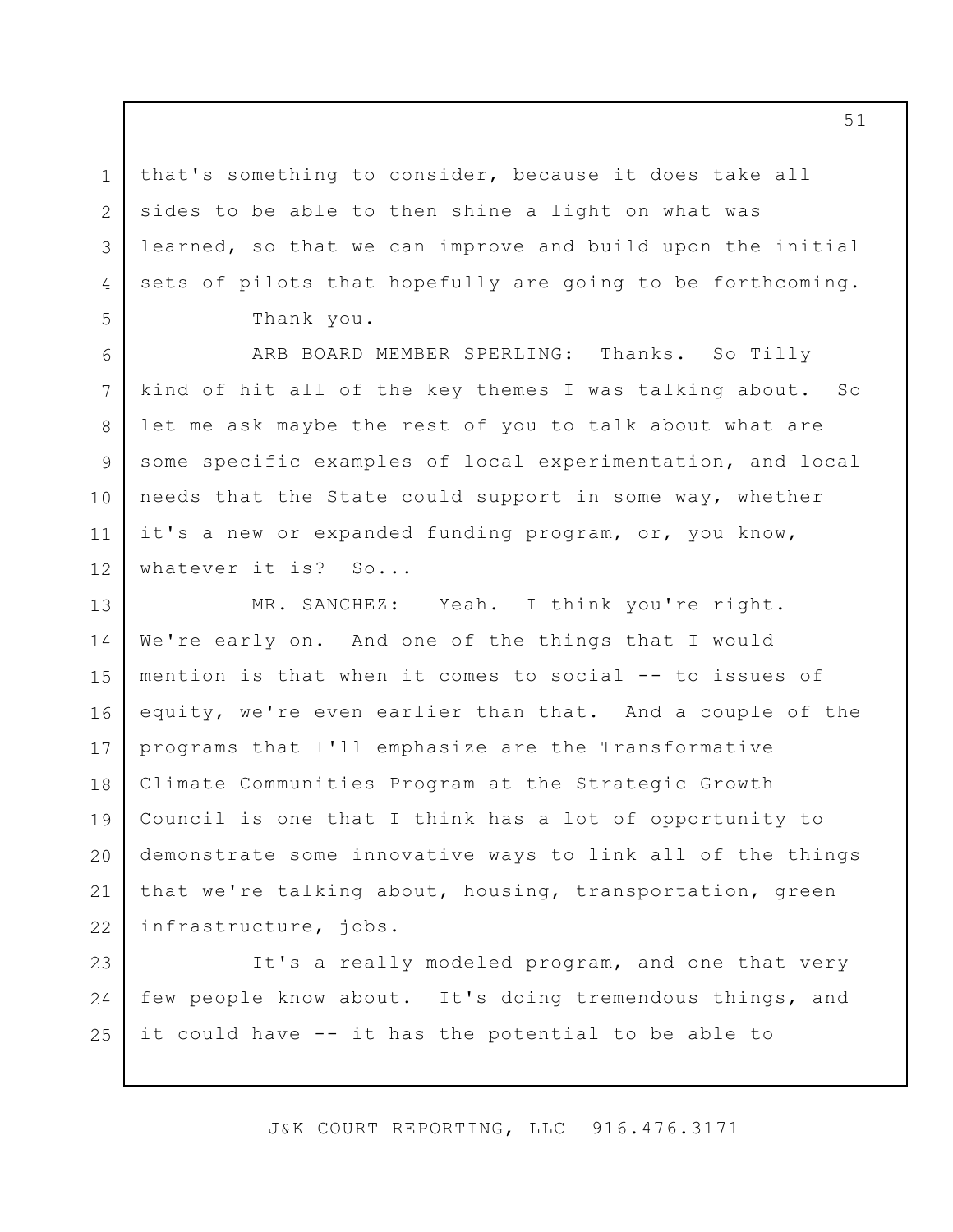integrate all of the things that we're talking about with social equity built at the core of that program. So it's one that I would really identify as needing more resources to be able to provide more funds to 14 planning communities that are doing the planning work with anticipation of being able to apply for funding for that program. But we need to increase the funding for that specific program to be able to make -- to deliver on that commitment. 1 2 3 4 5 6 7 8 9

Another one that I'll mention is one that we're really excited that's going to be coming out. This s the Air Resources Board program on mobility pilots for low-income communities. We're super excited about the approach. That it's not just focused on the use of vehicles. It's also thinking about other forms of mobility, like e-bikes, for example, and to able to again rightsize and experiment with how to achieve this program and the goals. It's something that I think we're really excited about. 10 11 12 13 14 15 16 17 18 19

One that we're also really excited about that does the program around capacity building and technical assistance is a bill that we worked on last year, SB 1072, which creates the Regional Climate Collaboratives Program that has the goal of providing technical assistance and capacity building resources to local agencies and local 20 21 22 23 24 25

J&K COURT REPORTING, LLC 916.476.3171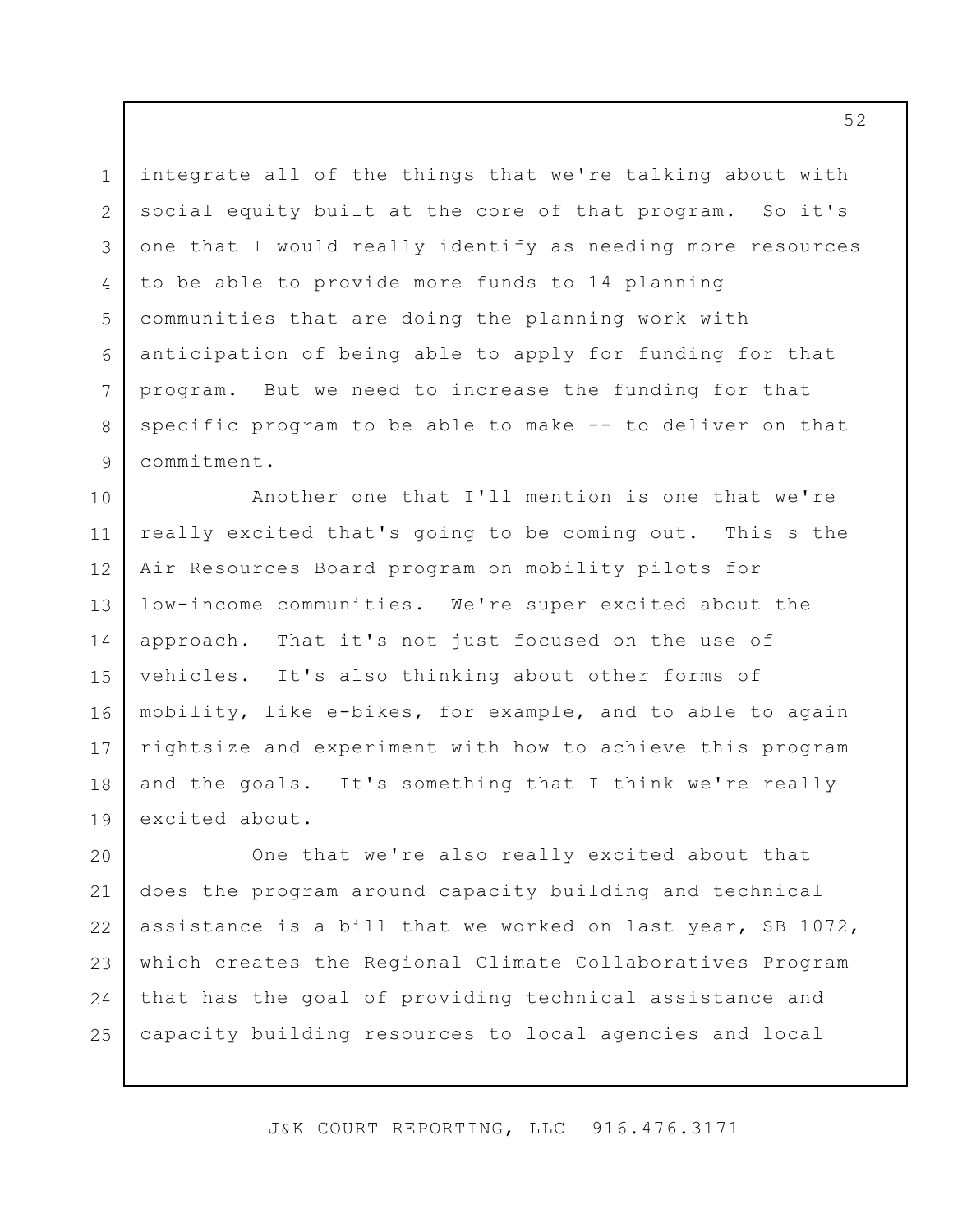community-based organizations to be able to do something with all this content, and all this data, and all these funds. 1 2 3

4

5

6

7

8

9

10

24

25

Because what we've noticed is that underserved communities, who should be able to benefit from a lot of what the State is already doing, just doesn't have the technical expertise, the local capacity building, and the local resources in terms of technical assistance, GHG quantification methodologies, et cetera. And that's really creating a barrier for them to participate.

And the last thing that I'll emphasize for these -- all of these three programs is that it really emphasizes addressing community-identified needs. And I think that's something that I just want to introduce to the conversation, that it really has to start there. If we build programs that are not aligned to addressing the transportation, or housing, or other needs of the communities that we're seeking to actually help with this work, we're missing the boat. It really needs to start with them. And they need to be much more meaningfully involved and participating in these processes in order to -- for us to align our strategies and goals to actually address the needs that those communities have. 11 12 13 14 15 16 17 18 19 20 21 22 23

I'll just leave you with this, there's a program. I think many of you might know about it. It's called

J&K COURT REPORTING, LLC 916.476.3171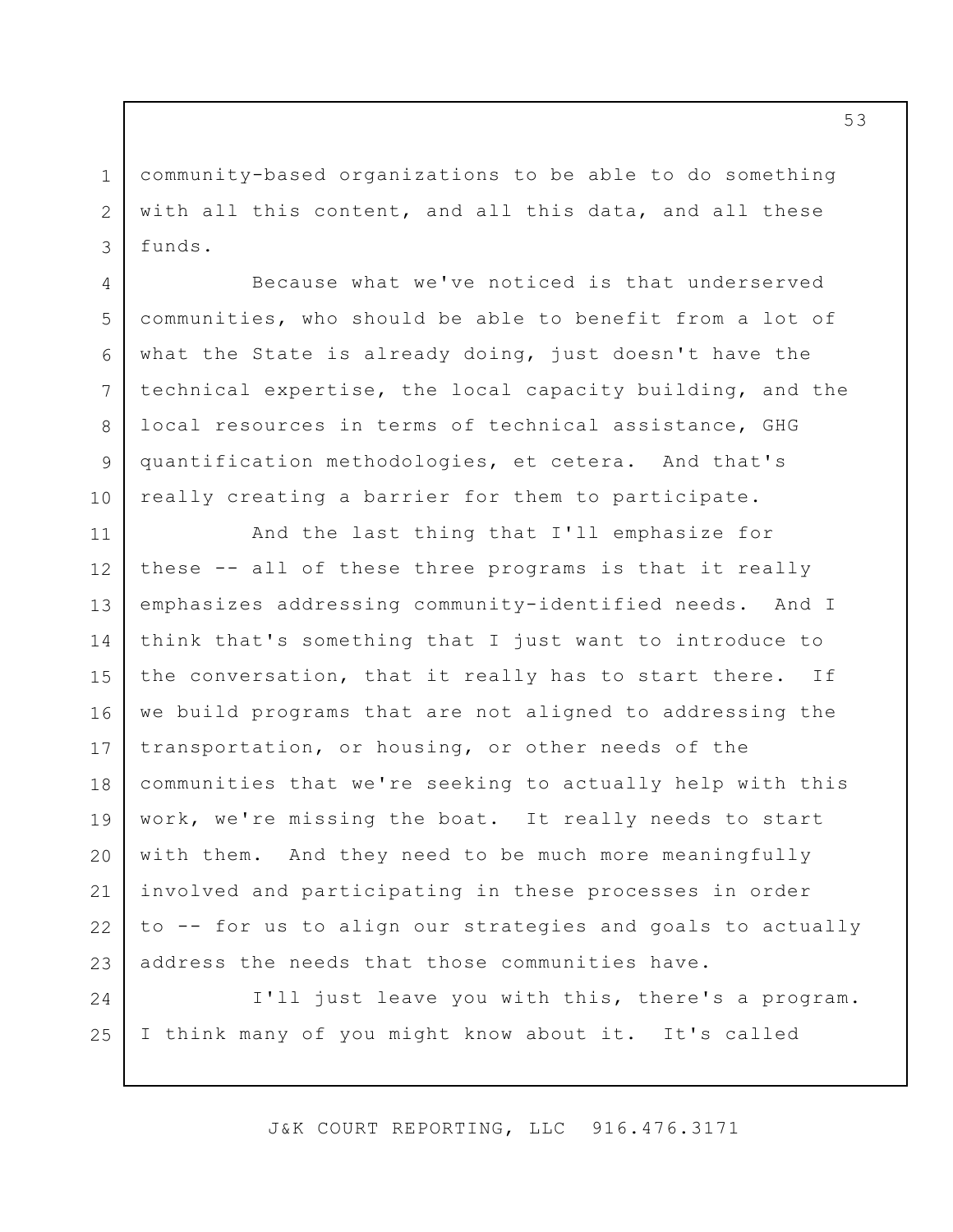Green Raiteros. And it's a program that was launched in Huron, California. And the need that they were trying to address there was trying to get senior citizens to go to their hospital appointments in Fresno, but couldn't rely on public transportation. So they ended up creating a car-share pilot using conventional vehicles to meet that need.

1

2

3

4

5

6

7

Now, they've evolved that program to have electric vehicles provide the resource, but the need was the hospital visits. It wasn't so much a new transportation route. So identifying how to address those specific needs of communities with these transportation innovations, I think we really need to embrace that approach and really start with community-identified needs, and how do we address those short-term and long-term needs that people have. 8 9 10 11 12 13 14 15 16

ARB BOARD MEMBER SPERLING: Lots of good examples. So, Dara, I mean, you oversee a very large research program for the State. I guess, clearly the largest transportation research program in the State, now that I think about it, by far. 17 18 19 20 21

You know, what are some examples or what are some ideas you have about, you know, how Caltrans can play a role in this? I do know that -- I don't know about that Fresno example that Alvaro just did, but I know there's 22 23 24 25

J&K COURT REPORTING, LLC 916.476.3171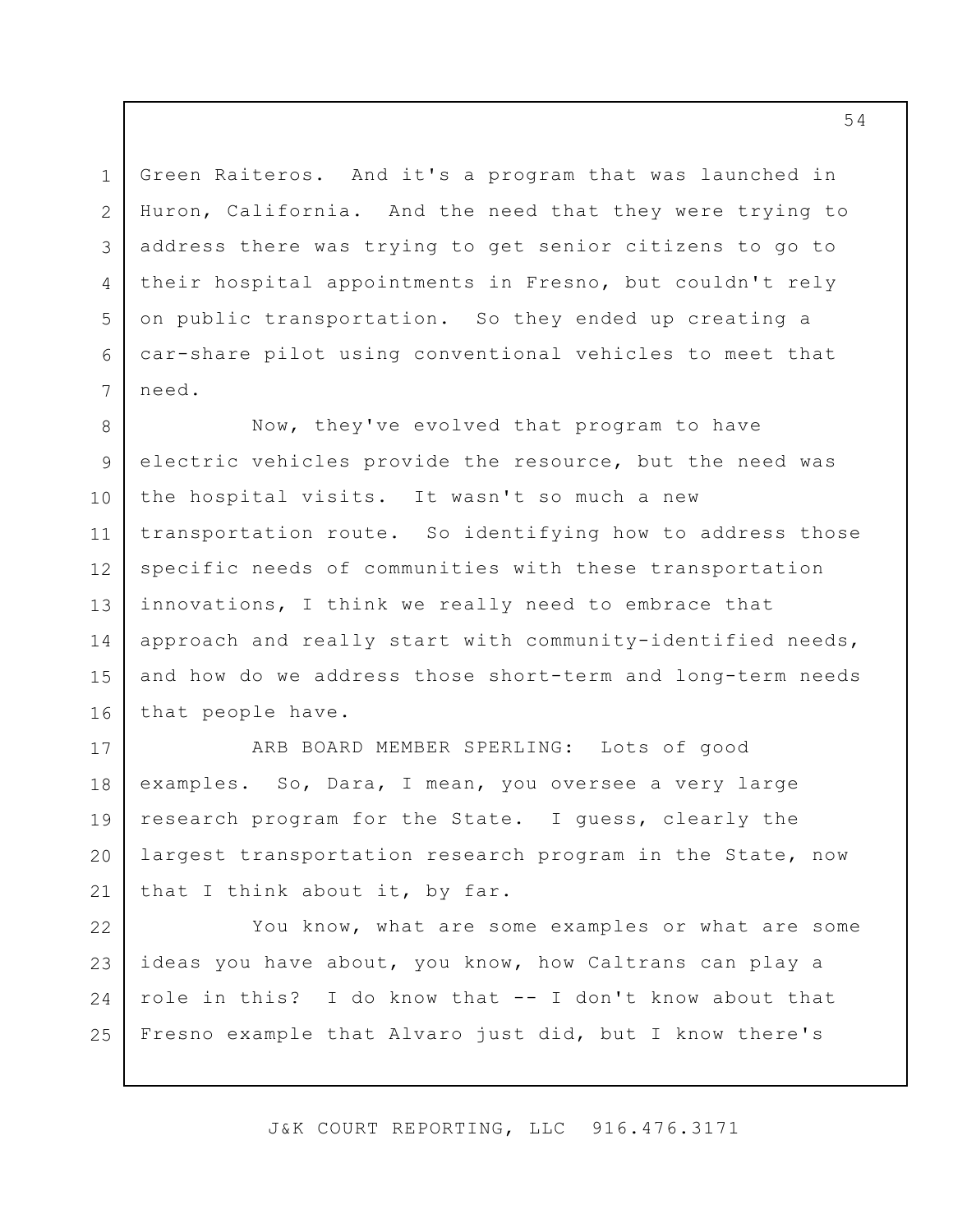others in the valley that Caltrans has funded fairly substantially. 1 2

3

4

5

23

24

25

But what are some examples and do you think the -- you know, we're do we -- does this have legs, this whole idea?

MS. WHEELER: Oh, absolutely. And I feel that, you know, the beauty of going second and third in the lineup is we're going to be talking about the same thing, but it's already been said. And I just want to emphasize that the need for the additional funding to support these initiatives is critical to look at ways that we can leverage the State's investments to get out of policy what we need to get out of policy. 6 7 8 9 10 11 12 13

And I like what Laura was saying about the data, and where the university can help us drive data decision making a little bit better and inform policy based off of data. So, yes, this has legs. I think that we're talking about the same topics, you know, in all of our conversations across programs, so... 14 15 16 17 18 19

ARB BOARD MEMBER SPERLING: And so, Tilly and Laura, do you want to follow up on any other examples on topping of it to add to this discussion. 20 21 22

MS. CHANG: Sure.

ARB BOARD MEMBER SPERLING: Turn it on. MS. CHANG: Other examples of pilots that are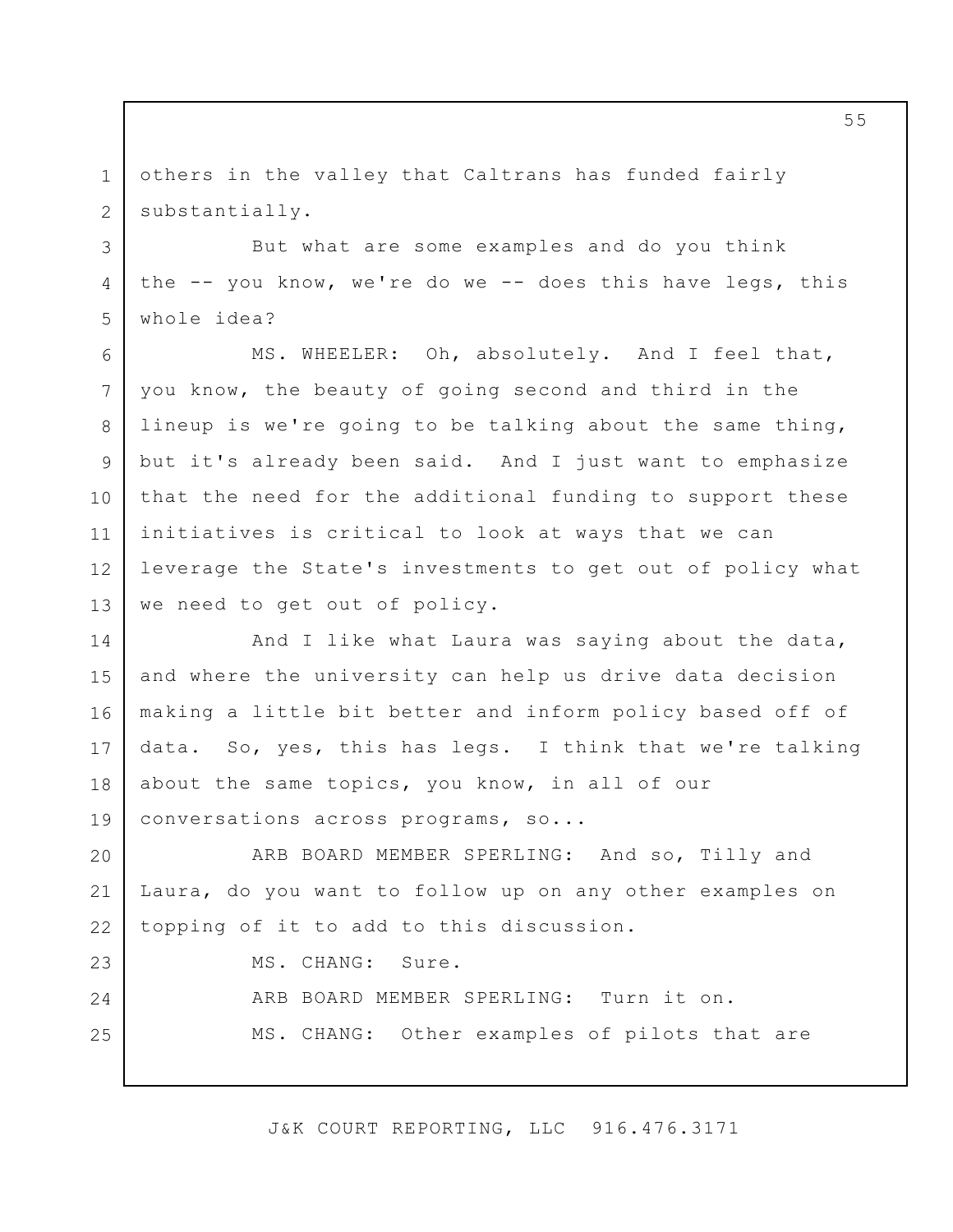happening, just building upon what Alvaro is mentioning, even today at my board we were able to put some lifeline transportation funds on things like paratransit plus. What does paratransit look like in the future. You know, this is something that MTA our muni operator is leading, but it's in a new way serving the community in a flexible way, allowing taxis to provide up to \$75 per person to go to your hospital appointment or your pharmacy, with a the taxi being geofenced to just those destinations and not other locations. 1 2 3 4 5 6 7 8 9 10

It's this new way of harnessing the innovation and technology, but really keeping that sort of community based focus on what is the actual need, what is the health care that's being accessed and for whom. 11 12 13 14

Some of the pilots that I know colleagues are doing around the region and the state really are exciting. Contra Costa just received a national grant that many agencies will be participating in to do integrated payment and integrated trip planing and payment apps for the 680 corridor. This is certainly something that will involve BART and MTC, which manages our payment systems in the Bay Area, and also our agency to the destinations in San Francisco for the 680 corridor. But it's really looking ahead to see what can we do to market to people to really speak to commuters in the way that they're used to being 15 16 17 18 19 20 21 22 23 24 25

J&K COURT REPORTING, LLC 916.476.3171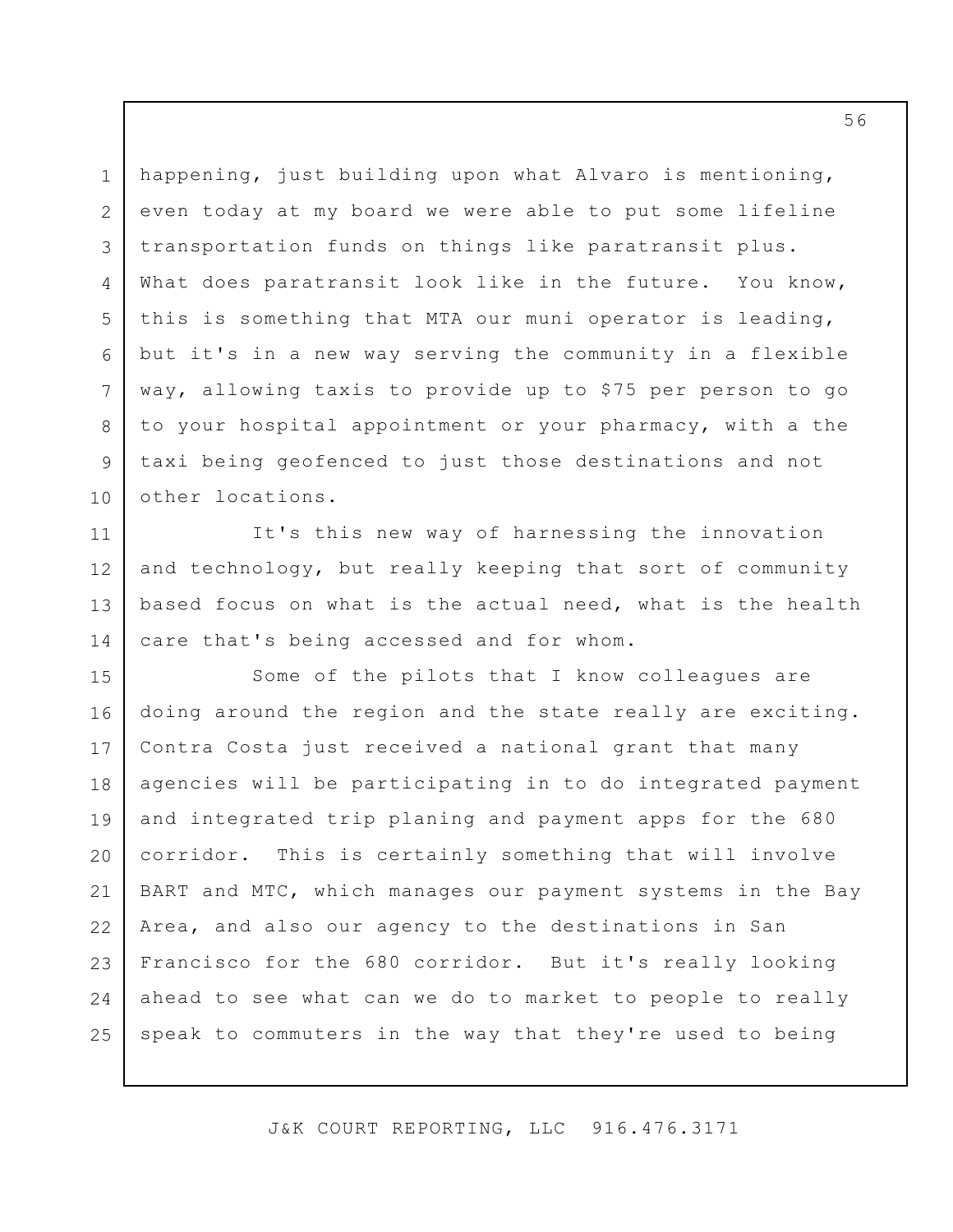spoken to in terms of being able to show you all your options, making it as easy as possible, providing sort of that one shop stop in a sort of integrated if Clipper and Fast Trak, you know, had a baby, and you could actually get credit for taking transit for the days that you might want to use an express lane and pay a toll.

1

2

3

4

5

6

Those are the types of concepts that we're learning from partners, for example, in Los Angeles to say how might congestion pricing look in a place like San Francisco. Now, this is not something that many cities are looking at, but that's okay. I think other places are looking at other topics. We're looking at pricing. There's all kind of innovation and experimentation happening. We're all laboratories for this discussion. 7 8 9 10 11 12 13 14

Something that I thought was very impressive about actually going back to Seattle was when they close their Alaskan Way Viaduct, 90,000 trips, they actually had a very smooth experience, because the employer community was so involved early on working with Sound Transit in King County. 15 16 17 18 19 20

So we learned a lot about what the private sector can do beyond the mobility companies. The mobility companies absolutely need to be partners with us in achieving our goals around equity, and success, and climate, and congestion relief, but also other parts of 21 22 23 24 25

J&K COURT REPORTING, LLC 916.476.3171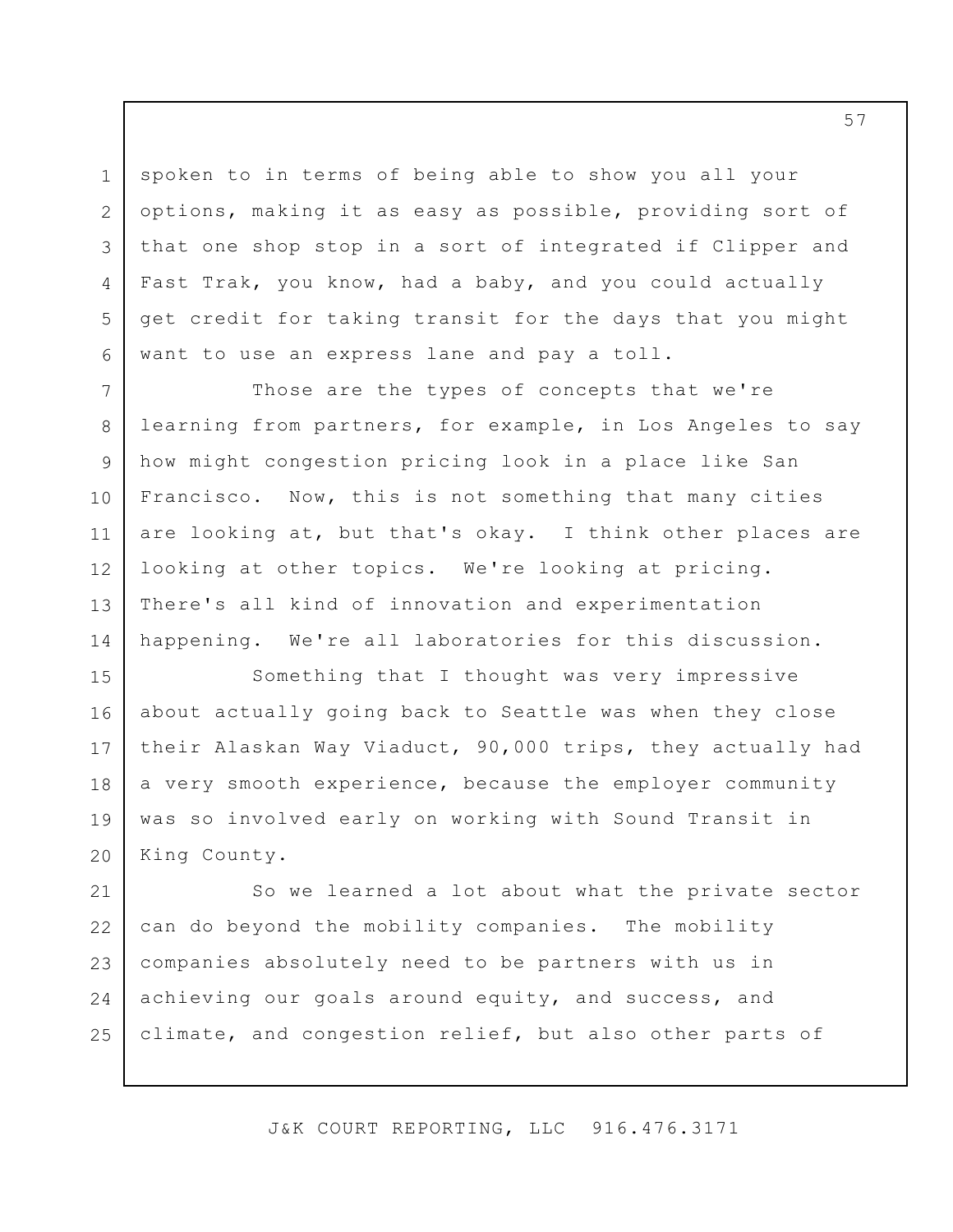1 2

4

5

6

7

8

the private sector, developers, employers.

So when we say the private sector, I think we mean many different players, and the public sector also meaning many different players. But what matters is not focusing on those organizations, these disparate players, but the people who we're trying to help, right? The community that is trying to access services, jobs, school, medical, and other opportunities. 3

MS. PODOLSKY: The one pilot I'll mention -- so it sounds with this panel there's a lot of funding that's going into pilots. And so one thing that CTC and CARB and -- is a part of this framework is just taking an inventory of what's going on and who's doing what. So I'll just use the one project I know of as an example of how pilots are being funded in a really interesting way. 9 10 11 12 13 14 15

So we have a researcher at UC Davis, Caroline Rodier, who's been working in the San Joaquin Valley for about three years now. So she partnered with the Metropolitan Planning Organizations there. They were funded through a Caltrans planning grant to look at different business models for providing rural transit that could leverage some of these new technologies. So transit was really expensive in these areas. And so that was the focus of the planning grant that they received from Caltrans. 16 17 18 19 20 21 22 23 24 25

J&K COURT REPORTING, LLC 916.476.3171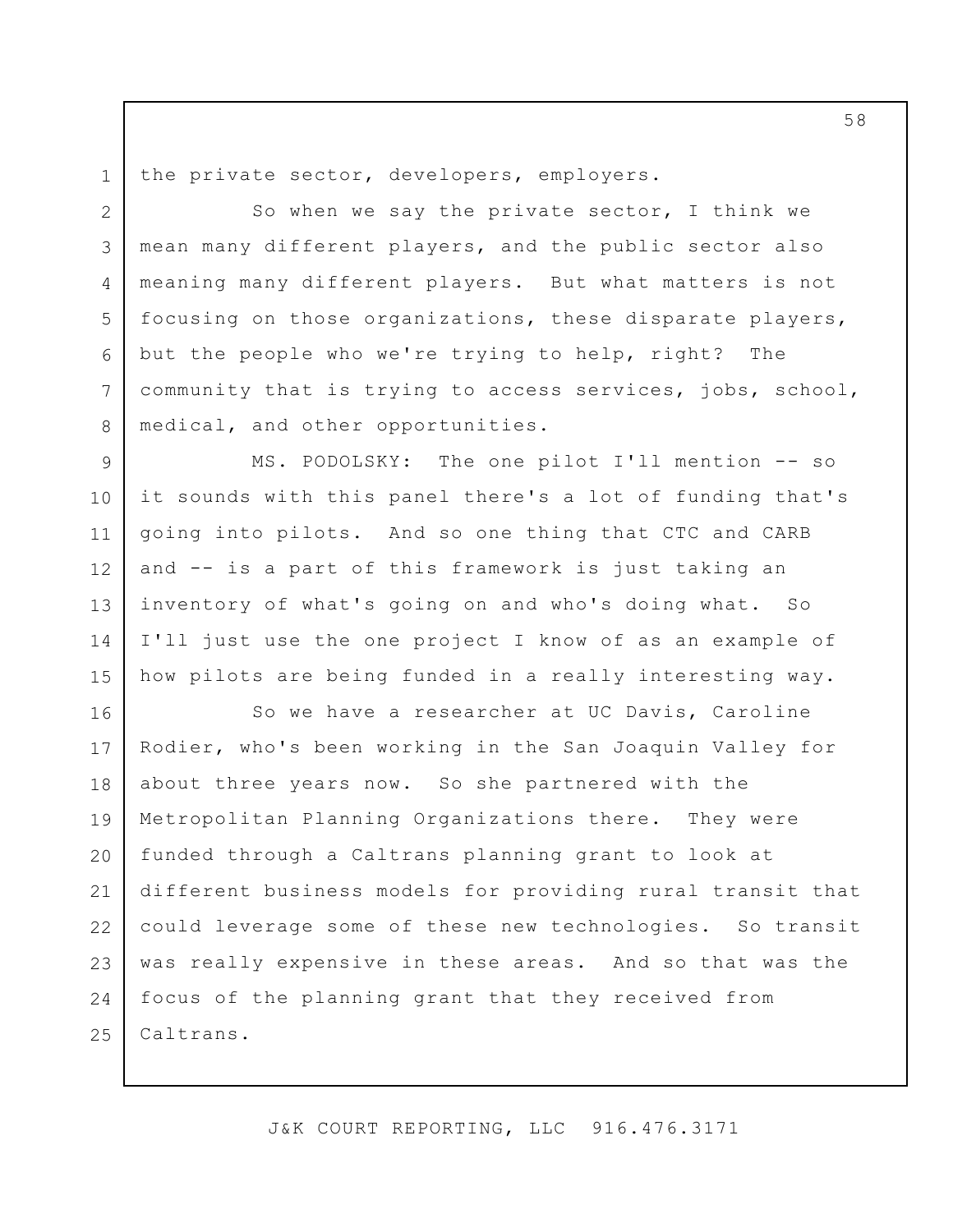Once they had that in place, they applied to a pilot program, a CARB program, to actually implement it. So actually take some of the business models that they developed as a part of that planning grant stage and to implement it. For example, purchase -- they -- one pilot that they're testing out is housing electric car share program at affordable housing units, that then also could be used for rideshare. So layering on top of that the ability for residents to be able to drive others around. And they're also working, as part of that pilot, with in San Stanislaus and San Joaquin counties on piloting this mobility as a service. So using technology to better route existing vehicles. And then they also received a grant from the California Energy Commission to assist with this pilot in the communication engagement piece. So there is a lot going on. And I'll go back to, as an outcome of all these roundtables and discussion, what the UC ITS is committed to, and very interested in, is to help take an inventory of what is going on in the state, across the State agencies, but as well as in the region's locals, because that's what we discovered is that there is a lot going on and people don't know about it. So that is something that we have talked 1 2 3 4 5 6 7 8 9 10 11 12 13 14 15 16 17 18 19 20 21 22 23 24

J&K COURT REPORTING, LLC 916.476.3171

internally about trying to come up with the resources to

25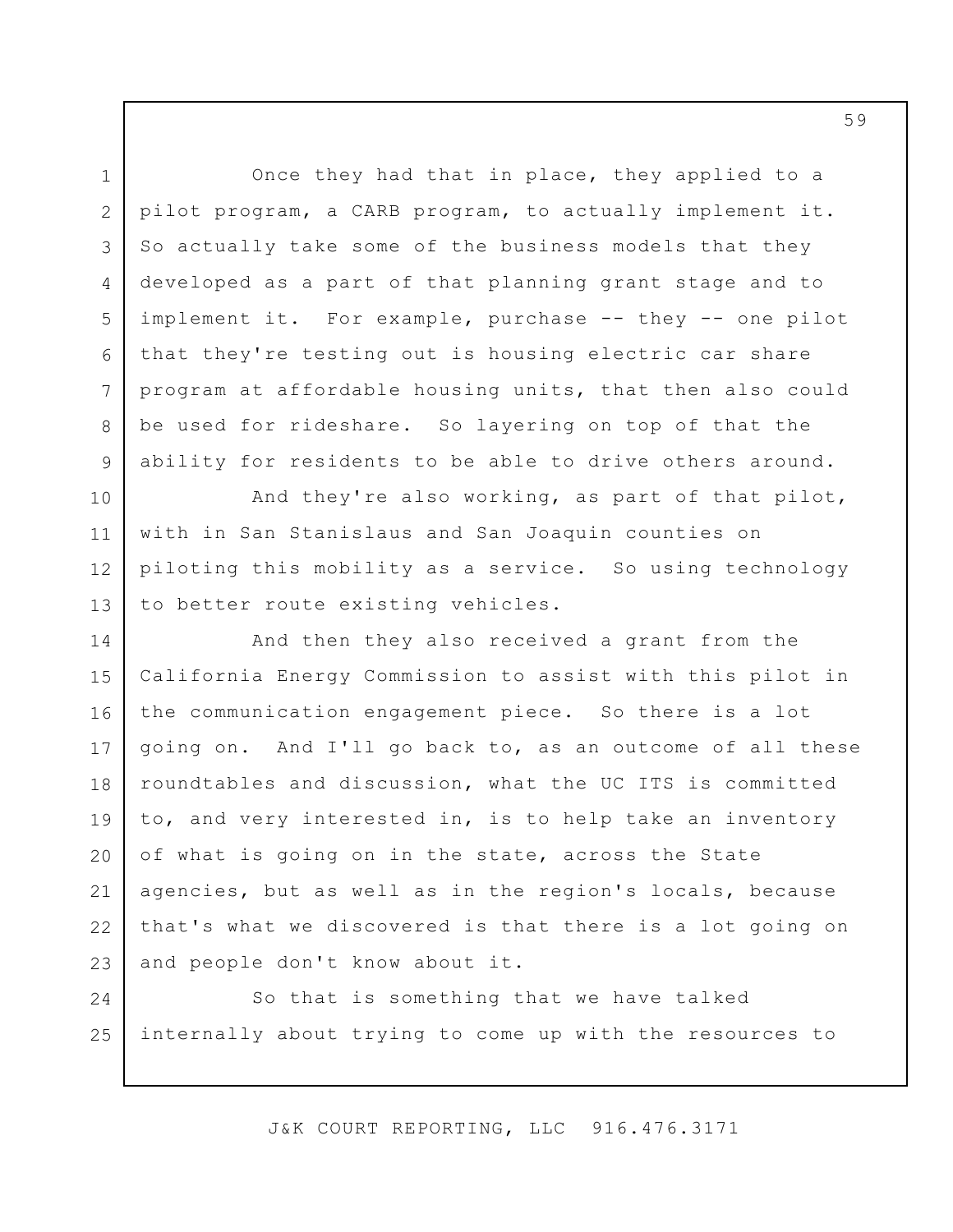support. And we would like to work. And that's an area that we would like to work with CARB, CTC, and others on is just taking a baseline of where we're at.

1

2

3

4

5

6

7

8

9

ARB BOARD MEMBER SPERLING: Thanks. Let -- let me highlight a couple things from my fellow Board members and Commissioners of what we're hearing here. And then I thought we'd open it up to -- you know, to the commissioners and board members to ask the panel any questions they might have about this.

So, you know, you've been hearing a lot about that there's a lot of pilots, but the reality is there will probably be, you know, an order of magnitude more. You know, if you talk to the organizations that are setting these up, they feel like there's a tremendous need. If you talk to James Corless at SACOG or SCAG, a tremendous demand, because there is a lot of experimentation. 10 11 12 13 14 15 16 17

And I think it can be done in a much more organized way. And part of that is lessons learned. And I think that's kind -- partly where Laura was going is there's a lot happening, but we're not sure what we're learning from it, and we need to do a much better job of learning, so that we can scale up all these ideas. 18 19 20 21 22 23

So what you're hearing here is that for the first time in half a century, there's a tremendous amount of 24 25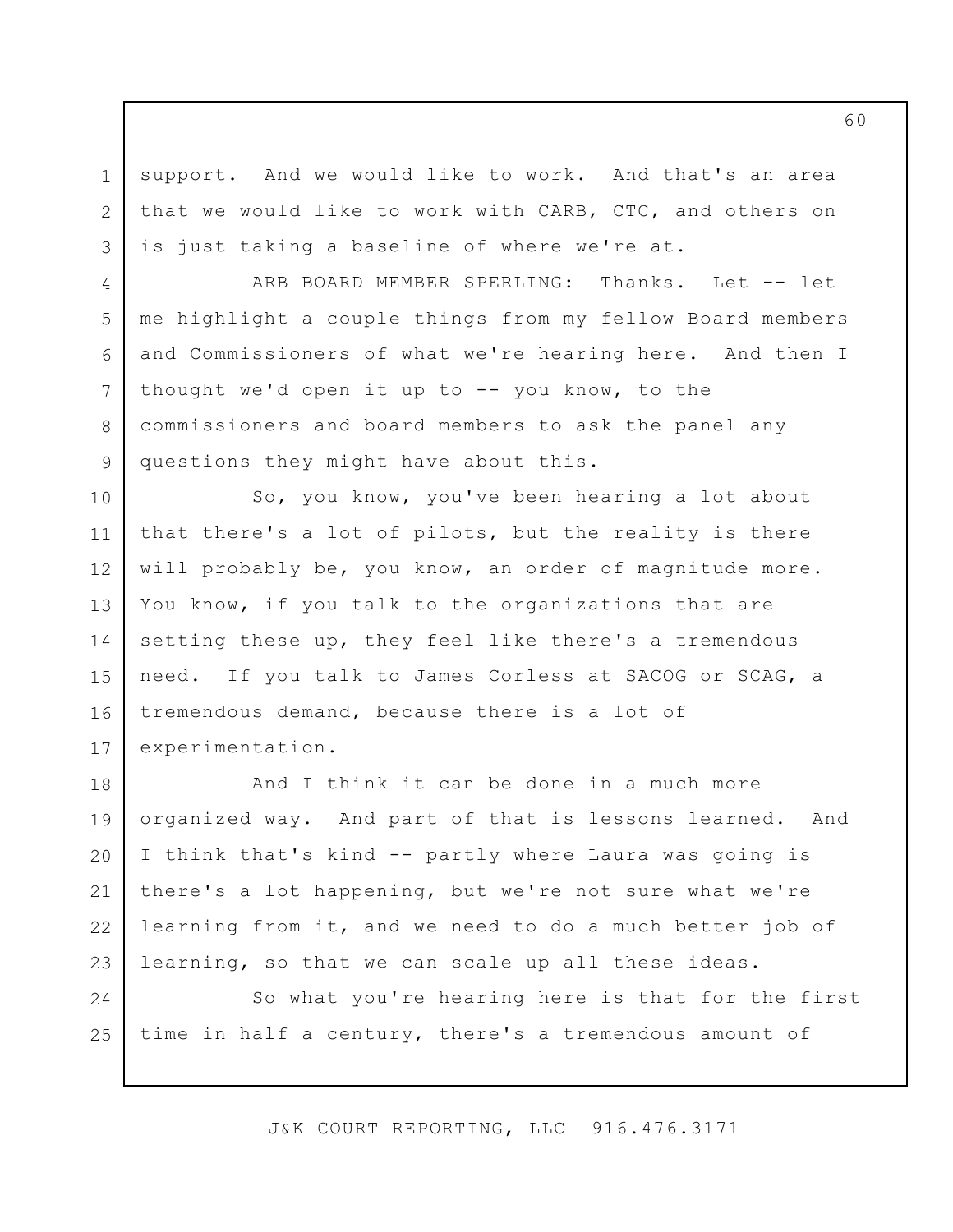innovation happening. This is really a unique time in history for transportation. 1 2

3

4

5

20

So I've lived much of it. I come from firsthand experience that it really is different now, and it's both an opportunity as well as a risk.

And so that's one of the reasons why we're focusing on this now. And the other theme I think that I want to highlight that they -- that the panel was talking about is local stakeholders. In all of this, the local stakeholders are hugely important. And we've got to figure out better -- you know, kind of Tilly highlights that. We've got to -- and Alvaro also, we've got to figure out how to -- how to partner better and have a stronger collaborative relationship. 6 7 8 9 10 11 12 13 14

So let me open it up to any Board members or Commissioners to quiz our panelists. 15 16

ARB CHAIR NICHOLS: Dan, before you do that, I was under the impression that we had a special guest who had to leave early. 17 18 19

ARB BOARD MEMBER SPERLING: Right.

ARB CHAIR NICHOLS: And I just want to make sure she has an opportunity to interject here, because we invited here specially to hear from her. 21 22 23

MS. GORDON: No, I don't have to go till 3:15, so if you want to do some questions now, then I can weigh in. 24 25

J&K COURT REPORTING, LLC 916.476.3171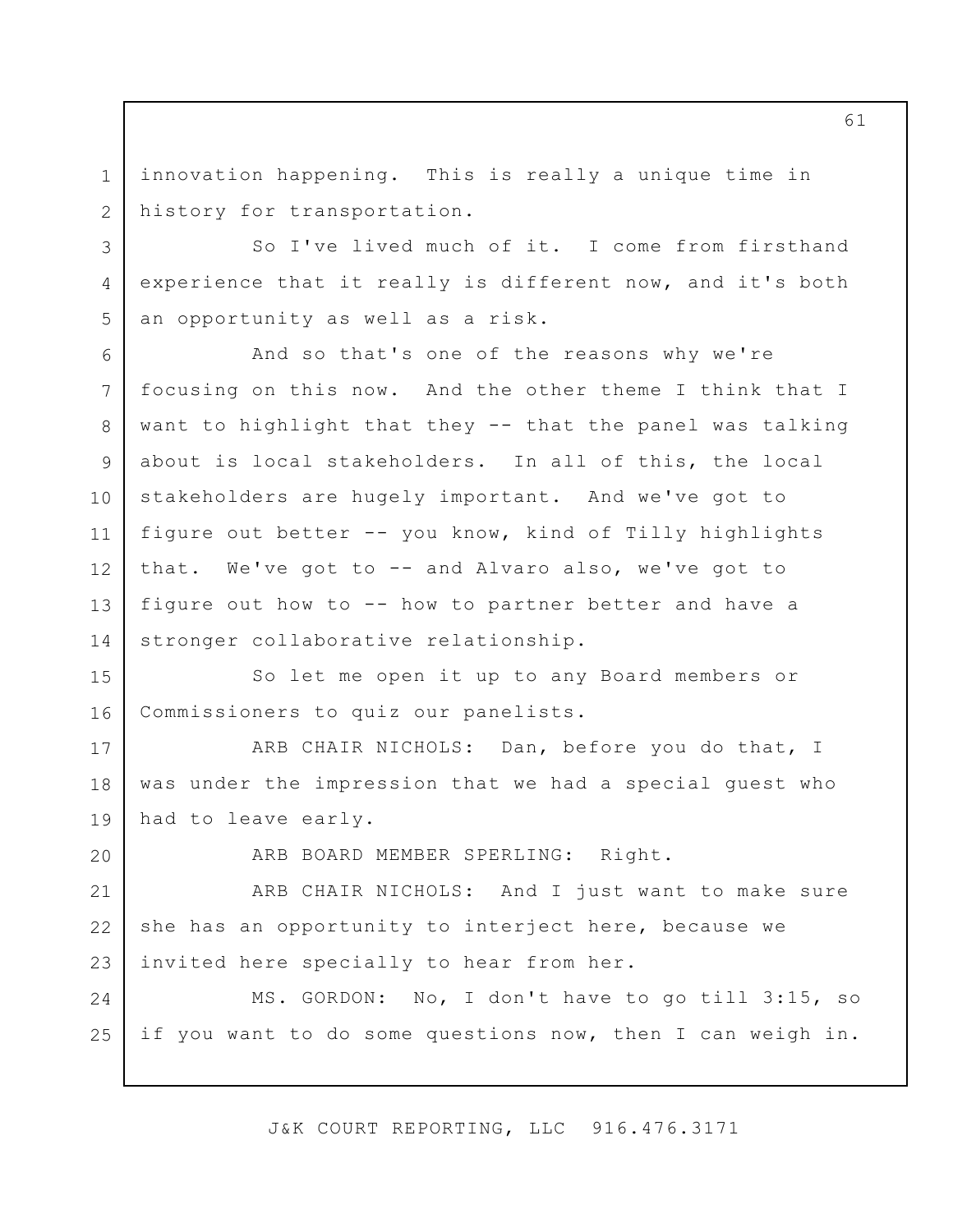after that.

ARB CHAIR NICHOLS: Okay. That sounds great. Let's hear -- let's have a round then at least of comments. I know Lucy you wanted to speak earlier. Do you want to go first here? 2 3 4 5

CTC COMMISSIONER DUNN: More just notes that I wrote as folks were talking for you to kind of think about if that's okay.

9

6

7

8

1

ARB CHAIR NICHOLS: Sure.

CTC COMMISSIONER DUNN: Under principles, a missing principle is safety that should be included. Where is the private sector? They're the innovators here. It was interesting, because we had a far more in-depth discussion at the last CTC meeting with Washington and Oregon on automated vehicles that I think CARB would find fascinating, if we got into that level of detail, where Mercedes-Benz they won't put a product on the street until safety is their number one consideration. 10 11 12 13 14 15 16 17 18

And I think understanding what the private sector is working on, I think would be critically important for us. I just -- I made a snarky little comment here, so take that just for a Lucy-ism, if CAFE standards are reduced, maybe the gas tax isn't dead yet, right? Think about that one for a minute. 19 20 21 22 23 24

25

(Laughter.)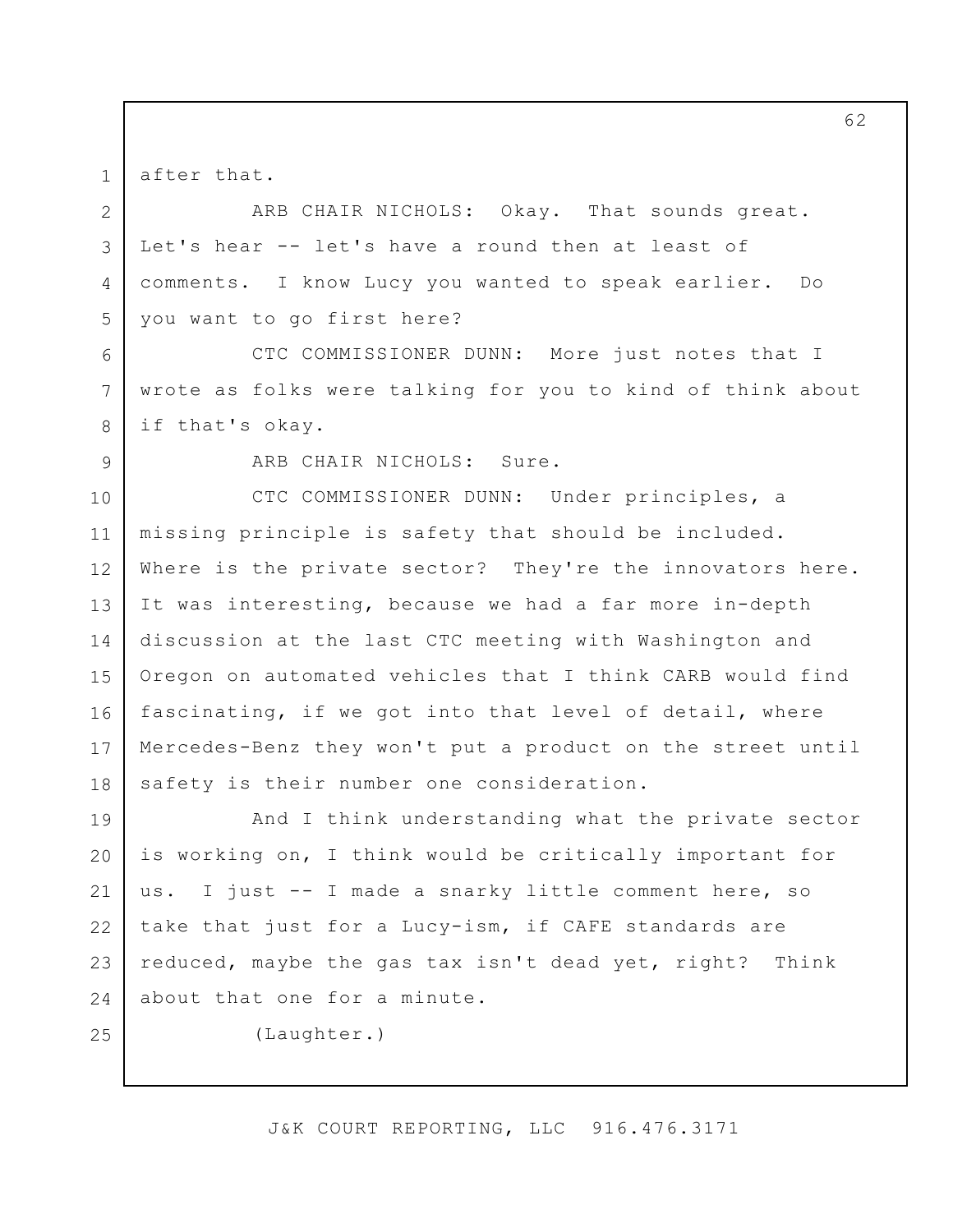CTC COMMISSIONER DUNN: The other thing for me as -- in the world as -- in land planning is the Sustainable Communities Strategies -- and I know I'm speaking heresy, but it's a 10-year old law and the emperor has no clothes. If it was as effective as we think it should have been, we wouldn't be in a 3.5 million home housing deficit, and the transportation issues that we still struggle with and our greenhouse gas issues that we still struggle with would be showing far better improvement. 1 2 3 4 5 6 7 8 9 10

I really do think, as leaders, we need to look at how can we make a Sustainable Communities Strategy effective? And so far in 10 years, the performance metrics are not there. 11 12 13 14

Transit-oriented development is very important. But without fee reductions and litigation relief, it will just not produce what we're hopping it's going to produce. And at the end of the day, we also need principles for edge development. So that how can we grow carefully both up and out very carefully. 15 16 17 18 19 20

So just little notes I took on your presentation that we don't have time to go into all of that detail, but it would really be -- that would really be some meaty stuff to kind of think about as public sector leaders in what the private sector is dealing with on how we manage 21 22 23 24 25

J&K COURT REPORTING, LLC 916.476.3171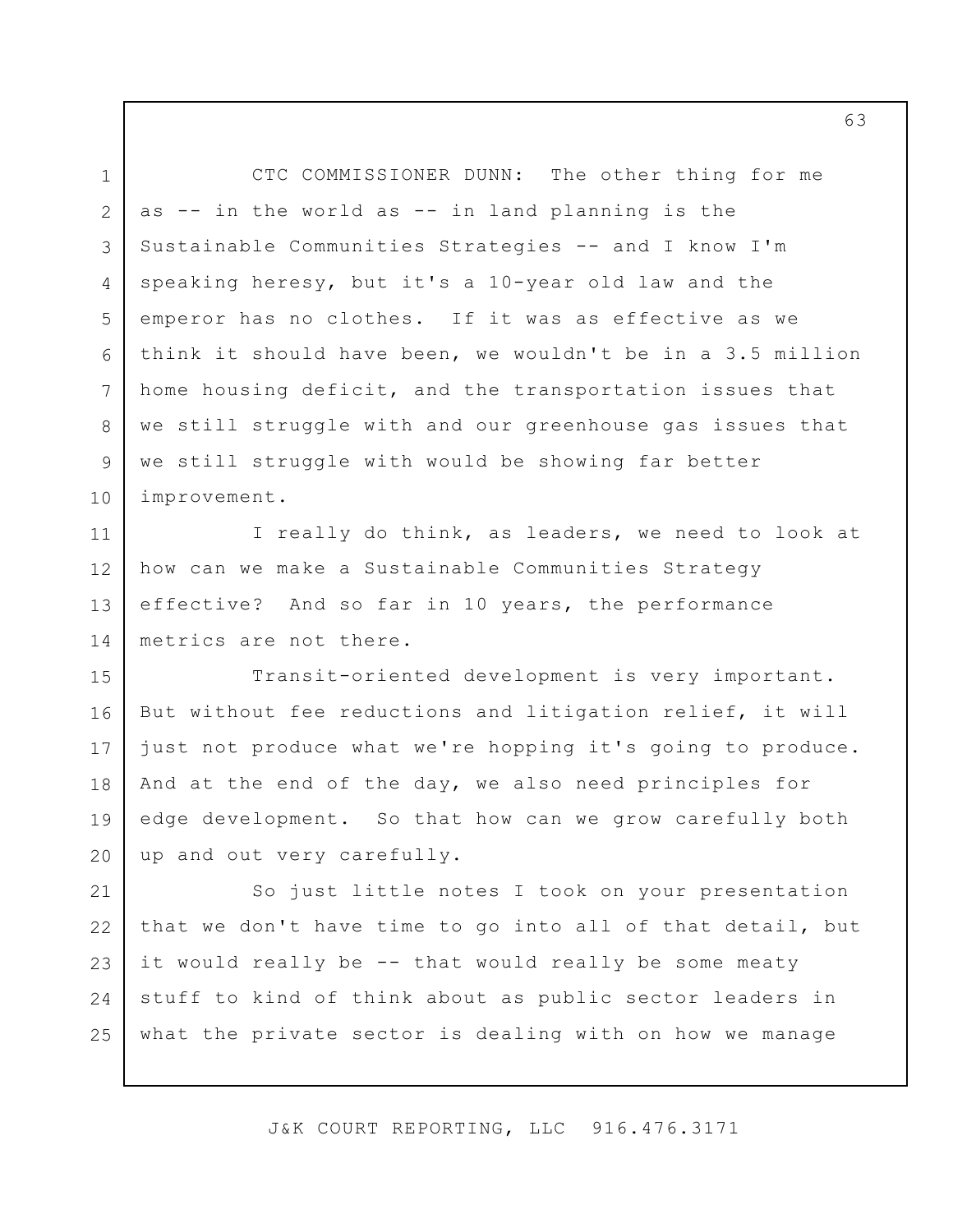these issues.

1

2

3

4

5

6

7

Thank you very much for your presentation.

ARB BOARD MEMBER SPERLING: Thank you. Lots of good insights there. Do any of you want to respond to any of that?

```
It's voluntary.
```
(Laughter.)

MR. SANCHEZ: On the role of the private sector, yeah, couldn't agree with you more. And they're not waiting for us to figure it out. They're going to do it. And that's why it's been so disruptive, whether it's the TNC companies - I live in Oakland - scooter companies, bikeshare companies, and soon autonomous vehicle companies. They're going to move forward with their plans. And we really need to be ready for when that happens. 8 9 10 11 12 13 14 15 16

We put out a report, you know, to look at the equity considerations related to autonomous vehicle deployment. And we really were looking at everything, accessibility, differently abled populations, jobs, economic opportunities associated with both the deployment of the vehicles and also the potential increase in folks being able to, you know, gain access to supermarkets much easier, et cetera. 17 18 19 20 21 22 23 24

25

And it's just a really complicated equation to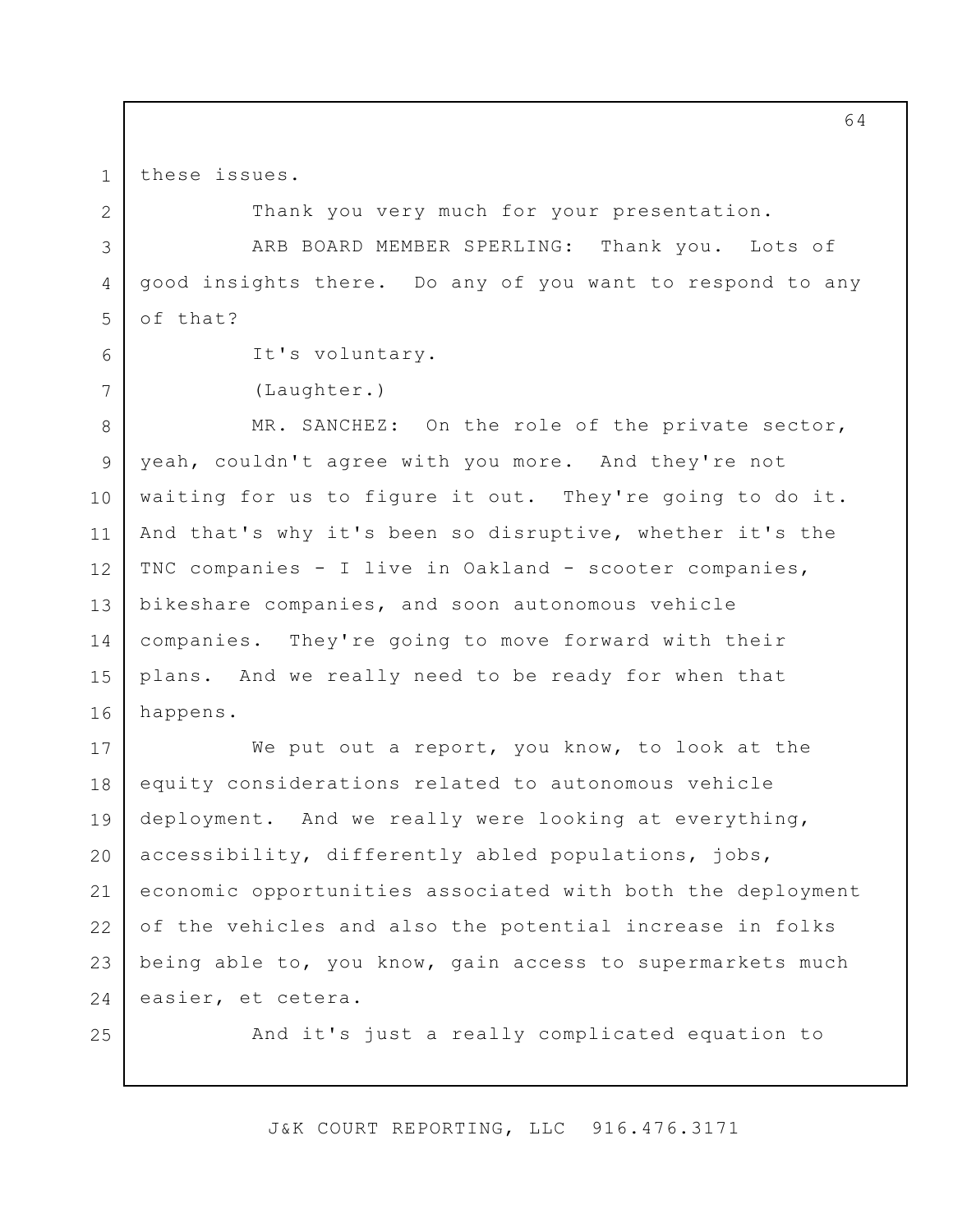have to like come up with recommendations on what to do, but we have to engage with the private sector companies. To the degree that they can be partners in developing the kind of equitable approaches that we want to see deployed in communities. And I think pilots are a really interesting way to think about how can we partner with private sector companies to do first and last mile geofenced type of approaches.

1

2

3

4

5

6

7

8

I think we definitely need to not -- to roll up our sleeves, work with them, and see where we align, and where just the private sector motive and goal doesn't quite align so well with what we need to do for our climate goals, our equity goals, and other goals. And that's where regulation I think is really going to come really handy and important. 9 10 11 12 13 14 15

MS. CHANG: I'd like to just mention in terms of even just what San Francisco has been able to sort of demonstrate through the Transit First Policy, it took 50 years. It's been 1973 is when your Transit First Policy was first adopted. And even with that, it's just our eastern neighborhoods that really have that sort of pattern, right, the denser, well served by transit. 16 17 18 19 20 21 22

We still have an outer ring where the VMT and the greenhouse gas footprint is really like many other suburban counties. So we recognize, you know, that this 23 24 25

J&K COURT REPORTING, LLC 916.476.3171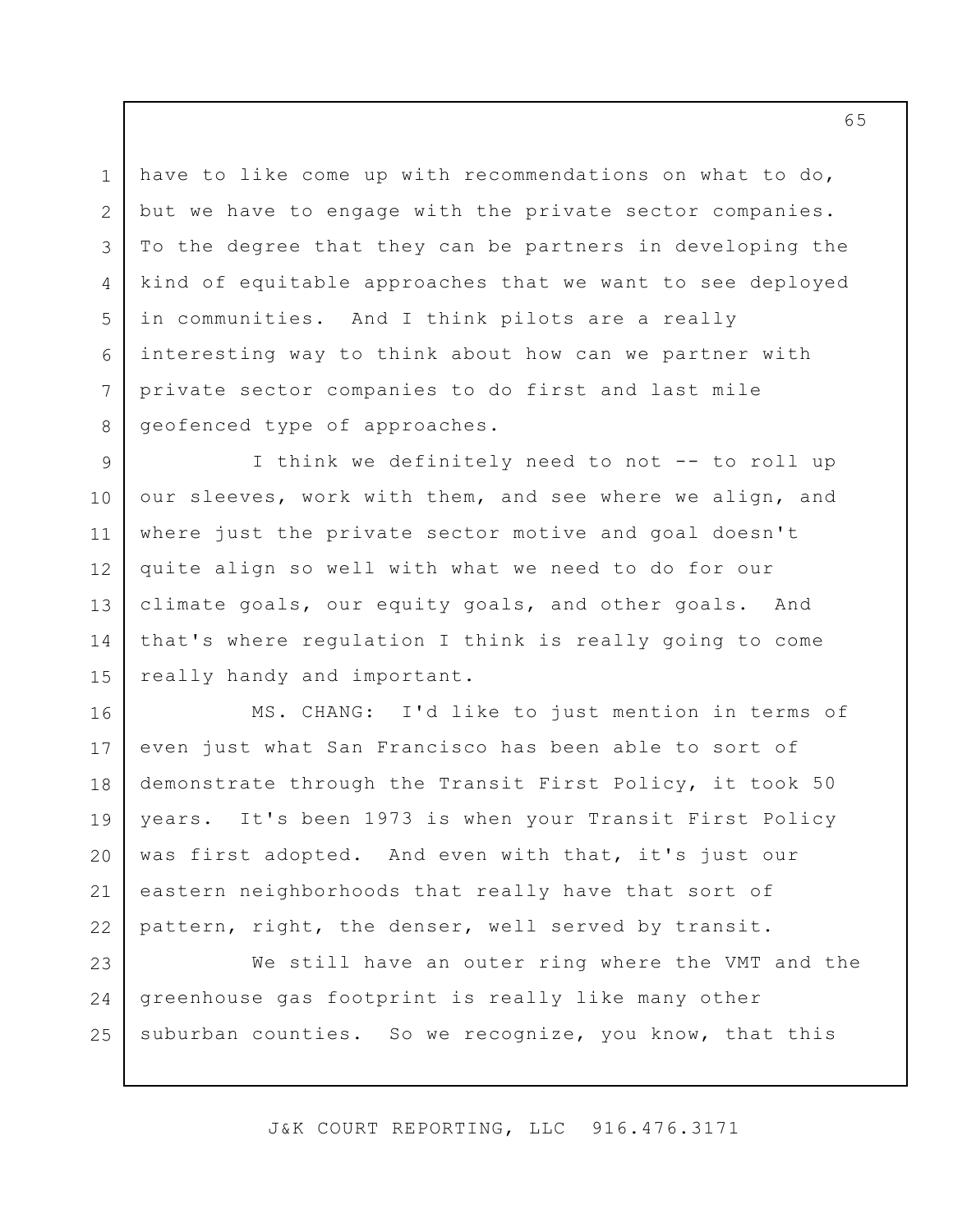takes time. It's really just been 10 -- or two cycles of on our regional transportation plans. We've -- as I mentioned earlier, we sort of put that out there, that there would be infrastructure funding. But really, it's only been in the last two OBAG cycles, in our region anyway, that we've really put real money and connected it to who's taking the growth and who's demonstrating the production of the housing.

So it's really kind of still a bit early. I'd love to be able to -- you know, we've been having this conversation in our region about do we double down, how do we -- how do we go, and how do we recognize that transit might take different forms in different communities, so maybe provide more flexibility around that, and certainly engage the whole community in this conversation. 9 10 11 12 13 14 15

I'm noting that in our area in particular, we do see the suburbanization of the poverty. We do see auto dependency really locking people into these expensive modes. So how do we address that? I think the private sector and folks that are thinking about mobility, the car companies are also thinking about this. So it's documented through the Three Revolutions and other research, but we really are moving toward mobility as a service. 16 17 18 19 20 21 22 23 24

25

1

2

3

4

5

6

7

8

And then the question then becomes, I believe,

J&K COURT REPORTING, LLC 916.476.3171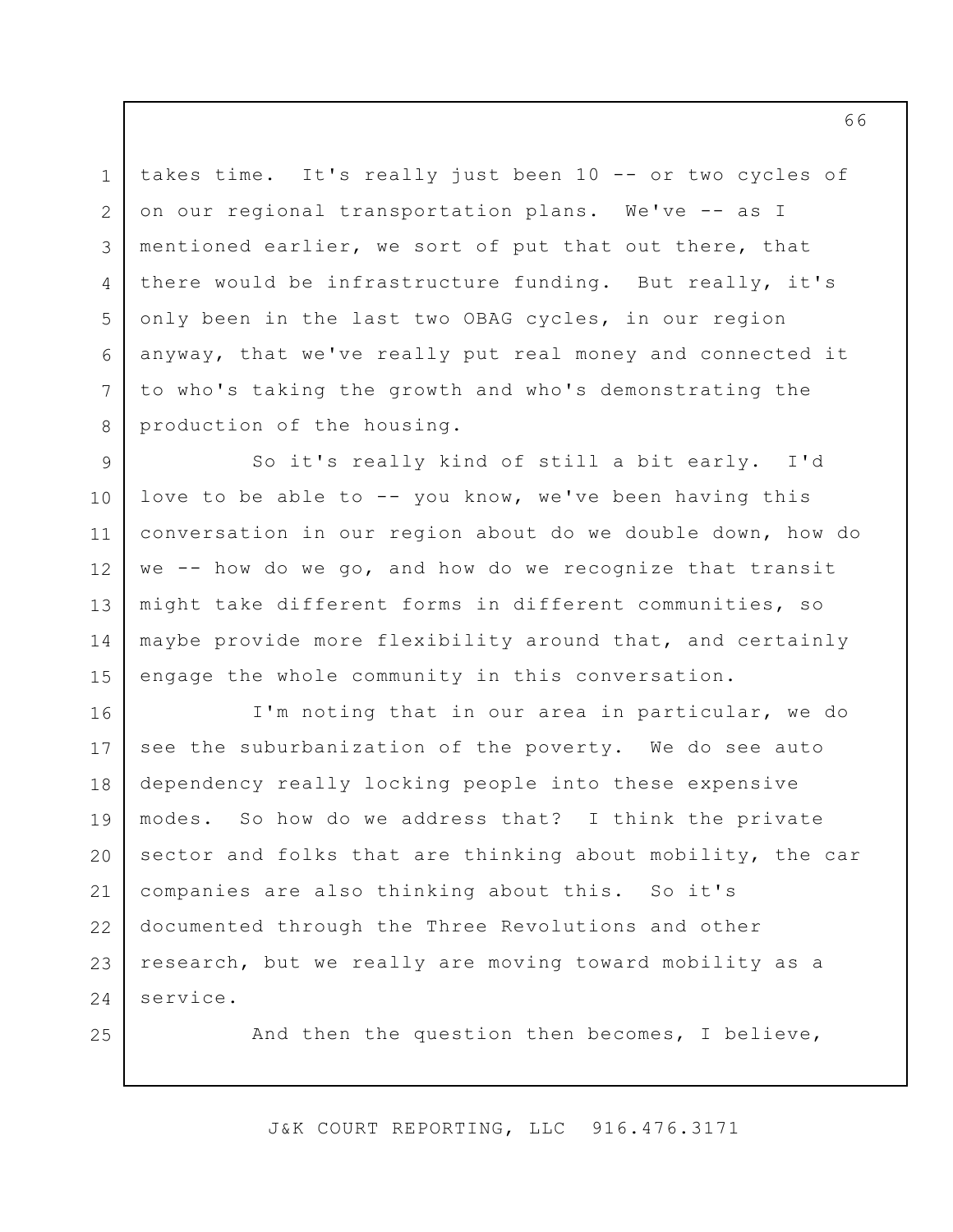subsidy. And we talked about this at our mobility roundtable in the Bay Area. You know, subsidy is not, you know, a bad word. It just -- it is what it is. In fact, we see subsidy on all sides. The private companies are well funded by venture capital. And certainly that is what is sort of underpinning a lot of the private services that we see in the market, and consumers are responding. But those services are certainly subsidized as well. 3

1

2

4

5

6

7

8

Public transit has been subsidized. We have subsidy policy for a reason in order to express, you know, how we'd like to shape the market through the weighs that we want to support these things that don't otherwise have a way to be viable. 9 10 11 12 13

So I just wanted to discuss a little bit about those concepts that we do see subsidy all around. So when companies like Lyft and Uber -- Uber who is in my building, you know, we get together and we talk about what are the solutions? They are for things like pricing. They are for things like congestion pricing, to the point where 10 years ago, when we were looking at congestion pricing in San Francisco and the Chamber of Commerce was like whoa, whoa, whoa, we're not ready. Now, there's a bit more openness to discussing it. Lyft and Uber are members of the Chamber, along with other companies, of course, who have very important and valid concerns about 14 15 16 17 18 19 20 21 22 23 24 25

J&K COURT REPORTING, LLC 916.476.3171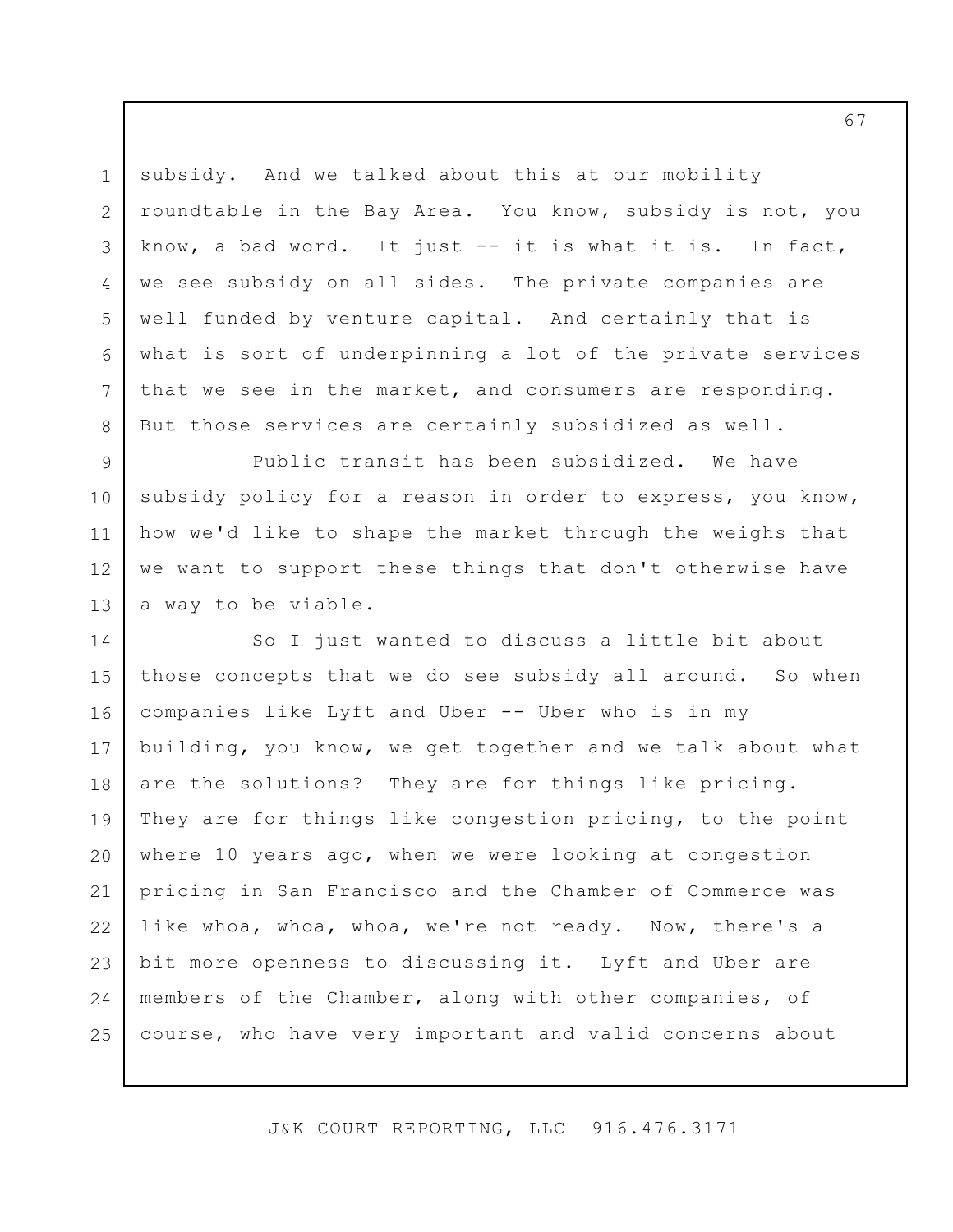how the policy could potentially move ahead. But the come -- sort of the mindshare, I think, around the table has expanded, and it's because of the awareness of the twin challenge of climate and equity, and the intersection of the two. Thank you. MS. WHEELER: And quickly if I could just add, I agree with Commissioner Dunn's statement that we have to engage with the private sector when developing policies on innovative mobility. And then we also as a state have to be a better partner with our stakeholders. ARB CHAIR NICHOLS: You have to press the button there. Got it. CTC COMMISSIONER GUARDINO: Thank you, Chairman Nichols. (Laughter.) ARB CHAIR NICHOLS: I wanted to give you technical assistance. (Laughter.) ARB BOARD MEMBER SPERLING: See, that was the first step towards technical assistance. (Laughter.) CTC COMMISSIONER GUARDINO: And I'd like to build on Commissioner Dunn's comments. And first, I want to 1 2 3 4 5 6 7 8 9 10 11 12 13 14 15 16 17 18 19 20 21 22 23 24 25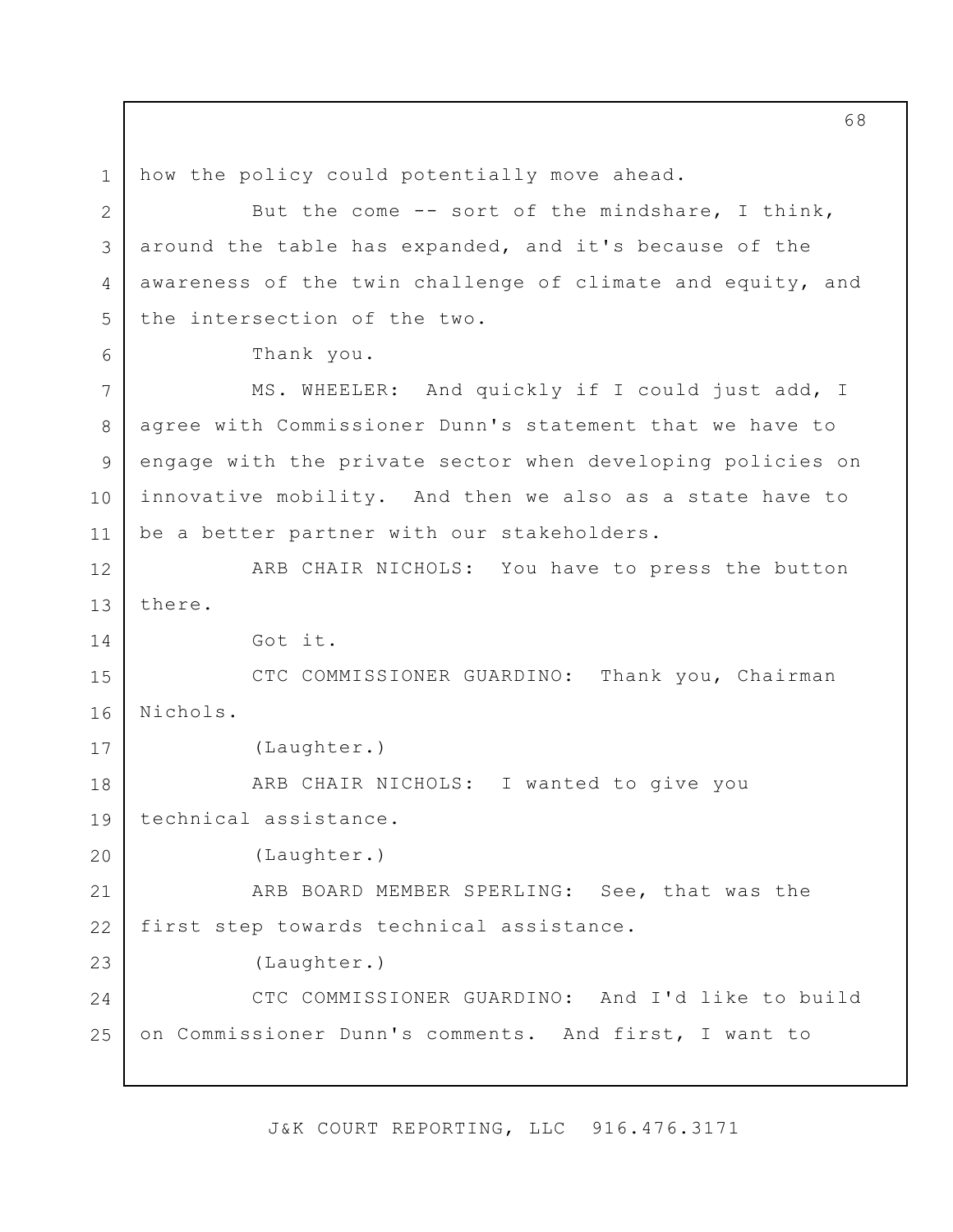thank each of you for being here. You bring expertise that is invaluable to these conversations, and you bring a perspective from -- of being from government agencies, or transit agencies, or the environmental justice community that are key stakeholders in this process.

My day job at the Silicon Valley Leadership Group, when we convene, as you do, I'm sure, we try to think through who are all the stakeholders? And instead of starting with anything in writing, we start with the blank piece of paper, so that we write together. So I want to build on what Commissioner Dunn said.

I hope as we do future joint meetings, and we build stakeholder panels, this is about innovation in AV and the policy ramifications of that. We have no innovators on this panel. We can't plan around that. We don't have that expertise, and we need to show the value of having that perspective. 12 13 14 15 16 17

So I want to encourage us, and I never -- I never try to provide a direction without providing an offer to help. This is my world in my day job. If it is a problem of finding appropriate people who are not only smart, and innovative, and thoughtful, and want to be a part of the conversation, as well as a part of the solution, I will offer that. 18 19 20 21 22 23 24

25

1

2

3

4

5

6

7

8

9

10

11

The same on the principle of bullet 2 around

J&K COURT REPORTING, LLC 916.476.3171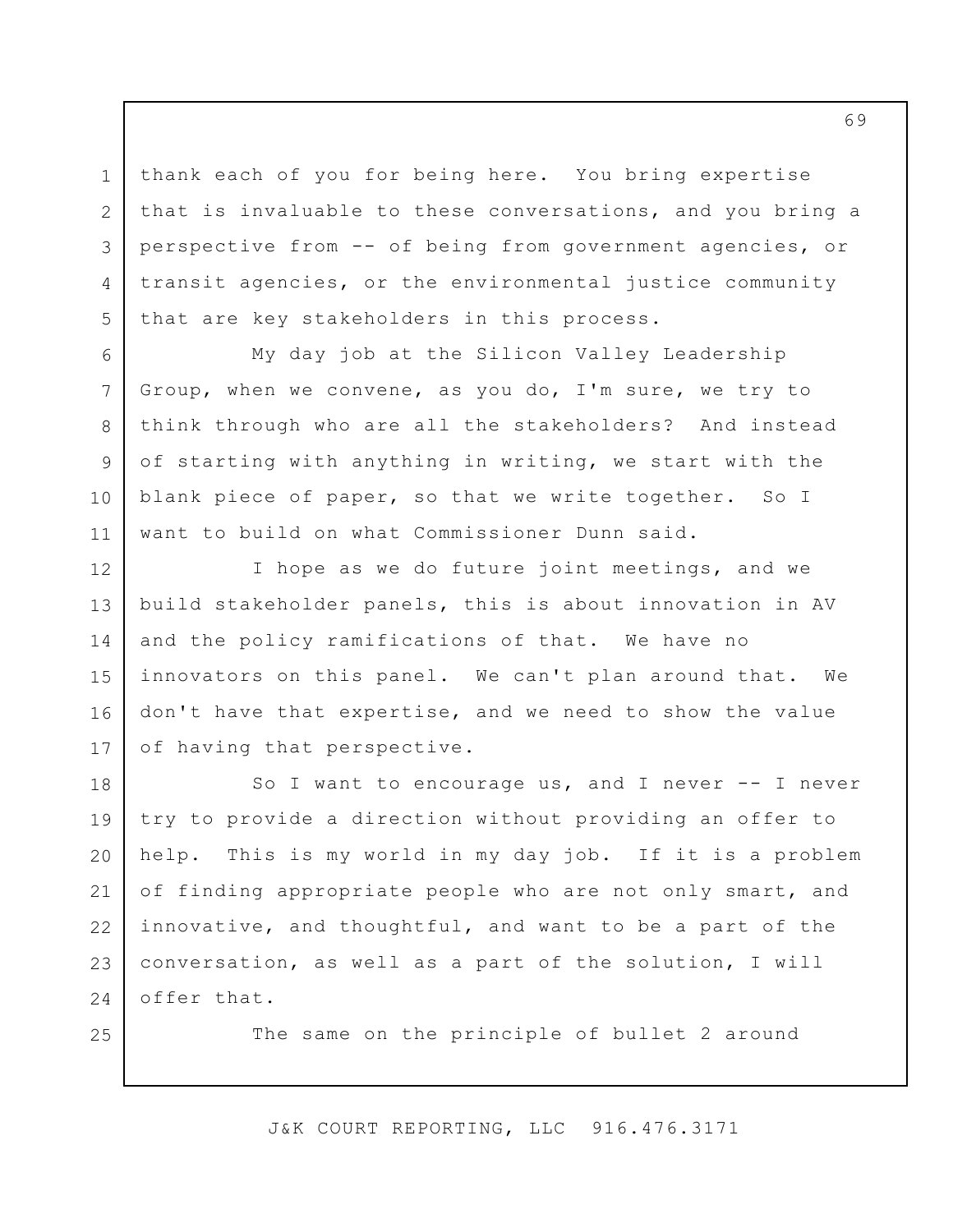infill development, discussing infill development at all without infill developers. We would benefit greatly from the perspective of real market conditions. So again, you all were terrific. I learned a lot, and I took a lot of notes. But let's make sure that the conversation are holistic by having all stakeholders at the table. 1 2 3 4 5 6

ARB BOARD MEMBER SPERLING: I think we all agree with that. And this is really the starting point for --

CTC COMMISSIONER GUARDINO: Right. But for us, a starting point includes all stakeholders. Not inviting them when we've already put thoughts on paper. 9 10 11

ARB BOARD MEMBER SPERLING: Yes. Okay. I think -- 12 13

7

8

14

ARB CHAIR NICHOLS: Start with Ms. Burke.

Oh, yea. Putting up your tents will help too as opposed to just waving, right? Send the signal. 15 16

CTC COMMISSIONER BURKE: A very short question, I hope. I'm really interested in the allocation of the resources. We've spent a lot of time expanding our resources. What concerns me is how -- as we allocate those, we have -- and you talk about the data, how you will have the data that keeps track with development of new ideas, of the technology, and how we can make sure that we allocate those resources, so they're not obsolete by the time we allocate them. 17 18 19 20 21 22 23 24 25

J&K COURT REPORTING, LLC 916.476.3171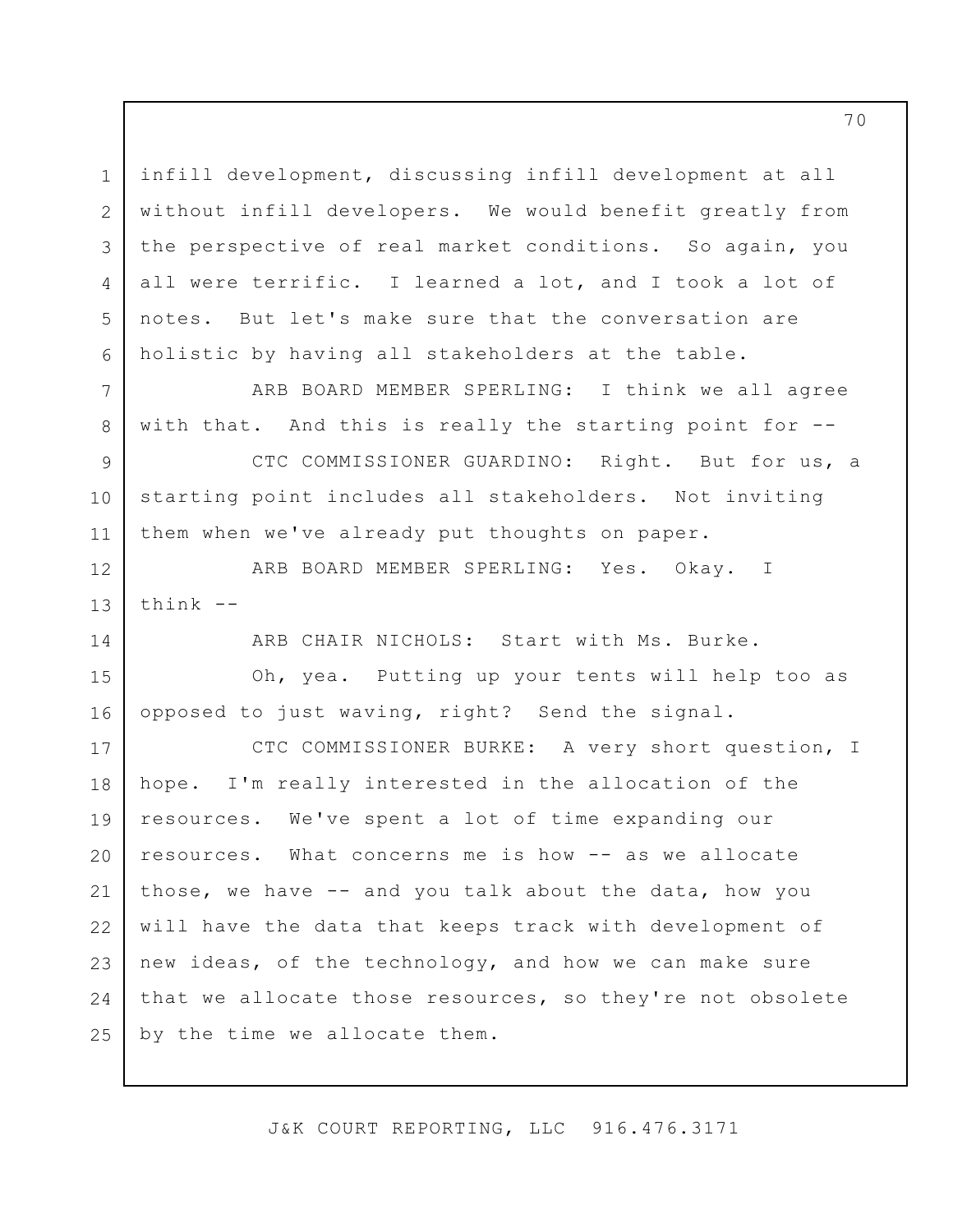Very recently, I think we both saw a presentation of a small community in the Netherlands, where the streets have the capacity to take care of the autonomous vehicles, assuming that there will be expansion, and that the autonomous vehicles will be utilizing those streets. Now, we're making tremendous investment in some of those basic streets, highways, transportation centers. I'm really interested in how you put together the data that you share with those who receive the resources, the local governments, so that they can utilize them to be consistent with the expanding technology. 1 2 3 4 5 6 7 8 9 10 11

I expect, and I understand, that next year when we have this meeting, we're going to be talking about different technology. But at least we can work with the data and the technology we have access to today, to make sure that we don't build in obsolete systems, and that we build in systems that are expandable. 12 13 14 15 16 17

And I sit here knowing that in Los Angeles, the buses, the natural gas buses, are blowing up. And so they're going to have to replace those buses with some different technology. I come from a very recent generation of where we believed natural gas was the solution to everything in terms of transportation, just like at this point we talk about electric vehicles as being our solution. 18 19 20 21 22 23 24 25

J&K COURT REPORTING, LLC 916.476.3171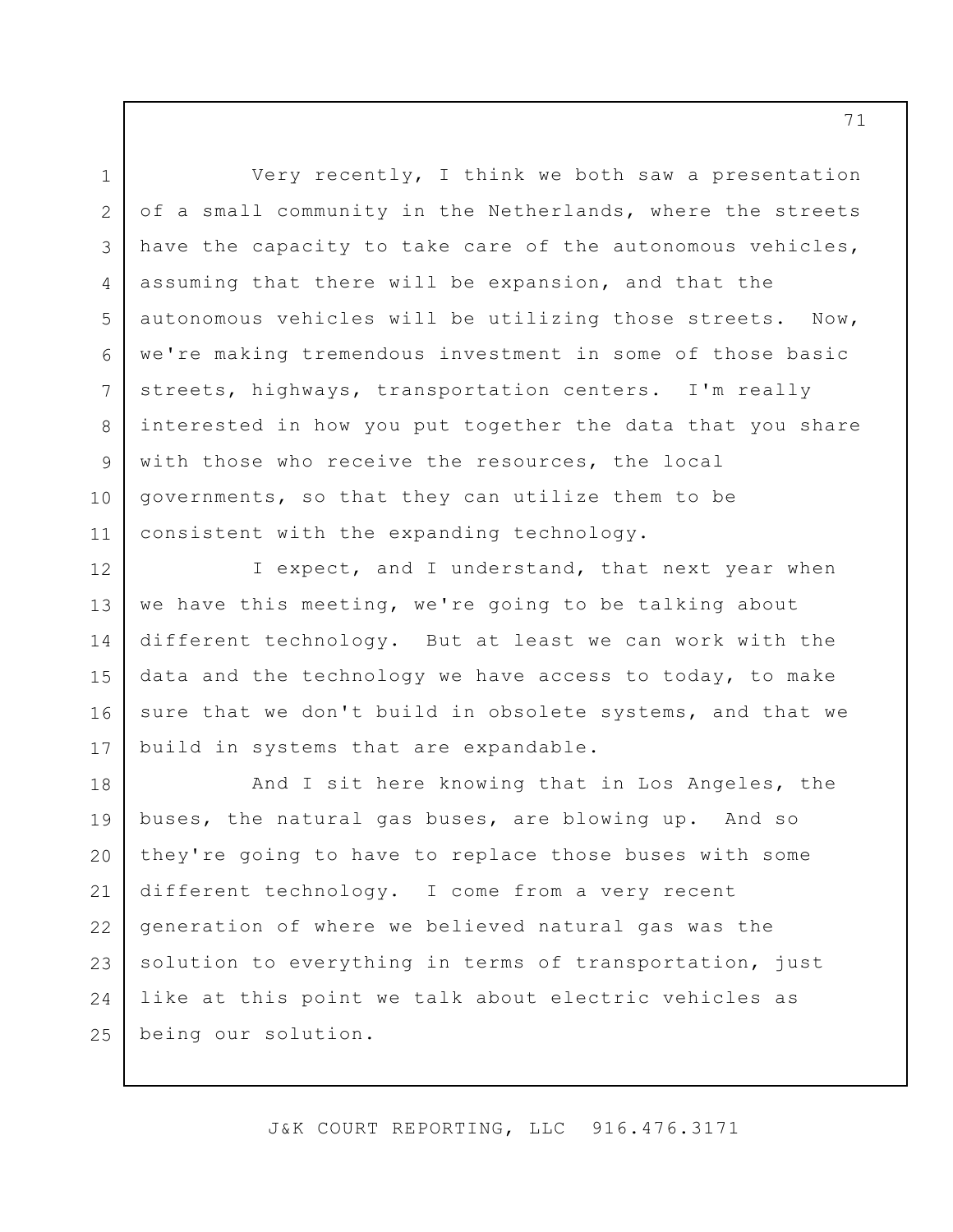We -- when we come back next year, our two years from now, what I'm trying to really figure out is a way that we can plan to have the data and be able to adjust to these new technologies. Simple question, right?

(Laughter.)

1

2

3

4

5

6

7

8

9

10

11

12

13

14

ARB BOARD MEMBER SPERLING: So is there a...

MS. PODOLSKY: I can respond really quickly about -- I think that is a big challenge. And we've been thinking a lot about that at the UC Institute of Transportation Studies. So the resources that the State puts into R&D, into research, how do we make sure that the practitioners and policymakers can use it and benefit from it? So that's what -- that's your -- the proposition, what you're putting forward.

So when SB 1 was passed, it did set aside \$5 million to support an annual research program for the UC ITS. Now, this was huge for us. Now, \$5 million is smaller, when you compare it to the research going on at the UC ITS. It's much larger than that. But this 5 million goes directly to the UC ITS that allows us to be a lot more flexible and nimble in partnering, in responding. We couldn't have done that before, because we were responding to call for proposals from traditional research programs that had their own process of identifying priorities' funding. So we'd be starting research about 15 16 17 18 19 20 21 22 23 24 25

J&K COURT REPORTING, LLC 916.476.3171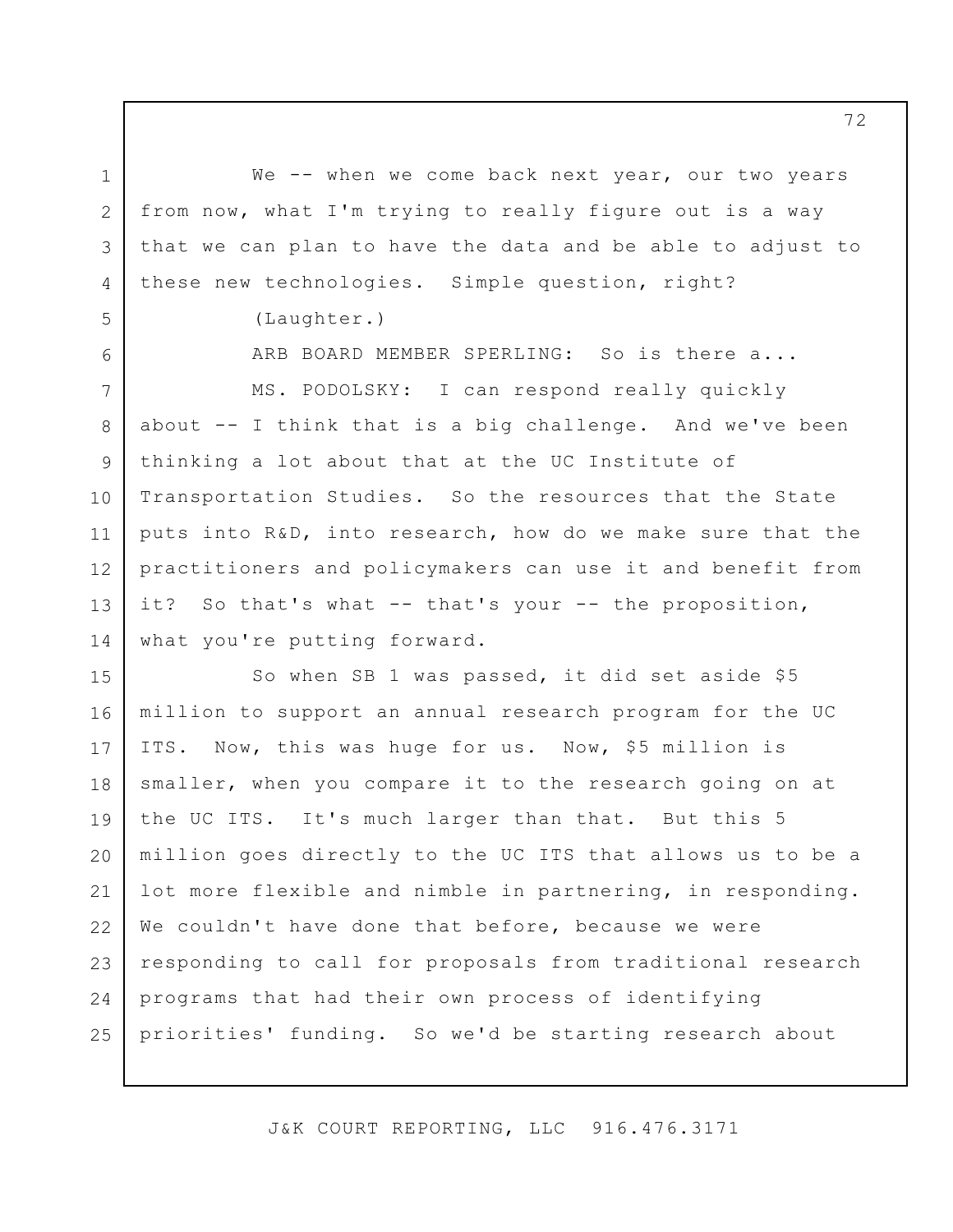18 months, two years almost after the challenge was identified.

1

2

3

4

5

6

7

8

9

10

11

So this SB 1 research program has really allowed us to be much more nimble, much more responsive. And so we're really excited about that. And has also offered us the ability to fund in to some of, what we call, these translational activities. So things that aren't part of traditional research, but really help make sure that that research and data gets outside of the University, so it's funding in the staff and the capacity to actually make those connections.

And we really forward to working with Caltrans and others on specifically what you were discussing today, is how do we make sure that this data that is supported, and -- by all the State funded research, actually gets to those who can put it to use. So I just wanted to share that. 12 13 14 15 16 17

ARB BOARD MEMBER SPERLING: So let me just point out one thing about that. And I think then we should go to Kate Gordon here. 18 19 20

Just for everyone's benefit, when you hear UC ITS, what that's referring to is the Institute of Transportation Studies at UCLA, at UC Irvine, UC Davis, and UC Berkeley, and then with partnerships with some other universities, but those are the four main ones. 21 22 23 24 25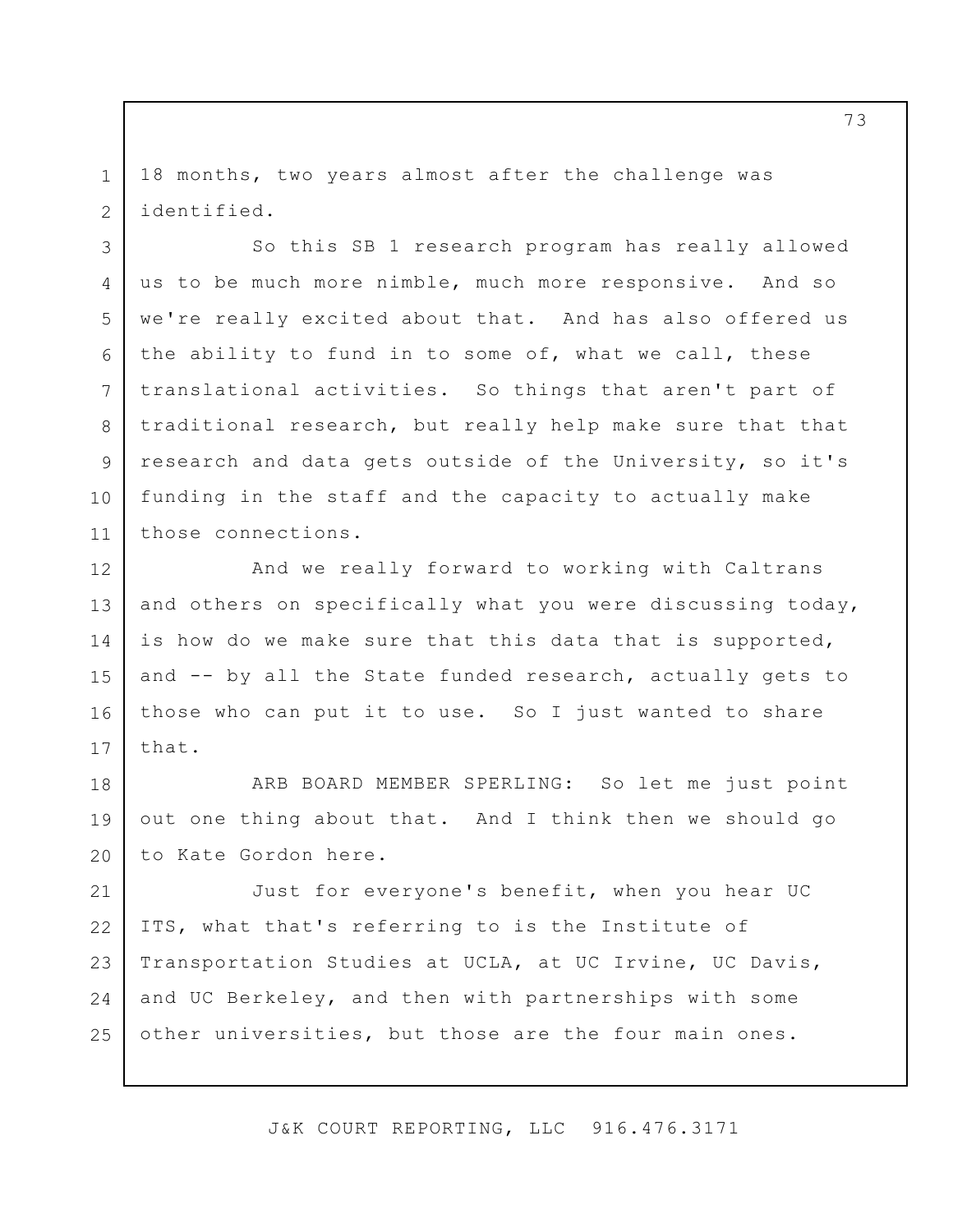Okay. So let me introduce now -- so those of you that still have questions, I think keep your cards up and, you know -- ARB CHAIR NICHOLS: Okay. I get to call on them. You just get to finish off the panel. ARB BOARD MEMBER SPERLING: Oh, I wanted to. All right. (Laughter.) ARB BOARD MEMBER SPERLING: I defer to, Madam Chair. ARB CHAIR NICHOLS: No. Go ahead. No, you go - go ahead -- you finish the panel discussion. BOARD MEMBER SPERLING: Oh, I can do it. And I intro -- ARB CHAIR NICHOLS: And you get to introduce Kate. This was all spelled out in your script. (Laughter.) ARB BOARD MEMBER SPERLING: We're fighting over you, Kate. MS. GORDON: I know. I know. ARB BOARD MEMBER SPERLING: So I'm very pleased, delighted to introduce Kate Gordon. I've known Kate for a number of years. She's been an expert in economic development and transportation. She's worked in a lot of the different areas, in a lot of different places. And 1 2 3 4 5 6 7 8 9 10 11 12 13 14 15 16 17 18 19 20 21 22 23 24 25

J&K COURT REPORTING, LLC 916.476.3171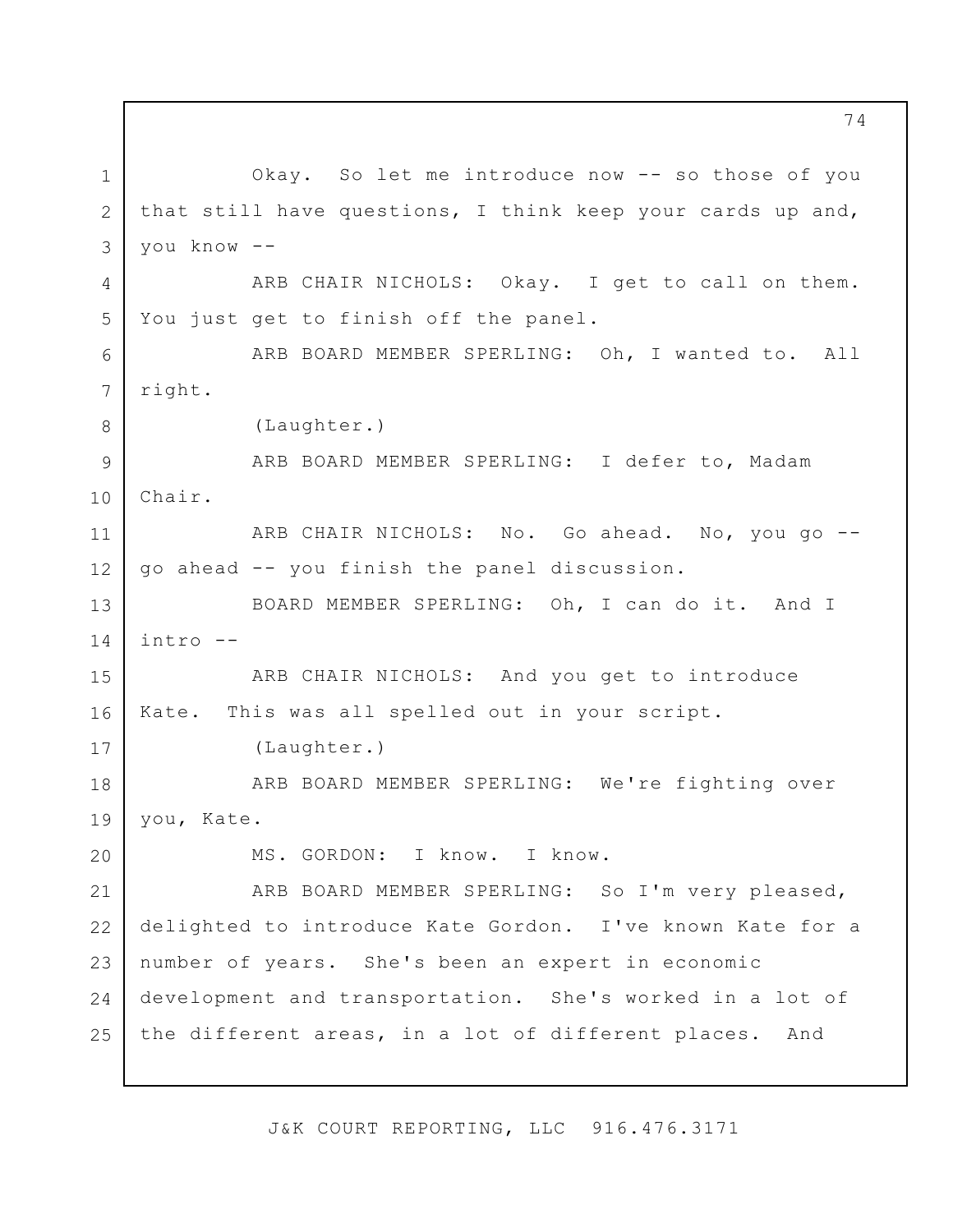she was appointed by the Governor just very recently to head up the Office of Planning and Research. And in that role is going to play a key -- will be a pivotal role in a lot of these issues that we're talking about, in terms of the administration. 1 2 3 4 5

And so Kate has a really long, really impressive resume. But really, she brings a lot to the table here, both as an expert, as well as very experienced working with a lot of different kinds of organizations, at a lot of different levels.

So, Kate, we are delighted to have you here.

MS. GORDON: Thank you, Dan. Thank you so much. And I will keep this not too long, because I know there are important questions. And this group is a group of people who have an enormous amount of expertise in a lot of different things we've talked about. So your questions are really the meat of the conversation. 12 13 14 15 16 17

I will say my role is -- excuse my voice. I'm recovering from laryngitis so I'm just coming back. 18 19

My role at OPR as the Director is really exciting for me. For those who -- and there are many here in Sacramento who ask me what is OPR. 20 21 22

(Laughter.)

6

7

8

9

10

11

23

MS. GORDON: It's okay. I like explaining it. We are -- by statute, we are the long range planning 24 25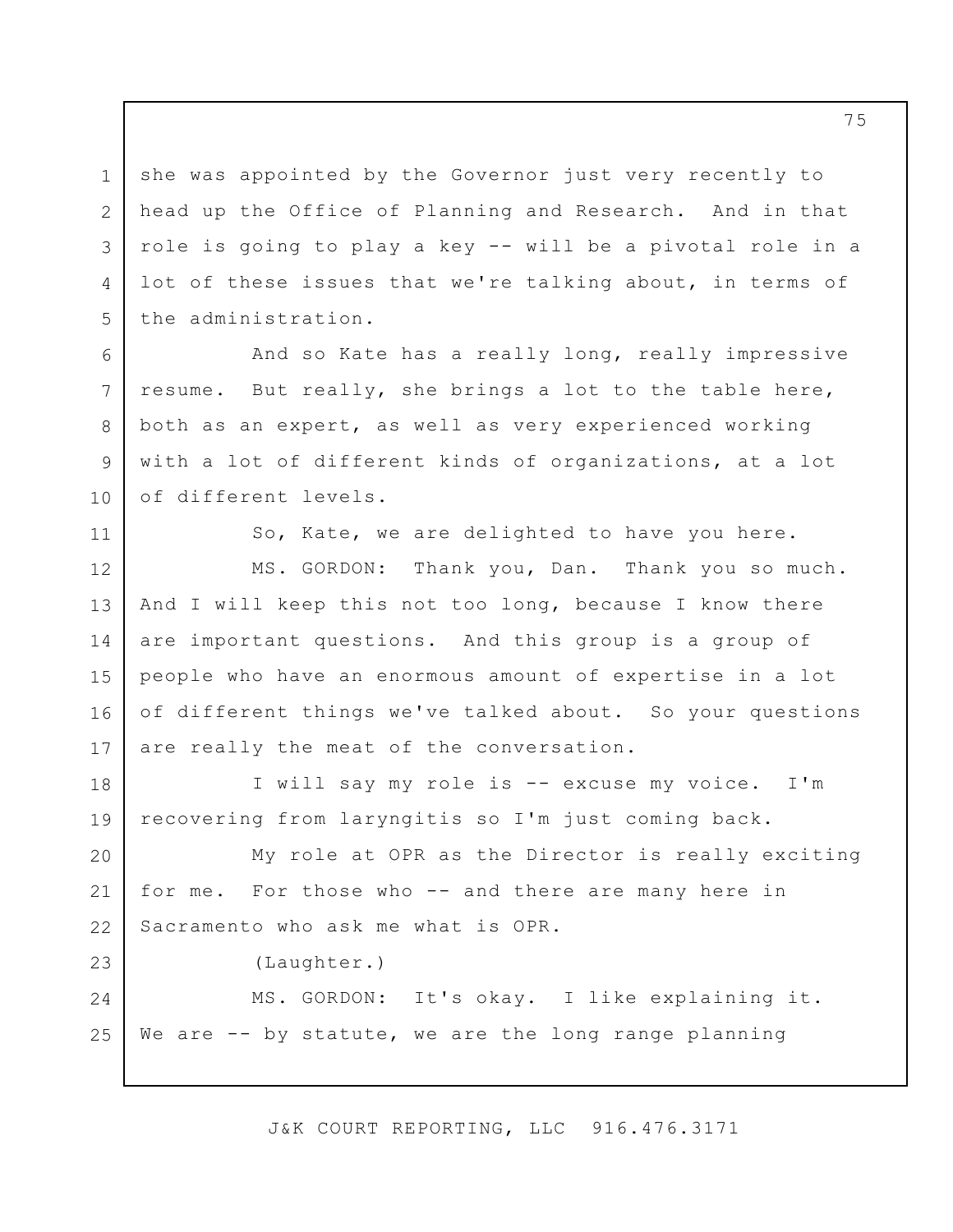organization within the Governor's office, and we help with long range planning for the Governor and the cabinet. And a lot of that is centered around land use, and the kind of -- which means essentially centered around many of the things we've talked about today. We do some other projects that are related. We actually run the Military Council, so we do a lot of work the Department of Defense on base and operation strategy, and some other issues. But land use is sort of at the crux of what we do. 1 2 3 4 5 6 7 8 9

I also have the honor of being the Governor's senior advisor on climate change. So in that dual role get to be kind of confusingly both on the cabinet and on the staff of the cabinet. So I haven't totally figured out how that works, but I'm working on it.

10

11

12

13

14

As Dan said, in a prior life, I spent a lot of years really working on the intersection of clean energy and climate change and economic development, particularly working with different -- bringing together different stakeholder groups. I've done a lot of bipartisan work, and I've done a lot of work at the intersection of labor, environment, community, and business groups. 15 16 17 18 19 20 21

So the idea of different cultures in one room is very common to me, and I'm very comfort with it. So I think it's great that this group has gotten together and has that requirement. 22 23 24 25

J&K COURT REPORTING, LLC 916.476.3171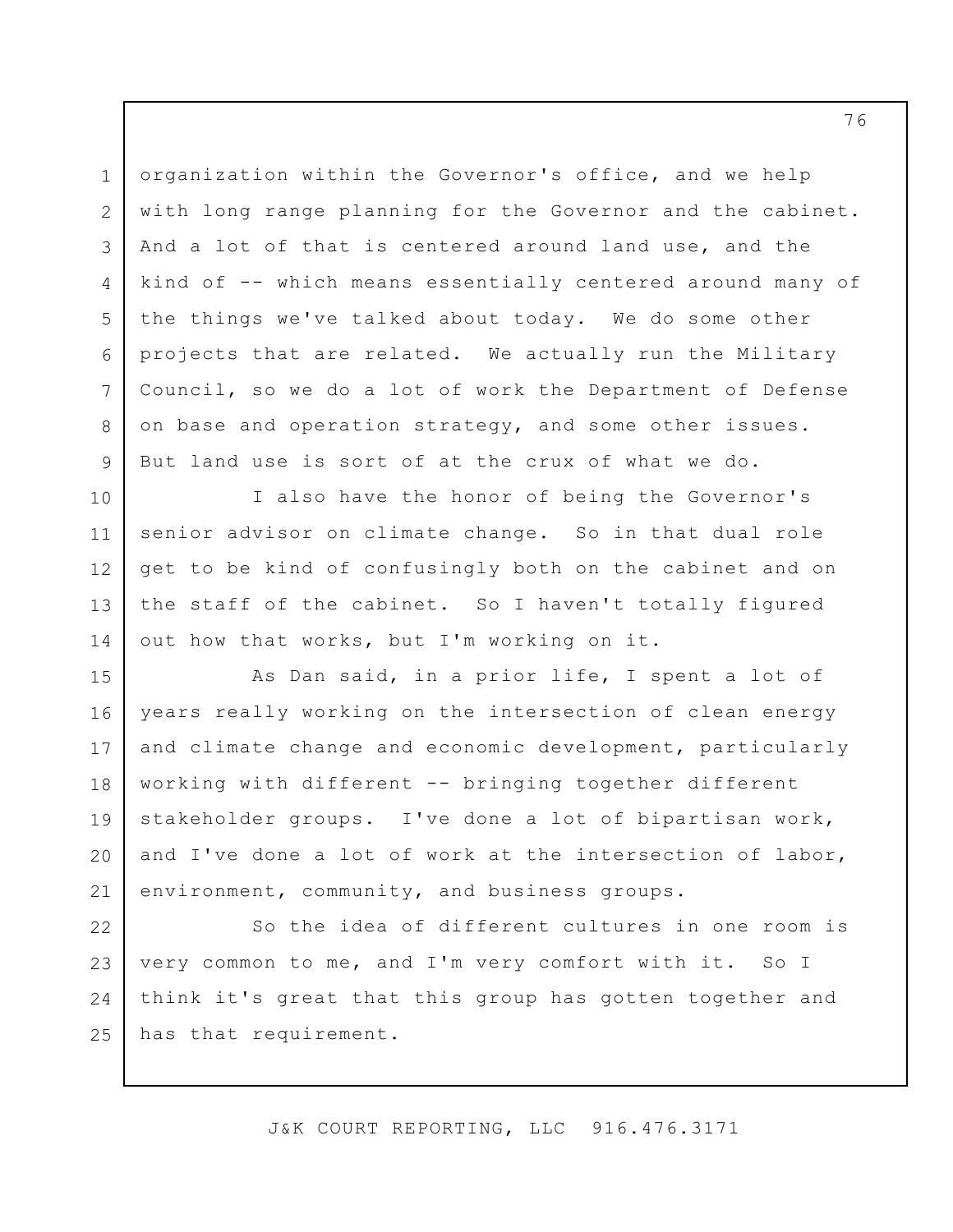I just want to talk for a minute, responsive to the panel, but also really talk about sort of where the Governor's priorities and OPR's priorities on are on some of these issues. And they're very aligned with what we've talked about today. It's great to hear some of the kind of common themes continue to come back from the questions and from the panel.

1

2

3

4

5

6

7

So let me just start first with -- with the Governor's priorities. I think you've heard him say, I'm sure, and he's emphasized in every speech, this idea of California for all. So really a state -- thinking about a long range state and development in sustainable growth of the state in a way that really is there for everybody in California. 8 9 10 11 12 13 14

He's put a particular emphasis on non-coastal California actually, and really highlighted inland California as a key priority, but also, of course, every region of the state, as is his role as Governor. And I think that that comes through -- that California-for-all idea comes through in some of the key priorities. 15 16 17 18 19 20

But underlying it, honestly, really are these two big themes we're talking about in this room. There's - there's a climate element, because the climate is changing and affecting California every day, as we see with the fires, and floods, and extreme heat, and a number of 21 22 23 24 25

J&K COURT REPORTING, LLC 916.476.3171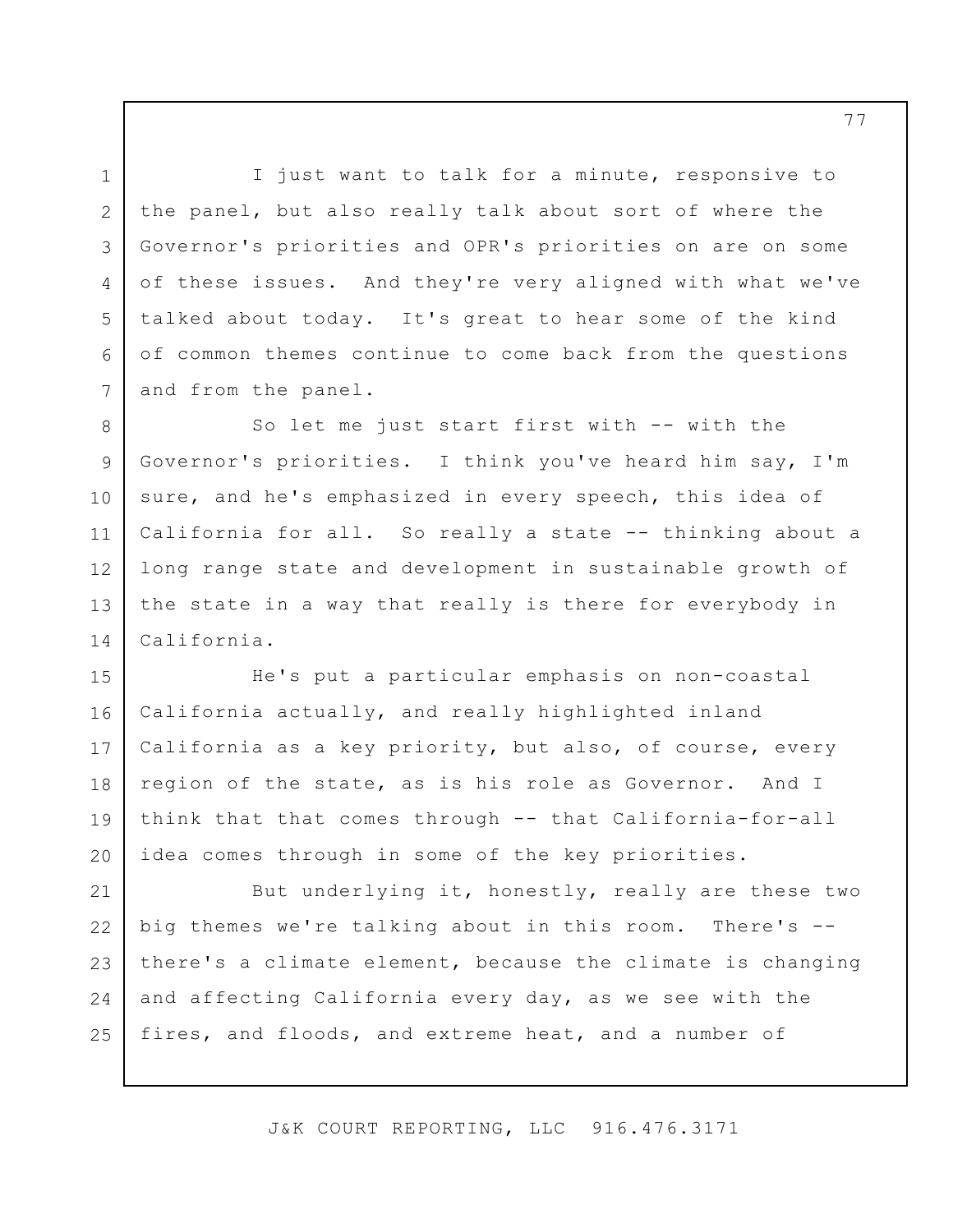impacts.

1

2

4

5

7

And it's also -- we also have a strong leadership position on mitigating climate change globally. And Chair Nichols has been hugely involved in that effort, along with ARB, and every agency in the state. And mitigating climate change also is a place where -- where transportation plays an enormous role. 3 6

So that climate transportation intersection really is at the heart of this California-for-all idea. And I think that transportation at the table as sort of probably the key, along with housing, component of how to achieve our climate goals is really critical. 8 9 10 11 12

Those priorities that the Governor has laid out -- and I think, Council Member Burke, your point about short-term and long-term priorities and how do we plan for what we don't know is a really good one. One of the areas where we have to plan, to some extent, for what we don't know, and the transportation folks know this well, is investing in things that have multi-decade old lifespans. We're talking about long-term infrastructure and long-term priorities. 13 14 15 16 17 18 19 20 21

And the Governor has really emphasized aligning those long-term investments and priorities towards some key strategies that will open up kind of this California dream to everyone, and address two big crises that we face 22 23 24 25

J&K COURT REPORTING, LLC 916.476.3171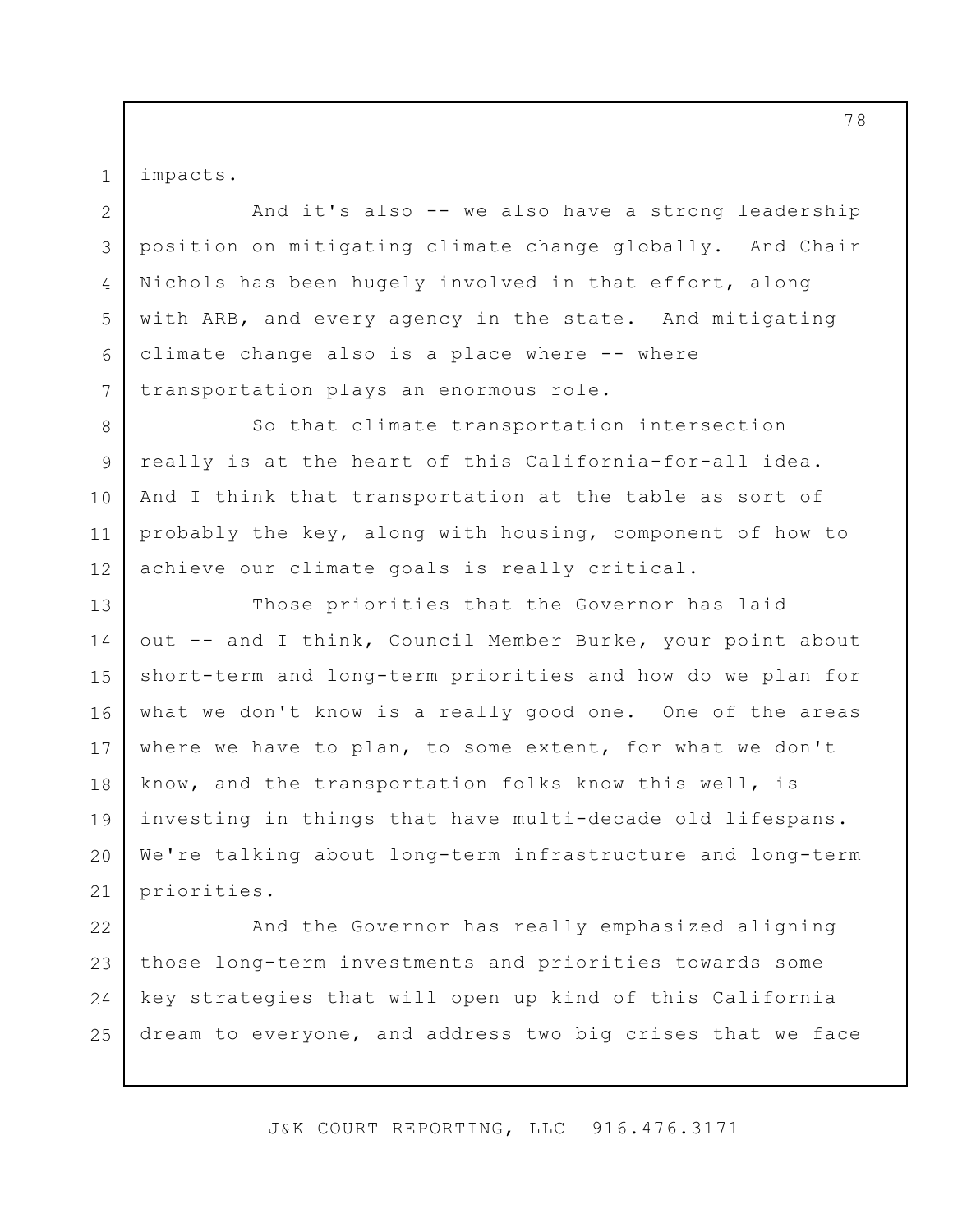our affordability crisis and our climate crisis. Those are obviously housing and transportation -- the intersection of housing and transportation has been something that the Governor has talked about in every speech. 1 2 3 4 5

And he's made commitments to housing production, but made very clear that that housing production needs to have in a way that is sustainable. That we're looking at housing near jobs, and near transit, or transportation options, so that we're not seeing a continuation of the current situation, which is the number of one cost for most -- many Californians is housing, the number two is transportation. 6 7 8 9 10 11 12 13

That is in and of itself an equity issue, and an affordability issue, and an access issue. And it's not sustainable. So how do we think about building housing and transportation strategies that are aligned toward a more sustainable growth trajectory? 14 15 16 17 18

Some of the areas that he's really emphasized, and we've emphasized on that through the State of the State, through the budget priorities, of course, high-speed rail is a huge one, right at that intersection of how do we think about an area of the state that will be a major growth center as California gets bigger, gets toward what we think is 50 million people by 2050, how do 19 20 21 22 23 24 25

J&K COURT REPORTING, LLC 916.476.3171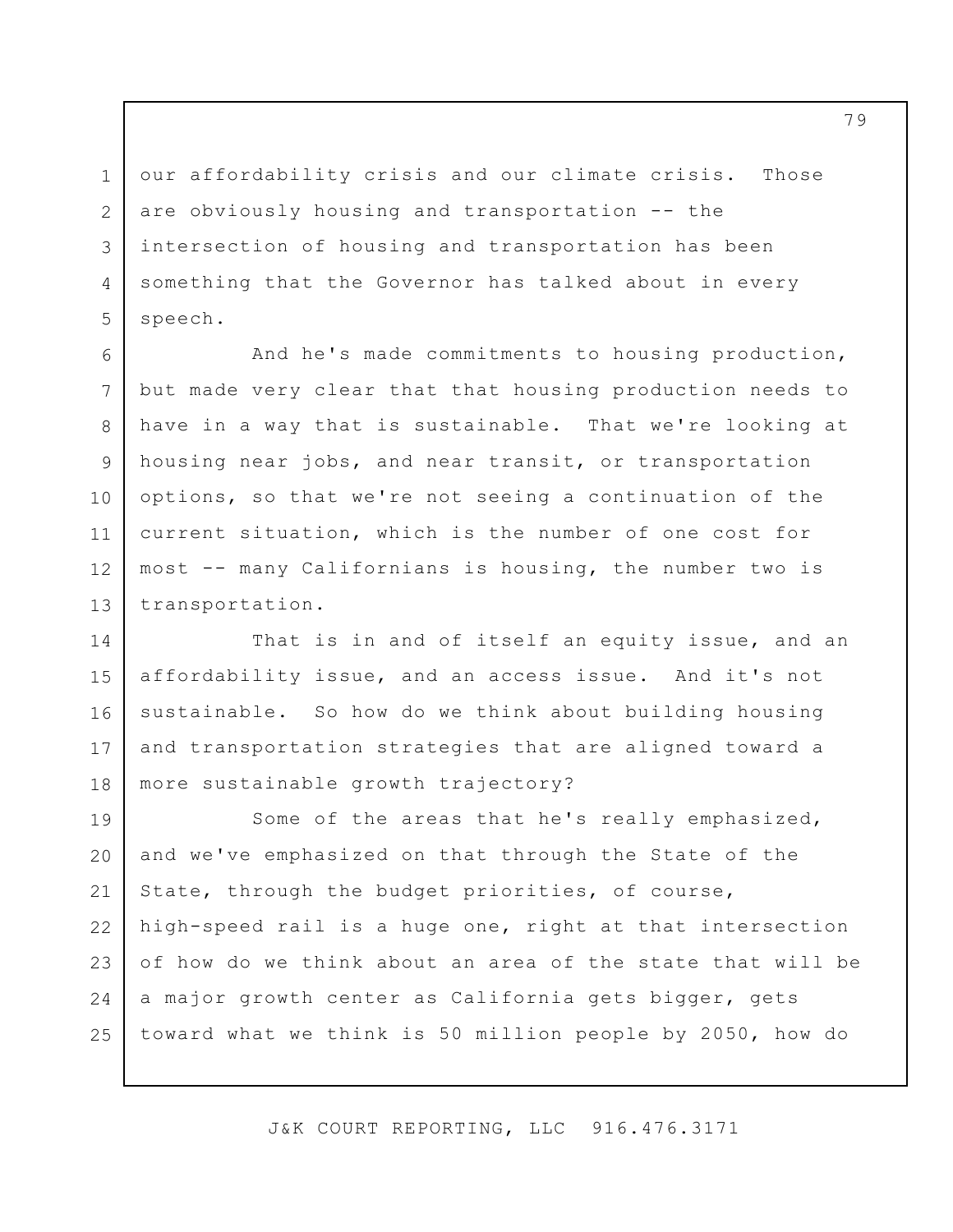we do that development in a way that reduces trips between some of those key cities, Merced, Bakersfield, Fresno, connects to regional rails, so that it reduces some of the car trips between other populations centers and job centers, but also building up jobs in those areas. How do we think about high-speed rail stations as economic drivers? 3

1

2

4

5

6

7

So what is that huge multi-decadal major infrastructure project mean when we think about what California looks like into the future, how do we design well today, so that we're really building for the California of the future and high-speed rail is a key piece of that. 8 9 10 11 12 13

And I should say that the Governor has asked me and OPR, and then Lenny Mendonca who's the new head of GO-Biz, to really work together on kind of articulating what that vision starts to look like for the Central Valley and for the Inland Empire. 14 15 16 17 18

The next big piece that the Governor has talked about a lot, and again at that intersection of housing and transportation, is critically related to climate, and it's this question you've heard about over and over today of vehicle miles traveled or of how much people are driving. 19 20 21 22 23

And again, that's a budget issue. It's an accessibility issue. It's an equity issue. It's also a 24 25

J&K COURT REPORTING, LLC 916.476.3171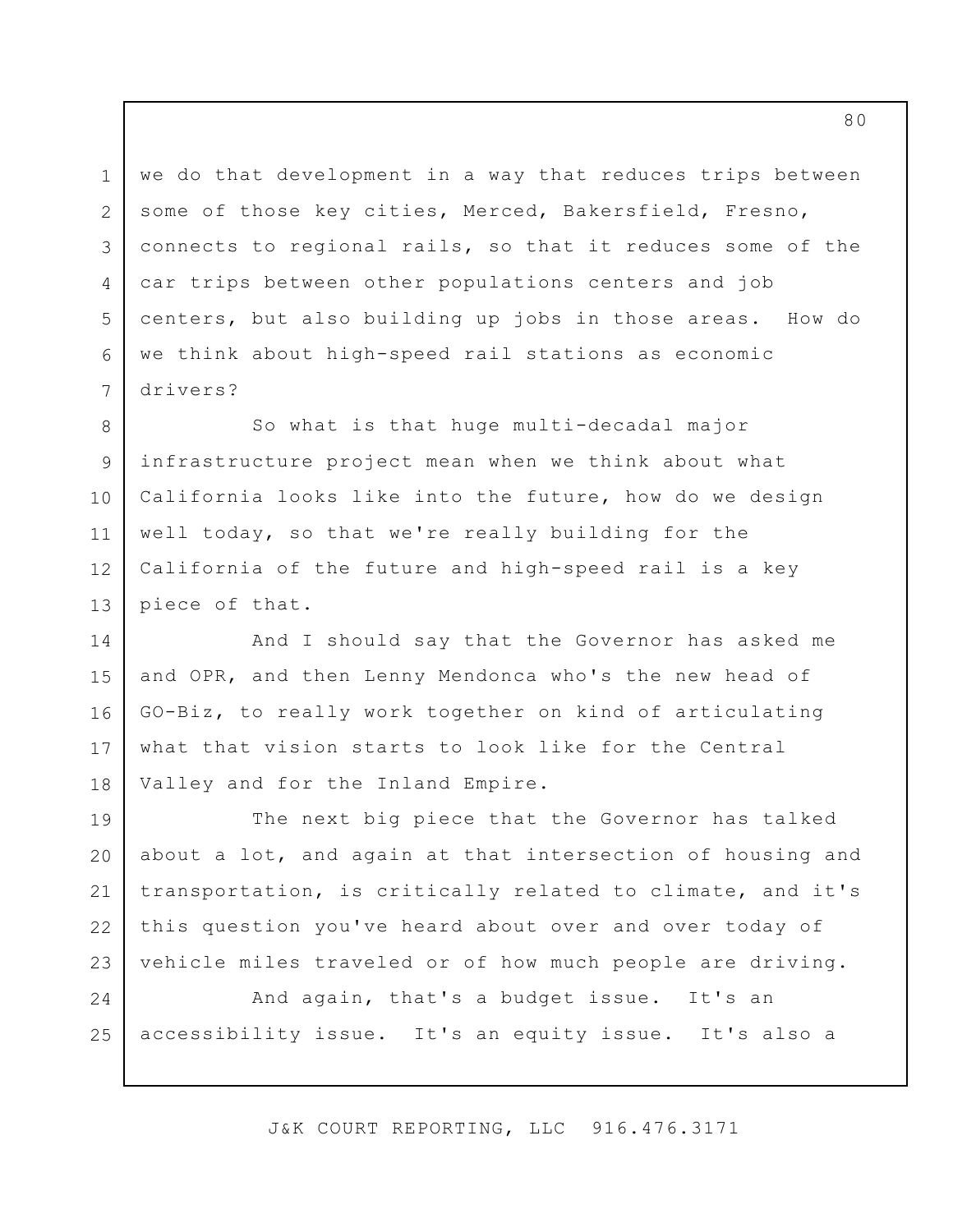huge climate issue. We know from CARB's report on the SB 150 report last winter that this is an area where we're unfortunately not showing a lot of leadership on climate change. We're actually growing, and the panel has pointed this out.

1

2

3

4

5

6

7

8

9

10

11

12

13

14

15

16

17

We're growing our transportation emissions in the transportation sector largely through increases in VMT. We see that again as part and parcel of the housing affordability challenge, and part and parcel of this question of how do you build a sustainability - sustainable growth and California for all.

Another one that, you know, I've been thinking a lot about -- I started my job three months ago and it's been three months of near constant thinking about the two big things that are affecting us right this second in California, the two big crises of this administration so far, wildfires and the bankruptcy.

While you might ask wild -- how are wildfires related to everything you just talked about? But, you know, it's been really clear to me as we've been -- we run the Catastrophic Wildfire Commission out of OPR, and we've spent a lot of time talking to people in affected communities talking to insurance industry, talking to the private sector. And it's become increasingly clear to me that the fires -- the impact of the fires is also part of 18 19 20 21 22 23 24 25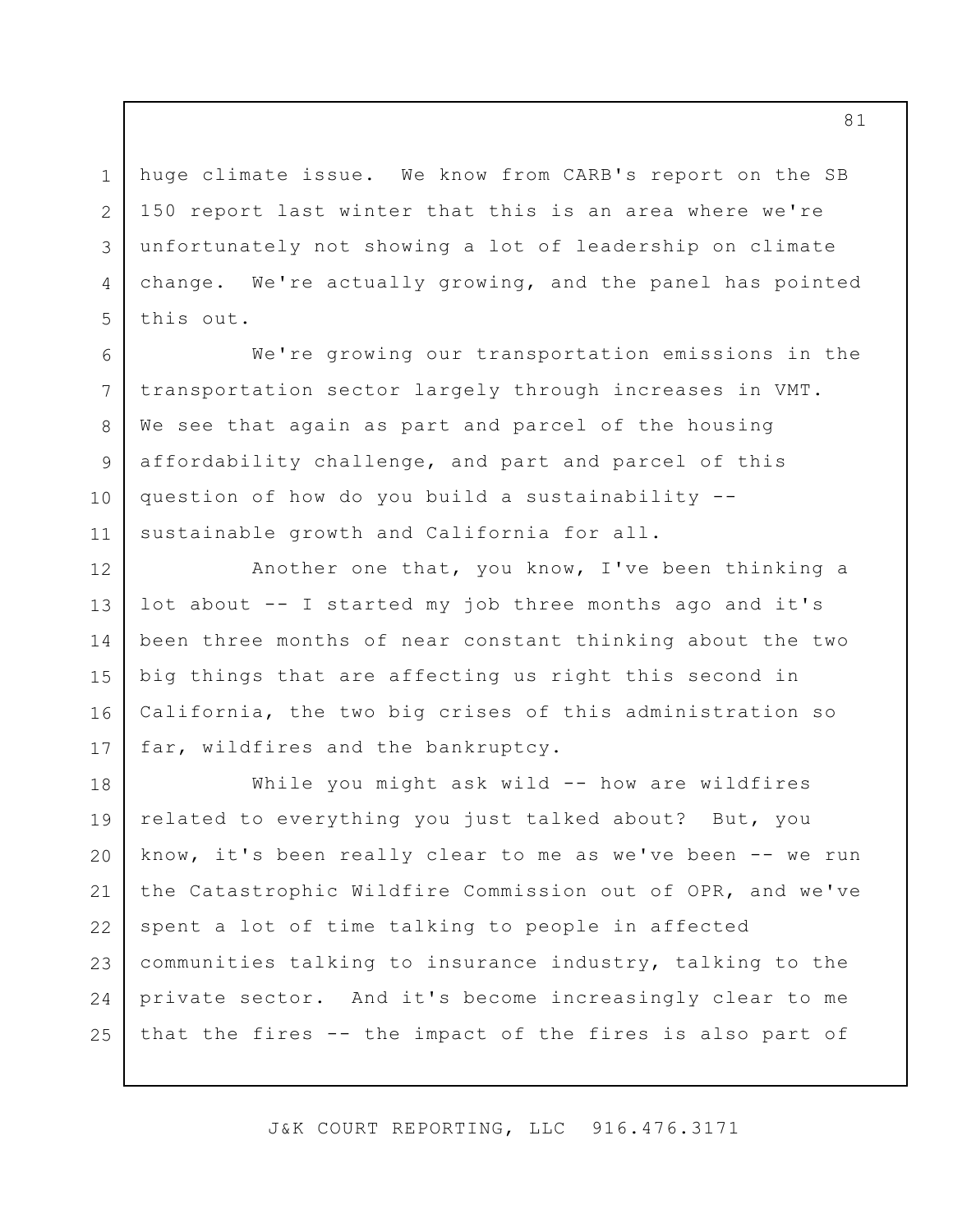1 2

3

4

5

6

our affordability crisis and our VMT crisis.

We are looking at communities where seniors in particular, but also low-income folks on fixed incomes have been forced out further, and further, and further, and further from job centers to a -- a two bedroom house in Paradise costs \$800 a month to rent.

So you have folks who are -- that is not a price you can get in most of California. Folks being pushed way out, and then you get this geographic isolation and social isolation. And 60 to 70 percent of the folks who have died in these fires have been people over 65. 7 8 9 10 11

This is a very clear issue for the state and for our sustainable growth. And we need to be thinking about the fires, not just as isolated incidents that are sort of out there, unrelated to our growth centers, you know, out there. We've got to deal with them. We have to do fire management. That's all very true. 12 13 14 15 16 17

But we also need to think about long-term growth patterns, again connecting housing, connecting transportation, really bringing together the issues this -- these two groups work on to build more sustainably. 18 19 20 21 22

So those are three big picture -- I mean, you know, it's a lot to work on already, right? High-speed rail, VMT, and fires, all of which are very related. But 23 24 25

J&K COURT REPORTING, LLC 916.476.3171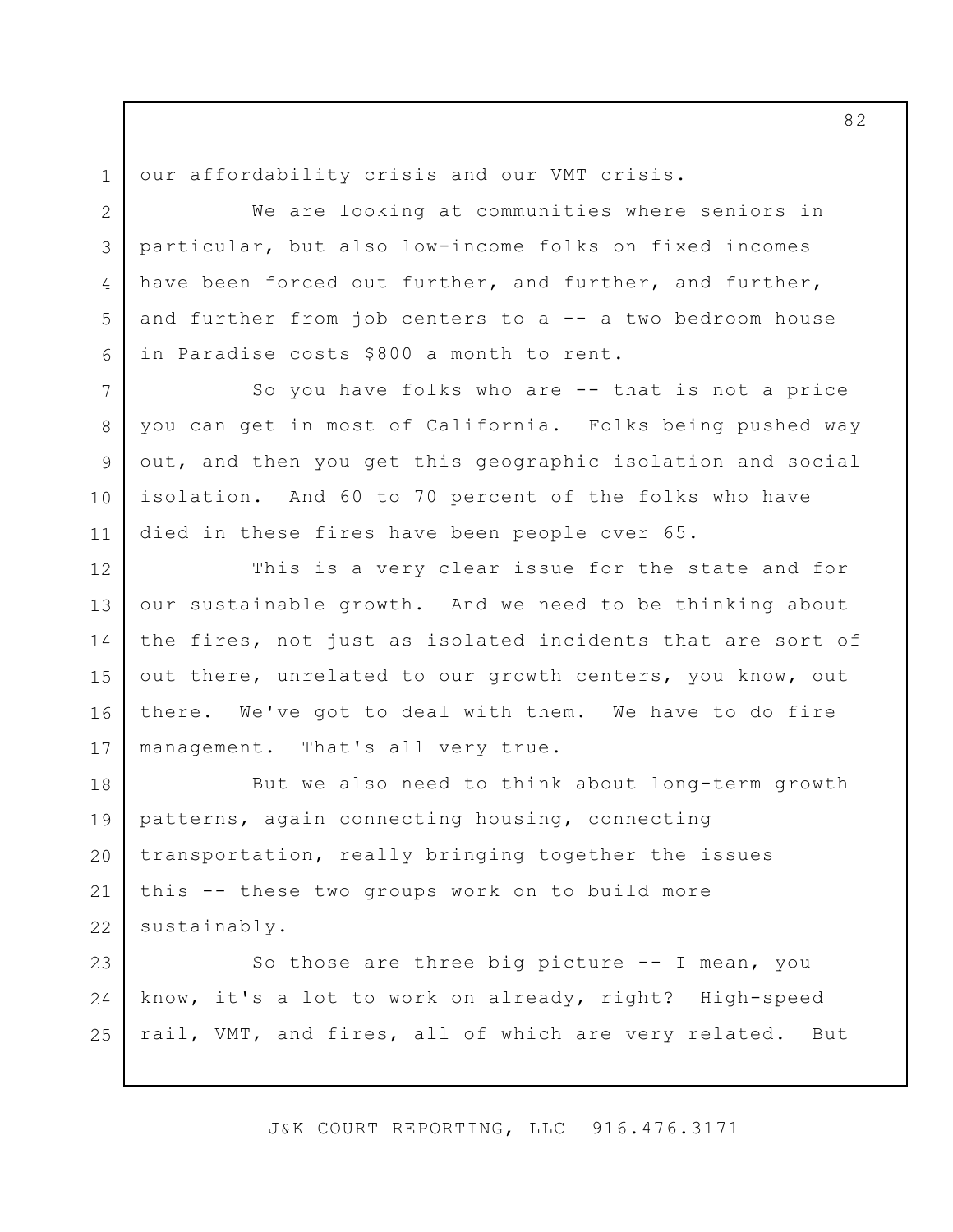underlying both of those are two sort of structural things that I think that these two groups have a lot of experience with, and the Governor has prioritized. And I've done a lot of work personally on with -- mostly with the private sector actually. 3

1

2

4

5

25

One of those is climate resilience. So as I said earlier, climate change is both impacting all these structures that we're building for the long term. And it's all -- and it's going to do so even more. We can do -- we could take the scoping plan, and double it, and stop all emissions tomorrow, and we would continue to see the drought and precipitation cycle, and we would continue to see ocean acidification, and we would continue to see sea level rise for some period of time. So these are not things we can just stop. 6 7 8 9 10 11 12 13 14 15

We need to plan for them. And it's incredibly important as we're thinking about our transportation future in particular, because we have these big place-based systems, thinking about what the impacts will be on those systems. I know Caltrans is already experiencing record snow removal costs this year, already experiencing flood costs, already seeing impacts on certain road materials of extreme heat in parts of the state. 16 17 18 19 20 21 22 23 24

These things will continue and need to be built

J&K COURT REPORTING, LLC 916.476.3171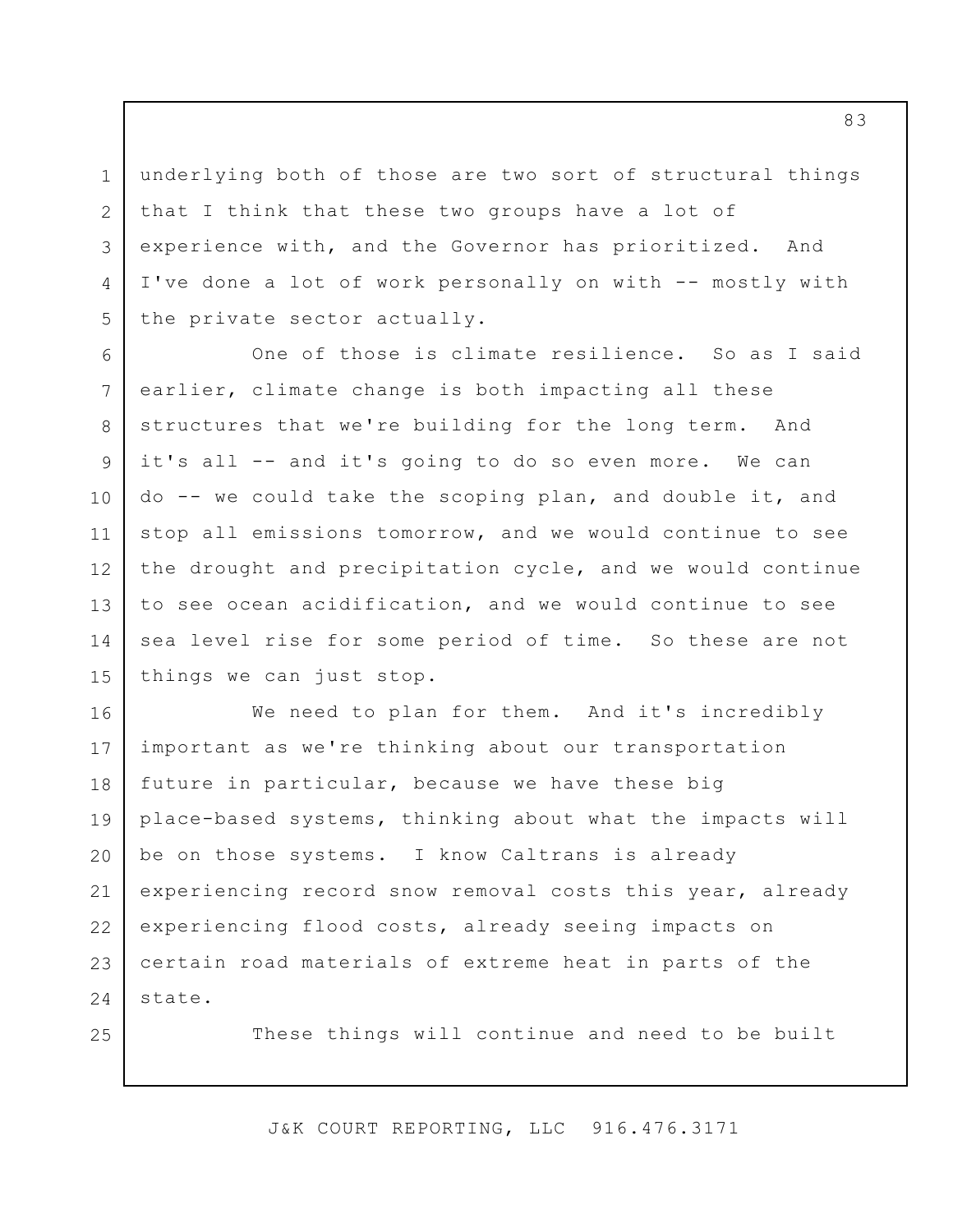in to how we think at the State level in every agency, how we think about we're -- how we're doing our investment, because we owe it to the taxpayers to be fiscally responsible on these things. We owe it to build -- to the taxpayers to build resilient infrastructure, and we owe it to our communities. 3 5 6

1

2

4

And I think that the transportation agencies, in particular, have a real leadership role to play here, because of the sheer amount of investment frankly, but also because of the -- that key connection to all these other climate issues. 7 8 9 10 11

And finally, just one point on something we haven't talked about much today, but it's another kind of equity issue just around who is the workforce who's going to make all this happen. The Governor has made it a priority in the budget to dramatically increase funding for workforce training, for those who are building this sustainable economy of the future. 12 13 14 15 16 17 18

And I think that's -- we sometimes forget that actually we don't get a big emission reduction and we don't get a lot of resilience if things aren't built well, and if they are not built by folks with skills, and if they're built -- not built to standards, and if they're not invested in, in terms of their operation and maintenance. 19 20 21 22 23 24 25

J&K COURT REPORTING, LLC 916.476.3171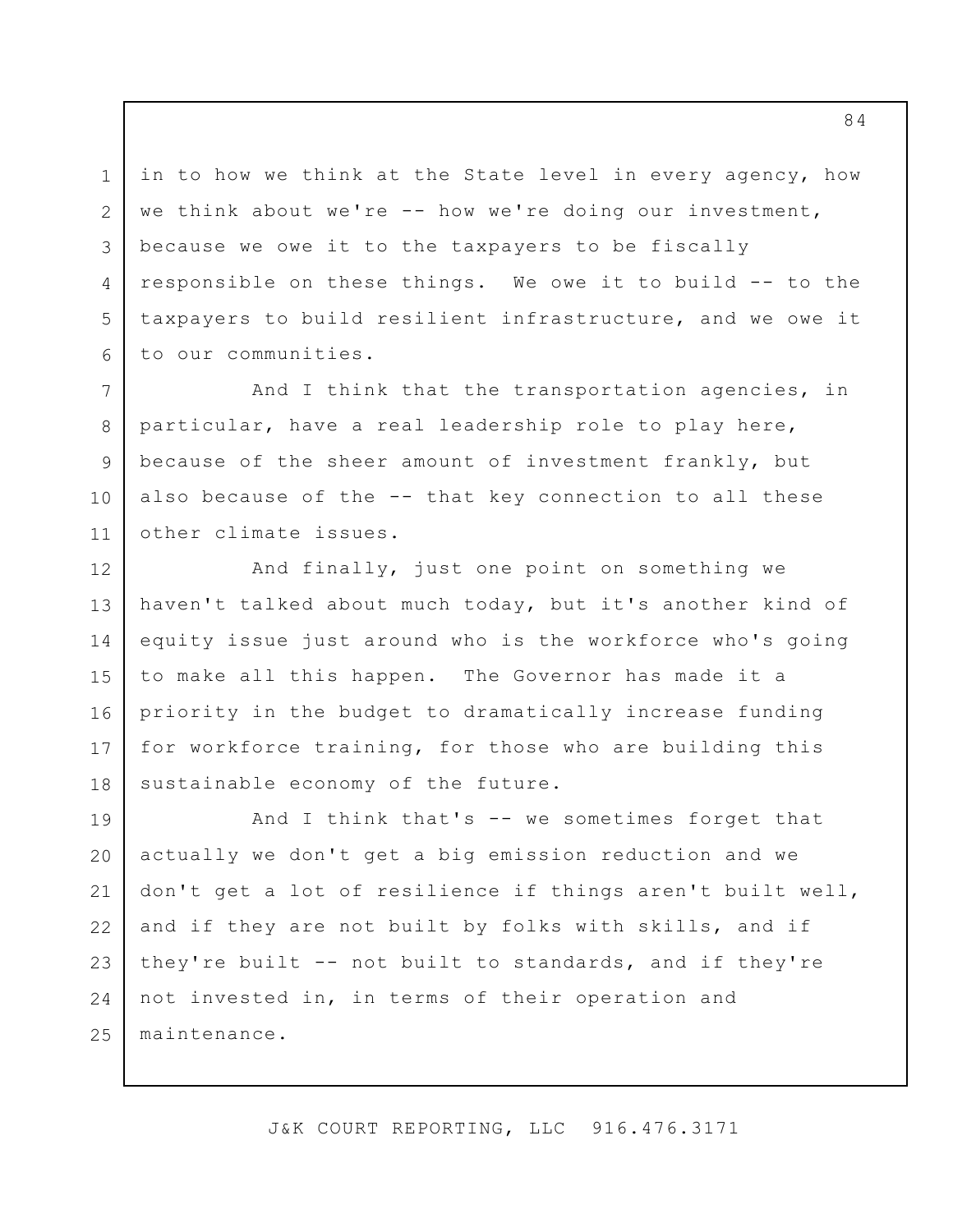We all know that as State agencies. We have rules on these things. We hire people and train them, and are focused on that. That needs to be part of our investments in the private sector as well.

1

2

3

4

5

6

7

8

So that's kind of to your point, Counsel Member Burke, about kind of the long term. Like, how are we thinking about these things that will be in place for a long time.

But then there's the whole set of things the panel has addressed, and Chris Ganson from my team, I'm proud to say, has addressed, which are more short term. How do we think about the things where we really don't know how they're going to end up. What is the fuel of the future? How are we going to think about these AVs and shared mobility options? What's going to happen with all these scooters and bikes? 9 10 11 12 13 14 15 16

We just don't know. A lot of that experimentation is happening at the local level, but I just wanted to underscore what the panel said, about the value of kind of pilot projects and local scale projects, and the State partnering to learn from the local level about what works and what doesn't work, because nobody thinks that we should be spending five years coming up with a strategy to invest for 35 years in something we don't fully understand. 17 18 19 20 21 22 23 24 25

J&K COURT REPORTING, LLC 916.476.3171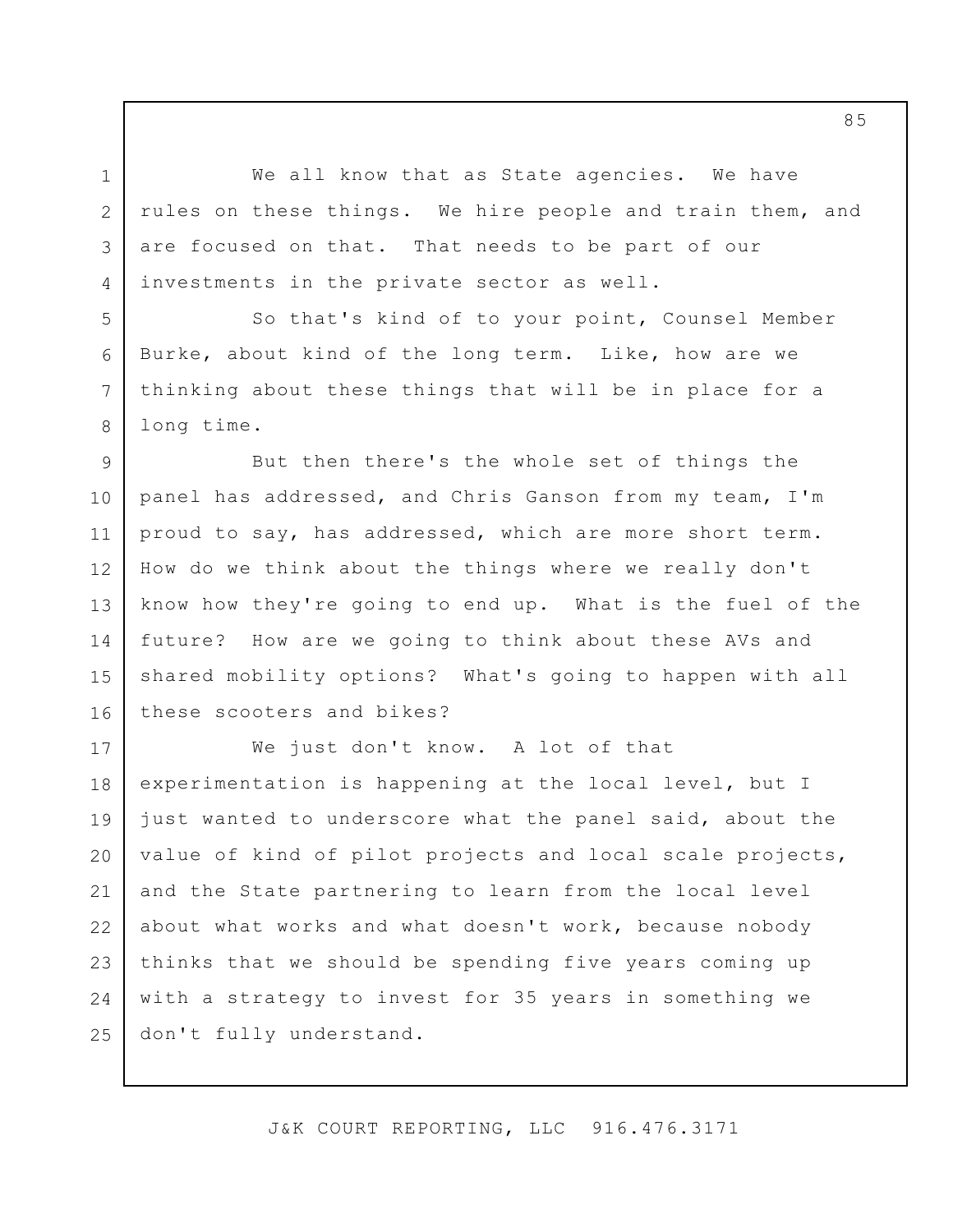But what we can do is support some of these really interesting -- I mean, here in West Sacramento has a really interesting mobility project, where they've kind of replaced a lot of traditional transit that was running on 20 or 30 minute cycles with vanpools that are on demand. It's had a tremendous impact on the city in terms of accessibility. And it's interesting. It's mostly used by seniors and teenagers, which I think is a really cool like -- what else brings those two groups together? I mean, I think that's a very interesting social outcome. But thinking about experimentation, there is a role the State can play in that, in leveraging some of this intelligence and nimbleness, at the local level, and particularly to Carl's point, in the private sector, where they're just dealing with this stuff. They're -- they've got money on the table. They're trying to figure it out every day. So we're really excited. From the Governor's office perspective, from OPR's perspective, we're really excited about these changes in the transportation world. We're really excited about what's possible in terms of addressing our climate impacts and mitigating climate change. And I want -- just the last thing to say is that we -- we exist as sort of a place where interagency work 1 2 3 4 5 6 7 8 9 10 11 12 13 14 15 16 17 18 19 20 21 22 23 24 25

J&K COURT REPORTING, LLC 916.476.3171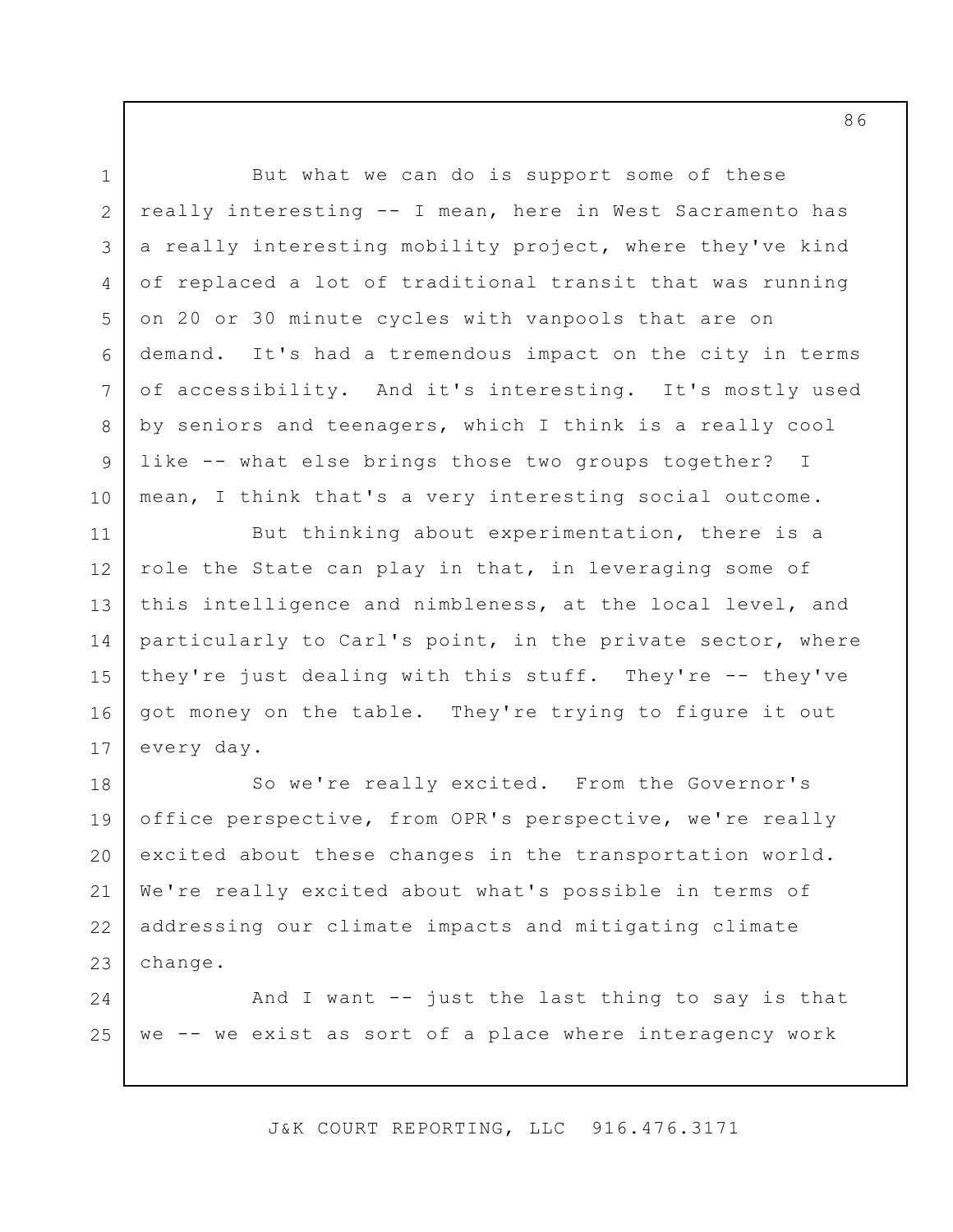happens. We're fortunate to run the Strategic Growth Council, where the transformative climate community, kind of is a pilot project, happens. We learn a lot from that, but that Growth Council, which I chair, has the Secretaries of many of the major agencies, including Transportation, but also -- it also includes agriculture, housing, economic development, a number of others. And we are a great resource, as CalEPA, we are a great place to think about how to do interagency conversation on some of these hard issues, and would just love to be a resource to this group, and support you however we can. We're thrilled you're here. And just personally, I've served on commissions. I know how much work it is. I know how big of a time drain it is, and I know what a commitment it takes to the State, so just thank you all personally for doing that. 1 2 3 4 5 6 7 8 9 10 11 12 13 14 15 16

(Applause.)

17

ARB CHAIR NICHOLS: Thank you. That was a terrific charge to us and gives us, I think, a really good umbrella to cover over some of these conversations that we're -- that we are having. 18 19 20 21

And find the places of commonality where we can all come together and try to address what the real priorities are. So thank you so much for that. We are, of course, running behind sort of 22 23 24 25

J&K COURT REPORTING, LLC 916.476.3171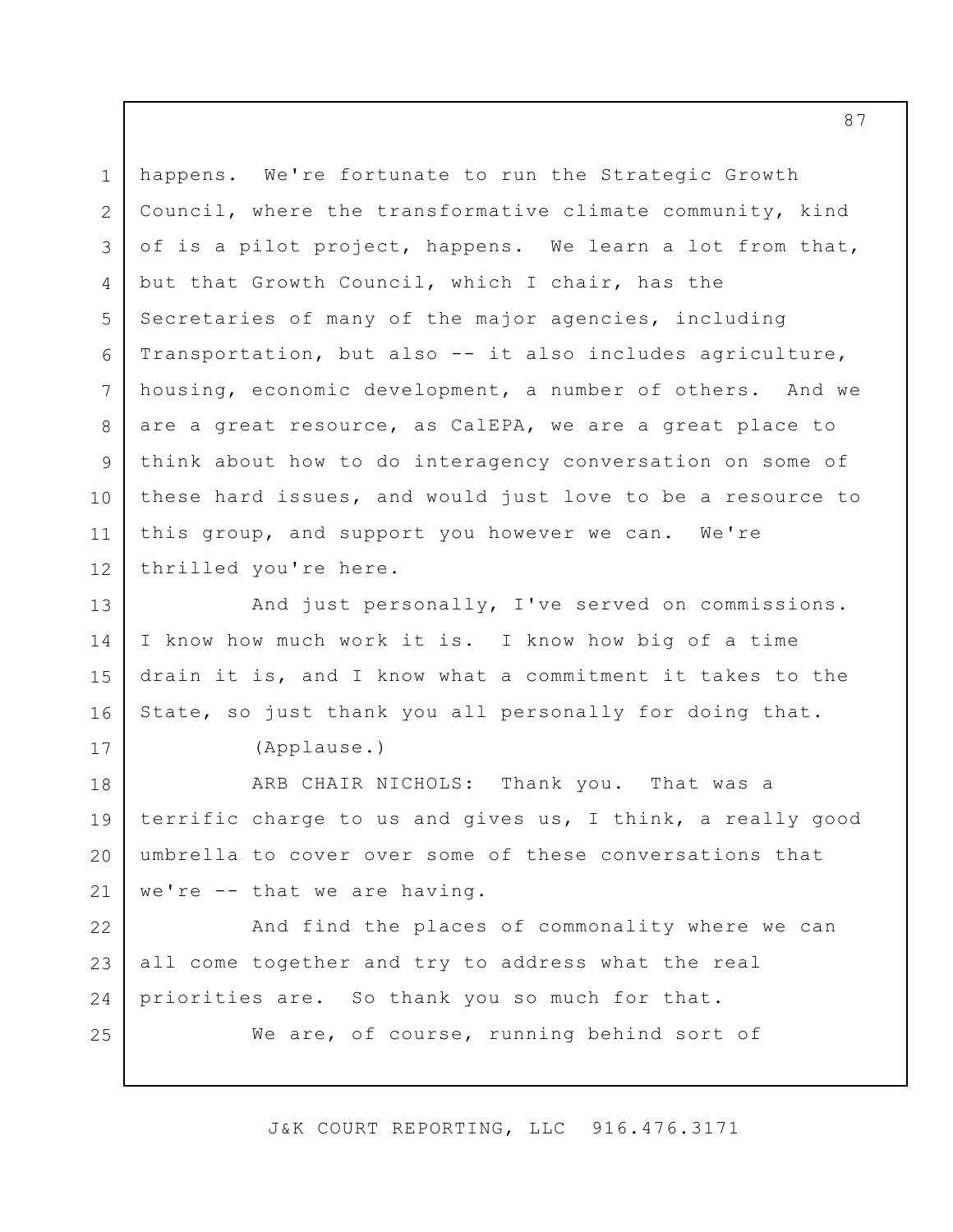predictably, and we have a hard stop. So I think what I would like is to ask those who have their cards up and who want to speak at this point to -- we'll just did a round really quickly, and then we will -- and then we will call upon the people who have signed up to speak.

So I will start at this end here.

1

2

3

4

5

6

7

8

ARB BOARD MEMBER MITCHELL: Thank you, Madam Chair. And thank you to the panel that came today.

A lot of thoughts are floating through my head as I listened to this conversation. And I come from Southern California. I sit on the Regional Council of the Southern California Association of Governments. We are now embarking on the next Regional Transportation Plan, which will go from 2020 to 2045. And one of the things that is striking is the demographics that have been presented to us. 9 10 11 12 13 14 15 16

Those demographics show that by 2045, 65 percent of the population in our region will be over 65. We need to think about who we are planning for. And as we get an older population, we need to think about their needs, and what may come out of that. 17 18 19 20 21

The other thing is that when we -- when we do this kind of planning, there isn't one size that fits all. We're looking at communities like Moreno Valley that are way out. And some of those people actually drive all the 22 23 24 25

J&K COURT REPORTING, LLC 916.476.3171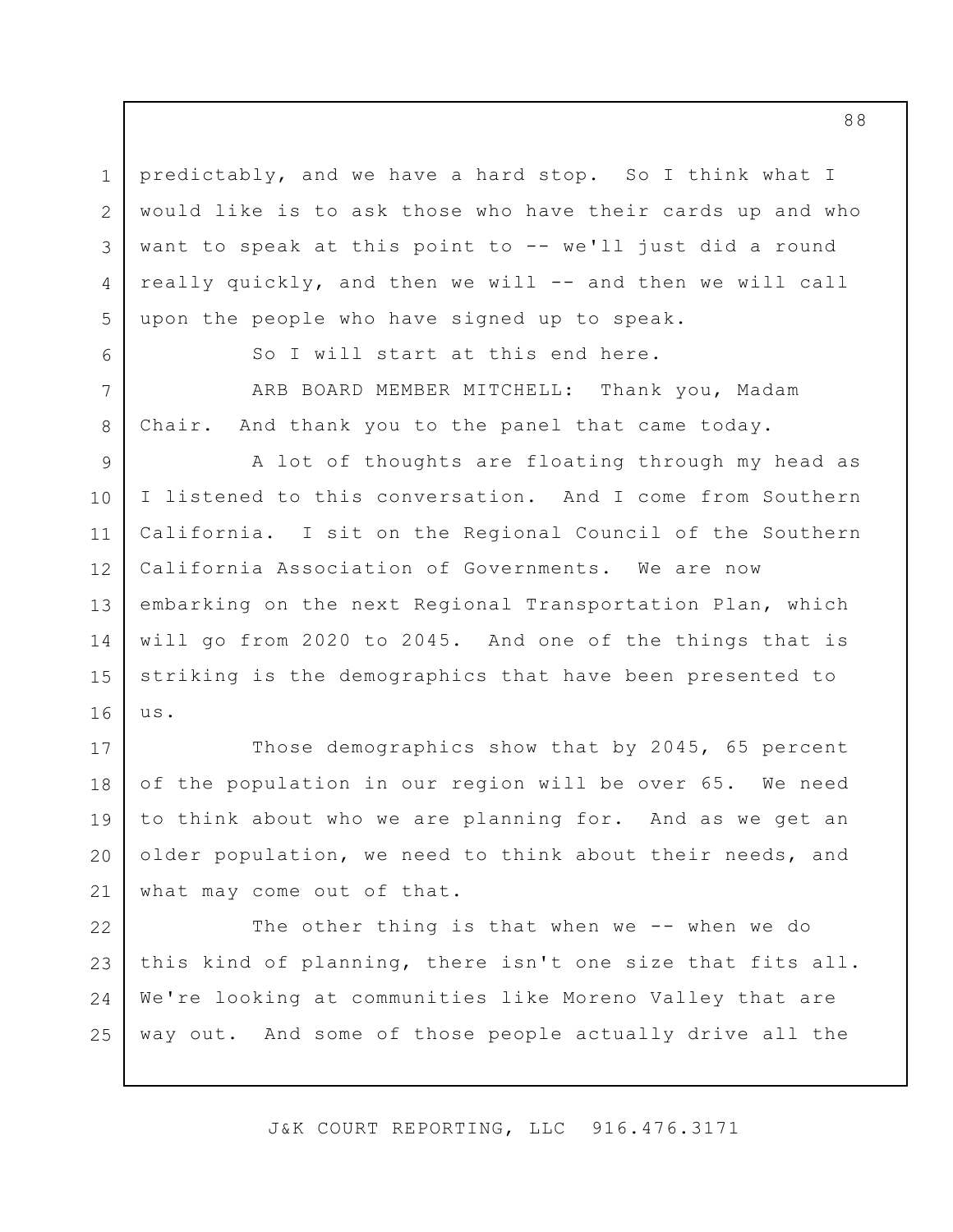way into the city and commute for you, know, many, many hours every day. 1 2

Is -- that's a -- that's a style of living that maybe we want to work -- think about and change. In some areas, there is no central commercial district. I know in SCAG region, we're looking at there are multiple commercial districts, and we should think about development around those multiple commercial areas. 3 4 5 6 7 8

We also should think about planning along major arterials, that would be like transportation corridors, as a place to think about planning. Transit-oriented development, yes, but perhaps transportation-corridor development as well. We won't have transit everywhere. 9 10 11 12 13

And neighborhood-oriented development, we've talked about that too in my region. It's something to be thinking about. This intersection between transportation and land use, that really is a strategy on climate change as well. And there was a very interesting op-ed recently. I think it was Senator Wiener who did an article like that. 14 15 16 17 18 19 20

And I think that's true. What we're -- this intersection between land use, transportation, and air quality is just so intertwined. The collaboration I think is really important. I think big data is really important. These demographics should be playing into 21 22 23 24 25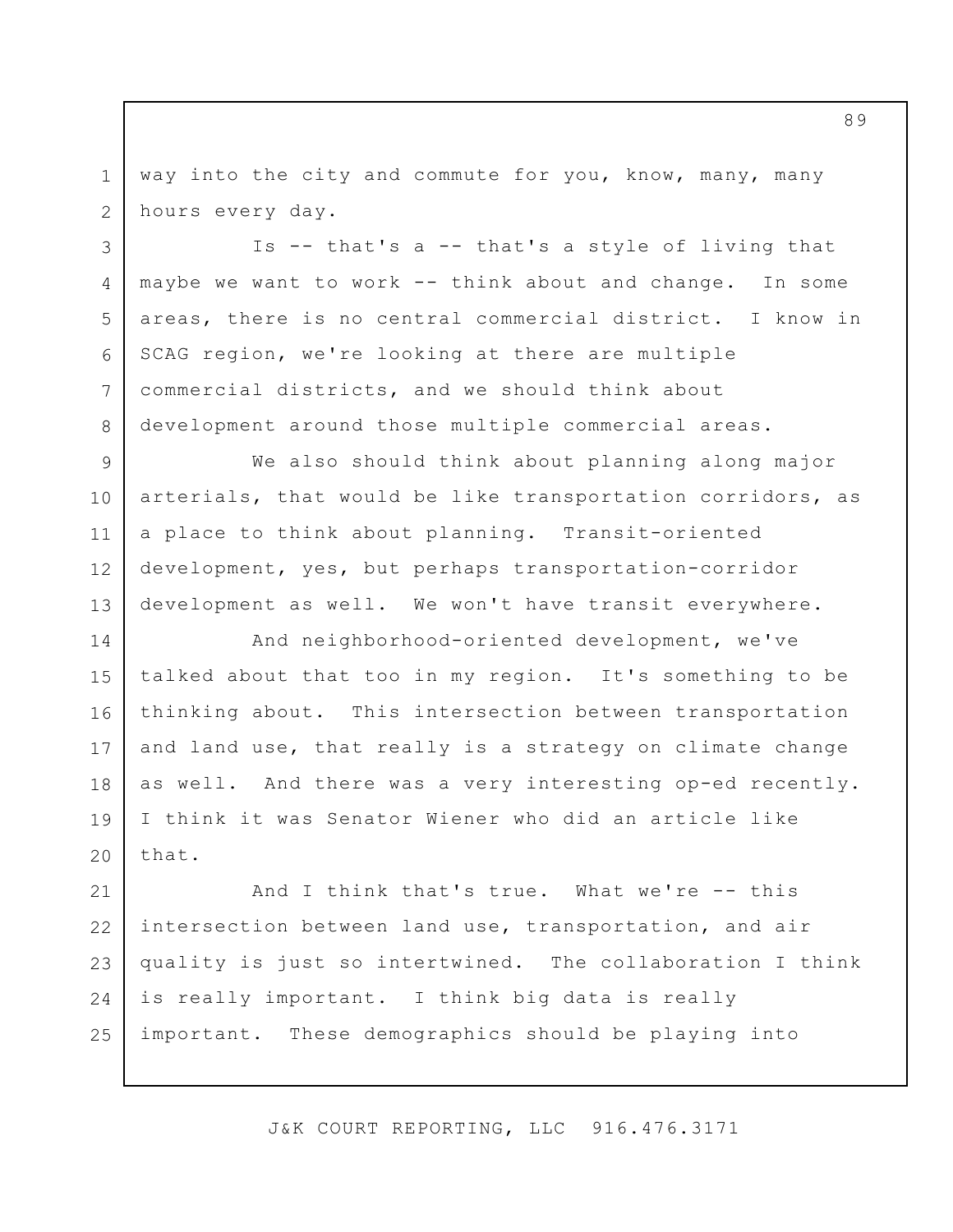that. 1

6

7

8

9

And the framework. I think Ms. Podolsky mentioned developing a framework for the policies that we are embarking on. One of the persons that came to talk to us last week was from ITS, Brian -- 2 3 4 5

> ARB BOARD MEMBER SPERLING: Taylor. ARB BOARD MEMBER MITCHELL: Say it again? ARB BOARD MEMBER SPERLING: Taylor. ARB BOARD MEMBER MITCHELL: Yes, from UCLA.

And I said to him after his talk, we need some - we need more of academia helping us in these discussions. And they're actually studying these things. And I think this is an important part of the collaboration that we have academia. We have environmental justice communities. We have developers. Who's going to build that housing? 10 11 12 13 14 15

Cities, for the most part, don't build housing. We don't have the money. We plan for it. But how does it actually get built? So we need to have those -- those conversations. This collaboration is really important. This discussion has so many pieces and parts to it. 16 17 18 19 20

I'll close here, but you can see there's a lot of thoughts about how we actually get this done, and how we can do it smart, and right for the future. 21 22 23

24

25

Thank you.

ARB CHAIR NICHOLS: Okay. That's a lot. I think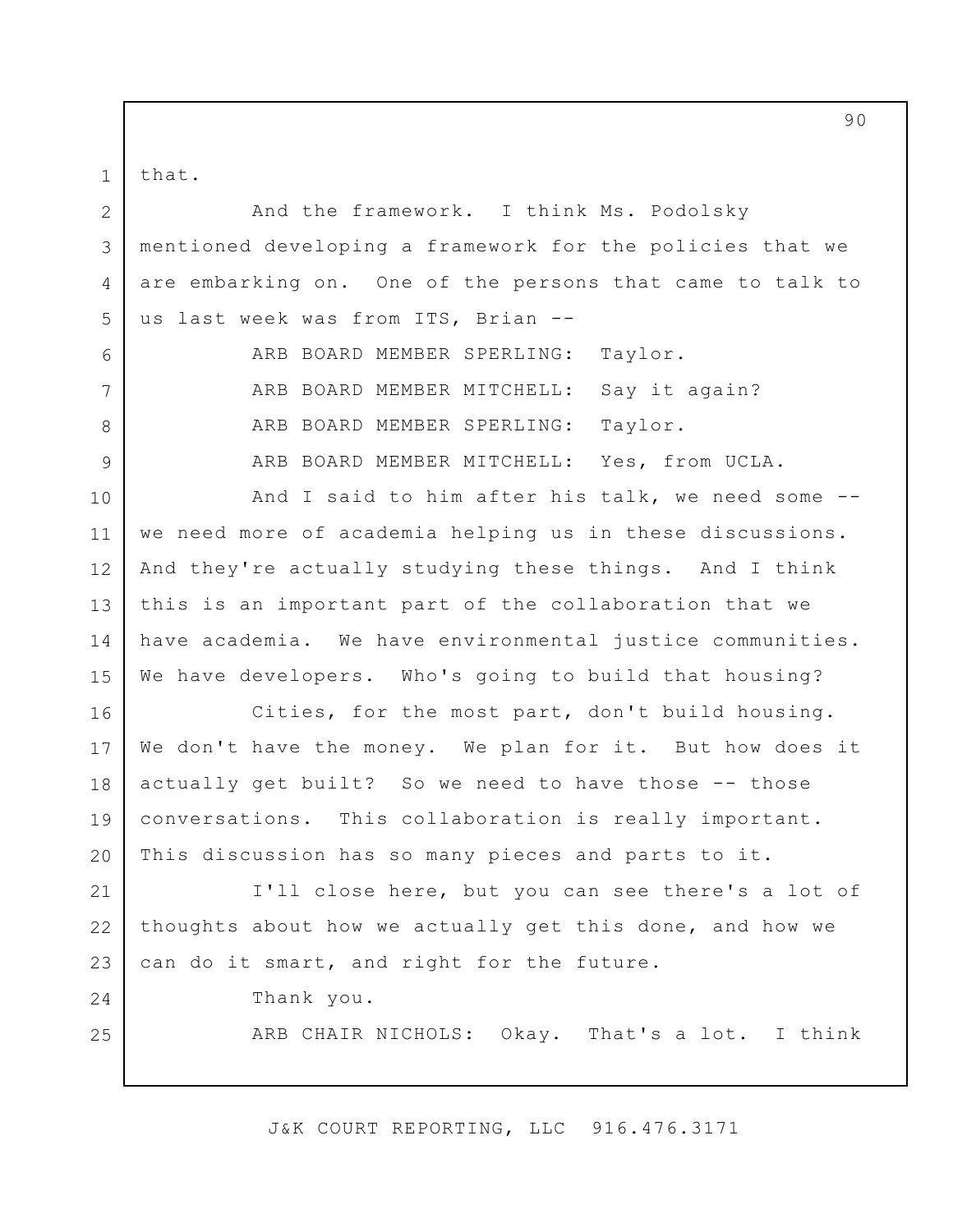we'll just take the comment, unless anybody has something they really want to say right away.

2 3

4

5

6

7

1

Okay. Ms. Takvorian.

ARB BOARD MEMBER TAKVORIAN: Yeah. Thank you, Dr. Sperling or thank you so much for organizing the panel, and to all of you, and to Kate for all of your comments.

I just have a lot of questions about -- that I know we're not going to get answers to. But I think that hopefully they can influence our conversation about I guess it's short and long term. And I feel, Kate, like that's what you were talking about. I felt like some of our panelists were talking about that as well. We have a crises in our communities, in disadvantaged communities particularly, around housing affordability, about maintaining communities, and gentrification issues, the importance of maintaining cultural influences in our communities, maintaining the communities that we've historically had. 8 9 10 11 12 13 14 15 16 17 18 19

And those communities are starting to disappear as a result of housing affordability. And I'm just not hearing that as part of the conversation. I know it is part of the conversation, but I just want to insert that. 20 21 22 23

And then accessibility seems critically important, as all of you have really mentioned. They're 24 25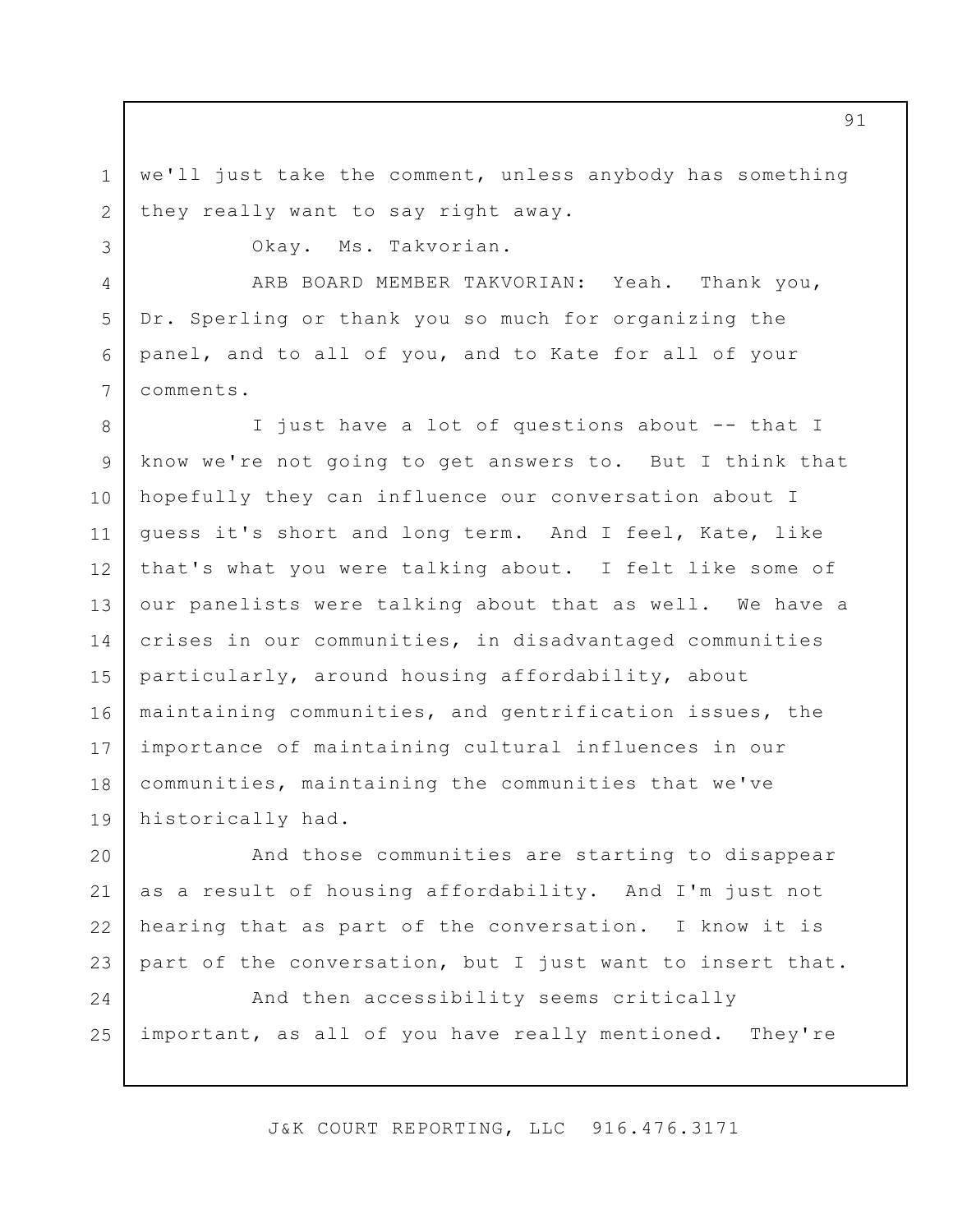the same kinds of issues that communities, environmental justice, disadvantaged communities have struggled with forever. How do we get to jobs, how do we get to school, how do we get to that better life?

1

2

3

4

But hopefully, it's not on a freeway in a fossil fuel car that's getting us into a suburb, right? So we're trying to switch that, flip that script. And it seems like we really need to -- we need to look at what the best practices are. But I'm really nervous, I want to say, about experimentation, and about extensive discussion of pilot projects in a certain way. I think they have a role. But, I mean, you've all laid out, and I think we all know we're in a crisis now, and we need to put some solution-oriented practices, and frankly requirements on the table that cities and counties need to comply with at a certain -- not to sound too heavy handed, but we know a lot. 5 6 7 8 9 10 11 12 13 14 15 16 17

So what are those things we know a lot about that we should be requiring through the SCS, to the -- to all of the cities and counties, so that we don't make some of those obvious mistakes? That doesn't mean that we're not allowing cities, and towns, and counties to be who they are. But I'm just nervous about saying, you know, let's just try this stuff out for another 25 years and see what happens, because it seems like the indicators are kind of 18 19 20 21 22 23 24 25

J&K COURT REPORTING, LLC 916.476.3171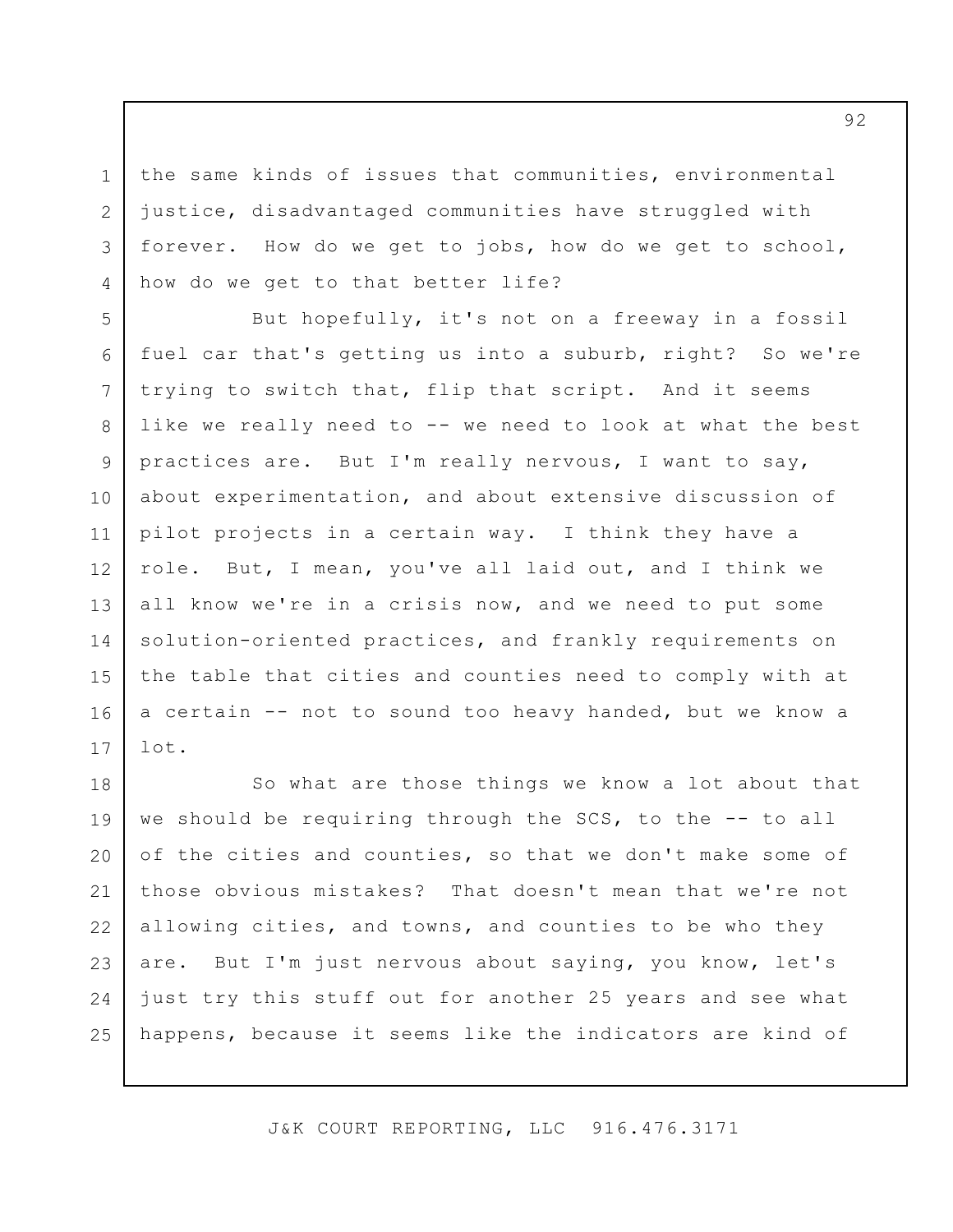pointing in a particular direction. So more questions than answers. Sorry. 1 2

ARB CHAIR NICHOLS: Thank you.

Dr. Balmes.

3

4

5

6

7

8

BOARD MEMBER BALMES: I'll be quick in the interests of time. But I actually am glad that I followed Ms. Gordon, because she brought up a couple of things that I really think are important and need to be highlighted.

And, you know, the wildfire. The effects of wildfire on our land use in California can't be underestimated. It's not just that people are being pushed out into the woods for affordability, we actually can't afford to take care of those people in terms of the risk of wildfire. And so it's a key part of land-use planning in California. So I'm really glad you brought that up. 9 10 11 12 13 14 15 16

The other issue that I've -- I only heard Mr. Sanchez touch on - I'm sure he feels strongly about this is jobs. And not just new jobs in the green economy - the sustainable economy, and the transportation infrastructure that Ms. Gordon mentioned, but the jobs of relatively low wage workers that are driving Lyft and Uber vehicles. I mean, what are we going to do about that. We need to start planning for that -- a just transition for those workers as we move to autonomous vehicles. 17 18 19 20 21 22 23 24 25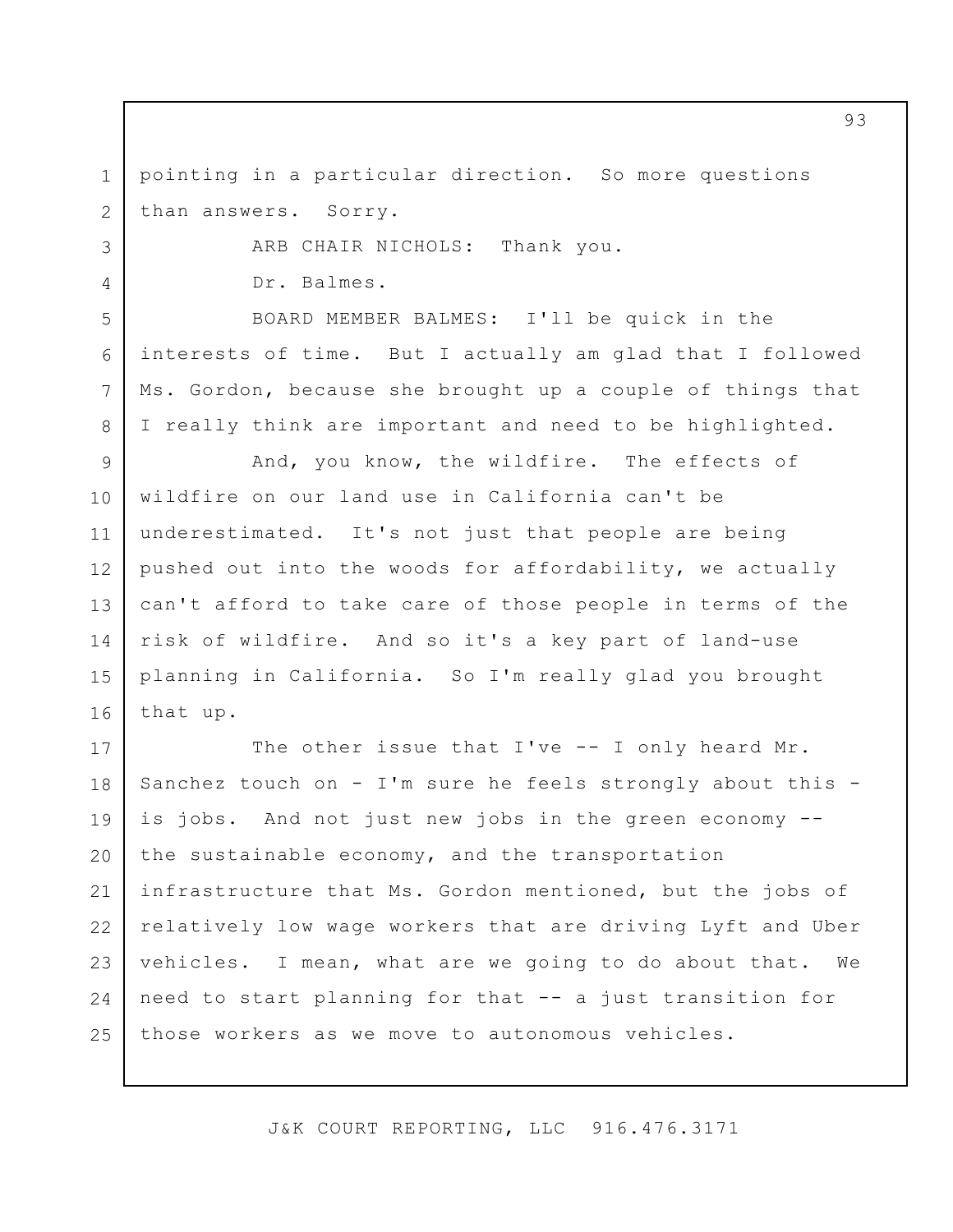And the sooner we start, the better. Because in my experience with job retraining nationally, as well as in California is it doesn't work most of the time. So we have to figure out a better way for the future.

Thank you.

ARB CHAIR NICHOLS: Okay. Mr. Vice Chairman.

CTC VICE CHAIR VAN KONYNENBURG: Thank you for your presentation. Laura, you mentioned data and how it will be stored. My understanding that an autonomous electric vehicle generates anywhere from 2 to 5 terabytes of data per day when it's operating, is that correct? 7 8 9 10 11

12

13

1

2

3

4

5

6

Okay. Well, it's a lot.

(Laughter.)

CTC VICE CHAIR VAN KONYNENBURG: So the question becomes as we go forward how -- and this is where having someone from the industry would be really helpful, what guidelines will there -- to make sure that's data shared, how will it be disseminated, and who has -- I would assume it would be -- you know, we would have to have a situation whereby there would be shares of a server farm, or we would allow -- have some form of artificial intelligence to -- by a local government to be able to look at that data, and glean information where the infrastructure - that allows us an opportunity to have eyes on the infrastructure much more than a current local government 14 15 16 17 18 19 20 21 22 23 24 25

J&K COURT REPORTING, LLC 916.476.3171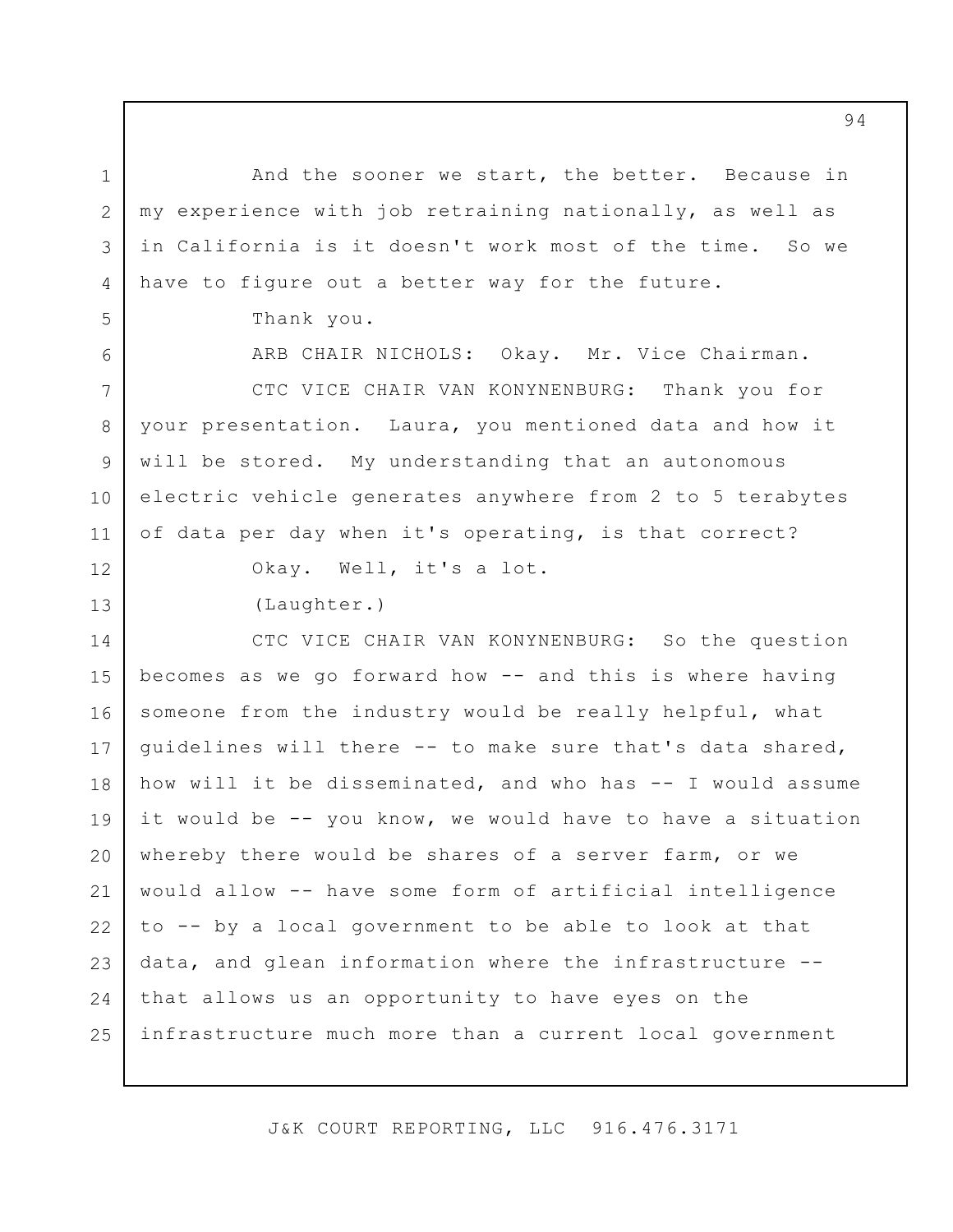has eyes on the infrastructure. 1

So the question is how we share that data, how is it stored, and how do you build the algorithm to get through an enormous amount of data to get what you really need to improve the infrastructure. So that I would like to see on your point four on connectivity that explored. Thank you. ARB CHAIR NICHOLS: Okay. Turning this direction. Dr. Sherriffs. ARB BOARD MEMBER SHERRIFFS: Thank you. You know, clearly, the discussion -transportation is no longer just transportation. It's not just moving people and goods. And we are really having to focus on the secondary effects, the unintended consequences that go along with this. And so the hammer and nail that I always come to these meetings with is health. And, you know, using health is an important strategy, an important measure for really evaluating any project. What are -- and not necessarily that the balance is going to determine whether we do something or not, but we do need to understand what are the health benefits, and what are the health consequences, the negative health consequences to any project we do. 2 3 4 5 6 7 8 9 10 11 12 13 14 15 16 17 18 19 20 21 22 23 24 25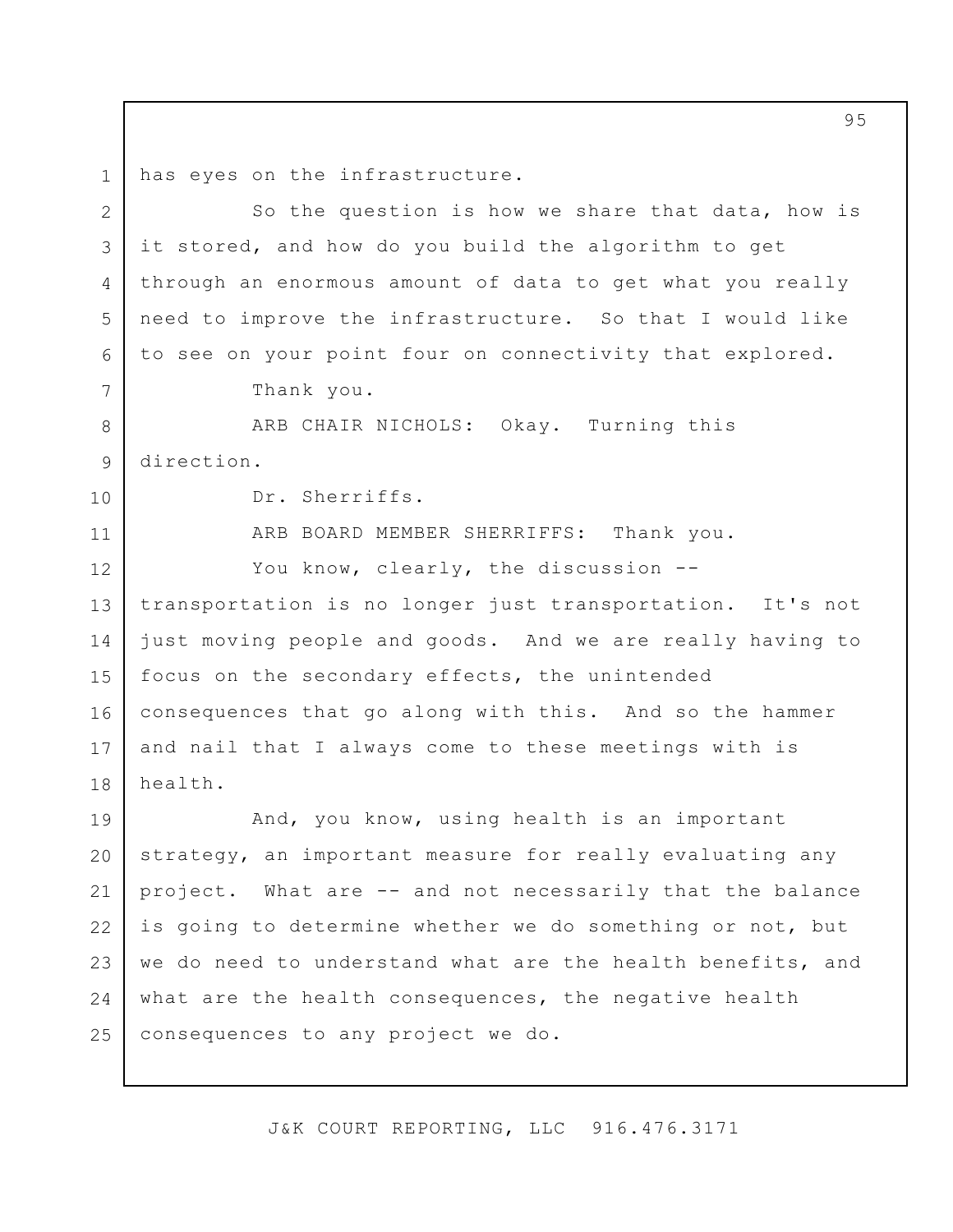And I think that kind of information, it's not necessarily easy to come by, but to focus more on that. Because I think that clearly is something the public can identify with and understand. You know, we talked about more bottom-up rather than top-down. Communities determining what their priorities and worries are that it plays an important role in that as well. Thank you. ARB CHAIR NICHOLS: Okay. Carl, did you want to just interject. CTC COMMISSIONER GUARDINO: I'll go after Christine. ARB CHAIR NICHOLS: All right. Fair enough. CTC COMMISSIONER KEHOE: Such a gentleman. Thank you, Carl. I just want to bring up a suggestion, and maybe, Mary, you can help me with the correct title. A few years ago, maybe in the 2013-14 timeframe, the previous administration had a roadmap, a survey, some sort of a plan for electrification. ARB CHAIR NICHOLS: Um-hmm. CTC COMMISSIONER KEHOE: It was all the agencies, and timeline specific. ARB CHAIR NICHOLS: They did. CTC COMMISSIONER KEHOE: So Caltrans and the 1 2 3 4 5 6 7 8 9 10 11 12 13 14 15 16 17 18 19 20 21 22 23 24 25

J&K COURT REPORTING, LLC 916.476.3171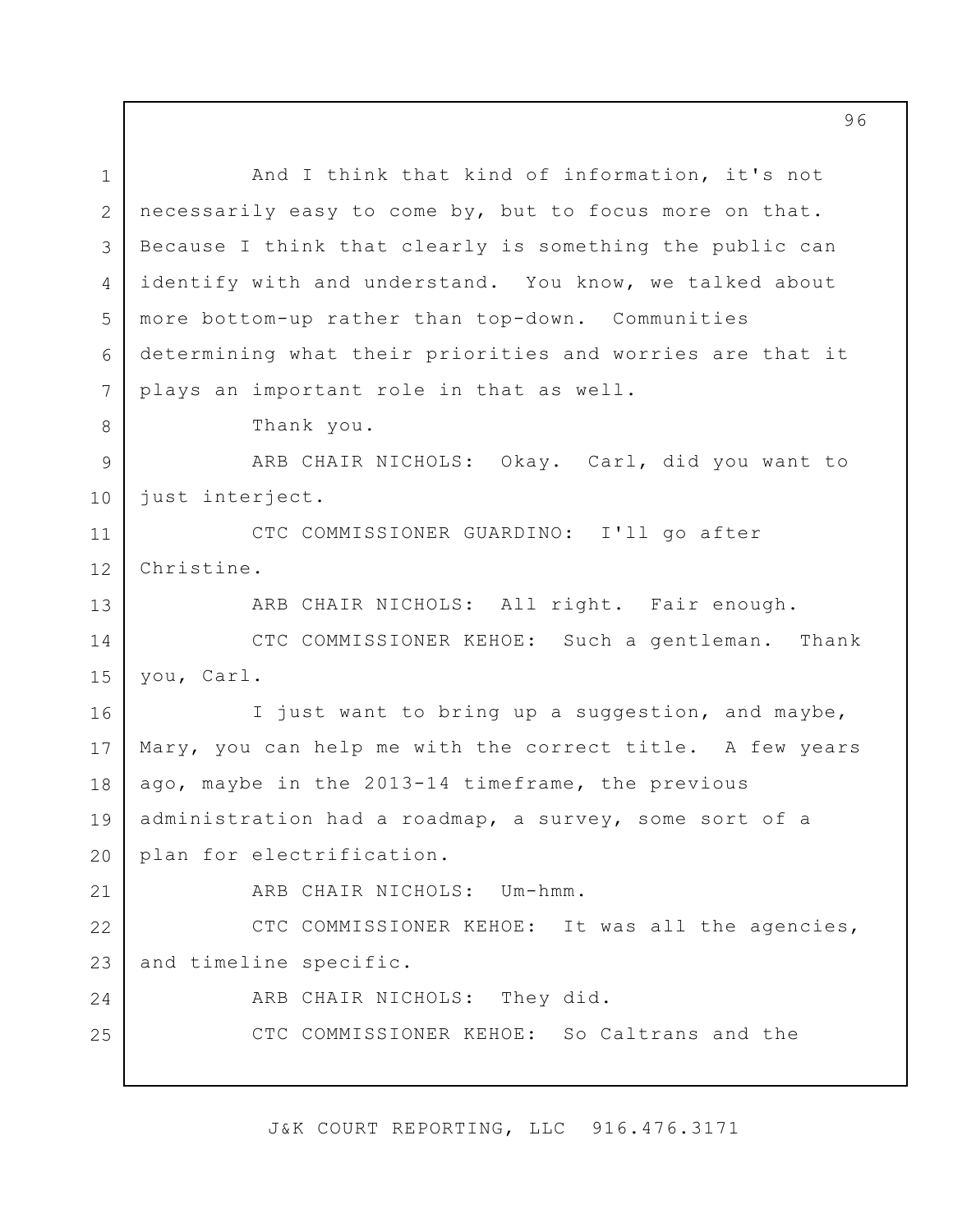Energy Commission, and Air Resources Board, and others. I think we could use some sort of a snapshot like that. And here I am sitting right next to Kate Gordon. What could be more appropriate. Perhaps --

(Laughter.)

1

2

3

4

5

6

7

8

9

10

11

12

13

CTC COMMISSIONER KEHOE: -- the Governor's office, through OPR, could really kind of launch this. Is it going to solve all our problems, ID every issue we have to deal with? No, it's not. It's not even going to tell us everything that's going on in State government. But everyone of these meetings we hear about connectivity. We hear about sustainability. We hear about congestion. We hear about AVs, and many, many, many more items.

Particularly interested in wildfires too. San Diego has had their fair share -- or unfair share is maybe the better language. 14 15 16

So I would really like to see that. That's not to -- it't not going to capture everything. We do need to beef up our private sector participation. Real innovation and investment is happening on that side, not exclusively, but significantly. 17 18 19 20 21

I just felt some things had jumped out at me and then I'll close. Local government also is innovative. And I am -- I'm good with innovation and some pilots. You know, the elected bodies and others have to keep an eye on 22 23 24 25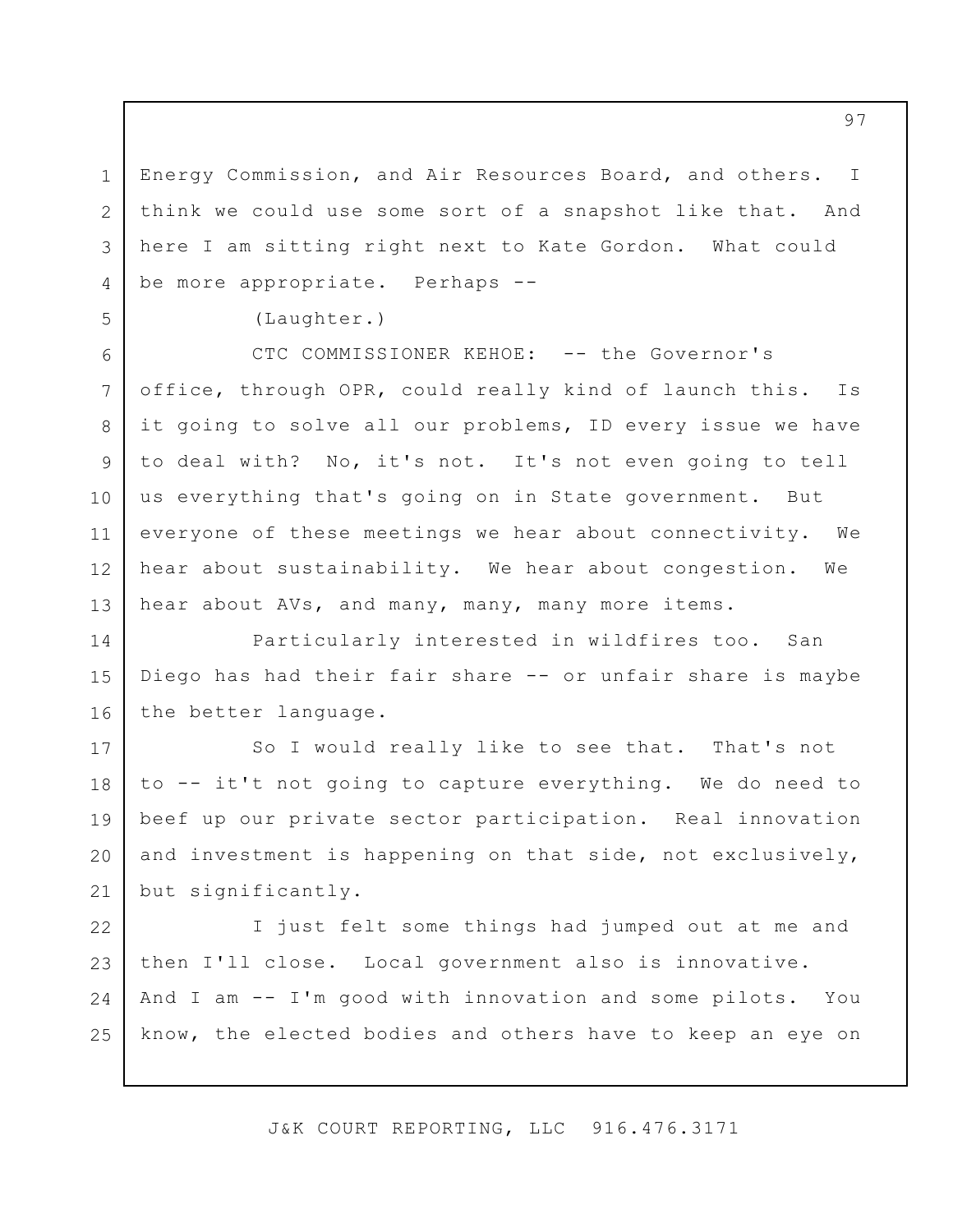them. Maybe that's the weak link, but it needs to be done. 1 2

But the things we talked about today that are - seem to be added into the conversation. Shared data, I mean, there's pluses and minuses all over that topic. It is also a very rich and -- it's a money generator, and we shouldn't lose site of that. 3 4 5 6 7

Wildfires, DM fees and the AV, all these things that we need to get them on one -- maybe perhaps in one document that will help us sort out who's doing what. 8 9 10

Thank you.

11

15

20

21

22

ARB CHAIR NICHOLS: So the document that you're referring to was prepared in the last administration was updated several times. 12 13 14

CTC COMMISSIONER KEHOE: That's right, it was.

ARB CHAIR NICHOLS: And I believe the original impresario of that whole effort was a person who is now part of this administration as Secretary of the Natural Resources Agency, Wade -- 16 17 18 19

CTC COMMISSIONER KEHOE: Crowfoot.

ARB CHAIR NICHOLS: -- Crowfoot.

CTC COMMISSIONER KEHOE: Yeah.

ARB CHAIR NICHOLS: So we could probably get him to tell us how he did it. But it was a -- it was a major undertaking and it did include staff from many agencies, 23 24 25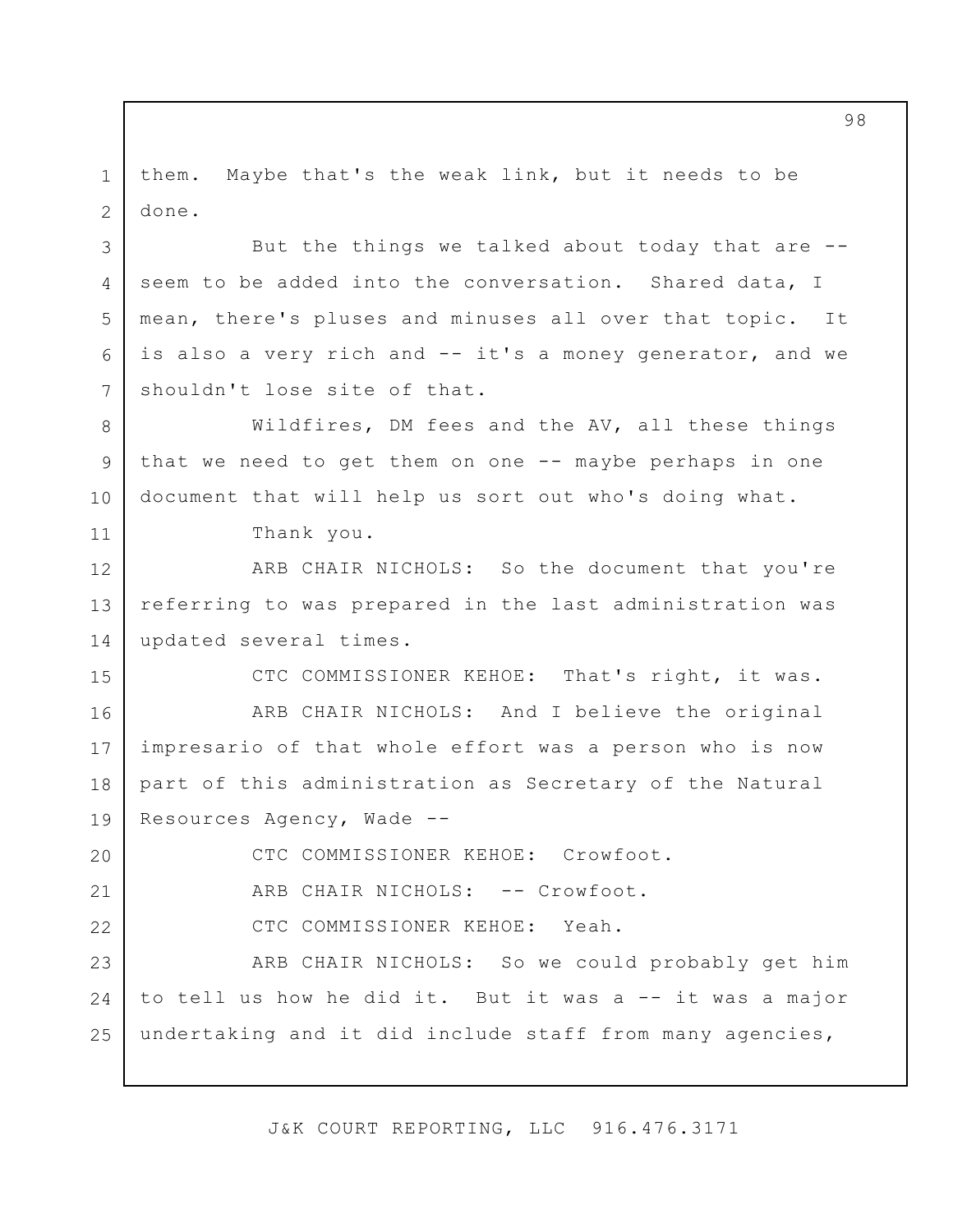and certainly a bunch of people from my agency were very actively involved. 1 2

3

4

5

6

7

8

CTC COMMISSIONER KEHOE: I knew you would come up with the right name. And I thought -- I thought of Wade early. We could definitely ask him to volunteer maybe.

ARB CHAIR NICHOLS: Great. Thank you. Okay. Carl, last comment.

CTC COMMISSIONER KEHOE: Thank you, Mary.

CTC COMMISSIONER GUARDINO: Very quickly. Thank you, Chair Nichols. I was really struck in a positive way by what Dr. Sherriffs mentioned about health, and what Commissioner Dunn mentioned about safety. 9 10 11 12

We lose about 40,000 American lives a year in car crashes, primarily due to human error. And one of the fascinating items that is almost a moral imperative about AVs, when the technology has gotten to a point where we have bent that curve, and we're going to be saving a lot more lives than we're losing, there's going to be a moral imperative to find ways to employ that technology. And I just think as we have these conversations, we can't lose site of that moral imperative that we can be saving lives. 13 14 15 16 17 18 19 20 21

ARB CHAIR NICHOLS: Yeah. Okay. I am going to now turn to the public comment period, but I'm going to take the prerogative of the Chair to say two things. One of them, which is slightly facetious, is that when I hear 22 23 24 25

J&K COURT REPORTING, LLC 916.476.3171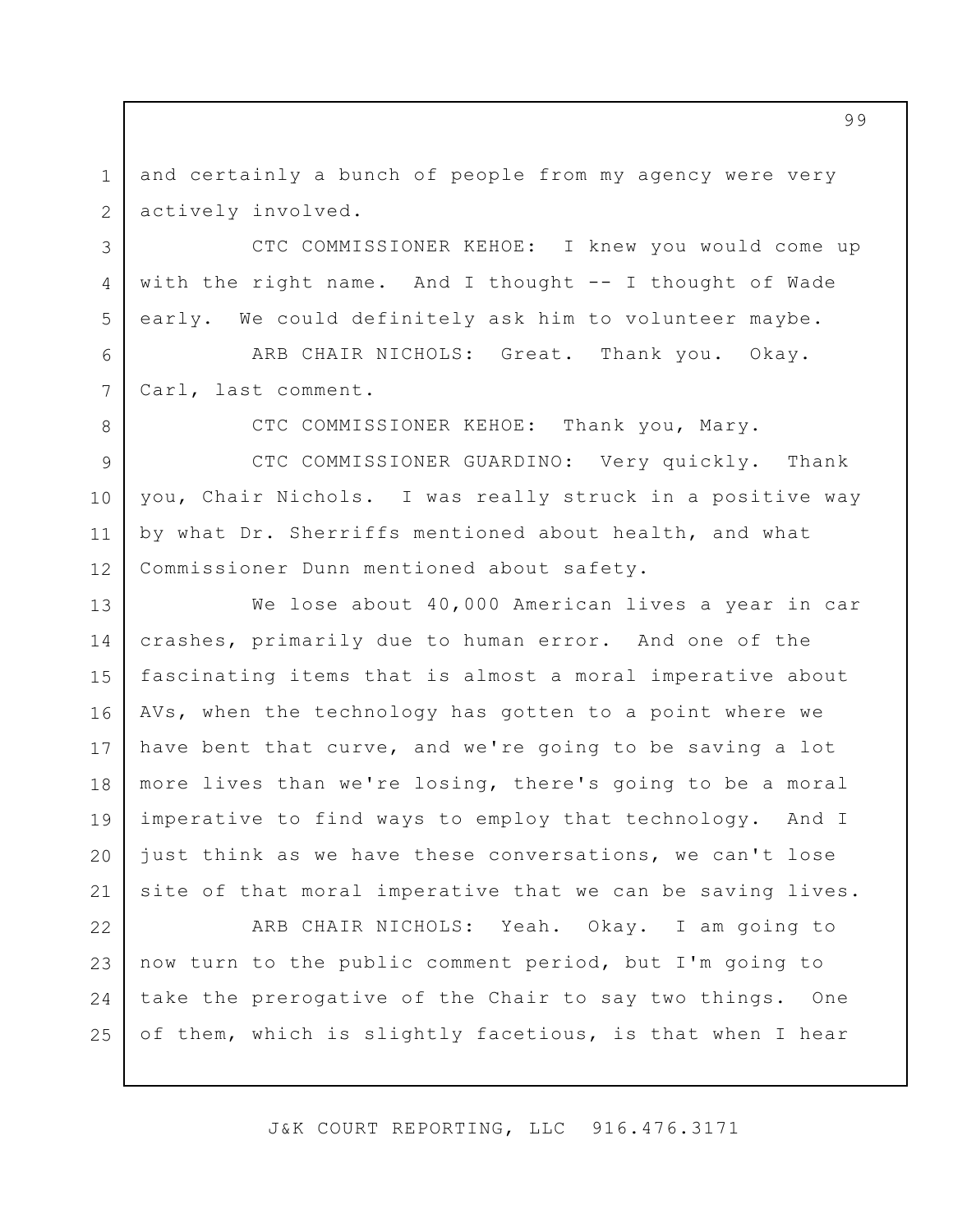the word pilot projects, I think of China, because I've been doing so much work with the Chinese on Cap-and-Trade programs.

1

2

3

4

5

8

9

10

11

14

And I've learned that in China, which has, you know, I forget how many cities that have 10 million people in them that we've never even heard of. The central government has such a hard time imposing policy -- making and imposing policy on their vast empire and population, that they do everything by pilot projects. But when they do a pilot project, what that means is it's coming and everybody is going to be doing it soon. But they give the pilot project city a little chance to, you know, be the first and work out some of the kinks. But it really -- it really is a national policy when they call it a pilot. 6 7 12 13

The other thing I want to say is that, again this is on the climate front, but it's so much on my mind these days, is that when the countries of the United Nations left Paris, having made the commitment that they did to try to hold emissions down, everybody understood that the job of actually making it happen was going to be the private sector's job. 15 16 17 18 19 20 21

That government couldn't possibly do what needed to be done to make the kind of dramatic shifts in fuels, transportation, electricity, everything that had to happen. And we have yet to actually come to the point 22 23 24 25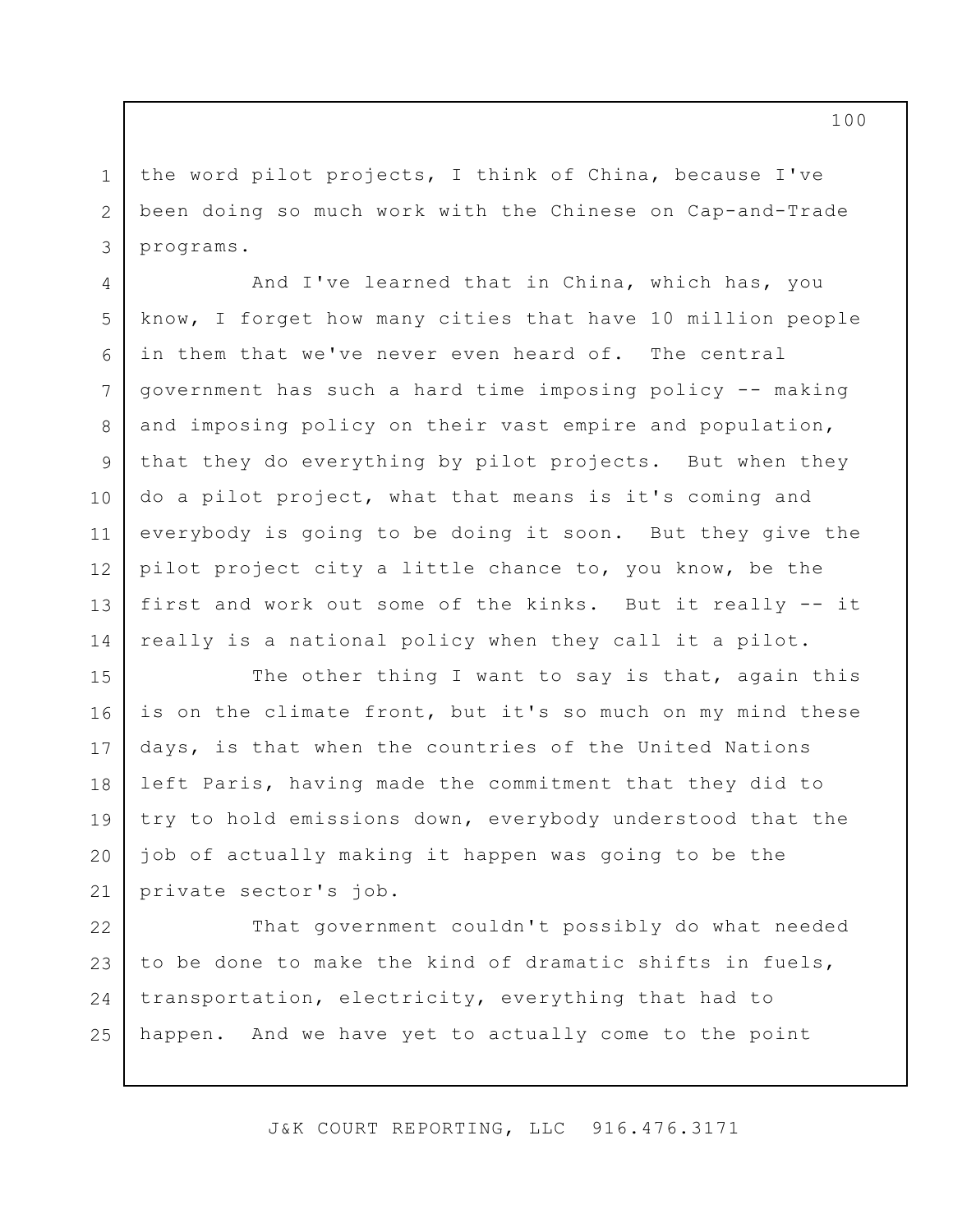where we have unleashed all of the power that's there.

1

And one of the things that I keep hearing coming back is, yes, the capital is out there, and some of it is actually, you know, being invested. But big multi-national companies are leaking to governments to give them the safety net to make those investments. That is, they want to be part of the solution, and they want to innovate, and they are eager to be part of it, but they don't feel like they can do it, especially in risky and untried areas without having some assurance that there is government policy, which is going to be stable, and which is going to provide some kind of a pathway towards realizing the benefits of those investments. 2 3 4 5 6 7 8 9 10 11 12 13

So I would just urge us to sort of not take an either/or, you know, government mandate versus private innovation approach to these issues, especially given the responsibilities that we who are appointees serving on the boards that we do have, but to recognize that we have to work in this space, where we're trying to bring everybody to the table to actually make something happen. 14 15 16 17 18 19 20

Now, having given my sermon for the day, I would like to actually call on the people who signed up to speak. But given the timing, we're going to give you a minute. And just lineup, and come forward, and give us your thoughts starting with Dr. Alberto Ayala. 21 22 23 24 25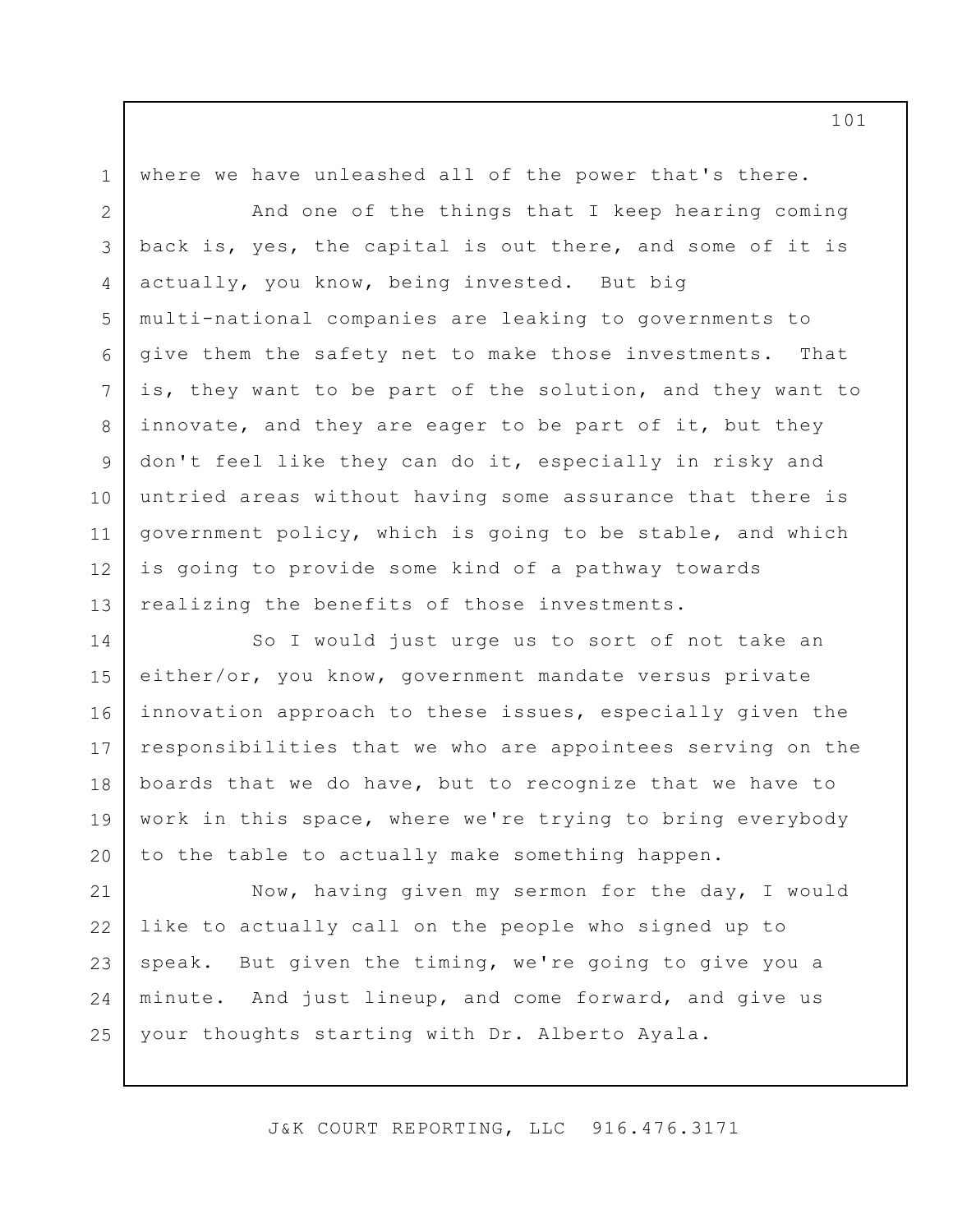DR. AYALA: Thank you, Chair Nichols. It's great to be here. Thank you for the opportunity. I'll make it quick. I want to very much emphasize and agree with Dr. Sperling's first bullet. We, in the Sacramento region, want to partner with the State to try out pilots and these new partnerships. 3 5 6

1

2

4

But once central principle that I want to emphasize is we need to be equal partners, because we need help. Obviously, we talked about funding, that is a critical issue. But beyond the funding, I think there's a lot happening at the local level that is going to give you some really important lessons. 7 8 9 10 11 12

Our community cars-share program is one of those lessons. And in addition to the technology, there's also an opportunity to come up with some ideas for policy innovation. What are the rules and regulations that the State is going to be putting in place and how should they be aligned with local actions to make sure that we support both the supply and demand of AVs and many other technologies that are coming? Thank you. ARB CHAIR NICHOLS: Thank you. Okay. I guess everybody can see where they are on the list, so you'll just come on forward, please. Thank you. 13 14 15 16 17 18 19 20 21 22 23 24 25

J&K COURT REPORTING, LLC 916.476.3171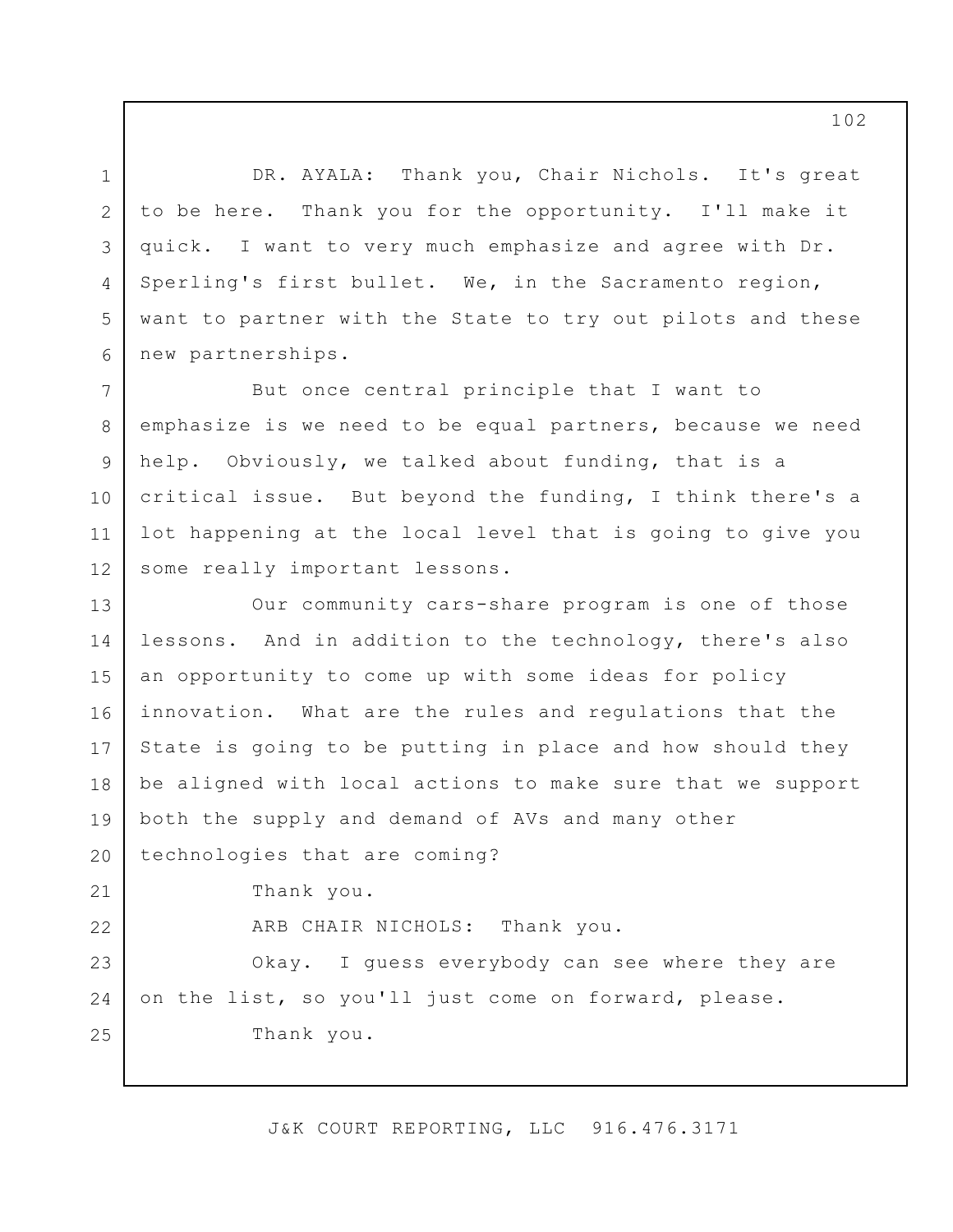MS. PARK: Thank you. Good afternoon, Madam Chairs Nichols and Inman, and the Board members and Commissioners. My name is Rosa De León Park. I'm the Executive Director with the Stanislaus Council of Governments.

1

2

3

4

5

6

7

8

9

10

11

25

But I am here today as the Chair of the San Joaquin Valley Regional Planning Agencies' directors. On be of the eight Central Valley Metropolitan Planning Organizations, I would like to share our collective thoughts on ARB's Sustainable Communities Strategies guidelines, which are in the process of being updated.

The San Joaquin Valley MPOs have engaged with your ARB staff for over a year on the update of the Sustainable Communities Strategies evaluation guidelines. MPO staff have participated in the workshops, have had many phone calls with ARB staff, upper management have submitted multiple comment letters, all which have produced little or no changes to the draft SCS evaluation guidelines. 12 13 14 15 16 17 18 19

Efforts on the regions that we have been working with our local agencies towards reaching our state's 2030 and 2050 climate changes goals, we are working with encouraging types of transportation -- sorry. My members of the -- 20 21 22 23 24

ARB CHAIR NICHOLS: Finish up your sentence.

J&K COURT REPORTING, LLC 916.476.3171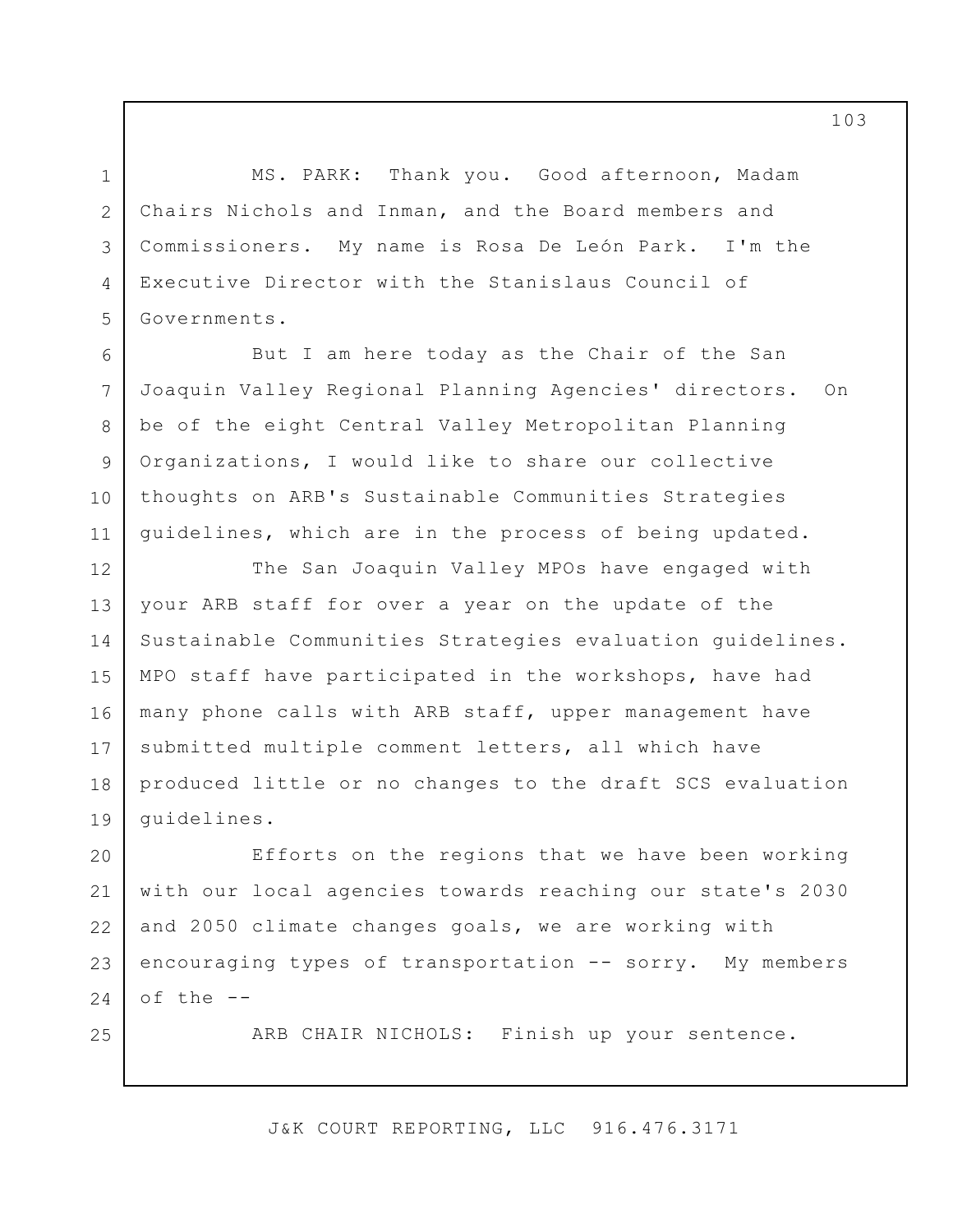MS. PARK: -- other valley COGs are here to update you more. 1 2

3

4

5

6

7

8

ARB CHAIR NICHOLS: Thank you. I saw you were a group. So hopefully all the points will get covered.

MR. CHESLEY: Thank you, Chairs, members of both the Boar and Commission. I'm Andrew Chesley, the Executive Director of the San Joaquin Council of Governments in Stockton.

I was a member of the Regional Targets Advisory Committee that was put together under the leadership of Chair Nichols. During that process, we had very collaborative effort to develop regional -- that collaborative effort appears to have been lost over the course of the last 10 years. The guidelines that are being promulgated today are universally opposed by the MPOs across the state. Great dissatisfaction with them. 9 10 11 12 13 14 15 16

I would also point out that the challenge that you're facing with the waiver issue is one that while ARB has taken leadership on that one, last in 2018, it was not a leadership that was shared with the transportation community. As a result, we have had to discover the implications of this on our own. And really, it was only within the last three weeks effectively, the regional transportation planning issues and transportation community have come to understand the challenge that air 17 18 19 20 21 22 23 24 25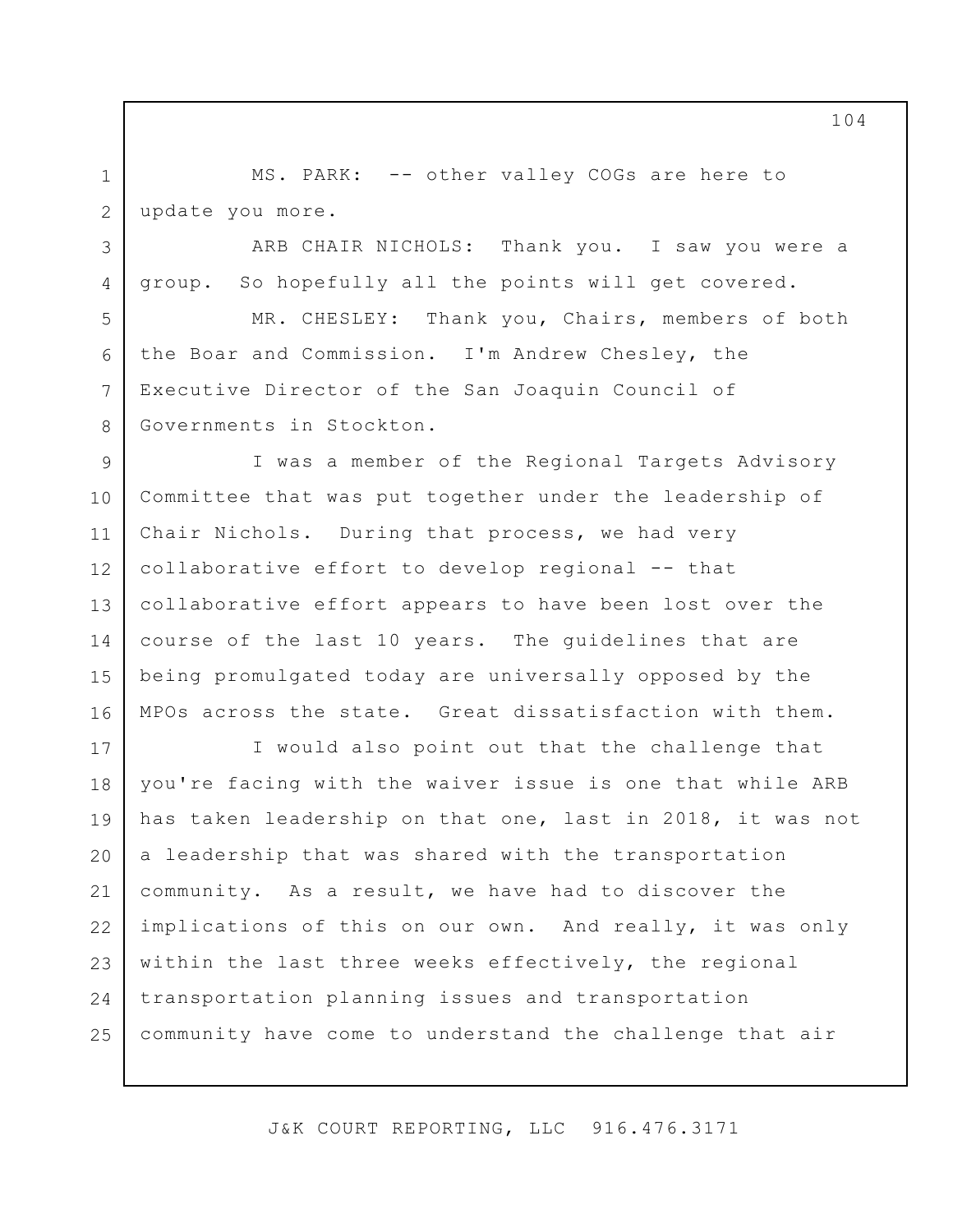quality conformity findings are going to have when it comes to the Commission's putting -- trade corridor funding, as well as other funding sources as a result of SB 1. 1 2 3 4

5

6

7

8

9

10

MS. CAI: Madam Chair, ARB Board members and CTC Commissions. My name is Kristine Cai, Planning Director of Fresno Council of Governments. I am here to share with you our concerns about the SCS evaluation guideline update, which is supposed to be finalized by ARB staff end of this month.

The new guideline is going to require significantly more technical modeling than the existing version, which we believe is against the direction given by the ARB Board back in March of 2014 to shift  $-$ - 2018, I'm sorry to shift away from modeling. Since the inception of the SB 375, the -- San Joaquin Valley MPOs have spent more man \$5 million in upgrading our models. And with the new guidelines we'll be spending millions more dollars on those models. 11 12 13 14 15 16 17 18 19

So we believe that the millions of dollars will be better spent in other projects like alternative transits, bike and ped, and other sustainable projects. 20 21 22

With high unemployment rates, and air quality issues, and high concentration of disadvantaged communities, the valley has many equally important goals, 23 24 25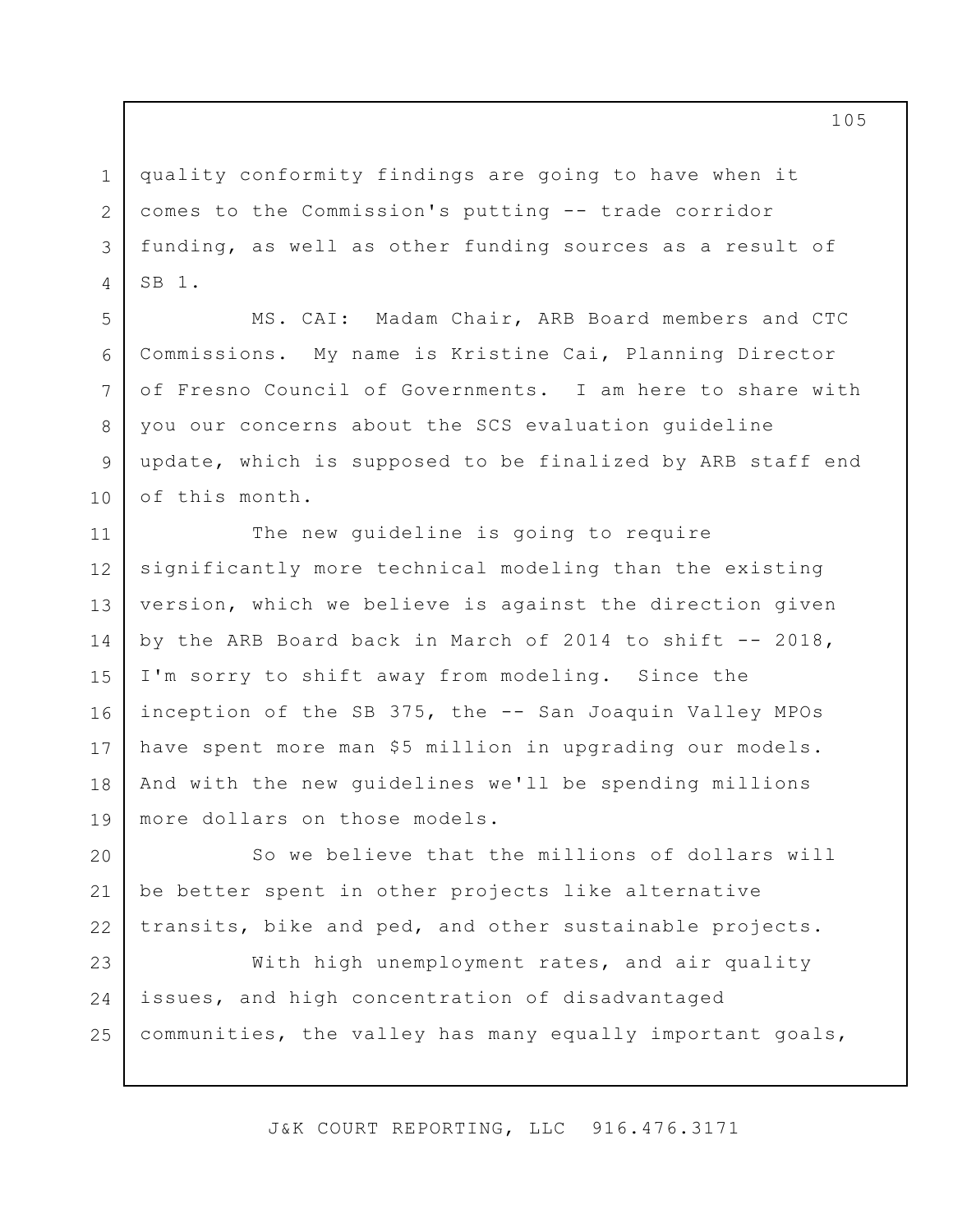such as economic development, job creation, et cetera.

So we would like to work with the State on these issues.

Thank you.

1

2

3

4

5

6

7

8

9

10

11

MR. BALL: Thank you, Chair, Committee members. Rob Ball, Deputy Director at Kern Council of Governments.

And I concur with our previous presenters from the San Joaquin Valley. Just some additional comments related to the guidelines. We need to avoid the potential of conflicting guidance by incorporating this SCS guidance into the RTP guidelines that are adopted by the CTC.

Two, we need to tailor the thoroughness of the review that we're going through on these Sustainable Communities Strategies, depending on how close a region is to achieving their target. And that if they're exceeding it by a large amount, they don't need to spend the additional five months of analysis on little items that might just make a minor change. 12 13 14 15 16 17 18

And then finally, three, the valley is committed to meeting our ambitious targets, even with or without the CAFE standards. But about the same time CARB began reviewing our SCS, 200 Bird scooters were dropped in downtown Bakersfield. And we've now seen over 20,000 transcription -- zero-emission trips happen within Bakersfield since our SCS started review. 19 20 21 22 23 24 25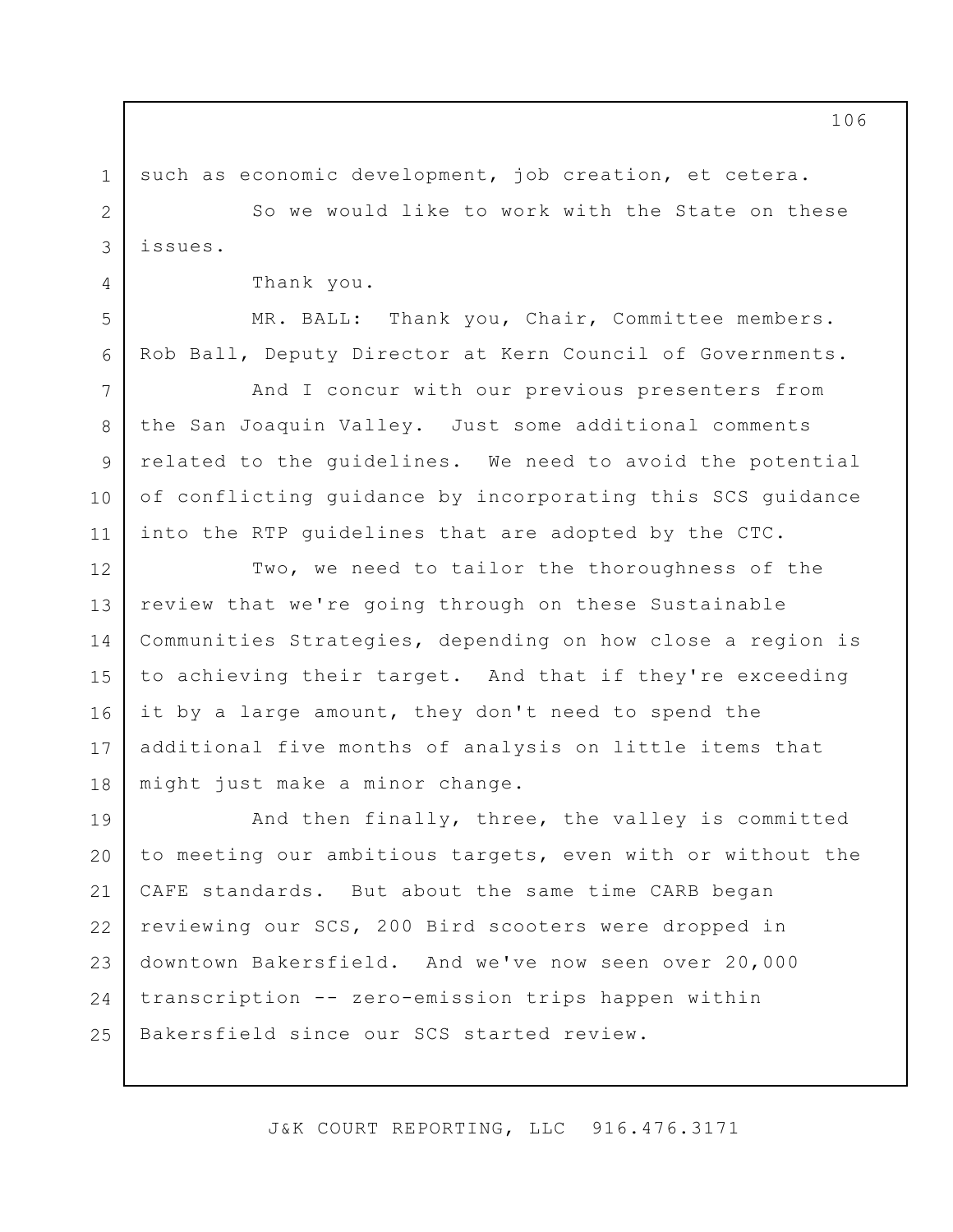1 2

3

4

5

6

25

So that concludes my comments. Thanks.

ARB CHAIR NICHOLS: You guys are doing great staying within the time limits. Thank you.

MR. STONE: Good afternoon. Dylon Stone, Madera County Transportation Commission. I, too, have some concerns about the proposed guidelines.

I'm a modeler. I work on the RTP and conformity analysis, the GHG analysis for our county, among many other things. We have a very small staff. We're the smallest MPO in the state. I'm concerned with the amount of additional work this looks like it will be and to what end, when I can see our finite resources going towards meaningful implementation of these innovative strategies we're talking about. With our finite resources, I'm really concerned we're going to be in an either/or situation when both of these things have a great affect on each other. 7 8 9 10 11 12 13 14 15 16 17

And I believe our comments should warrant the consideration of CARB, and I'd like to see action that indicates that they do. Thank you for receiving my comments. 18 19 20 21

MR. CORLESS: That was impressive. Can I take Dylon's 20 seconds on that one? 22 23 24

(Laughter.)

MR. CORLESS: I'd just like add on to my...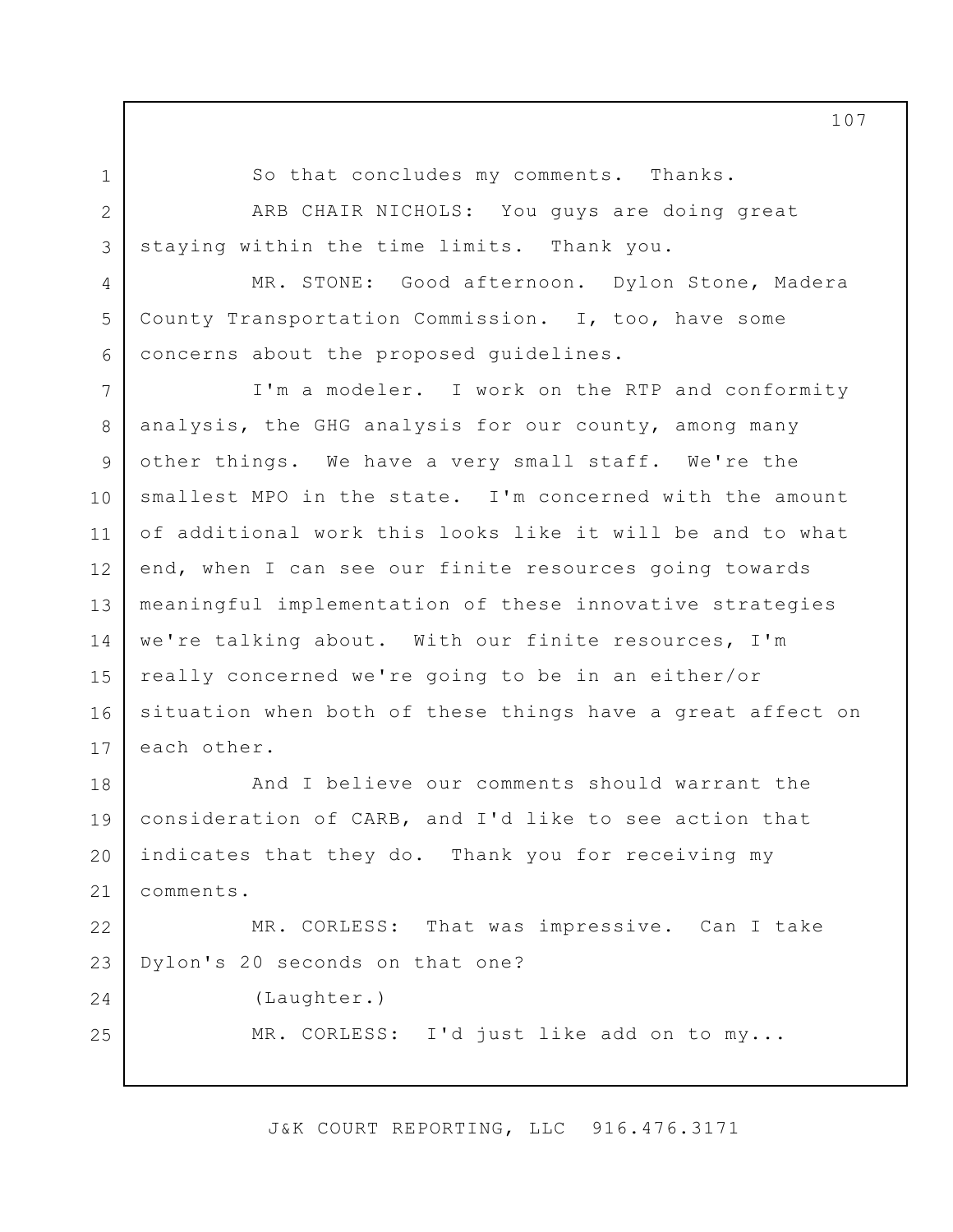1

(Laughter.)

MR. CORLESS: Three quick points. James Corless, Executive Director of the Sacramento Area Council of Governments. You have heard, and I know you know, about the SAFE Vehicle Rule that's coming out of Congress. And I just want to impress upon all of us, if we go into any kind of conformity lapse, it is economic pain across the State. And we are here, as all the MPOs, to help you get that message to Congress. And our whole delegation, entire delegation, we need to make sure this doesn't happen. 2 3 4 5 6 7 8 9 10 11

Second, pilot projects, demonstration projects. I want to give lots of credit to a lot of my partners here locally in the Sacramento region, whether it's the West Sacramento ridesharing, whether it's microtransit pioneered by Regional Transit right here in some of the poorest communities in our region. We have a real opportunity and a challenge to try to figure out how low-income communities can take advantage of some of these new demonstration projects and microtransit. 12 13 14 15 16 17 18 19 20

And finally, both from the State and the federal level, if we want innovation, you have to make it easy. We have been denied spending federal air quality funds on some of our most innovative projects. 21 22 23 24

25

Thank you.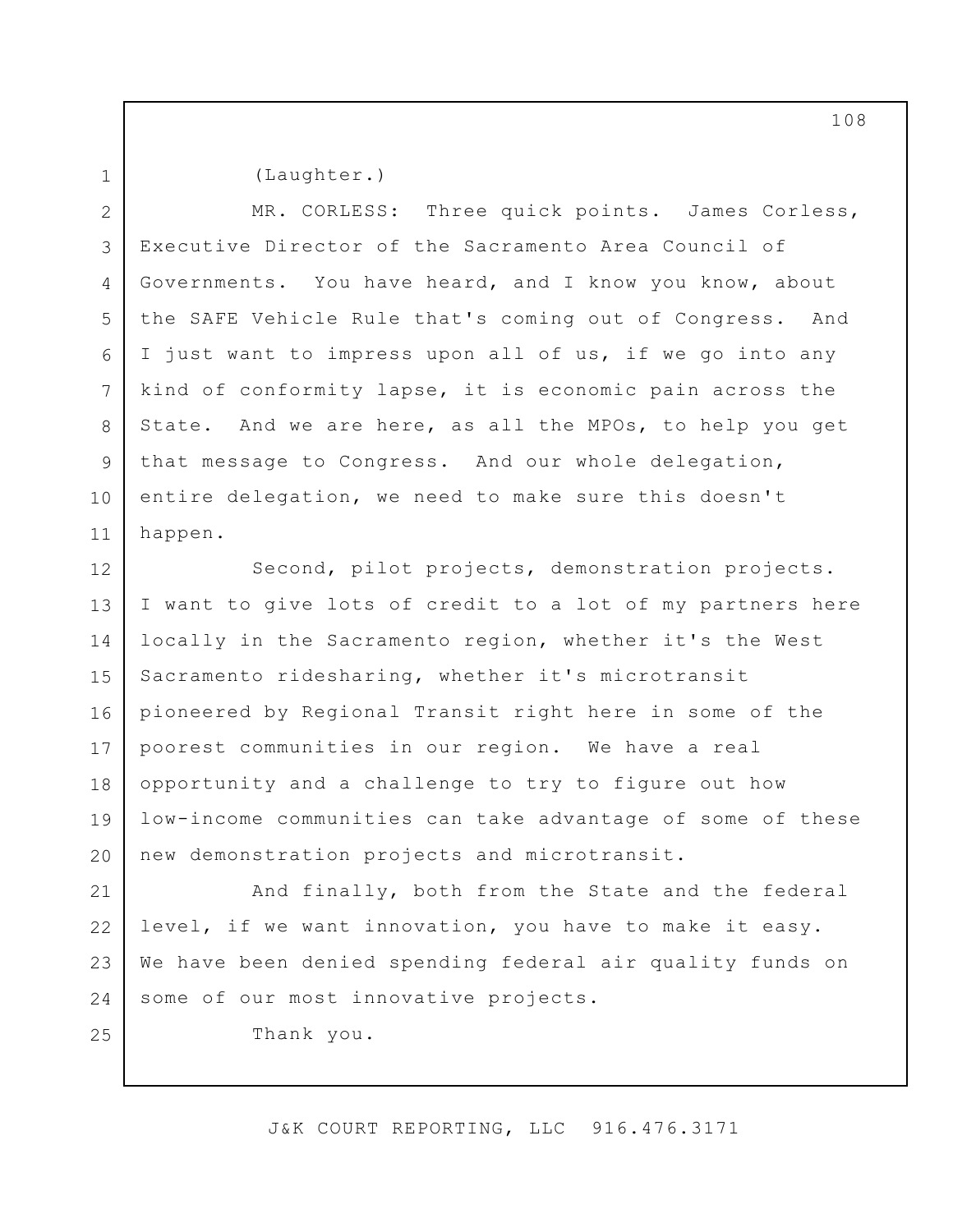MS. KAWADA: Hi. I'm Kim Kawada, Chief Deputy Executive Director for SANDAG. I just want to touch I know on the SAFE Vehicle Rule. You've heard a lot about it. I just wanted to give you some sort of local color. It does have impacts because of the latest planning assumptions and what would need to be done in terms of the model that affects both our long-range transportation process and how we can meet, you know, our -- the greenhouse gas reduction targets. 3 6

And it has very real immediate impacts potentially on projects in our TIP: our largest public transit project, our \$2 billion light rail extension, which is midway through construction; a South Bay Rapid Project, which was funded by TRCP projects; our North Coast Corridor Project, which has been held as a model for collaboration in terms of rail, and highway, and environmental. 10 11 12 13 14 15 16 17

Those are some of the projects that are at risk if we don't address this rulemaking and how it affects sort of planning, and transportation program, in California. So we look forward to working with everyone in terms of this and urge you to basically work with local agencies and regional agencies to figure this out. 18 19 20 21 22 23

Thank you.

1

2

4

5

7

8

9

24

25

MS. TAYLOR: Thank you. Tanisha Taylor, CALCOG.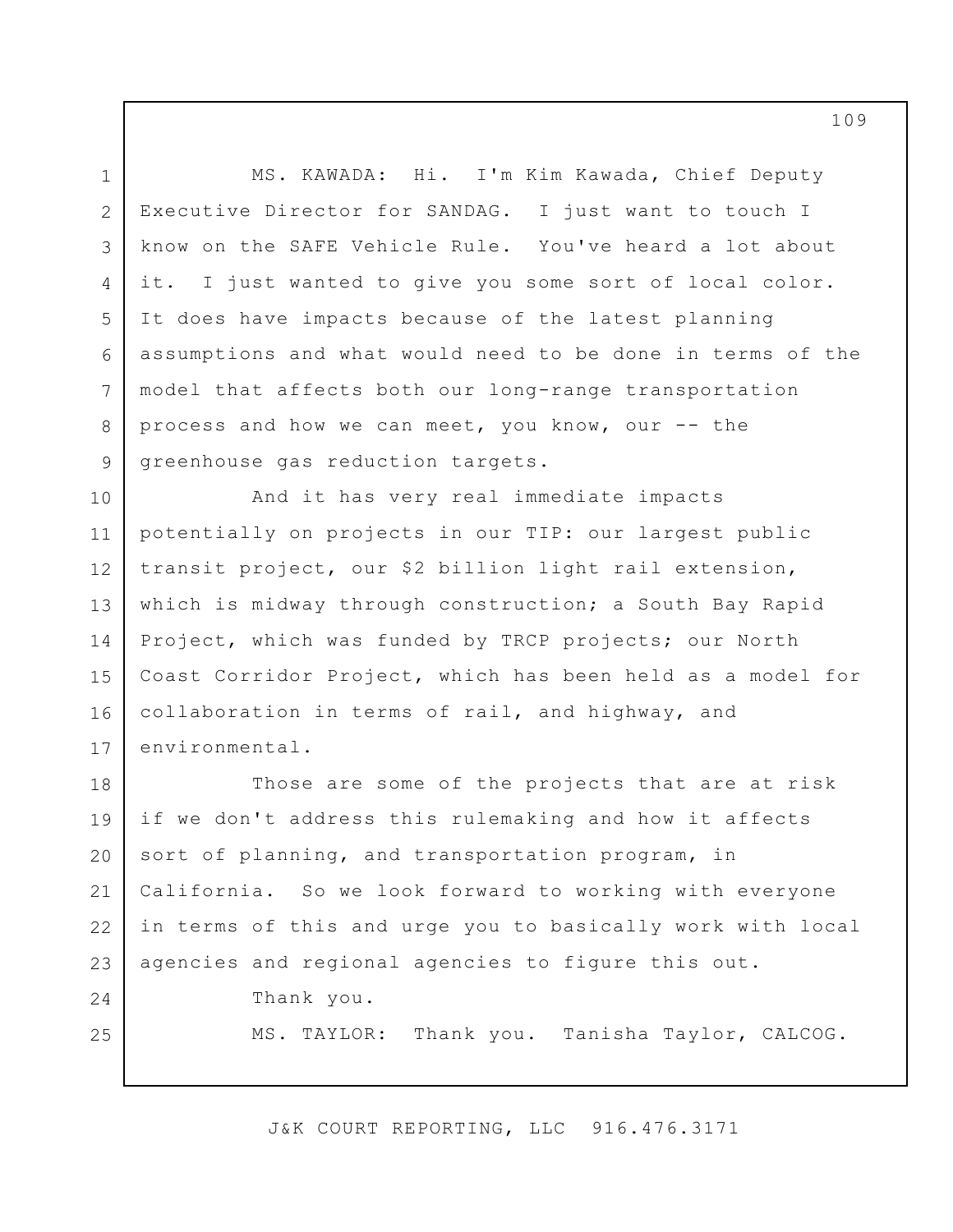You've heard from many of our members about the SAFE Vehicle Rule. And I'm here to echo all of the things that they've said about the amount of concern and angst at the SAFE Vehicle Rule and the potential finalization of that rule has.

I stand here as a partner in that discussion and offer our services to help identify those -- the implications to the transportation system. We are working with our. MPO regions, as well as our rural regions. Chair Nichols, you identified that the MPOs would be impacted. But there are also some rural regions in the state that would be impacted by the SAFE Vehicle Rule. 6 12

As you've heard, the SAFE Vehicle Rule and finalization of that rule would have significant impacts on equity, GHG emissions, health, the transportation system, as well as the economy. And so again, we stand here with you as a partner in your discussions for the SAFE Vehicle Rule, and we look forward to working with you and your staff as you work towards workshop on identifying implications throughout the state. 13 14 15 16 17 18 19 20

Thank you.

1

2

3

4

5

7

8

9

10

11

21

MS. PFEFFER: Good afternoon. Thank you, Chairs, and commissioners, and board members. I'm Nancy Pfeffer with the Gateway Cities Council of Governments. We're in Southeast Los Angeles County. When you met together in 22 23 24 25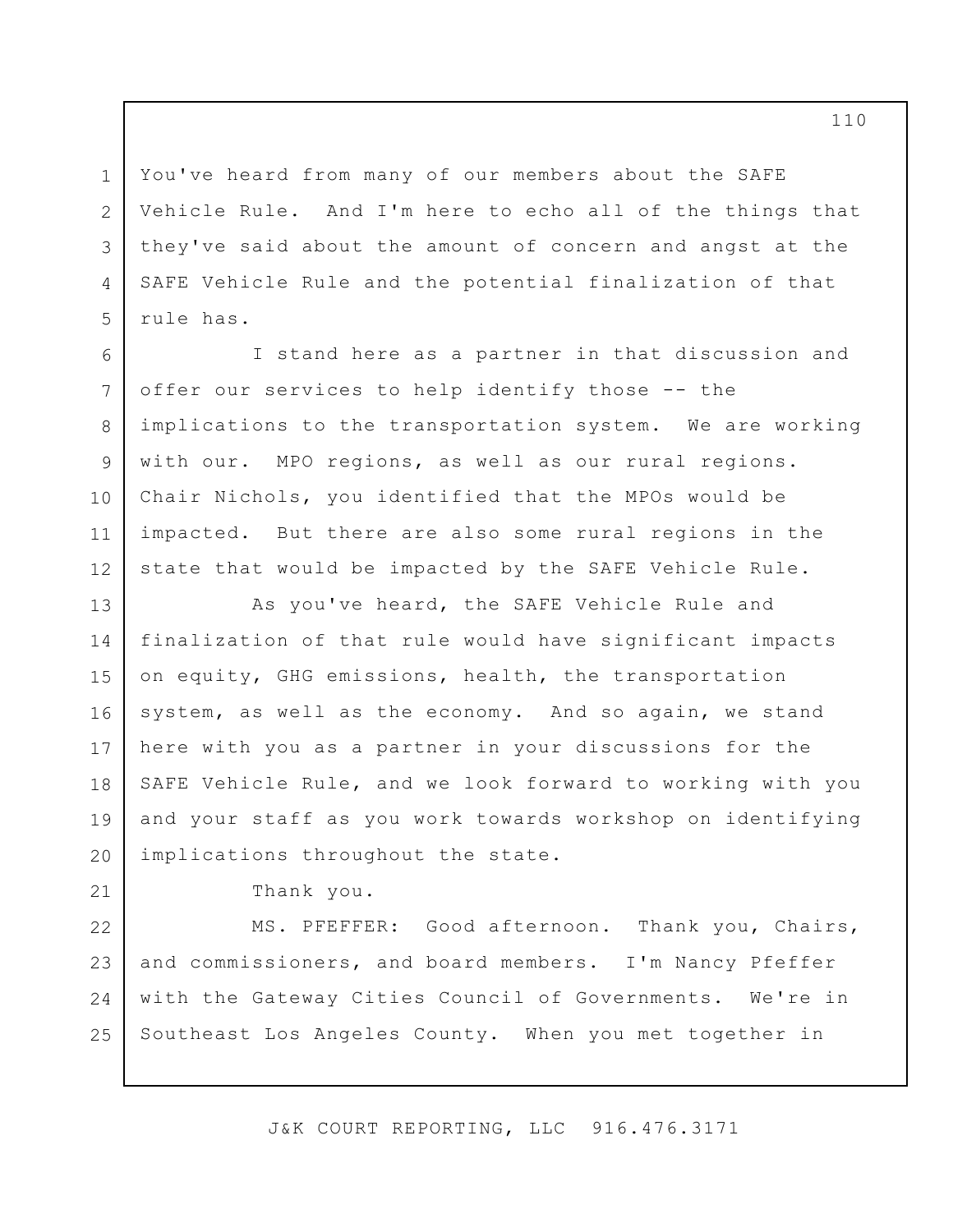December in Los Angeles, I spoke to you about an issue regarding the 710 freeway and the urgent need for interagency collaboration in order to ensure that we have clean trucks running on those -- on that freeway.

To clarify and update you on that, the EPA -- U.S. EPA is looking for a commitment from the agencies, especially from Metro, to include that Clean Truck Program as a programmatic part of the I-710 EIS/EIR. And we can't finalize the EIR without that commitment.

Metro has now come up with a draft memorandum of understanding that they would like to see implemented. The parties would include Metro, South Coast AQMD, Caltrans, SCAG, the Port of L.A., the Port of Long Beach, the Air Resources Board, and U.S. EPA Region 9. This is a really important opportunity for the State to show leadership and this need for collaboration. So that I hope that all of you will participate. I've spoken with some of you about it. And I hope that you'll support this collaboration and MOU. 10 11 12 13 14 15 16 17 18 19

20

1

2

3

4

5

6

7

8

9

Thank you.

MR. BOYCE: Bill Boyce with SMUD. I wanted to make two points today. The first point is SMUD is helping in the Sacramento community to stand up a new e-mobility center, where we're hoping to gather upwards of 60 to 70 million dollars to help attract private industry into 21 22 23 24 25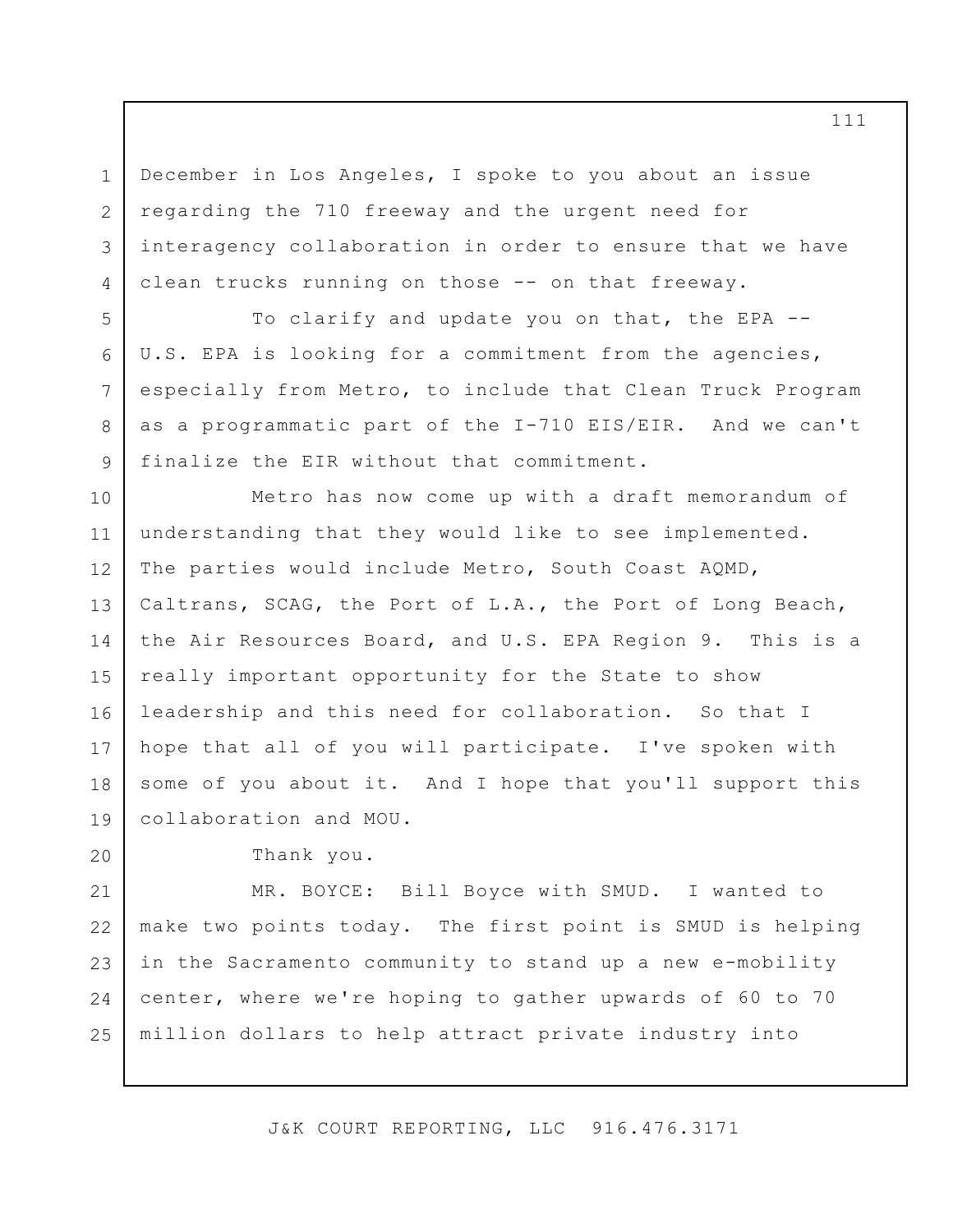Sacramento to work on a lot of these technologies, perform pilots, and help develop a lot of what we see today as coming in the future. As electricity gets used more and more as a fuel, we see this as a natural role for SMUD. So, we're doing that in concert with other partners, agencies, and the academic institutions in the country - region.

1

2

3

4

5

6

7

The last thing I want to say kind of builds off something that Kate Gordon said and Dr. Balmes said. We're also in the process of developing a whole series of low carbon fuel standard, low-income, disadvantaged community projects. And instead of just getting cars and charging infrastructure into these communities, we're also incorporating awareness, workforce development, and economic development in everyone of those. And I suggest that evaluation criteria like those in future projects should be included. 8 9 10 11 12 13 14 15 16 17

MR. MAGAVERN: Good afternoon, Bill Magavern with Coalition for Clean Air. I wanted to say first that I think potentially the greatest value of bringing these two agencies together would be the integration of State policy when it comes to, on the one hand transportation funding, and on the other emissions, from both an air quality and a climate perspective. I think that's why the Legislature wanted you to come together. So as you plan your future 18 19 20 21 22 23 24 25

J&K COURT REPORTING, LLC 916.476.3171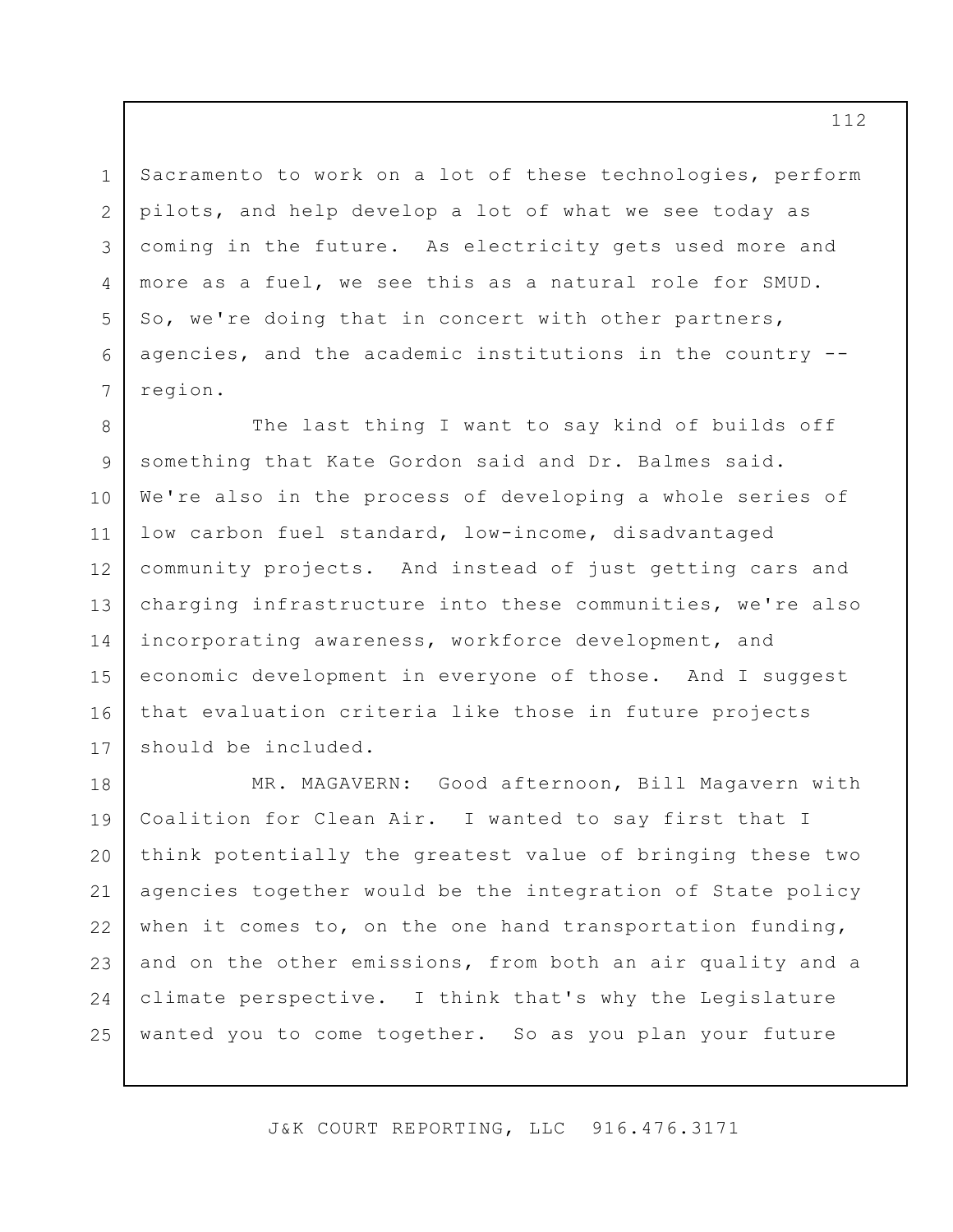meetings, I hope that we'll closer to that integration that's been sorely lacking in State policy. 1 2

Secondly, earlier, the issue of the Low NOx Truck Standard came up, and I wanted to say that's something that we strongly support. We've met with CARB staff already and look forward to continuing to work on lowering the emissions coming from trucks and other heavy-duty vehicles.

On autonomous vehicles, we support the State principles and really everything that Chris Ganson said in his presentation. On the related topic of transportation network carriers, we know that San Francisco and Los Angeles, maybe others, are looking at taxing the TNCs. And we've ordered them to tier those taxes, so that a shared zero-emission ride would be the most lightly taxed. 9 10 11 12 13 14 15

So I would urge both agencies to weigh-in with local governments that are considering those taxes. 16 17

Thank you.

3

4

5

6

7

8

18

MS. WISE: Hi. Ella Wise from Climate Plan, a network of more than 50 organizations statewide working for equitable sustainable healthy communities. We submitted a letter, and I'll just reflect some of the comments from that letter. 19 20 21 22 23

We really appreciate the discussion and support using new mobility to achieve our goals. But the -- but 24 25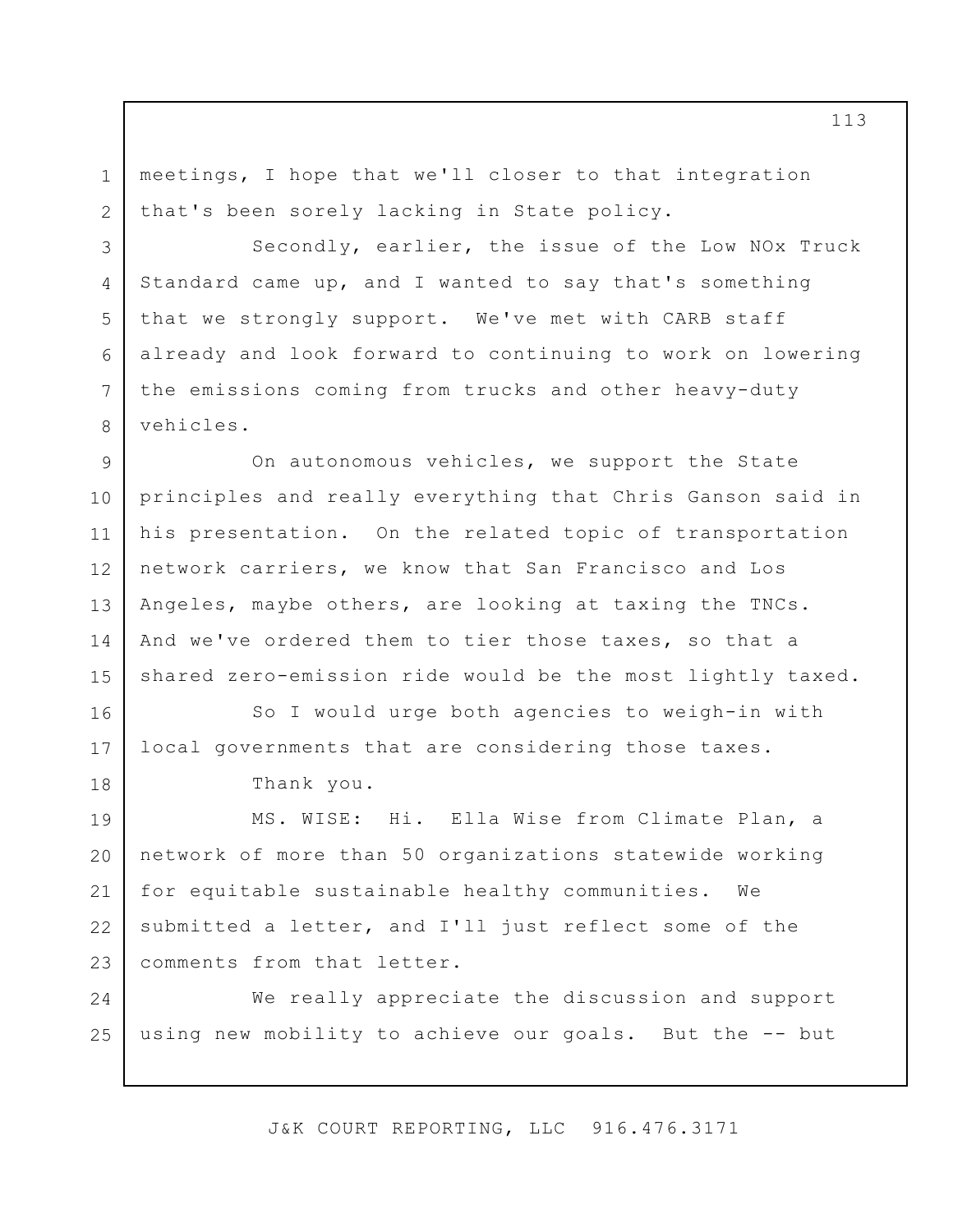new mobility will only really work within a context of sustainable land use, multi-modal system, equitable economy. And that's the power that we have today in these two entities, these two agencies is to effect that greater context. So as others have said, let's maintain focus on aligning our state transportation dollars with our state claim and equity goals. And there's great opportunity to do so. 1 2 3 4 5 6 7

Director Bransen gave a great update about the CTC's work. I don't know about you, but I'm hungry for immediate action today after this long good discussion. There is opportunity to do that in the SB 1 funding guidelines. And I encourage you all to consider that as an opportunity for collaborative action. 9 10 11 12 13 14

15

8

Thanks very much.

MR. HAMILTON: Good afternoon. Kevin Hamilton with Central California Asthma Collaborative here to speak for the San Joaquin Valley environmental justice community on these particular issues, and especially the rural communities that are often left behind in these conversations. 16 17 18 19 20 21

And it was great to hear members of the Commission and Air Resources Board raise those communities and their concerns. I heard the Green Raiteros program mentioned. It's a great pilot, because it's built inside 22 23 24 25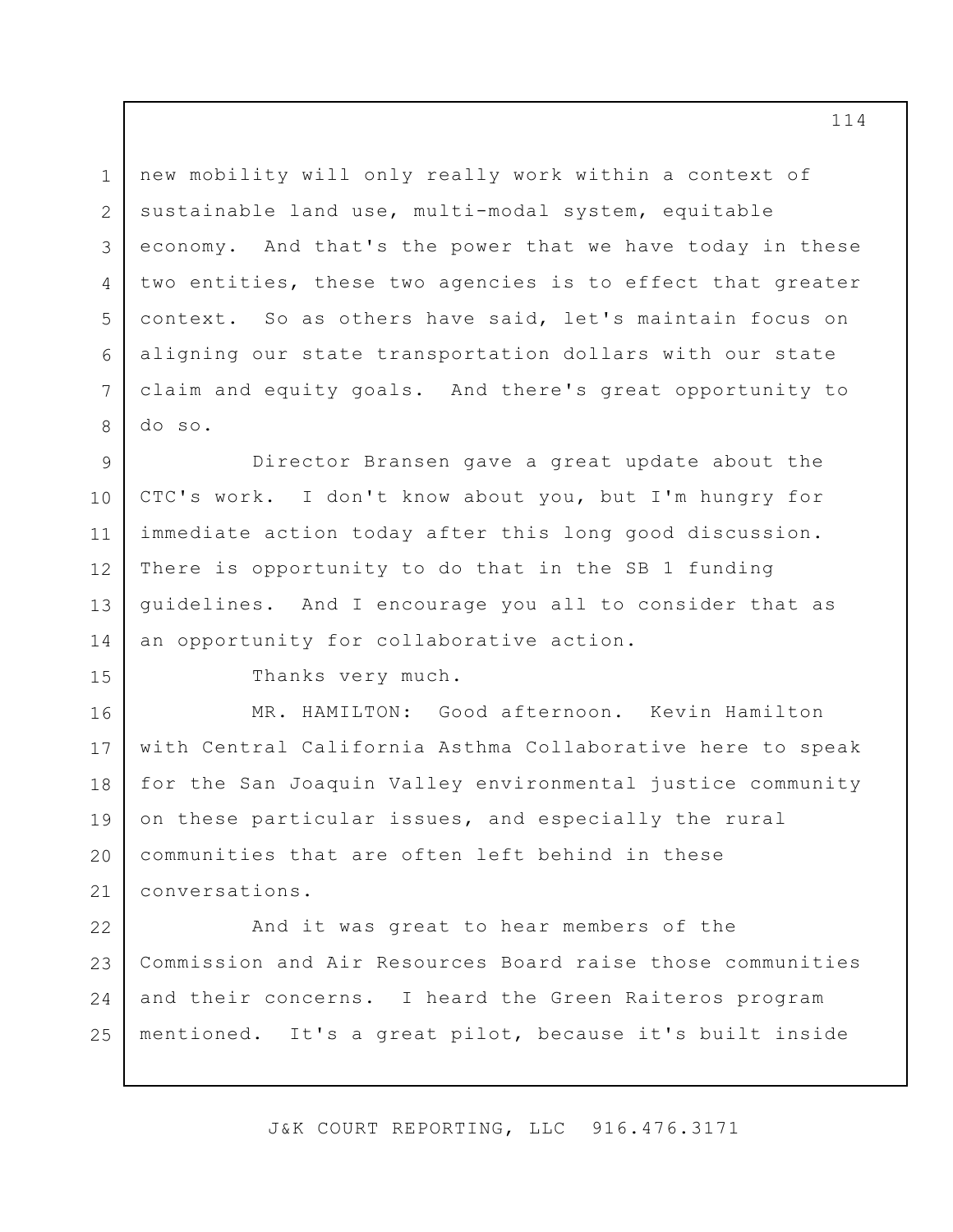the county COGs and the FTCA in Fresno County. So it does have that kind of durability and evaluative ability to be able to be -- cookie cuttered around the region.

Also, Imperial County has come up with some really beautiful strategies to get people to work and to school and focus on those areas with low-emission, zero-emission transport of varying types. So we need to learn from those counties in the efforts they've made in getting the rural communities connected to work, and to education, and to medical visits. And these are the most critical things for them.

We tend to want to take them shopping I've noticed with our transportation systems, and that needs to stop. 12 13 14

Last but not least, we need three commissions in this meeting. What you're lacking here is the CEC. You altogether wield an incredible amount of money and an incredible amount of power. And without it working together collaboratively, we will never achieve any of these goals. 15 16 17 18 19 20

Thank you.

1

2

3

4

5

6

7

8

9

10

11

21

MS. McPEAK: Good afternoon. Sunne McPeak with the California Emerging Technology Fund, also representing 15 regional consortia for broadband, and about 100 community-based organizations that address the needs of 22 23 24 25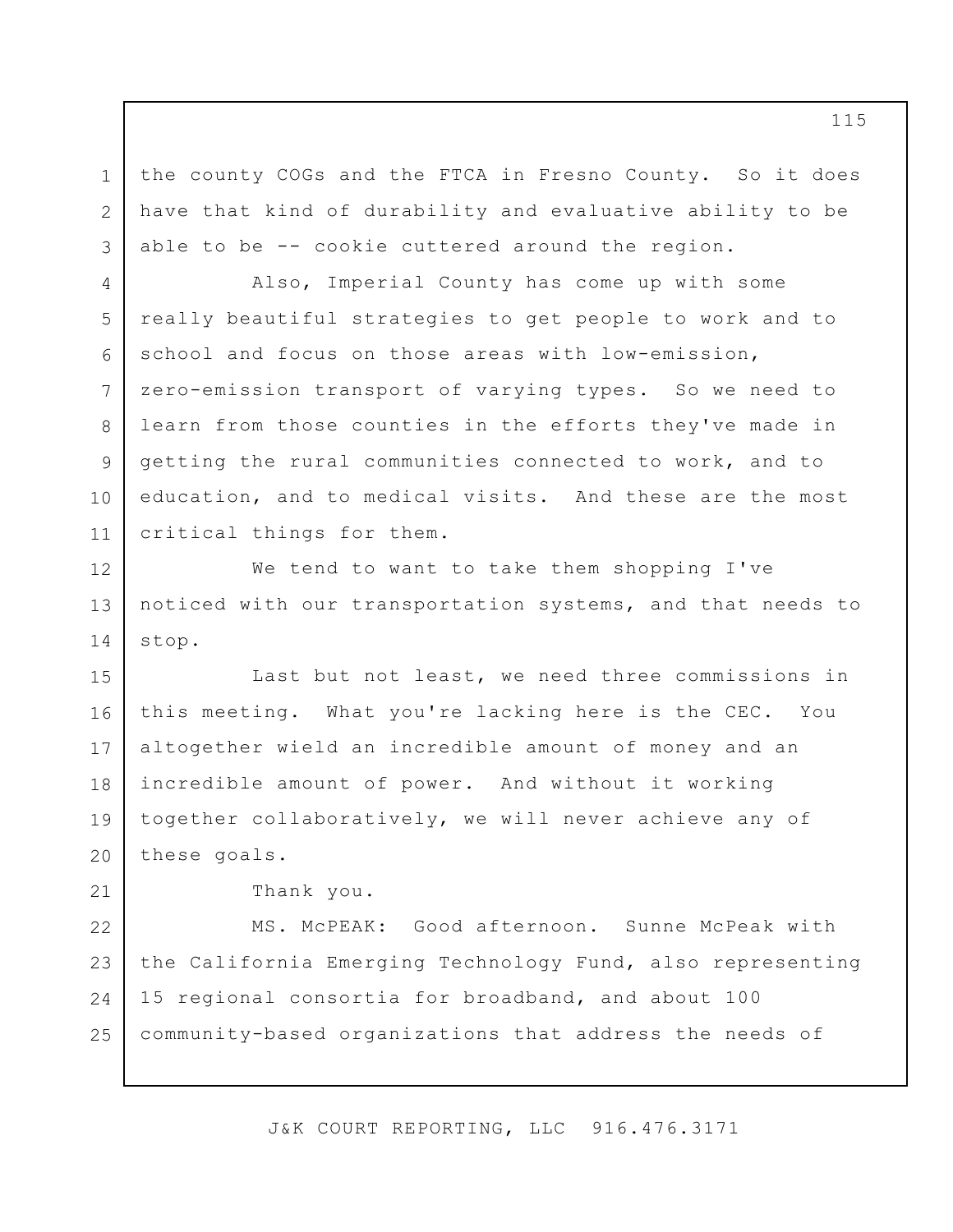the digitally disadvantaged, which are the same folks that are your disadvantaged communities you focus on. 1 2

3

4

5

6

7

We're here to say if Dr. Sperling had a fifth bullet on the list, it would be digital inclusion. That's the interface of transportation and air quality. When I was Secretary of BT&H, I used to say the best trip is a virtual trip.

If we want to relieve congestion and we want to relieve impacts on the environment, let's avoid a trip. And so we appreciate the California Transportation Commission actually recognizing strategic broadband corridors in corridor planning in the guidelines you adopted. 8 9 10 11 12 13

In November, the Air Resources Board listened to us, scratched your heads, and said staff go think about it. The CARB staff met with us yesterday. I think we're making progress. We're here to work with both commissions, and particularly the Strategic Growth Council on how our CBOs could work with the community organizations being funded there on digital inclusion. 14 15 16 17 18 19 20

May I say for the record, since I'm an old has-been in an administration, everything I said is true, except of all your other strategies, the one that is absolutely the most important is getting housing and land use right. We're never going to get to the greenhouse gas 21 22 23 24 25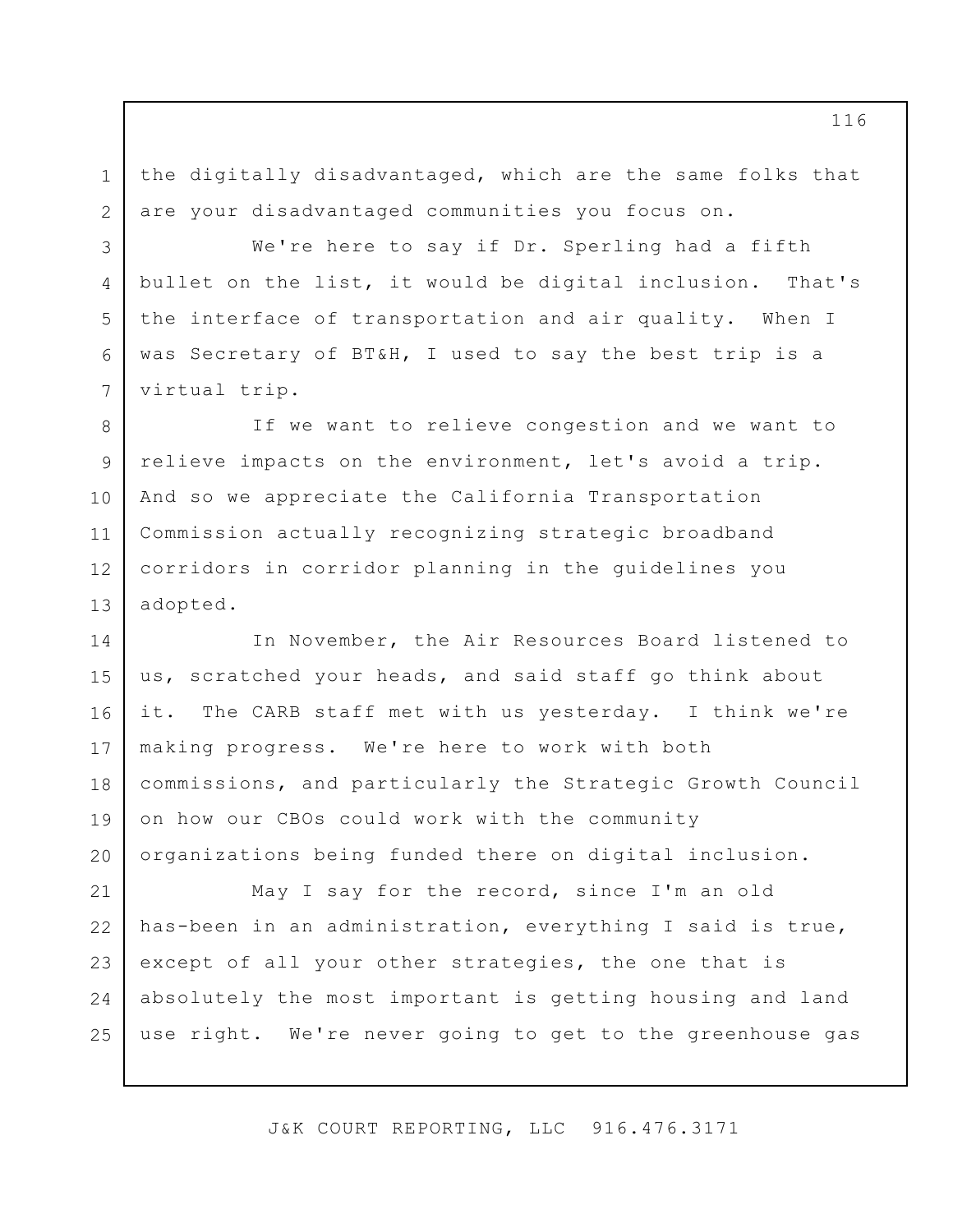emission reductions without adequate housing supply, and that means adequate land supply. So please take to heart all of that and get on with the action. I, too, am getting too old for this stuff (Laughter.) ARB CHAIR NICHOLS: Thank you. CTC COMMISSIONER GUARDINO: Should we all Commissioner Dunn to cross-examine her old boss? (Laughter.) ARB CHAIR NICHOLS: We were just -- we were commenting on -- yeah, what about BT&H. Okay. You guys. Take it outside. (Laughter.) MR. FLORES: Okay. I'm Chris Flores. I'll be -- I'm with Sacramento Regional Transit. I'll be brief as your last speaker. I want to thank the Commission and the Board for hosting important panel discussion. We're seeing great changes in mobility. And customers are demanding more. And Sac RT is listening to them. Last year, we launched three different various microtransit zones in disadvantaged communities, and with the goal of launching those with zero-emission vehicles. We -- prior to that, we implemented a mobile app 1 2 3 4 5 6 7 8 9 10 11 12 13 14 15 16 17 18 19 20 21 22 23 24 25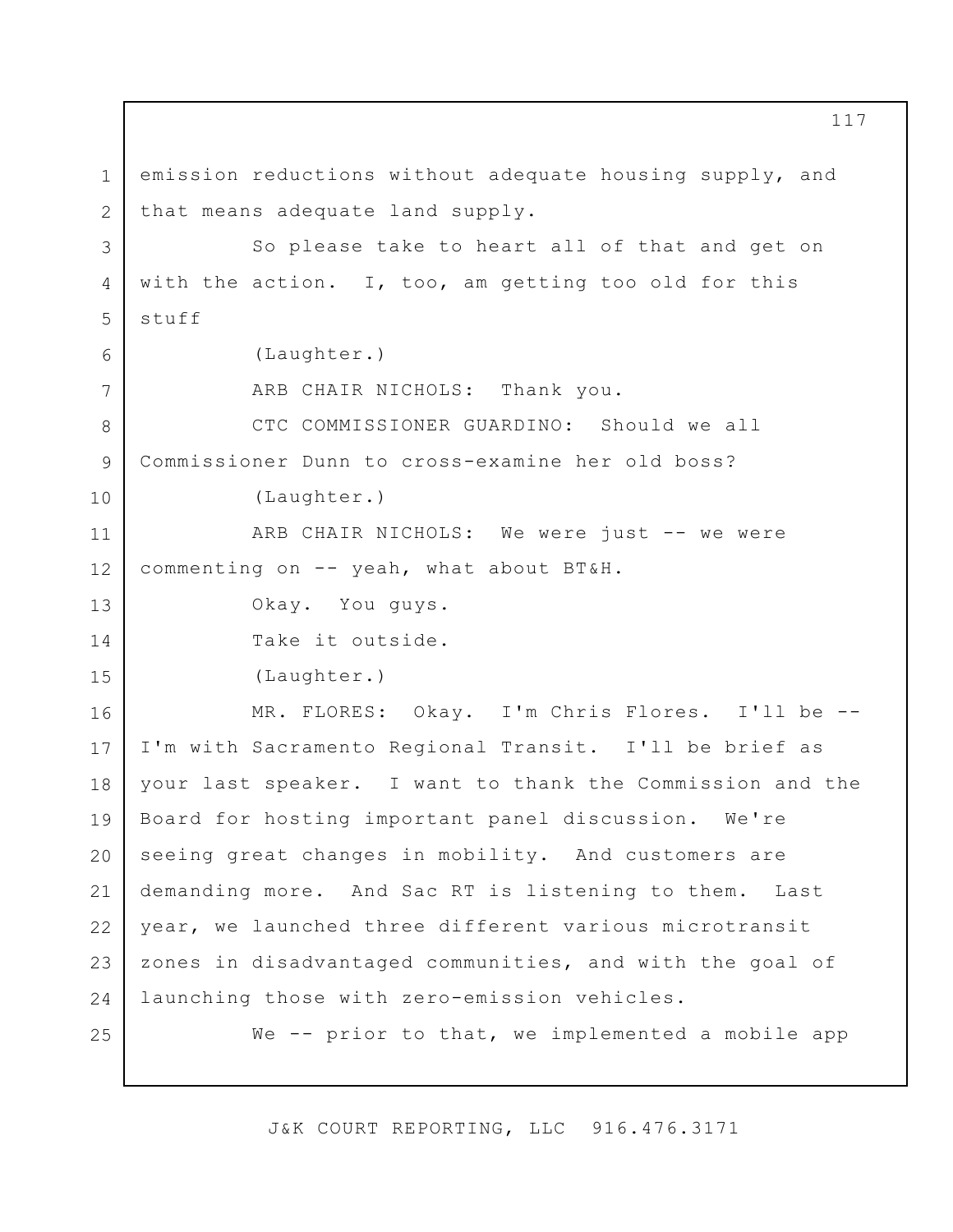to alert them the real-time arrival, so they can communicate to us on security concerns, and safety concerns, and allow them to buy fair payment not at the station. So we -- and then we will soon be transitioning to zero-emission vehicles prior to the State mandate.

Transit agencies are thinking innovatively and implementing. And we want to -- but we want to have as many -- we want to have a level playing field as we do so. So I hope as the Commission considers different policy considerations, they'll consider what our transportation goals are, and including the aging population, disadvantaged community, and disabled community as well. 6 12

Thank you.

1

2

3

4

5

7

8

9

10

11

13

ARB CHAIR NICHOLS: Okay. Thank you all very much. That was a terrific set of comments. And you all kept pretty close to the time deadline, as a result of which, we have a little bit more time if members of these two august bodes want to add any additional comments or questions. 14 15 16 17 18 19

Otherwise, we could actually close the meeting. But I do want to say -- and I'm open to anybody who wants to raise their hand and add some additional comments. But I want to say this has been, I think, our best meeting yet. I hope they continue on that trajectory. Fortunately for you all, at the next meeting, 20 21 22 23 24 25

J&K COURT REPORTING, LLC 916.476.3171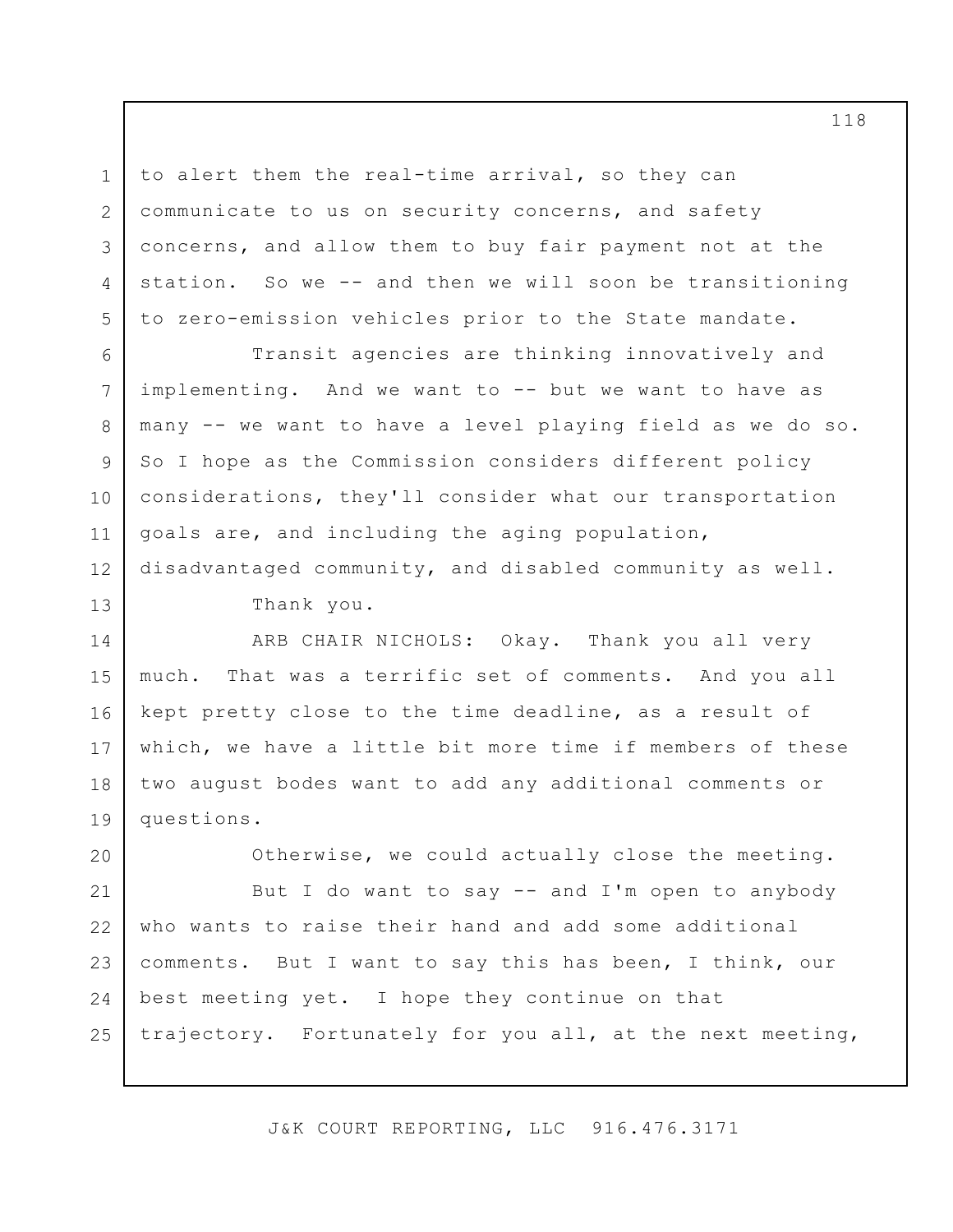you'll have Commissioner Inman in the Chair. So I'm sure she will crack the whip and get us working together before that meeting happens. 3

Do you have any comments you'd like to make at this point, Fran?

1

2

4

5

6

7

8

9

10

CTC CHAIR INMAN: I do have a reputation for being a little long. So I'll have to work on that. Mary, you did a much better job of keeping that timer going. I hate that sound personally, but that's just Fran and my lifestyle.

I've been taking a whole bunch of notes here. And just a couple of things I have  $-$  too, have also really, really enjoyed this. 11 12 13

A couple things to highlight. One, the sharing of what research we have now is something that we ought to be able to do immediately. And so I think on our short-term, and I actually offered that up the UC SB 1 ITS, whatever body that was, I was there. But I do think we need to share. And I have struggled with TRB forever, because we all go there, we get all excited, and then we come home and everybody goes back and we don't build on that, so let's share. 14 15 16 17 18 19 20 21 22

I also -- the best practices, the microtransit, a lot of discussion about what's going on. Let's figure out a beta -- a way to share that. I was just at a briefing 23 24 25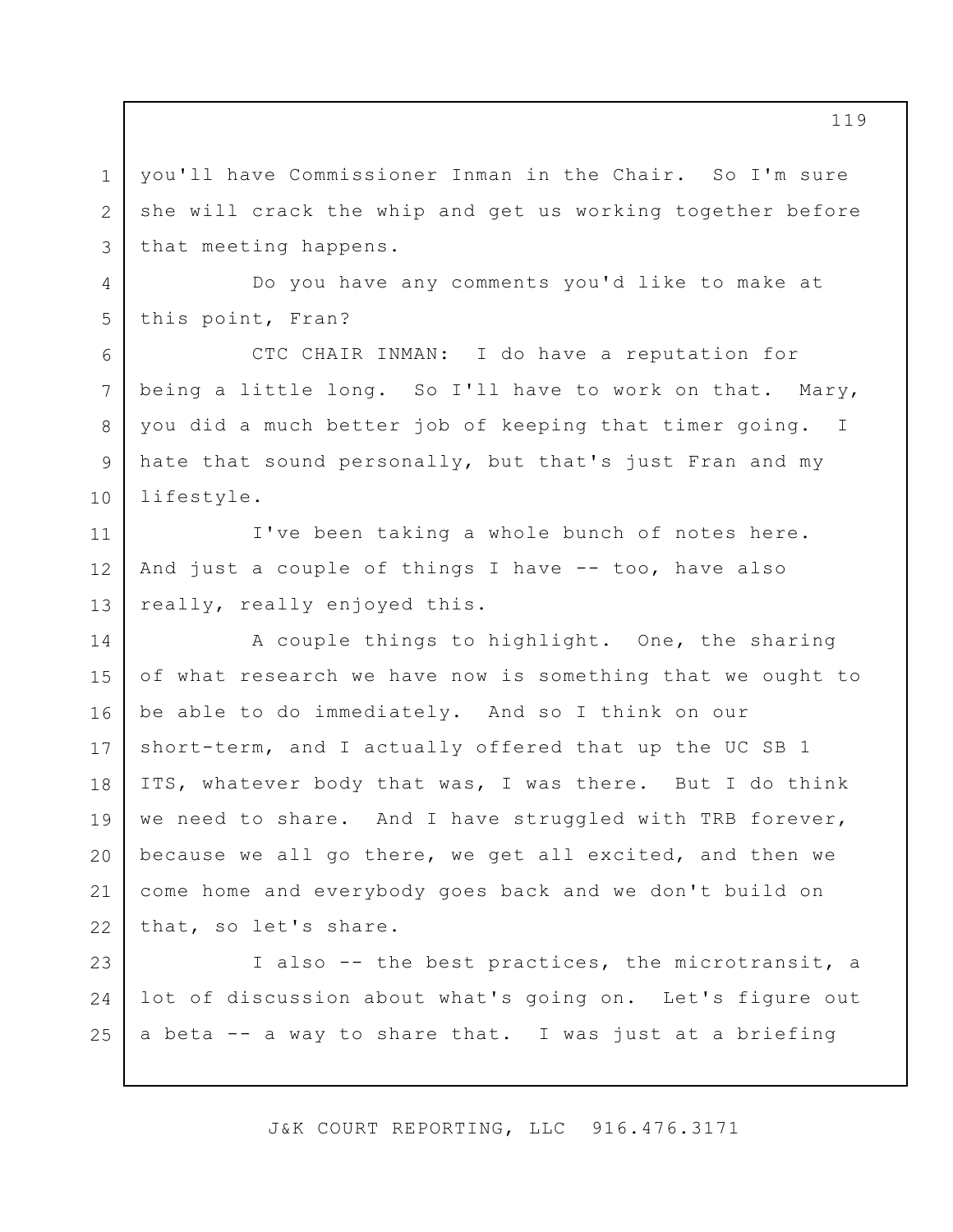with OC, Orange County Transportation Authority on the OC Flex, where they've had tremendous success. And I know that it's not one size fits all. But let's at least find a good way, so that people can have a good venue for sharing what they've found and the next region can say, oh, I could do something sort of like that.

1

2

3

4

5

6

7

8

9

10

11

12

13

14

And then I think also just want to reinforce engaging our private sector partners early, because a lot of them are really pushing the bar for all of us. We would not have transportation network companies, in my opinion, if it was left to us. They came to us.

And they came to us because we had a sector that hadn't reinvented itself in a very long time. And the customer service level was kind of missing in my opinion.

So I think it's -- you know, let's get those folks, let's listen, and learn. 15 16

And then I also -- I think it was, but it might have been Laura, one of you, really talked about marketing. And we have chided ourself on the transportation sector. We tend to be having -- have a lot of engineering focus. And we're lousy marketers. And I think we all need to improve our communication talking to our residents, our clients, whatever label we're going to put on our communities. But I think we really do have to raise the awareness, do a better job of communicating 17 18 19 20 21 22 23 24 25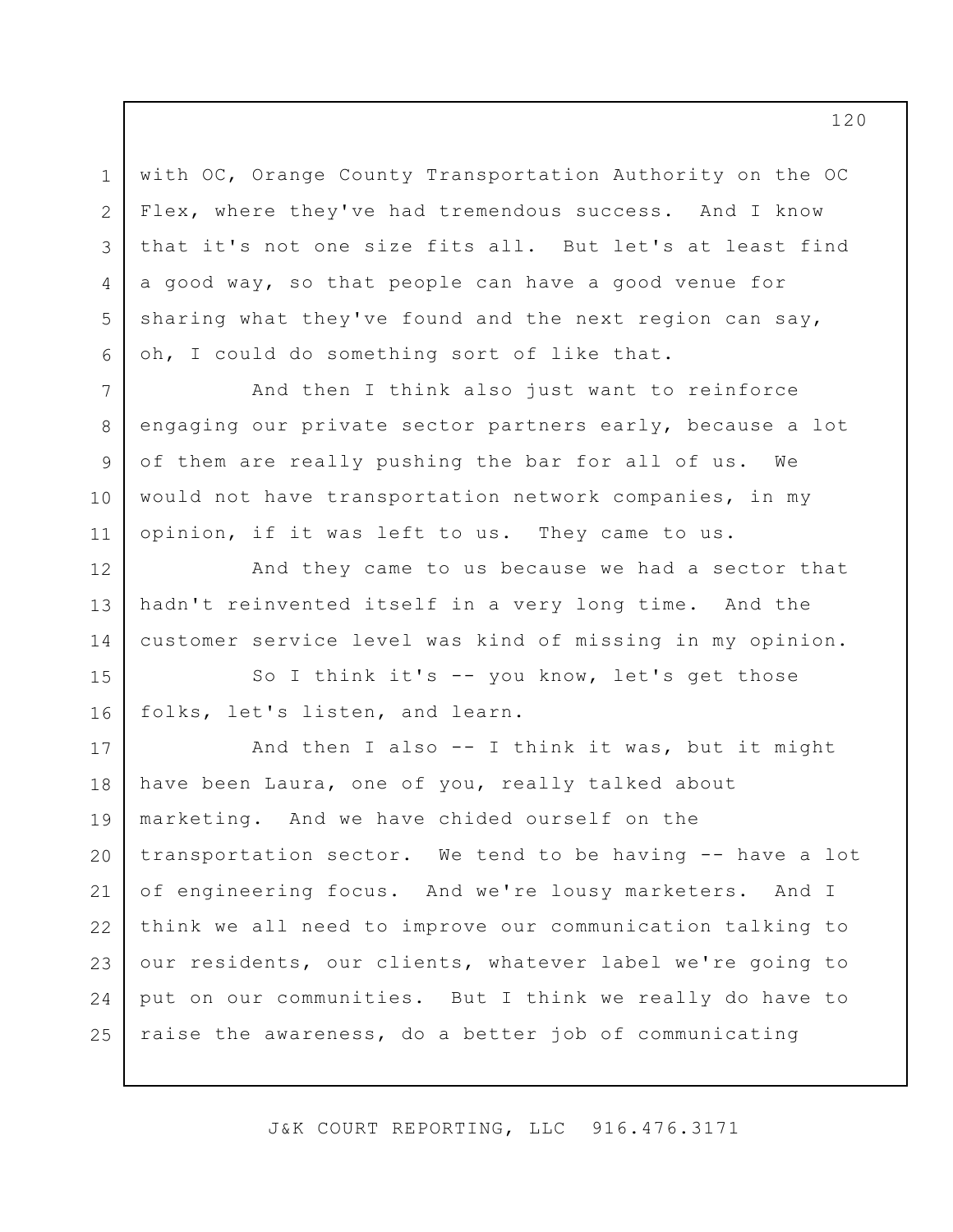effectively to get our multiple solutions.

1

And then just in closing, I think it was this week, but it might have been last, I listening to NPR about the robots on the college campus. So the whole time today when we're having this discussion - and I appreciate Dan is going to do a special goods movement day, so we didn't talk about that today - but I could just see all these robots running around campus, which what I'm hearing now is that they're very accepted by the students. And that's how you order your coffee and everything. 2 3 4 5 6 7 8 9 10

And I'm thinking, holy cow, we're trying to figure this out for our communities. And we probably don't know what's hit us yet when it comes to this wonderful world in front of us. So, thank you, Chair Nichols. And with that I'll thank everybody. 11 12 13 14 15

ARB CHAIR NICHOLS: Thank you for those comments. We do have an awesome responsibility and opportunity to educate ourselves and try to figure out how we can disseminate the information. I was about to say something very similar to what you said about the fact that the State is pretty good at investing in projects, and in building things, not so good at figuring out to get the information out to the people who need and want it. 16 17 18 19 20 21 22 23

And I think that's a topic which we could use all, perhaps some education on. But certainly the area 24 25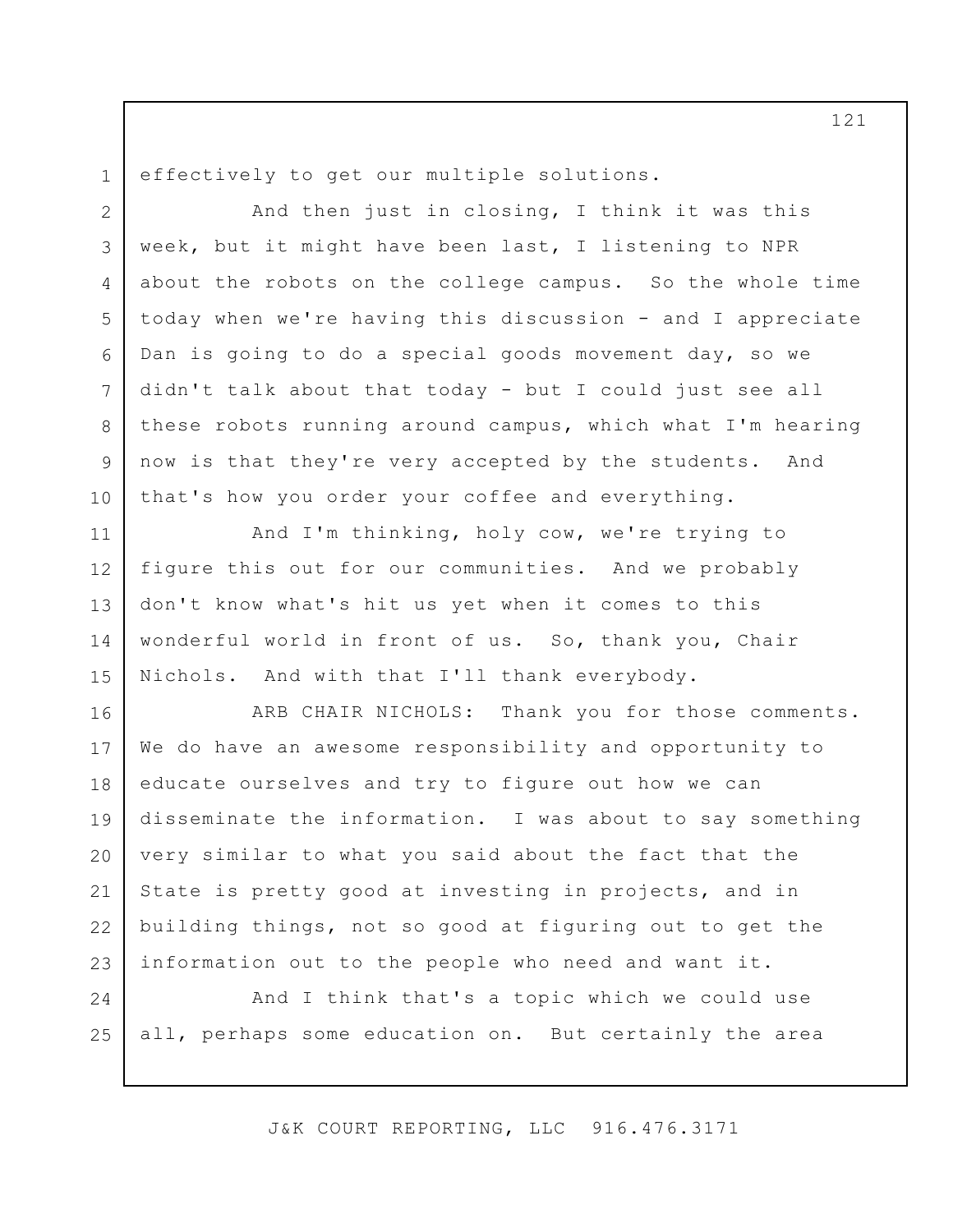that Mr. Guardino represents is one that has had unique success in working its way into people's minds. And maybe we should try to engage with them.

CTC CHAIR INMAN: They call it go to market and land and expand. So I do know a few words of your lingo, Carl.

(Laughter.)

1

2

3

4

5

6

7

8

9

10

ARB CHAIR NICHOLS: Okay. Oh, Yes. Sorry. You're hidden behind the microphone, I quess. CTC VICE CHAIR VAN KONYNENBURG: Thank you.

Well, I want to just thank again Dr. Sperling. And I think we did a good job today looking down the road. However, I think we did a really not so good job dealing with some issues that are right in front of us. The SAFE Vehicle Rule and the draft SCS evaluation guidelines are right in front of us. And if we don't handle those correctly, they could stop a lot of our agencies from doing the things that we expect them to do. And I'm concerned and Director Corley -- Corey, I appreciate your earlier statement. 11 12 13 14 15 16 17 18 19 20

However, 18 MPOs have sent in a letter expressing deep concerns about how the evaluation guidelines will be done, and they don't feel like they've been heard. This Board, the ARB Board, gave direction to staff last March. And those -- that direction included that those evaluation 21 22 23 24 25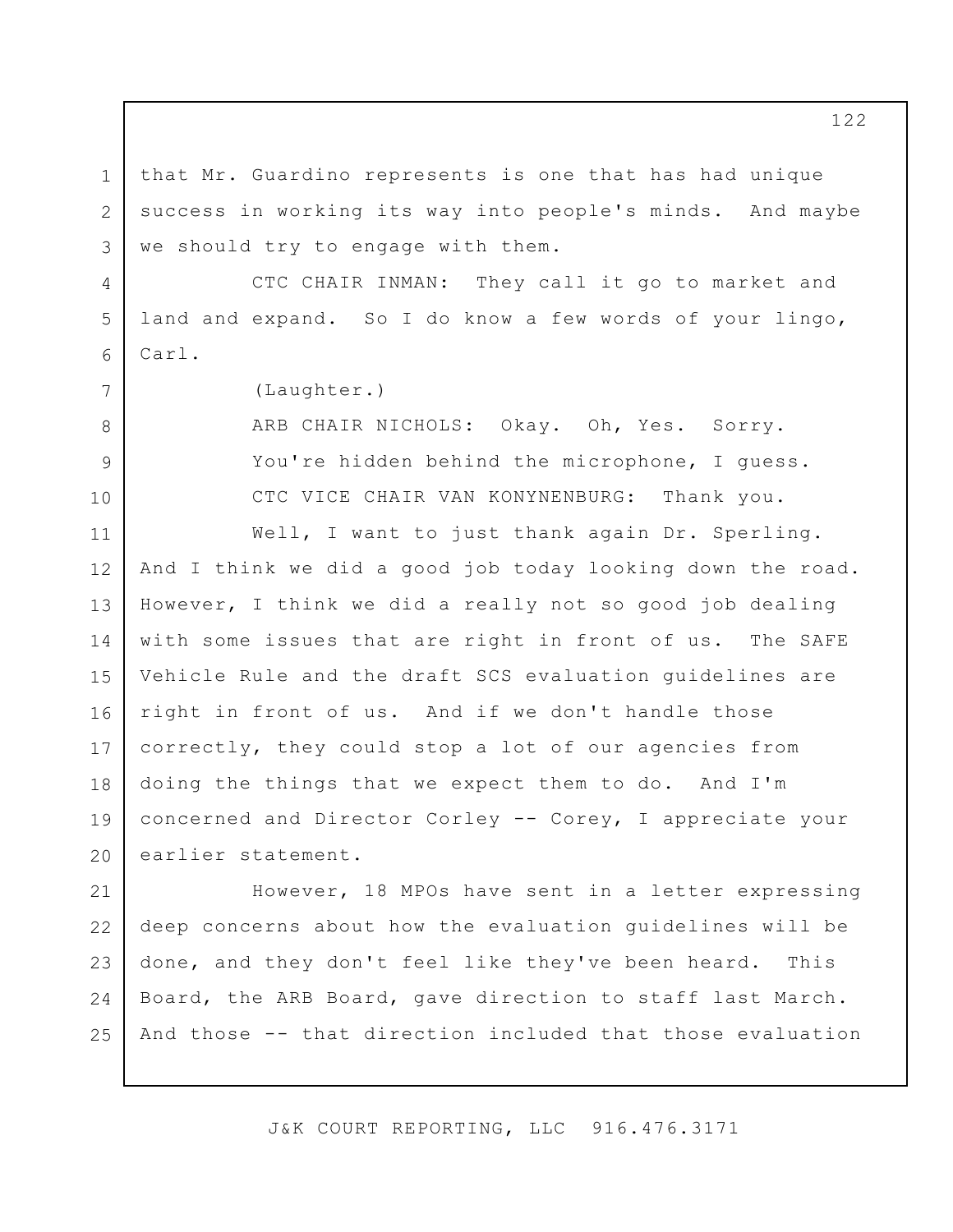guidelines would be on strategies, actions, and investments. And yet, the current guidelines are all based upon modeling. And these MPOs, especially the smaller ones, have very limited resources.

1

2

3

4

5

6

7

8

9

10

11

12

I'm concerned about our two agencies working together going forward. I don't -- I don't -- I don't think we're doing such a good job so far. I don't think we're hearing each other. I want us to be successful. I want us to improve the lives of Californians. Right now, I'm not sure we're doing that. I think we're doing a good job at looking out far. But right in front of us, there's a lot of pent up frustration inside this room.

And I'm laying it out on the table. And maybe this is not the right forum. But there's a lot of pent up frustration that we're not hearing each other and we're not listening empathetic to each other. 13 14 15 16

You heard a lot of comments from different MPOs who are very concerned about these two issues, and they don't feel like they've been heard. So my question is are these -- are these SCS evaluation guidelines, are they going to be adopted by staff or are they going to come back to your Board? 17 18 19 20 21 22

And number two, are they going to be done before -- you know, I'd like to have some more time for us to -- we've had two joint meetings where this topic has 23 24 25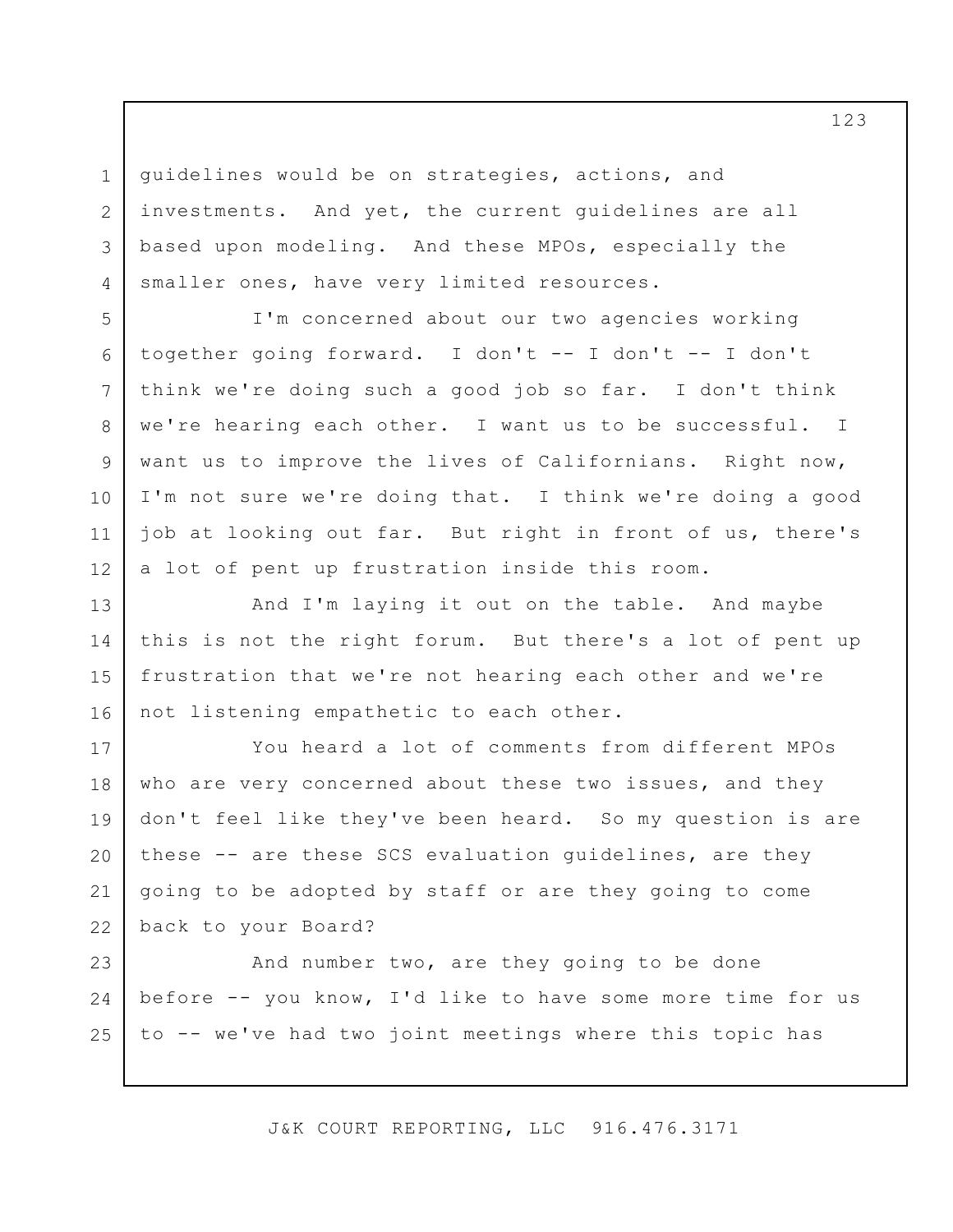been talked about by people -- members from the audience. And each time they've been desperately asking for more consideration on some items. And they feel like they've been shutdown. And I, for one, feel like they've shut them -- you've shut them down as well. 1 2 3 4 5

I've watched -- when they start speaking, everyone kind of either leaves the room or starts working on something else. So, Madam chair, I really want us to work together well. And I'm concerned that we need to do a better job of listening to each other and listening to the concerns that all of our collaborative partners have around these things. 6 7 8 9 10 11 12

So hopefully, I didn't foul the good feelings of the meeting, but I have to just tell you that I'm -- I've got some concerns. 13 14 15

ARB CHAIR NICHOLS: Well, you've expressed your concerns. And you've done it very eloquently and emotionally. 16 17 18

I feel on a personal level that there have been multiple meetings and multiple opportunities for staff to meet and talk to each other. And if the results are such that the people that you are attempting to speak for are not happy, that's too bad. But I don't know whether there's an answer to that or not. 19 20 21 22 23 24

25

However, given that you have taken the time of

J&K COURT REPORTING, LLC 916.476.3171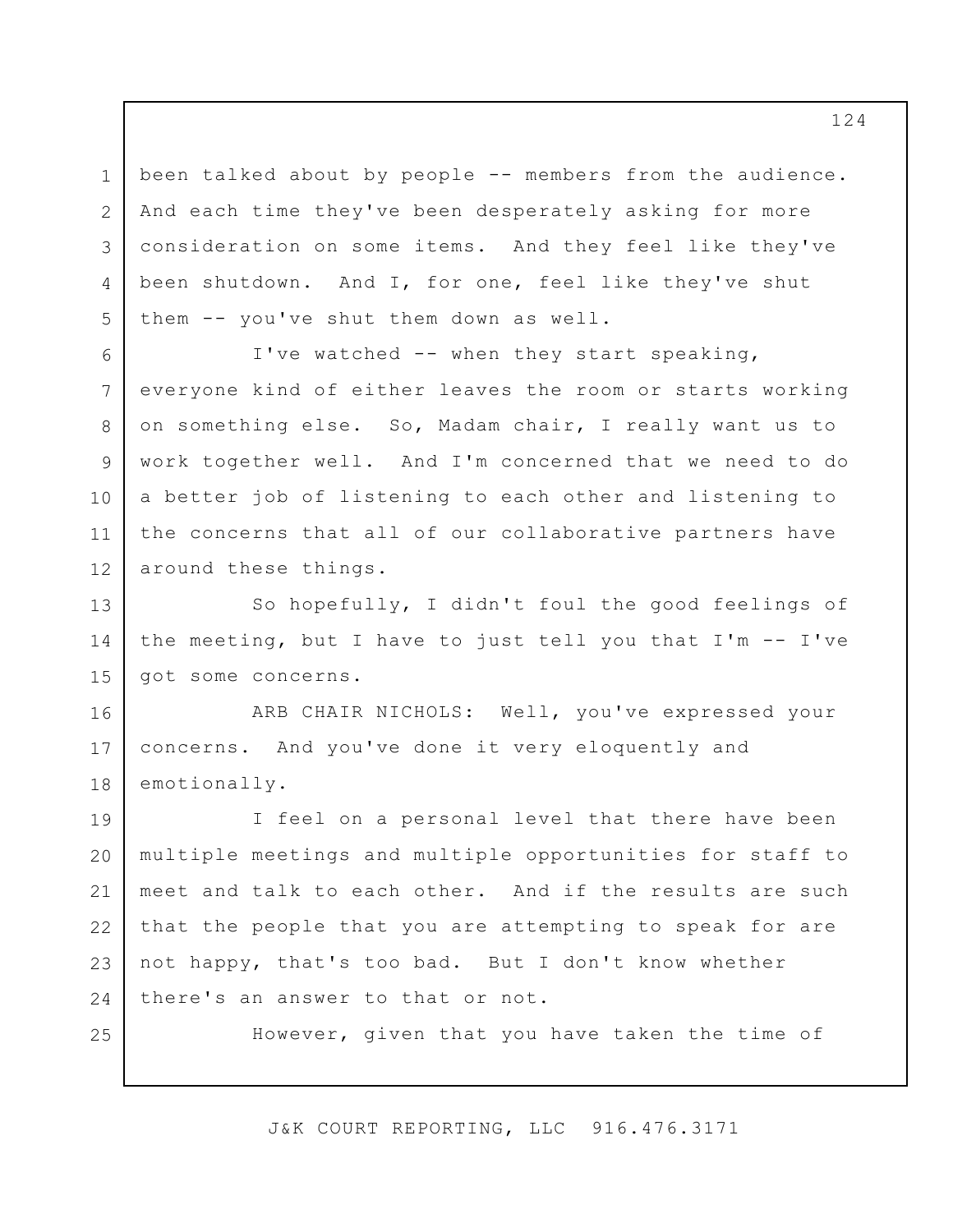the group and this meeting to raise those concerns, I think that what I should do, as the Chair of the Board, is to offer my personal commitment to sit, and listen, and attempt to see if there's someway that we can make those folks feel more like they've been heard and/or that there's a reason why what they're asking for isn't forthcoming. One way or another, I think this is an opportunity perhaps to have another conversation. Why shouldn't we do that? 1 2 3 4 5 6 7 8 9

So I will happily agree to meet with you and all those other people who came in here and explained, or tried to explain, what their concerns are, and we'll - we'll do our best to see if we can't make some progress. CTC VICE CHAIR VAN KONYNENBURG: Thank you. 10 11 12 13 14

> ARB CHAIR NICHOLS: You're very welcome. Fran.

15

16

CTC CHAIR INMAN: Yeah. I just -- on the SAFE Vehicle Rule, Mary, I think in the beginning when we talked about that, we said we'd kind of try to figure out how best to collectively mobilize folks. And I think the first ask we've had of the MPOs is give us some -- give us the project specifics, as best we know them. I'm convinced that the early list probably won't be all-inclusionary, because Vince Mammano is back there from Federal Highways. And he typically tells me don't worry, 17 18 19 20 21 22 23 24 25

J&K COURT REPORTING, LLC 916.476.3171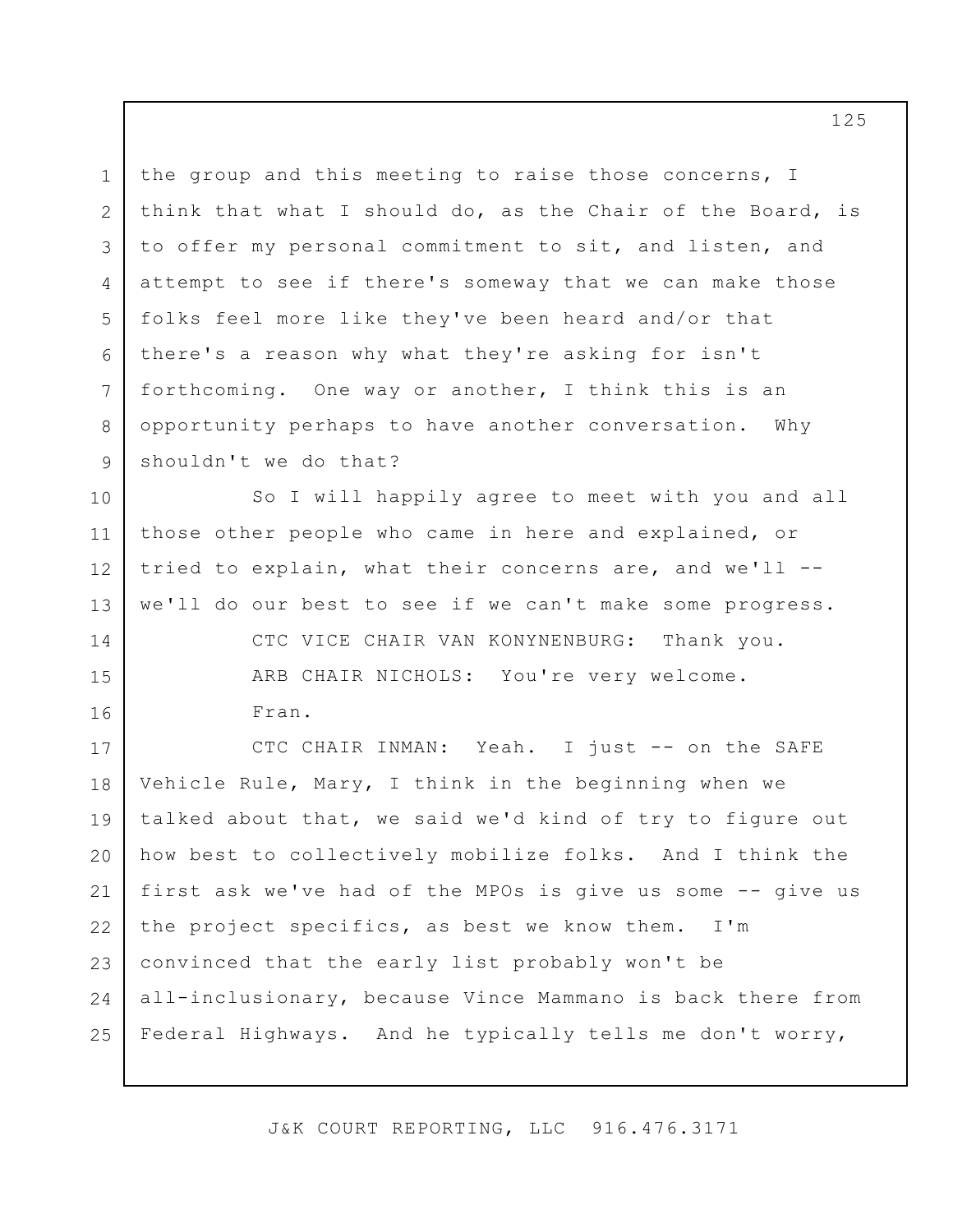be happy -- 1

2

5

6

7

8

9

16

17

18

25

(Laughter.)

CTC CHAIR INMAN: -- but he didn't say that today. 3 4

So I think one of the things that we can collectively do is figure out how to communicate early and often. I would also suggest if there are other states that are in this same, let's listen and see what their discussions are going to be.

I think the last thing anybody wants is for us to all be handcuffed for 18 months, or 2 years, or however long it would take. 10 11 12

ARB CHAIR NICHOLS: I should have said in response earlier, but I will say now, I am beyond thrilled that we've identified an opportunity for -- 13 14 15

> CTC CHAIR INMAN: Yeah. I think it's beautiful. ARB CHAIR NICHOLS: -- us to work together. CTC CHAIR INMAN: Yeah.

ARB CHAIR NICHOLS: And I think we do have contacts in other states that are interested in these same issues. And we certainly can use the help and support of the groups that are most directly on the line for having to deal with the issue. So, yes, let's talk about that immediately. 19 20 21 22 23 24

CTC CHAIR INMAN: Yeah. Yeah. And I could see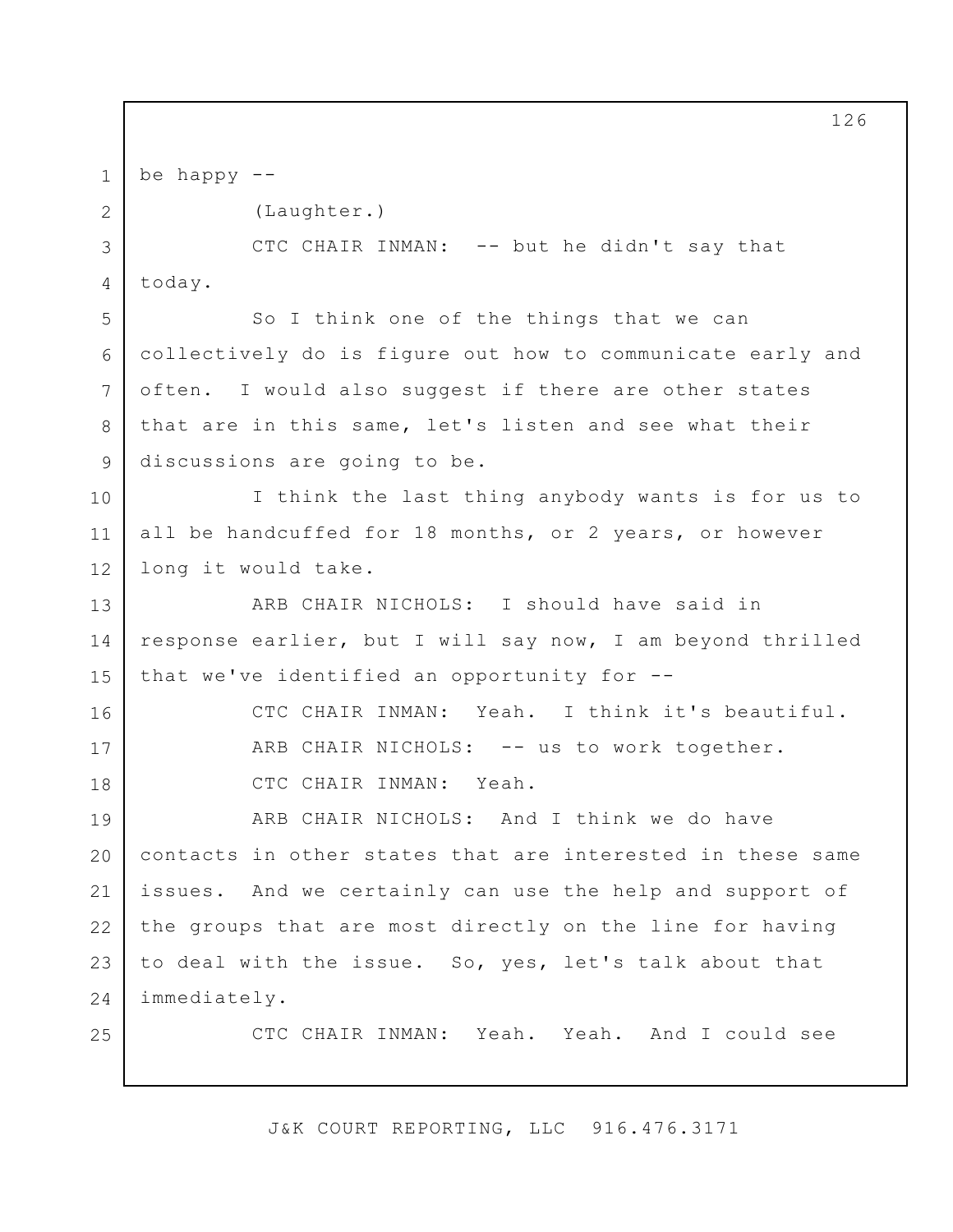us even with a matrix or something of the different topics and impacts. And it's always good also to think of solutions. You know, it's one thing to holler, but given the way the federal government is today, there's too much hollering going on, in my opinion. So I don't -- I don't really want to get into the hollering.

1

2

3

4

5

6

7

8

9

10

11

12

13

I want to see what we can all collectively do and not get ourselves in a -- what I would describe, would be a real pickle. Because I can't even begin to imagine the pilots -- any -- or the projects -- all the stuff we've been talking about I think could really just slow us down, and the economic development that we've been talking about too.

So let's put our heads together and figure out who -- how -- as many pieces of the puzzle. Because I said earlier, I think a bunch of us knew parts of the challenge, but didn't -- no one was really knitting the whole scarf, so to speak, to show us that it could be pretty devastating. So let's look at what we could do. Let's see if we can identify all of the potential areas and how to get into action here. 14 15 16 17 18 19 20 21

ARB CHAIR NICHOLS: I just leaned over to whisper to Mr. Corey that I wanted to be able to say that within a week, we would get back to you and circulate an action agenda on this -- on this issue. And let's build -- 22 23 24 25

J&K COURT REPORTING, LLC 916.476.3171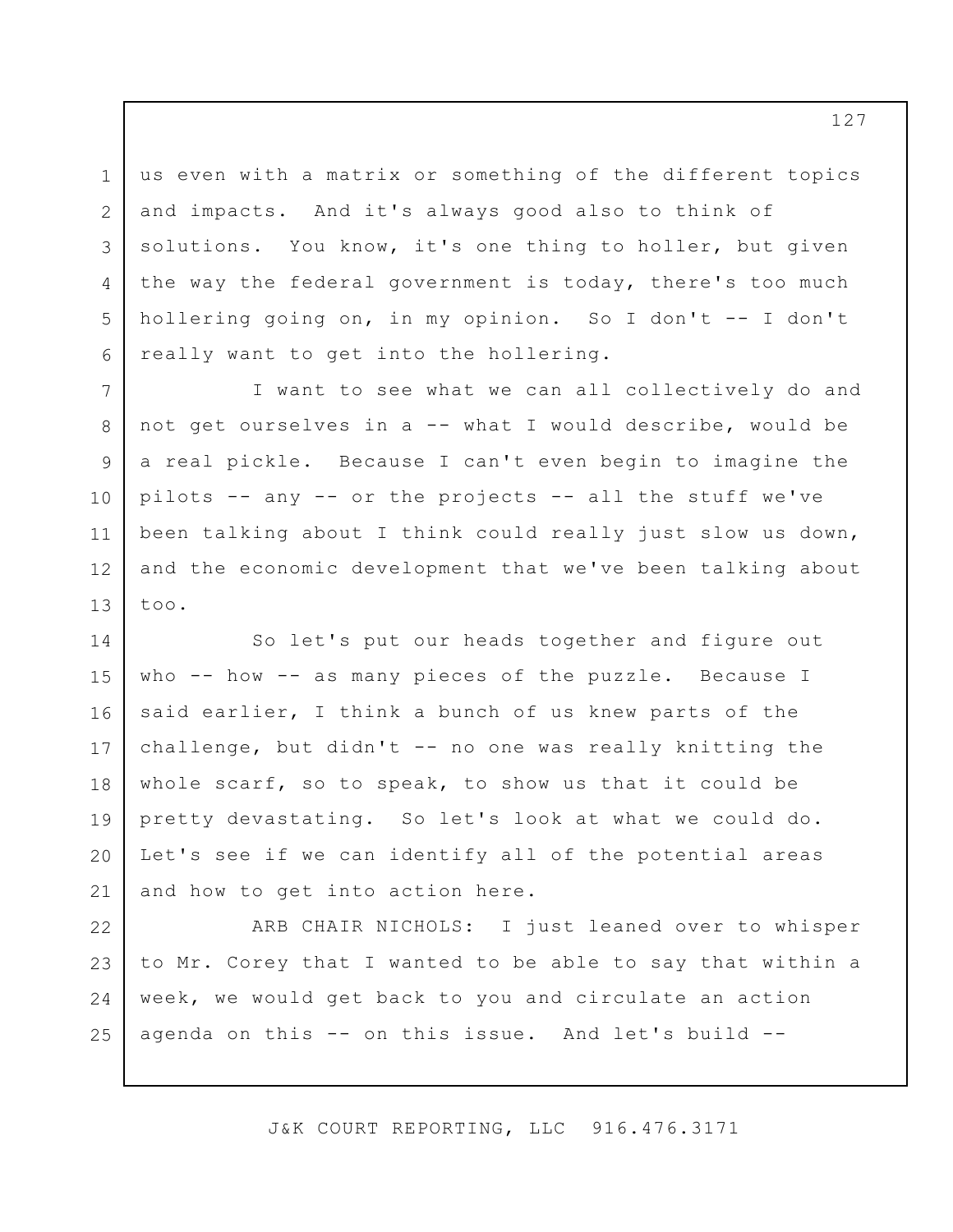CTC CHAIR INMAN: And let's build it together. ARB CHAIR NICHOLS: Yeah. But we'll -- we'll take the lead and -- just in terms of doing a draft, and then we'll get it back to you and take it forward. Thank you. CTC CHAIR INMAN: Well, and you all know everybody is watching us. Send us your ideas, too -- ARB CHAIR NICHOLS: Um-hmm. CTC CHAIR INMAN: -- if there's something that we haven't even thought of. Either send it to the Air Resources Board or to our CTC staff, and let's -- let's go into action. I think this is a fun area we could work together. ARB CHAIR NICHOLS: Great. All right. Any other issues? Anything else we can do? All right. If not, I think I am going to declare this meeting to be adjourned. Thank you, all. (Thereupon the California Air Resources Board and California Transportation Commission meeting adjourned at 3:54 p.m.) 1 2 3 4 5 6 7 8 9 10 11 12 13 14 15 16 17 18 19 20 21 22 23 24 25